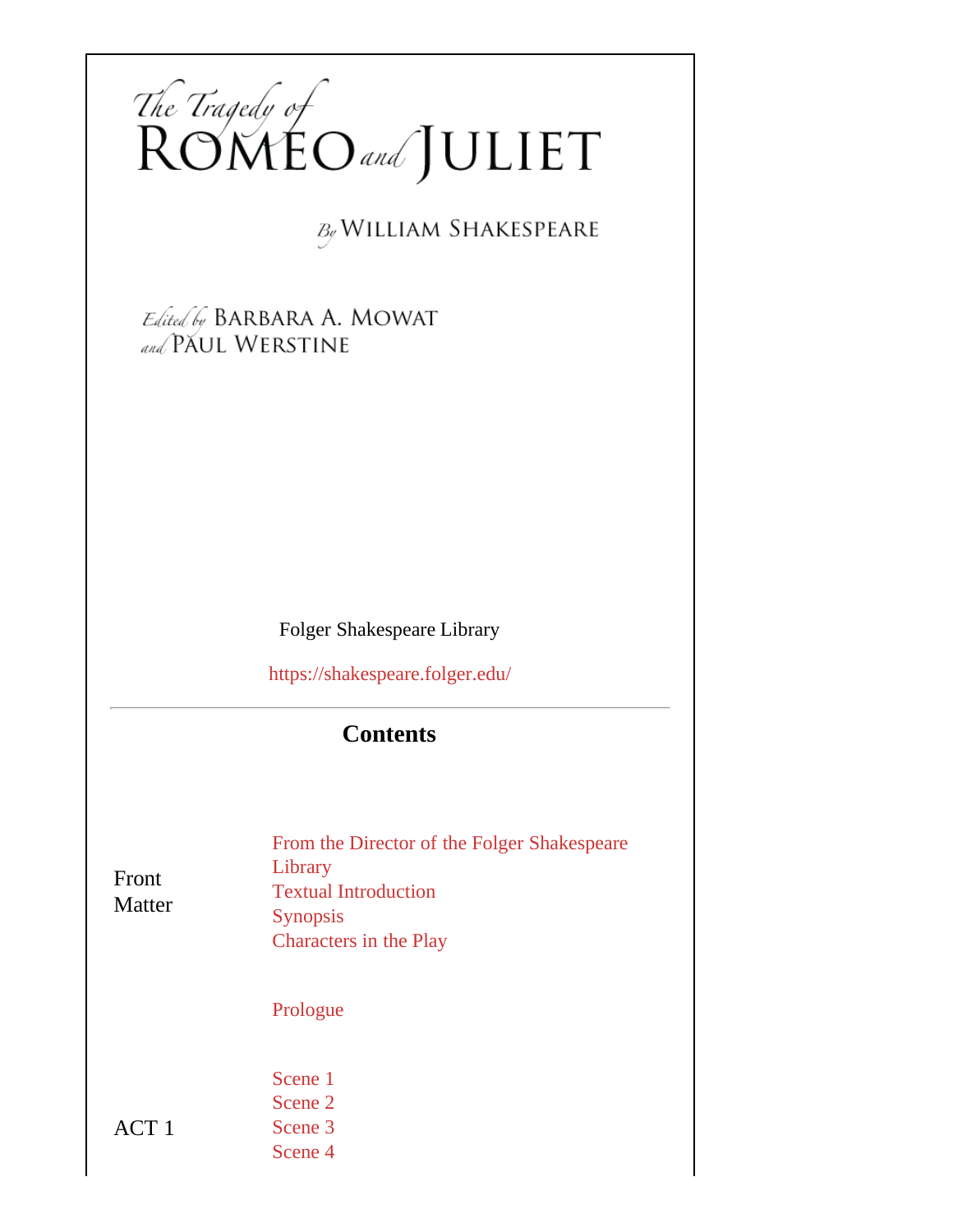|                  | Scene 5                                                                                               |
|------------------|-------------------------------------------------------------------------------------------------------|
| ACT <sub>2</sub> | <b>Chorus</b><br>Scene 1<br>Scene <sub>2</sub><br>Scene 3<br>Scene 4<br>Scene 5<br>Scene <sub>6</sub> |
| ACT <sub>3</sub> | Scene 1<br>Scene <sub>2</sub><br>Scene <sub>3</sub><br>Scene 4<br>Scene 5                             |
| ACT <sub>4</sub> | Scene 1<br>Scene <sub>2</sub><br>Scene <sub>3</sub><br>Scene 4<br>Scene 5                             |
| ACT <sub>5</sub> | Scene 1<br>Scene <sub>2</sub><br>Scene <sub>3</sub>                                                   |

## **From the Director of the Folger Shakespeare Library**

It is hard to imagine a world without Shakespeare. Since their composition four hundred years ago, Shakespeare's plays and poems have traveled the globe, inviting those who see and read his works to make them their own.

Readers of the New Folger Editions are part of this ongoing process of "taking up Shakespeare," finding our own thoughts and feelings in language that strikes us as old or unusual and, for that very reason, new. We still struggle to keep up with a writer who could think a mile a minute, whose words paint pictures that shift like clouds. These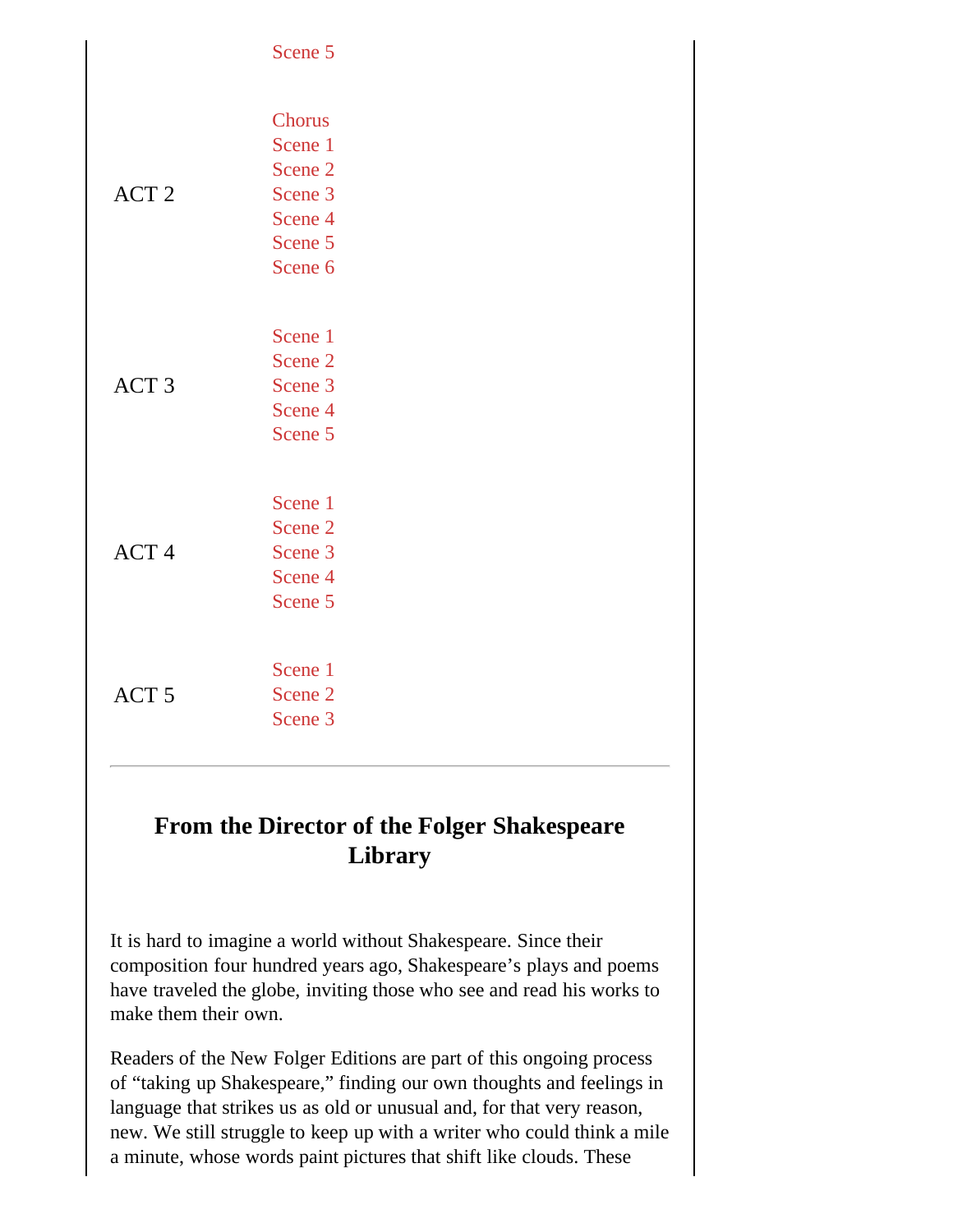<span id="page-2-0"></span>expertly edited texts are presented to the public as a resource for study, artistic adaptation, and enjoyment. By making the classic texts of the New Folger Editions available in electronic form as The Folger Shakespeare (formerly Folger Digital Texts), we place a trusted resource in the hands of anyone who wants them.

The New Folger Editions of Shakespeare's plays, which are the basis for the texts realized here in digital form, are special because of their origin. The Folger Shakespeare Library in Washington, DC, is the single greatest documentary source of Shakespeare's works. An unparalleled collection of early modern books, manuscripts, and artwork connected to Shakespeare, the Folger's holdings have been consulted extensively in the preparation of these texts. The Editions also reflect the expertise gained through the regular performance of Shakespeare's works in the Folger's Elizabethan Theatre.

I want to express my deep thanks to editors Barbara Mowat and Paul Werstine for creating these indispensable editions of Shakespeare's works, which incorporate the best of textual scholarship with a richness of commentary that is both inspired and engaging. Readers who want to know more about Shakespeare and his plays can follow the paths these distinguished scholars have tread by visiting the Folger either in-person or online, where a range of physical and digital resources exists to supplement the material in these texts. I commend to you these words, and hope that they inspire.

> *Michael Witmore* Director, Folger Shakespeare Library

## **Textual Introduction By Barbara Mowat and Paul Werstine**

Until now, with the release of The Folger Shakespeare (formerly Folger Digital Texts), readers in search of a free online text of Shakespeare's plays had to be content primarily with using the Moby™ Text, which reproduces a late-nineteenth century version of the plays. What is the difference? Many ordinary readers assume that there is a single text for the plays: what Shakespeare wrote. But Shakespeare's plays were not published the way modern novels or plays are published today: as a single, authoritative text. In some cases, the plays have come down to us in multiple published versions, represented by various Quartos (Qq) and by the great collection put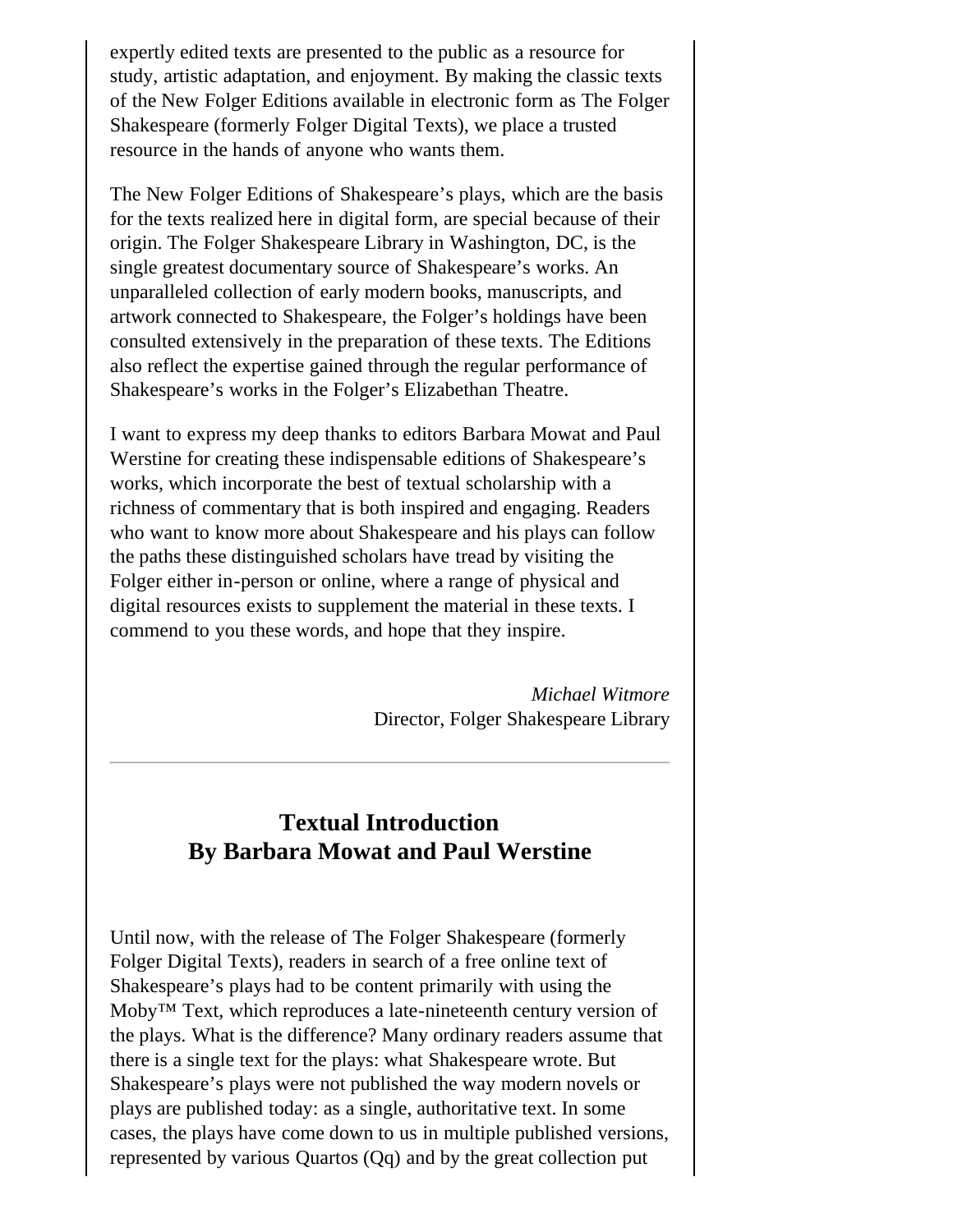<span id="page-3-0"></span>together by his colleagues in 1623, called the First Folio (F). There are, for example, three very different versions of *Hamlet*, two of *King Lear*, *Henry V*, *Romeo and Juliet*, and others. Editors choose which version to use as their base text, and then amend that text with words, lines or speech prefixes from the other versions that, in their judgment, make for a better or more accurate text.

Other editorial decisions involve choices about whether an unfamiliar word could be understood in light of other writings of the period or whether it should be changed; decisions about words that made it into Shakespeare's text by accident through four hundred years of printings and misprinting; and even decisions based on cultural preference and taste. When the Moby™ Text was created, for example, it was deemed "improper" and "indecent" for Miranda to chastise Caliban for having attempted to rape her. (See *The Tempest*, 1.2: "Abhorred slave,/Which any print of goodness wilt not take,/Being capable of all ill! I pitied thee…"). All Shakespeare editors at the time took the speech away from her and gave it to her father, Prospero.

The editors of the Moby™ Shakespeare produced their text long before scholars fully understood the proper grounds on which to make the thousands of decisions that Shakespeare editors face. The Folger Library Shakespeare Editions, on which the Folger Shakespeare texts depend, make this editorial process as nearly transparent as is possible, in contrast to older texts, like the Moby™, which hide editorial interventions. The reader of the Folger Shakespeare knows where the text has been altered because editorial interventions are signaled by square brackets (for example, from *Othello*: " If she in chains of magic were not bound, "), half-square brackets (for example, from *Henry V*: "With **blood** and sword and fire to win your right,"), or angle brackets (for example, from *Hamlet*: "O farewell, honest (soldier.) Who hath relieved/you?"). At any point in the text, you can hover your cursor over a bracket for more information.

Because the Folger Shakespeare texts are edited in accord with twenty-first century knowledge about Shakespeare's texts, the Folger here provides them to readers, scholars, teachers, actors, directors, and students, free of charge, confident of their quality as texts of the plays and pleased to be able to make this contribution to the study and enjoyment of Shakespeare.

#### **Synopsis**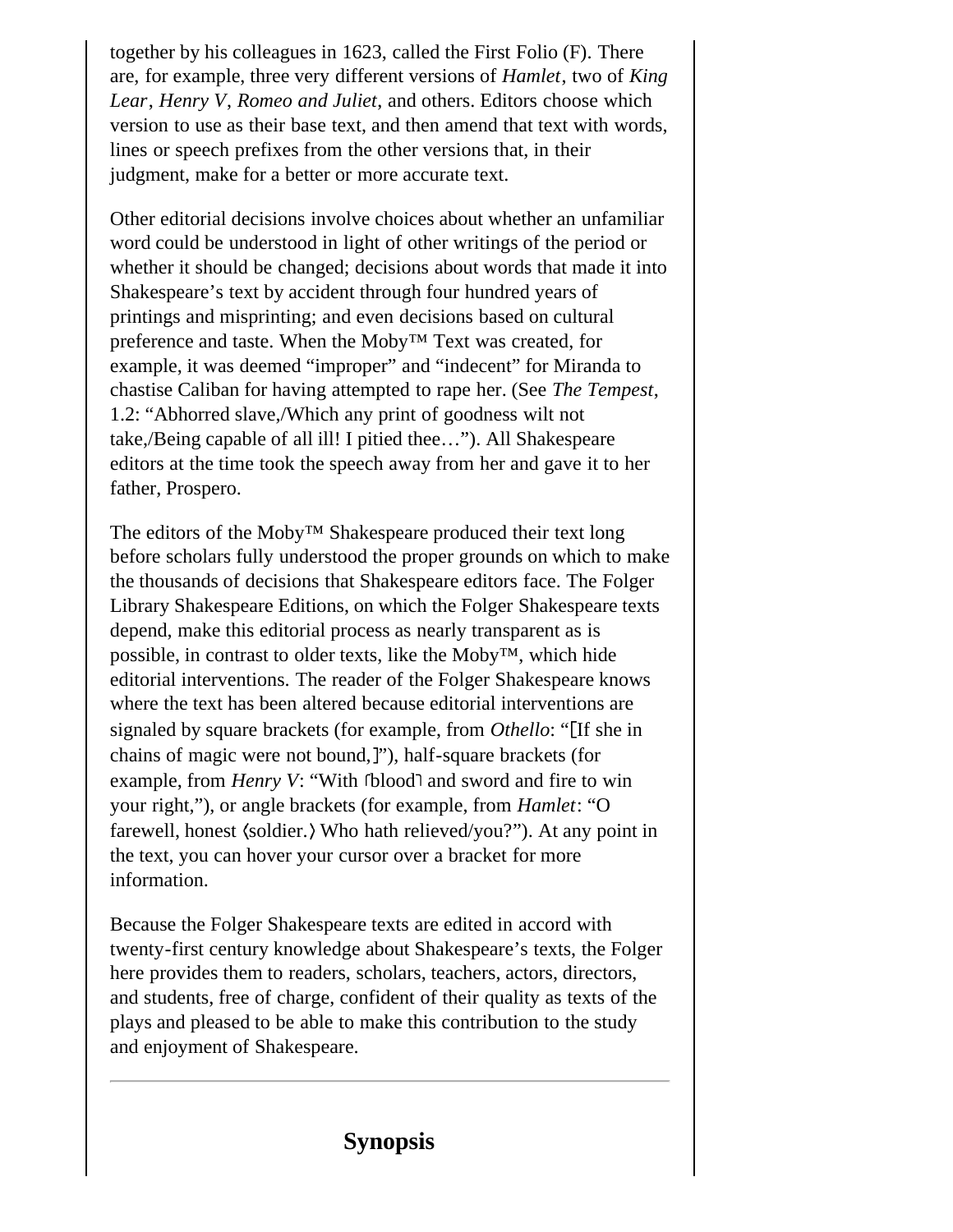<span id="page-4-0"></span>The prologue of *Romeo and Juliet* calls the title characters "starcrossed lovers"—and the stars do seem to conspire against these young lovers.

Romeo is a Montague, and Juliet a Capulet. Their families are enmeshed in a feud, but the moment they meet—when Romeo and his friends attend a party at Juliet's house in disguise—the two fall in love and quickly decide that they want to be married.

A friar secretly marries them, hoping to end the feud. Romeo and his companions almost immediately encounter Juliet's cousin Tybalt, who challenges Romeo. When Romeo refuses to fight, Romeo's friend Mercutio accepts the challenge and is killed. Romeo then kills Tybalt and is banished. He spends that night with Juliet and then leaves for Mantua.

Juliet's father forces her into a marriage with Count Paris. To avoid this marriage, Juliet takes a potion, given her by the friar, that makes her appear dead. The friar will send Romeo word to be at her family tomb when she awakes. The plan goes awry, and Romeo learns instead that she is dead. In the tomb, Romeo kills himself. Juliet wakes, sees his body, and commits suicide. Their deaths appear finally to end the feud.

#### **Characters in the Play**

ROMEO MONTAGUE, his father LADY MONTAGUE, his mother BENVOLIO, their kinsman ABRAM, a Montague servingman BALTHASAR, Romeo's servingman

JULIET CAPULET, her father LADY CAPULET, her mother NURSE to Juliet TYBALT, kinsman to the Capulets PETRUCHIO, Tybalt's companion Capulet's Cousin *servingmen* **SAMPSON** GREGORY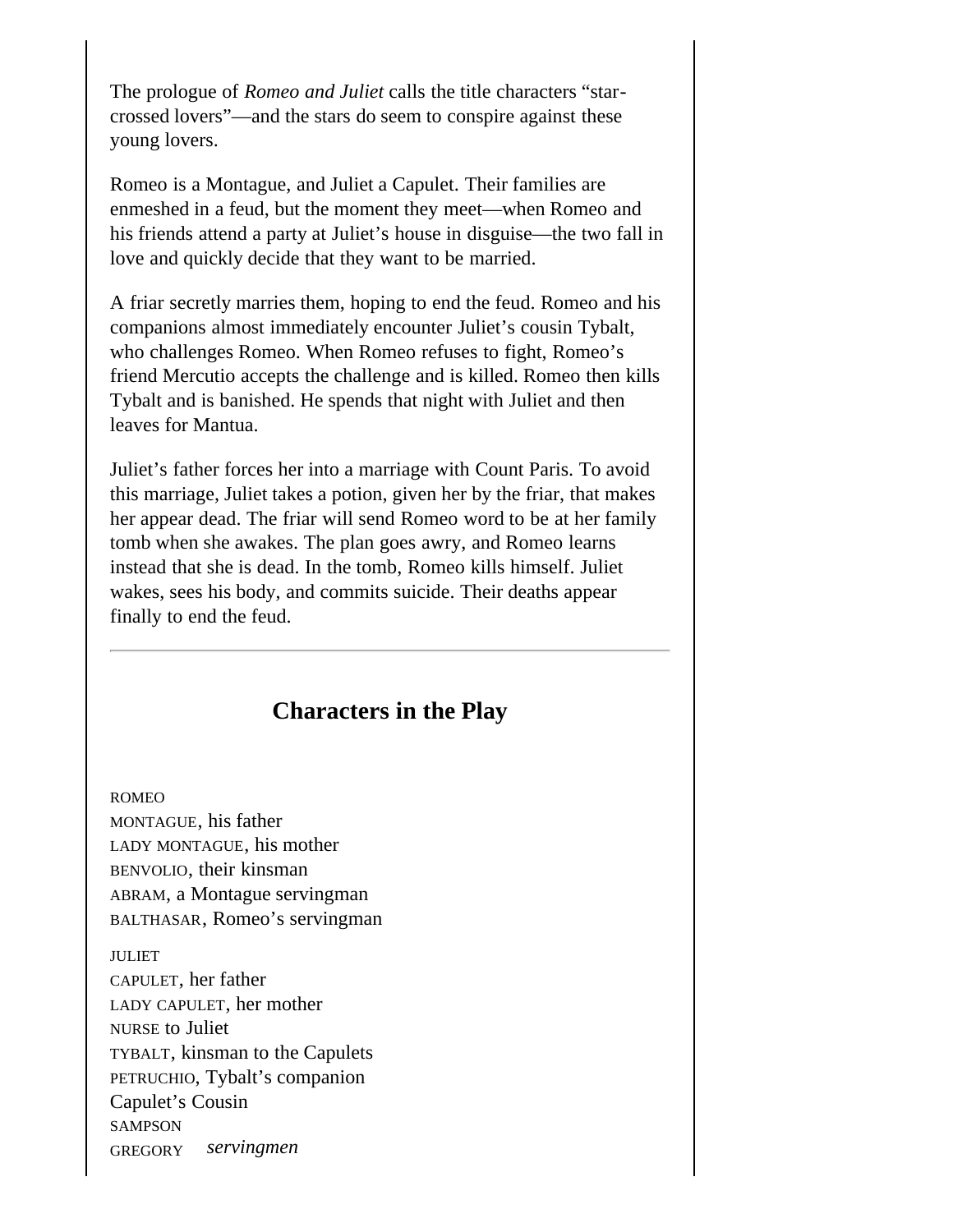<span id="page-5-0"></span>Other Servingmen PETER

ESCALUS, Prince of Verona PARIS, the Prince's kinsman and Juliet's suitor MERCUTIO, the Prince's kinsman and Romeo's friend Paris' Page

FRIAR LAWRENCE FRIAR JOHN **APOTHECARY** Three or four Citizens Three Musicians Three Watchmen

**CHORUS** 

<span id="page-5-1"></span>Attendants, Maskers, Torchbearers, a Boy with a drum, Gentlemen, Gentlewomen, Tybalt's Page, Servingmen.

#### *THE PROLOGUE*

*Enter Chorus.*

Two households, both alike in dignity (In fair Verona, where we lay our scene), From ancient grudge break to new mutiny, Where civil blood makes civil hands unclean. FTLN 0005 From forth the fatal loins of these two foes  $5 \frac{1}{2}$ A pair of star-crossed lovers take their life; Whose misadventured piteous overthrows Doth with their death bury their parents' strife. The fearful passage of their death-marked love FTLN 0010  $\vert$  And the continuance of their parents' rage,  $\vert$  10 Which, but their children's end, naught could remove, Is now the two hours' traffic of our stage; The which, if you with patient ears attend, What here shall miss, our toil shall strive to mend.  $\Gamma$ ٦

FTLN 0001 FTLN 0002 FTLN 0003 FTLN 0004 FTLN 0006 FTLN 0007 FTLN 0008 FTLN 0009 FTLN 0011 FTLN 0012 FTLN 0013 FTLN 0014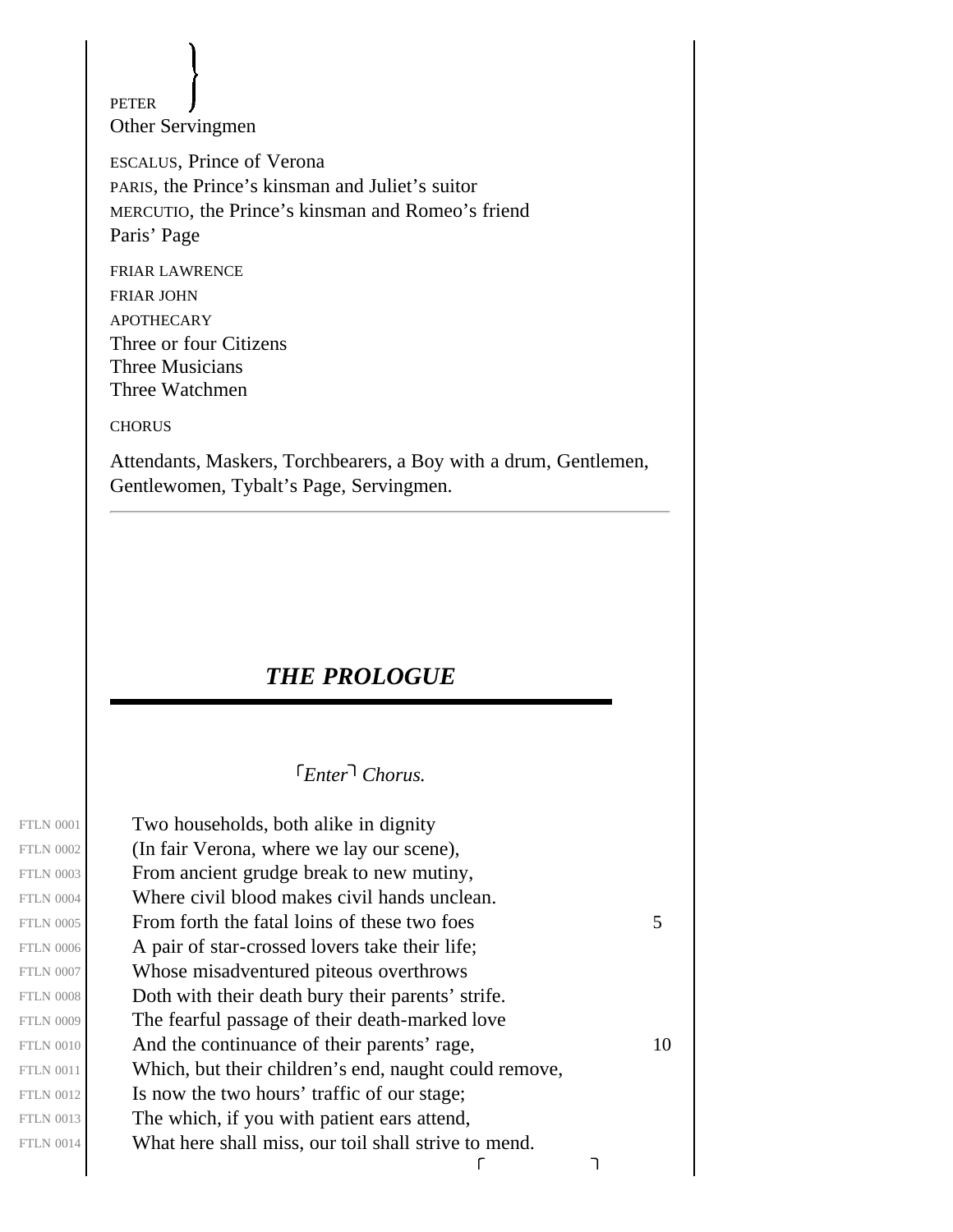*Chorus exits.*

# *ACT 1*

7

<span id="page-6-0"></span>*Enter Sampson and Gregory, with swords and bucklers, of the house of Capulet.*  $s_{\text{Cene 1}}$ 

#### SAMPSON

| <b>FTLN 0015</b> | Gregory, on my word we'll not carry coals.             |    |
|------------------|--------------------------------------------------------|----|
|                  | <b>GREGORY</b>                                         |    |
| <b>FTLN 0016</b> | No, for then we should be colliers.                    |    |
|                  | <b>SAMPSON</b>                                         |    |
| <b>FTLN 0017</b> | I mean, an we be in choler, we'll draw.                |    |
|                  | <b>GREGORY</b>                                         |    |
| <b>FTLN 0018</b> | Ay, while you live, draw your neck out of              |    |
| <b>FTLN 0019</b> | collar.                                                | 5  |
|                  | <b>SAMPSON</b>                                         |    |
| <b>FTLN 0020</b> | I strike quickly, being moved.                         |    |
|                  | <b>GREGORY</b>                                         |    |
| <b>FTLN 0021</b> | But thou art not quickly moved to strike.              |    |
|                  | <b>SAMPSON</b>                                         |    |
| <b>FTLN 0022</b> | A dog of the house of Montague moves me.               |    |
|                  | <b>GREGORY</b>                                         |    |
| <b>FTLN 0023</b> | To move is to stir, and to be valiant is to            |    |
| <b>FTLN 0024</b> | stand. Therefore if thou art moved thou runn'st        | 10 |
| <b>FTLN 0025</b> | away.                                                  |    |
|                  | <b>SAMPSON</b>                                         |    |
| <b>FTLN 0026</b> | A dog of that house shall move me to stand. I          |    |
| <b>FTLN 0027</b> | will take the wall of any man or maid of Montague's.   |    |
|                  | <b>GREGORY</b>                                         |    |
| <b>FTLN 0028</b> | That shows thee a weak slave, for the weakest          |    |
| <b>FTLN 0029</b> | goes to the wall.                                      | 15 |
|                  | <b>SAMPSON</b>                                         |    |
| <b>FTLN 0030</b> | This true, and therefore women, being the              |    |
| <b>FTLN 0031</b> | weaker vessels, are ever thrust to the wall. Therefore |    |
|                  |                                                        |    |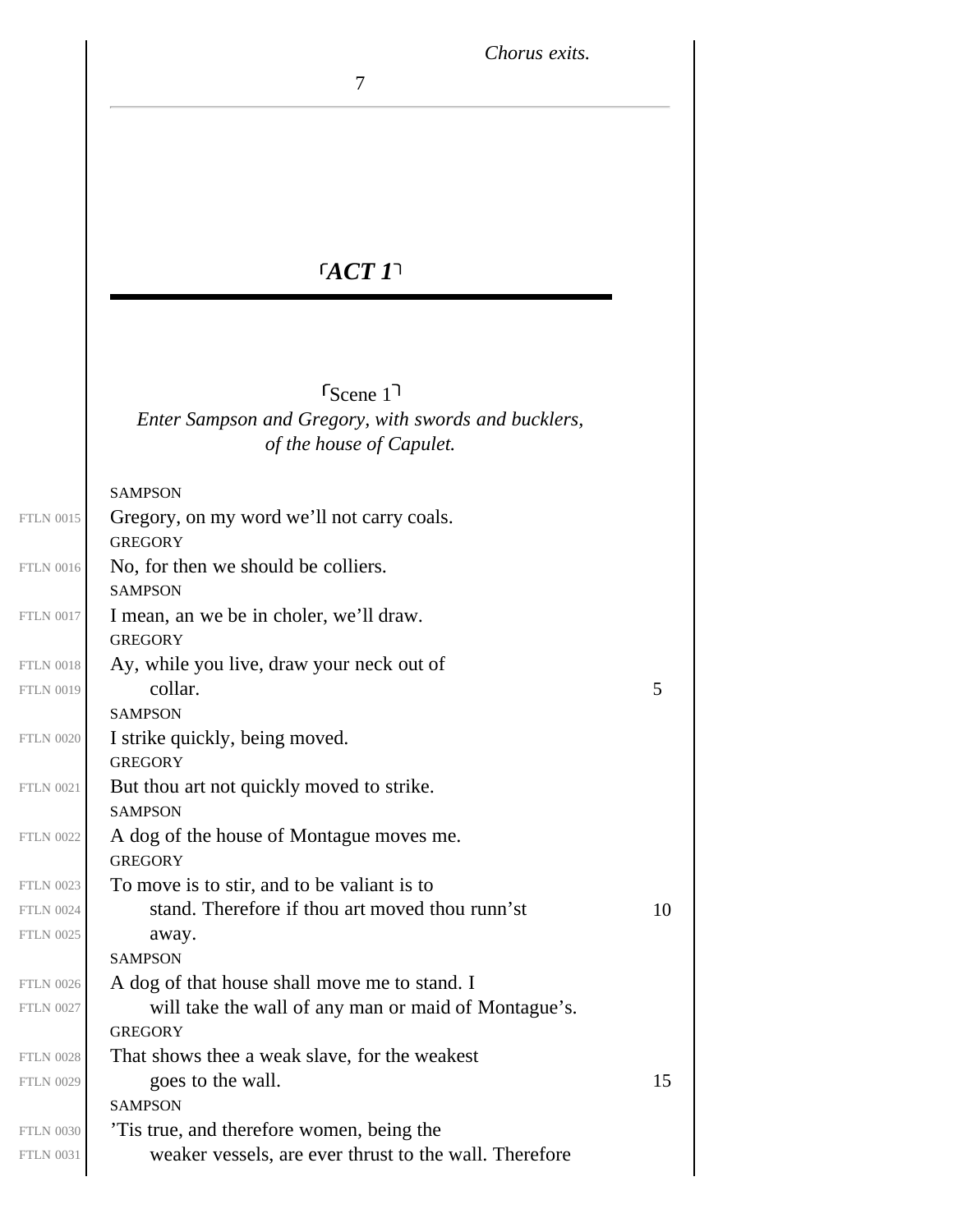|                                           | I will push Montague's men from the wall and<br>thrust his maids to the wall.                   |              |    |
|-------------------------------------------|-------------------------------------------------------------------------------------------------|--------------|----|
| <b>GREGORY</b>                            |                                                                                                 |              |    |
|                                           | The quarrel is between our masters and us                                                       |              | 20 |
| their men.                                |                                                                                                 |              |    |
| <b>SAMPSON</b>                            |                                                                                                 |              |    |
|                                           | This all one. I will show myself a tyrant.                                                      |              |    |
|                                           | When I have fought with the men, I will be civil<br>with the maids; I will cut off their heads. |              |    |
|                                           | 9                                                                                               |              |    |
|                                           |                                                                                                 |              |    |
|                                           |                                                                                                 |              |    |
| 11                                        | Romeo and Juliet                                                                                | ACT 1. SC. 1 |    |
|                                           |                                                                                                 |              |    |
| <b>GREGORY</b>                            |                                                                                                 |              |    |
| The heads of the maids?                   |                                                                                                 |              | 25 |
| <b>SAMPSON</b>                            |                                                                                                 |              |    |
|                                           | Ay, the heads of the maids, or their maidenheads.                                               |              |    |
| <b>GREGORY</b>                            | Take it in what sense thou wilt.                                                                |              |    |
|                                           | They must take it $\lceil \text{in} \rceil$ sense that feel it.                                 |              |    |
| <b>SAMPSON</b>                            |                                                                                                 |              |    |
|                                           | Me they shall feel while I am able to stand,                                                    |              |    |
|                                           | and 'tis known I am a pretty piece of flesh.                                                    |              | 30 |
| <b>GREGORY</b>                            |                                                                                                 |              |    |
|                                           | This well thou art not fish; if thou hadst, thou                                                |              |    |
|                                           | hadst been poor-john. Draw thy tool. Here comes                                                 |              |    |
|                                           | of the house of Montagues.                                                                      |              |    |
|                                           |                                                                                                 |              |    |
|                                           | Enter <sup>F</sup> Abram with another Servingman.                                               |              |    |
| <b>SAMPSON</b>                            |                                                                                                 |              |    |
|                                           | My naked weapon is out. Quarrel, I will back                                                    |              |    |
| thee.                                     |                                                                                                 |              |    |
| <b>GREGORY</b>                            |                                                                                                 |              |    |
|                                           | How? Turn thy back and run?                                                                     |              |    |
| <b>SAMPSON</b>                            |                                                                                                 |              |    |
| Fear me not.                              |                                                                                                 |              | 35 |
| <b>GREGORY</b><br>No, marry. I fear thee! |                                                                                                 |              |    |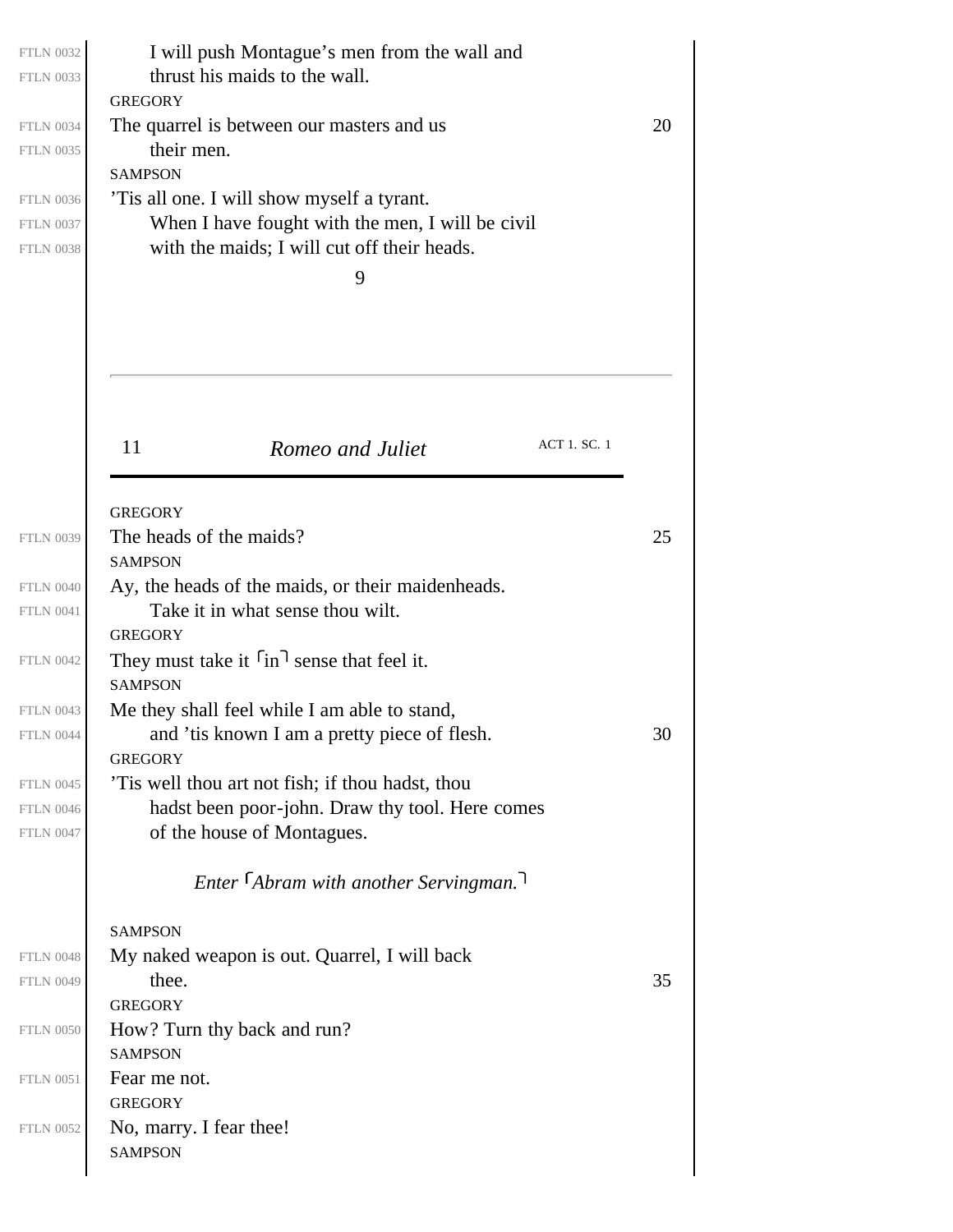| <b>FTLN 0053</b><br><b>FTLN 0054</b> | Let us take the law of our sides; let them<br>begin. |                                                  |                            | 40 |
|--------------------------------------|------------------------------------------------------|--------------------------------------------------|----------------------------|----|
|                                      | <b>GREGORY</b>                                       |                                                  |                            |    |
| <b>FTLN 0055</b><br><b>FTLN 0056</b> | as they list.                                        | I will frown as I pass by, and let them take it  |                            |    |
|                                      | <b>SAMPSON</b>                                       |                                                  |                            |    |
| <b>FTLN 0057</b>                     |                                                      | Nay, as they dare. I will bite my thumb at       |                            |    |
| <b>FTLN 0058</b>                     |                                                      | them, which is disgrace to them if they bear it. |                            |    |
|                                      |                                                      |                                                  | $\int$ He bites his thumb. |    |
|                                      | <b>ABRAM</b>                                         |                                                  |                            |    |
| <b>FTLN 0059</b>                     | Do you bite your thumb at us, sir?<br><b>SAMPSON</b> |                                                  |                            | 45 |
| <b>FTLN 0060</b>                     | I do bite my thumb, sir.                             |                                                  |                            |    |
|                                      | <b>ABRAM</b>                                         |                                                  |                            |    |
| <b>FTLN 0061</b>                     | Do you bite your thumb at us, sir?                   |                                                  |                            |    |
|                                      | SAMPSON, <i>Caside to Gregory</i>                    |                                                  |                            |    |
| <b>FTLN 0062</b>                     | Is the law of our side if I                          |                                                  |                            |    |
| <b>FTLN 0063</b>                     | say "Ay"?                                            |                                                  |                            |    |
|                                      | GREGORY, <i>Caside to Sampson</i>                    |                                                  |                            |    |
| <b>FTLN 0064</b>                     | No.                                                  |                                                  |                            | 50 |
|                                      | <b>SAMPSON</b>                                       |                                                  |                            |    |
| <b>FTLN 0065</b><br><b>FTLN 0066</b> | but I bite my thumb, sir.                            | No, sir, I do not bite my thumb at you, sir,     |                            |    |
|                                      | <b>GREGORY</b>                                       |                                                  |                            |    |
| <b>FTLN 0067</b>                     | Do you quarrel, sir?                                 |                                                  |                            |    |
|                                      | <b>ABRAM</b>                                         |                                                  |                            |    |
| <b>FTLN 0068</b>                     | Quarrel, sir? No, sir.                               |                                                  |                            |    |
|                                      | <b>SAMPSON</b>                                       |                                                  |                            |    |
| <b>FTLN 0069</b>                     |                                                      | But if you do, sir, I am for you. I serve as     |                            | 55 |
| <b>FTLN 0070</b>                     | good a man as you.                                   |                                                  |                            |    |
| <b>FTLN 0071</b>                     | <b>ABRAM</b><br>No better.                           |                                                  |                            |    |
|                                      |                                                      |                                                  |                            |    |
|                                      |                                                      |                                                  |                            |    |
|                                      |                                                      |                                                  |                            |    |
|                                      | 13                                                   | Romeo and Juliet                                 | <b>ACT 1. SC. 1</b>        |    |
|                                      | <b>SAMPSON</b>                                       |                                                  |                            |    |
| <b>FTLN 0072</b>                     | Well, sir.                                           |                                                  |                            |    |
|                                      |                                                      | Enter Benvolio.                                  |                            |    |
|                                      |                                                      |                                                  |                            |    |
|                                      |                                                      |                                                  |                            |    |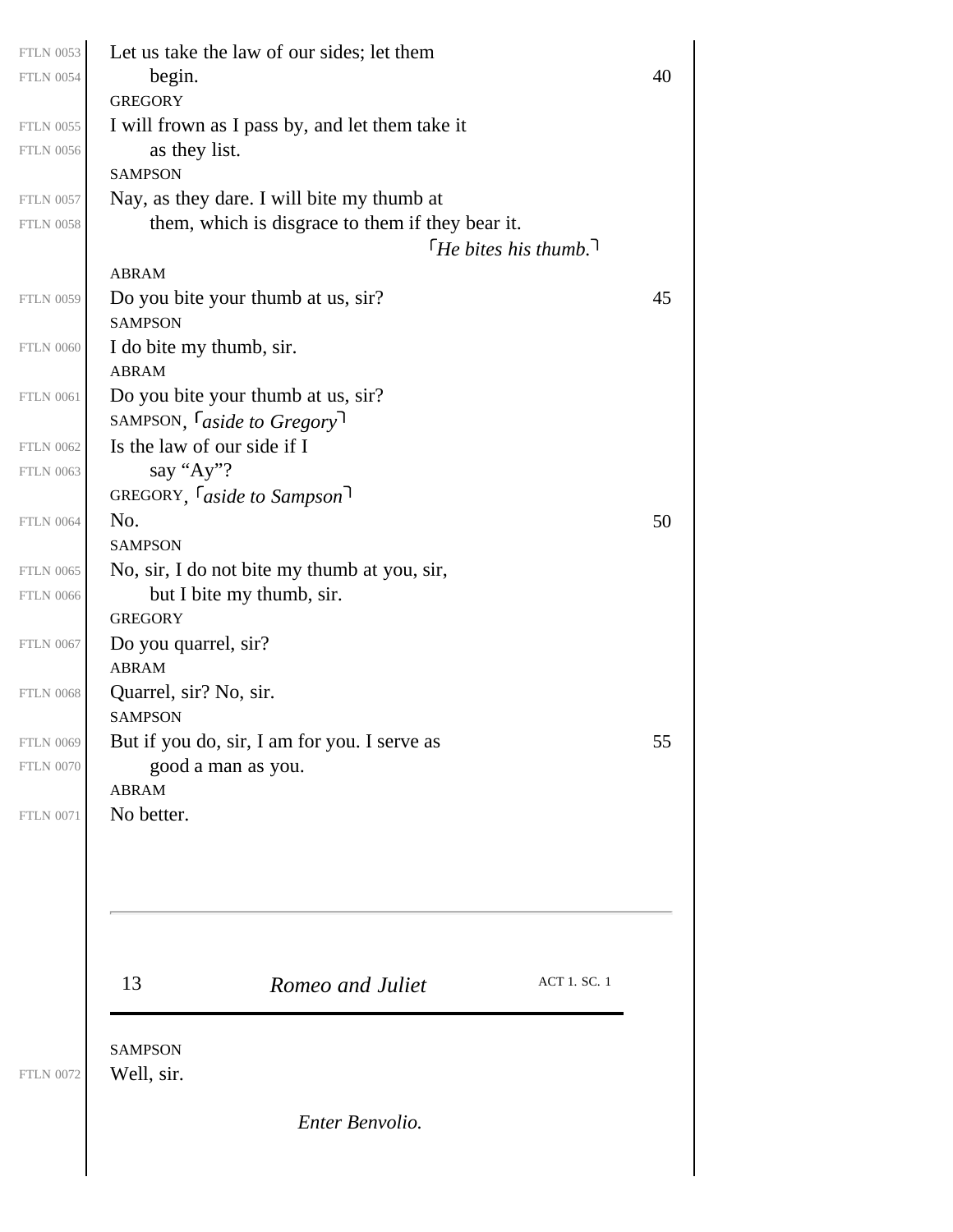| <b>FTLN 0073</b><br><b>FTLN 0074</b> | GREGORY, <i>Caside to Sampson</i><br>Say "better"; here comes<br>one of my master's kinsmen.<br><b>SAMPSON</b> | 60 |
|--------------------------------------|----------------------------------------------------------------------------------------------------------------|----|
| <b>FTLN 0075</b>                     | Yes, better, sir.                                                                                              |    |
|                                      | <b>ABRAM</b>                                                                                                   |    |
| <b>FTLN 0076</b>                     | You lie.<br><b>SAMPSON</b>                                                                                     |    |
| <b>FTLN 0077</b>                     | Draw if you be men.—Gregory, remember                                                                          |    |
| <b>FTLN 0078</b>                     | thy washing blow.                                                                                              |    |
|                                      | They fight.<br><b>BENVOLIO</b>                                                                                 |    |
| <b>FTLN 0079</b>                     | Part, fools!                                                                                                   | 65 |
| <b>FTLN 0080</b>                     | $\lceil$ Drawing his sword.<br>Put up your swords. You know not what you do.                                   |    |
|                                      | <i>Enter Tybalt,</i> $\lceil$ <i>drawing his sword.</i>                                                        |    |
|                                      | <b>TYBALT</b>                                                                                                  |    |
| <b>FTLN 0081</b>                     | What, art thou drawn among these heartless hinds?                                                              |    |
| <b>FTLN 0082</b>                     | Turn thee, Benvolio; look upon thy death.                                                                      |    |
|                                      | <b>BENVOLIO</b>                                                                                                |    |
| <b>FTLN 0083</b><br><b>FTLN 0084</b> | I do but keep the peace. Put up thy sword,<br>Or manage it to part these men with me.                          | 70 |
|                                      | <b>TYBALT</b>                                                                                                  |    |
| <b>FTLN 0085</b>                     | What, drawn and talk of peace? I hate the word                                                                 |    |
| <b>FTLN 0086</b>                     | As I hate hell, all Montagues, and thee.                                                                       |    |
| <b>FTLN 0087</b>                     | Have at thee, coward!                                                                                          |    |
|                                      | $\lceil$ They fight.                                                                                           |    |
|                                      | Enter three or four Citizens with clubs or partisans.                                                          |    |
|                                      | $r_{\text{CITIZENS}}$                                                                                          |    |
| <b>FTLN 0088</b>                     | Clubs, bills, and partisans! Strike! Beat them down!                                                           |    |
| <b>FTLN 0089</b>                     | Down with the Capulets! Down with the Montagues!                                                               | 75 |
|                                      | Enter old Capulet in his gown, and his Wife.                                                                   |    |
|                                      | <b>CAPULET</b>                                                                                                 |    |
| <b>FTLN 0090</b>                     | What noise is this? Give me my long sword, ho!<br><b>LADY CAPULET</b>                                          |    |
| <b>FTLN 0091</b><br><b>FTLN 0092</b> | A crutch, a crutch! Why call you for a<br>sword?                                                               |    |
|                                      | Enter old Montague and his Wife.                                                                               |    |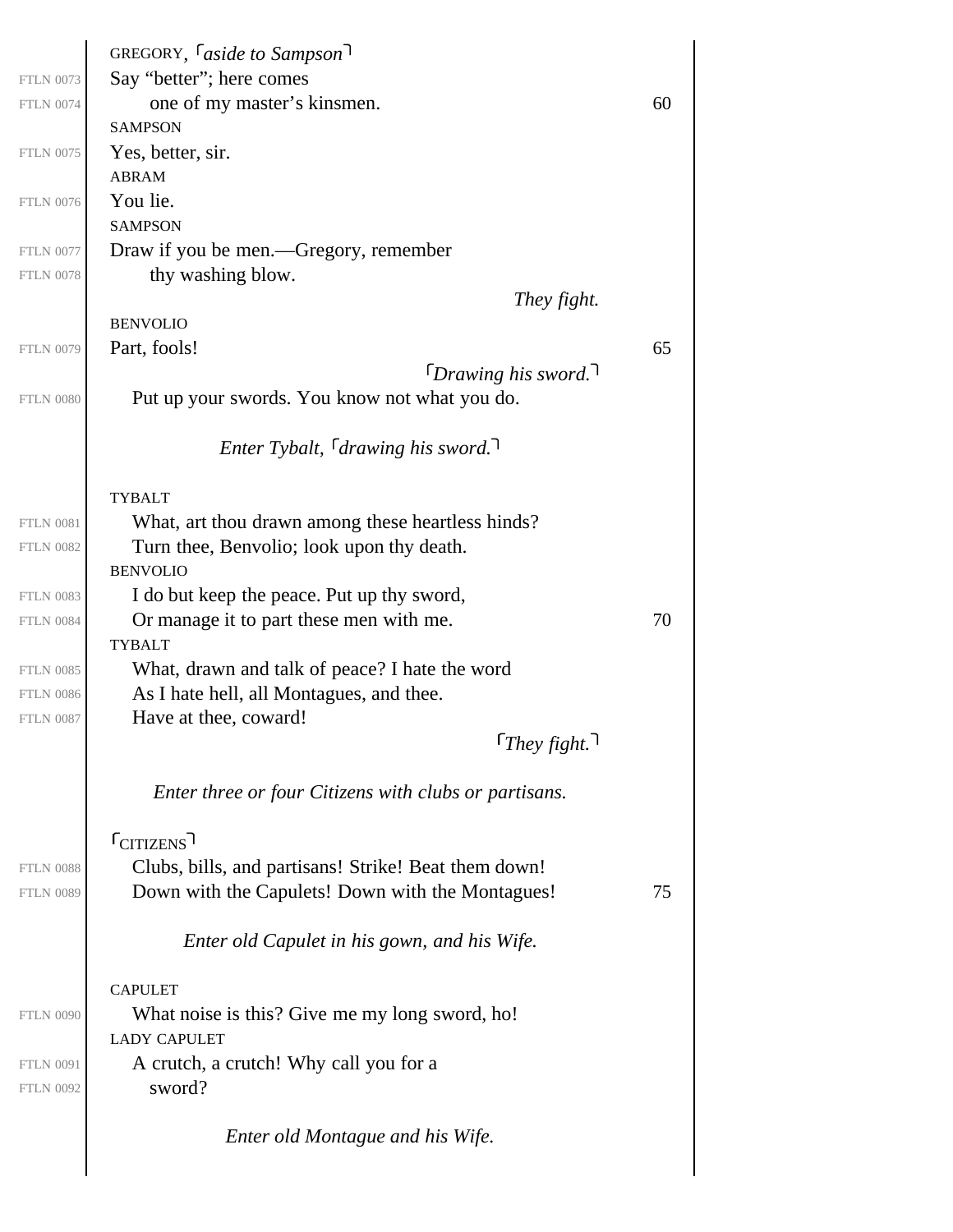| <b>CAPULET</b><br>My sword, I say. Old Montague is come<br>And flourishes his blade in spite of me.<br><b>MONTAGUE</b><br>Thou villain Capulet!—Hold me not; let me go.<br><b>LADY MONTAGUE</b><br>Thou shalt not stir one foot to seek a foe.<br>Enter Prince Escalus with his train.<br><b>PRINCE</b><br>Rebellious subjects, enemies to peace,<br>Profaners of this neighbor-stained steel—<br>Will they not hear?—What ho! You men, you beasts,<br>That quench the fire of your pernicious rage<br>With purple fountains issuing from your veins:<br>On pain of torture, from those bloody hands<br>Throw your mistempered weapons to the ground,<br>And hear the sentence of your moved prince.<br>Three civil brawls bred of an airy word<br>By thee, old Capulet, and Montague,<br>Have thrice disturbed the quiet of our streets<br>And made Verona's ancient citizens<br>Cast by their grave-beseeming ornaments<br>To wield old partisans in hands as old,<br>Cankered with peace, to part your cankered hate.<br>If ever you disturb our streets again,<br>Your lives shall pay the forfeit of the peace.<br>For this time all the rest depart away.<br>You, Capulet, shall go along with me,<br>And, Montague, come you this afternoon<br>To know our farther pleasure in this case,<br>To old Free-town, our common judgment-place.<br>Once more, on pain of death, all men depart.<br>FAll but Montague, Lady Montague, | 15 | ACT 1. SC. 1<br>Romeo and Juliet |     |
|---------------------------------------------------------------------------------------------------------------------------------------------------------------------------------------------------------------------------------------------------------------------------------------------------------------------------------------------------------------------------------------------------------------------------------------------------------------------------------------------------------------------------------------------------------------------------------------------------------------------------------------------------------------------------------------------------------------------------------------------------------------------------------------------------------------------------------------------------------------------------------------------------------------------------------------------------------------------------------------------------------------------------------------------------------------------------------------------------------------------------------------------------------------------------------------------------------------------------------------------------------------------------------------------------------------------------------------------------------------------------------------------------------------------------------------|----|----------------------------------|-----|
|                                                                                                                                                                                                                                                                                                                                                                                                                                                                                                                                                                                                                                                                                                                                                                                                                                                                                                                                                                                                                                                                                                                                                                                                                                                                                                                                                                                                                                       |    |                                  |     |
|                                                                                                                                                                                                                                                                                                                                                                                                                                                                                                                                                                                                                                                                                                                                                                                                                                                                                                                                                                                                                                                                                                                                                                                                                                                                                                                                                                                                                                       |    |                                  |     |
|                                                                                                                                                                                                                                                                                                                                                                                                                                                                                                                                                                                                                                                                                                                                                                                                                                                                                                                                                                                                                                                                                                                                                                                                                                                                                                                                                                                                                                       |    |                                  | 80  |
|                                                                                                                                                                                                                                                                                                                                                                                                                                                                                                                                                                                                                                                                                                                                                                                                                                                                                                                                                                                                                                                                                                                                                                                                                                                                                                                                                                                                                                       |    |                                  |     |
|                                                                                                                                                                                                                                                                                                                                                                                                                                                                                                                                                                                                                                                                                                                                                                                                                                                                                                                                                                                                                                                                                                                                                                                                                                                                                                                                                                                                                                       |    |                                  |     |
|                                                                                                                                                                                                                                                                                                                                                                                                                                                                                                                                                                                                                                                                                                                                                                                                                                                                                                                                                                                                                                                                                                                                                                                                                                                                                                                                                                                                                                       |    |                                  |     |
|                                                                                                                                                                                                                                                                                                                                                                                                                                                                                                                                                                                                                                                                                                                                                                                                                                                                                                                                                                                                                                                                                                                                                                                                                                                                                                                                                                                                                                       |    |                                  |     |
|                                                                                                                                                                                                                                                                                                                                                                                                                                                                                                                                                                                                                                                                                                                                                                                                                                                                                                                                                                                                                                                                                                                                                                                                                                                                                                                                                                                                                                       |    |                                  |     |
|                                                                                                                                                                                                                                                                                                                                                                                                                                                                                                                                                                                                                                                                                                                                                                                                                                                                                                                                                                                                                                                                                                                                                                                                                                                                                                                                                                                                                                       |    |                                  |     |
|                                                                                                                                                                                                                                                                                                                                                                                                                                                                                                                                                                                                                                                                                                                                                                                                                                                                                                                                                                                                                                                                                                                                                                                                                                                                                                                                                                                                                                       |    |                                  |     |
|                                                                                                                                                                                                                                                                                                                                                                                                                                                                                                                                                                                                                                                                                                                                                                                                                                                                                                                                                                                                                                                                                                                                                                                                                                                                                                                                                                                                                                       |    |                                  |     |
|                                                                                                                                                                                                                                                                                                                                                                                                                                                                                                                                                                                                                                                                                                                                                                                                                                                                                                                                                                                                                                                                                                                                                                                                                                                                                                                                                                                                                                       |    |                                  | 85  |
|                                                                                                                                                                                                                                                                                                                                                                                                                                                                                                                                                                                                                                                                                                                                                                                                                                                                                                                                                                                                                                                                                                                                                                                                                                                                                                                                                                                                                                       |    |                                  |     |
|                                                                                                                                                                                                                                                                                                                                                                                                                                                                                                                                                                                                                                                                                                                                                                                                                                                                                                                                                                                                                                                                                                                                                                                                                                                                                                                                                                                                                                       |    |                                  |     |
|                                                                                                                                                                                                                                                                                                                                                                                                                                                                                                                                                                                                                                                                                                                                                                                                                                                                                                                                                                                                                                                                                                                                                                                                                                                                                                                                                                                                                                       |    |                                  |     |
|                                                                                                                                                                                                                                                                                                                                                                                                                                                                                                                                                                                                                                                                                                                                                                                                                                                                                                                                                                                                                                                                                                                                                                                                                                                                                                                                                                                                                                       |    |                                  |     |
|                                                                                                                                                                                                                                                                                                                                                                                                                                                                                                                                                                                                                                                                                                                                                                                                                                                                                                                                                                                                                                                                                                                                                                                                                                                                                                                                                                                                                                       |    |                                  | 90  |
|                                                                                                                                                                                                                                                                                                                                                                                                                                                                                                                                                                                                                                                                                                                                                                                                                                                                                                                                                                                                                                                                                                                                                                                                                                                                                                                                                                                                                                       |    |                                  |     |
|                                                                                                                                                                                                                                                                                                                                                                                                                                                                                                                                                                                                                                                                                                                                                                                                                                                                                                                                                                                                                                                                                                                                                                                                                                                                                                                                                                                                                                       |    |                                  |     |
|                                                                                                                                                                                                                                                                                                                                                                                                                                                                                                                                                                                                                                                                                                                                                                                                                                                                                                                                                                                                                                                                                                                                                                                                                                                                                                                                                                                                                                       |    |                                  |     |
|                                                                                                                                                                                                                                                                                                                                                                                                                                                                                                                                                                                                                                                                                                                                                                                                                                                                                                                                                                                                                                                                                                                                                                                                                                                                                                                                                                                                                                       |    |                                  |     |
|                                                                                                                                                                                                                                                                                                                                                                                                                                                                                                                                                                                                                                                                                                                                                                                                                                                                                                                                                                                                                                                                                                                                                                                                                                                                                                                                                                                                                                       |    |                                  | 95  |
|                                                                                                                                                                                                                                                                                                                                                                                                                                                                                                                                                                                                                                                                                                                                                                                                                                                                                                                                                                                                                                                                                                                                                                                                                                                                                                                                                                                                                                       |    |                                  |     |
|                                                                                                                                                                                                                                                                                                                                                                                                                                                                                                                                                                                                                                                                                                                                                                                                                                                                                                                                                                                                                                                                                                                                                                                                                                                                                                                                                                                                                                       |    |                                  |     |
|                                                                                                                                                                                                                                                                                                                                                                                                                                                                                                                                                                                                                                                                                                                                                                                                                                                                                                                                                                                                                                                                                                                                                                                                                                                                                                                                                                                                                                       |    |                                  |     |
|                                                                                                                                                                                                                                                                                                                                                                                                                                                                                                                                                                                                                                                                                                                                                                                                                                                                                                                                                                                                                                                                                                                                                                                                                                                                                                                                                                                                                                       |    |                                  |     |
|                                                                                                                                                                                                                                                                                                                                                                                                                                                                                                                                                                                                                                                                                                                                                                                                                                                                                                                                                                                                                                                                                                                                                                                                                                                                                                                                                                                                                                       |    |                                  | 100 |
|                                                                                                                                                                                                                                                                                                                                                                                                                                                                                                                                                                                                                                                                                                                                                                                                                                                                                                                                                                                                                                                                                                                                                                                                                                                                                                                                                                                                                                       |    |                                  |     |
|                                                                                                                                                                                                                                                                                                                                                                                                                                                                                                                                                                                                                                                                                                                                                                                                                                                                                                                                                                                                                                                                                                                                                                                                                                                                                                                                                                                                                                       |    |                                  |     |
|                                                                                                                                                                                                                                                                                                                                                                                                                                                                                                                                                                                                                                                                                                                                                                                                                                                                                                                                                                                                                                                                                                                                                                                                                                                                                                                                                                                                                                       |    |                                  |     |
|                                                                                                                                                                                                                                                                                                                                                                                                                                                                                                                                                                                                                                                                                                                                                                                                                                                                                                                                                                                                                                                                                                                                                                                                                                                                                                                                                                                                                                       |    |                                  |     |
|                                                                                                                                                                                                                                                                                                                                                                                                                                                                                                                                                                                                                                                                                                                                                                                                                                                                                                                                                                                                                                                                                                                                                                                                                                                                                                                                                                                                                                       |    |                                  | 105 |
|                                                                                                                                                                                                                                                                                                                                                                                                                                                                                                                                                                                                                                                                                                                                                                                                                                                                                                                                                                                                                                                                                                                                                                                                                                                                                                                                                                                                                                       |    |                                  |     |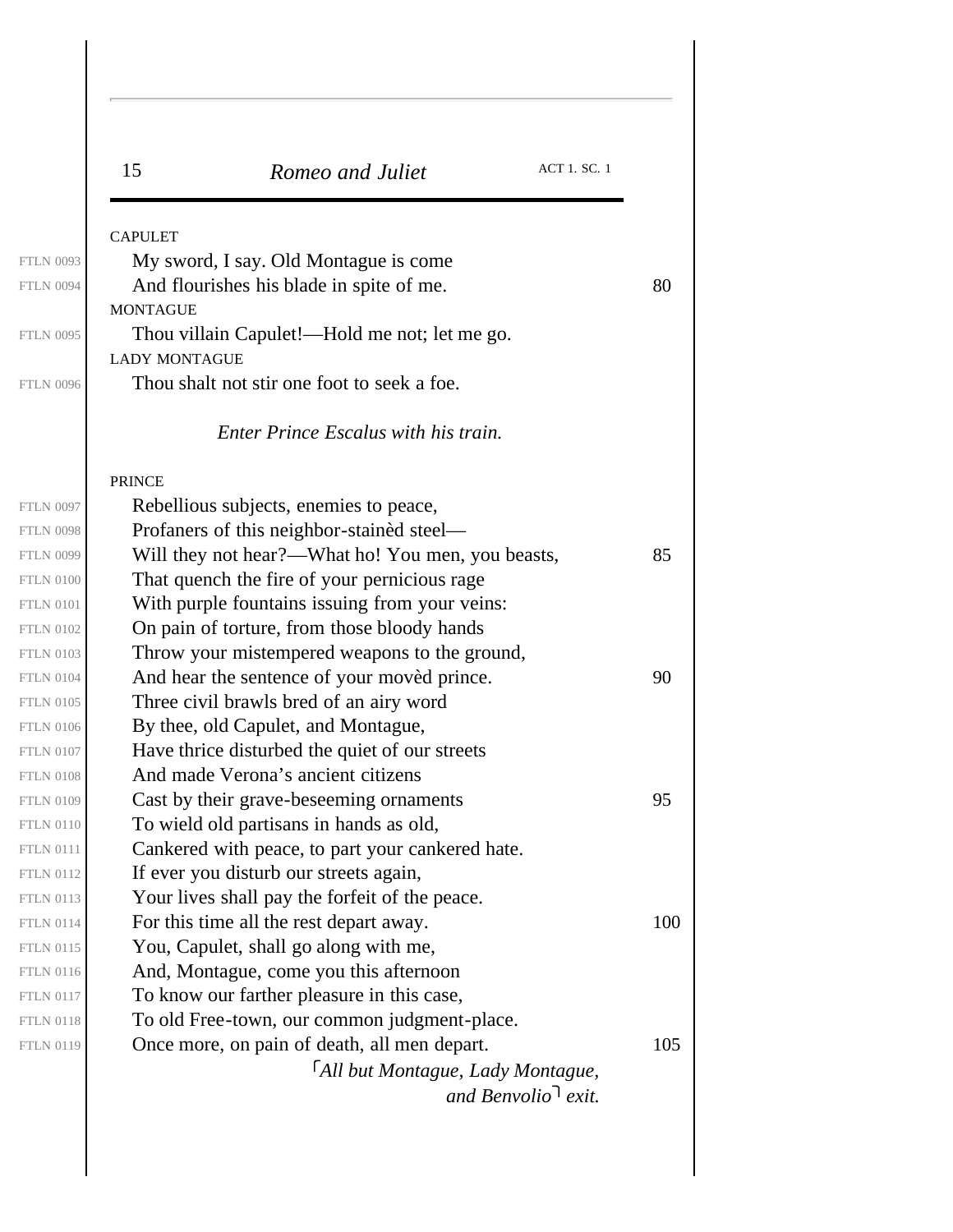|                  | <b>ACT 1. SC. 1</b><br>17<br>Romeo and Juliet                      |
|------------------|--------------------------------------------------------------------|
|                  | MONTAGUE, <sup>r</sup> to Benvolio                                 |
| <b>FTLN 0120</b> | Who set this ancient quarrel new abroach?                          |
| <b>FTLN 0121</b> | Speak, nephew, were you by when it began?                          |
|                  | <b>BENVOLIO</b>                                                    |
| <b>FTLN 0122</b> | Here were the servants of your adversary,                          |
| <b>FTLN 0123</b> | And yours, close fighting ere I did approach.                      |
|                  | I drew to part them. In the instant came                           |
|                  | The fiery Tybalt with his sword prepared,                          |
|                  | Which, as he breathed defiance to my ears,                         |
|                  | He swung about his head and cut the winds,                         |
|                  | Who, nothing hurt withal, hissed him in scorn.                     |
|                  | While we were interchanging thrusts and blows                      |
|                  | Came more and more and fought on part and part,                    |
|                  | Till the Prince came, who parted either part.                      |
|                  | <b>LADY MONTAGUE</b>                                               |
|                  | O, where is Romeo? Saw you him today?                              |
|                  | Right glad I am he was not at this fray.                           |
|                  | <b>BENVOLIO</b>                                                    |
| <b>FTLN 0134</b> | Madam, an hour before the worshiped sun                            |
| <b>FTLN 0135</b> | Peered forth the golden window of the east,                        |
|                  | A troubled mind <sup>r</sup> drove <sup>1</sup> me to walk abroad, |
|                  | Where underneath the grove of sycamore                             |
|                  | That westward rooteth from this city side,                         |
|                  | So early walking did I see your son.                               |
|                  | Towards him I made, but he was 'ware of me                         |
|                  | And stole into the covert of the wood.                             |
|                  | I, measuring his affections by my own                              |
| <b>FTLN 0143</b> | (Which then most sought where most might not be                    |
|                  | found,                                                             |
|                  | Being one too many by my weary self),                              |
|                  | Pursued my humor, not pursuing his,                                |
| <b>FTLN 0147</b> | And gladly shunned who gladly fled from me.                        |
|                  | <b>MONTAGUE</b>                                                    |
|                  | Many a morning hath he there been seen,                            |
| <b>FTLN 0149</b> | With tears augmenting the fresh morning's dew,                     |
|                  | Adding to clouds more clouds with his deep sighs.                  |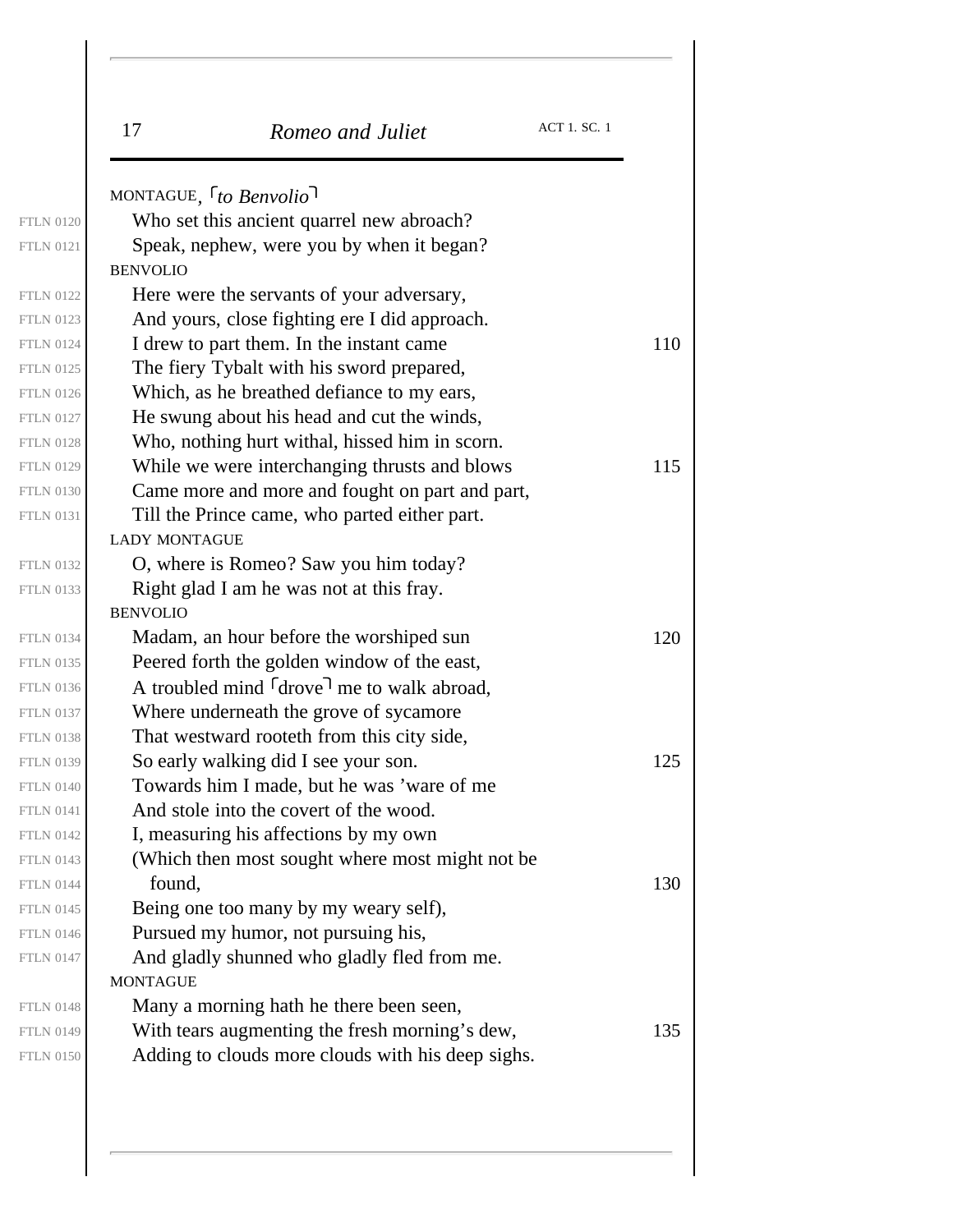|                  | <b>ACT 1. SC. 1</b><br>19<br>Romeo and Juliet                    |
|------------------|------------------------------------------------------------------|
| <b>FTLN 0151</b> | But all so soon as the all-cheering sun                          |
| <b>FTLN 0152</b> | Should in the farthest east begin to draw                        |
| <b>FTLN 0153</b> | The shady curtains from Aurora's bed,                            |
| <b>FTLN 0154</b> | Away from light steals home my heavy son                         |
| <b>FTLN 0155</b> | And private in his chamber pens himself,                         |
| <b>FTLN 0156</b> | Shuts up his windows, locks fair daylight out,                   |
| <b>FTLN 0157</b> | And makes himself an artificial night.                           |
| <b>FTLN 0158</b> | Black and portentous must this humor prove,                      |
| <b>FTLN 0159</b> | Unless good counsel may the cause remove.                        |
|                  | <b>BENVOLIO</b>                                                  |
| <b>FTLN 0160</b> | My noble uncle, do you know the cause?                           |
|                  | <b>MONTAGUE</b>                                                  |
| <b>FTLN 0161</b> | I neither know it nor can learn of him.                          |
|                  | <b>BENVOLIO</b>                                                  |
| <b>FTLN 0162</b> | Have you importuned him by any means?                            |
|                  | <b>MONTAGUE</b>                                                  |
| <b>FTLN 0163</b> | Both by myself and many other friends.                           |
| <b>FTLN 0164</b> | But he, <sup>r</sup> his <sup>1</sup> own affections' counselor, |
| <b>FTLN 0165</b> | Is to himself—I will not say how true,                           |
| <b>FTLN 0166</b> | But to himself so secret and so close,                           |
| <b>FTLN 0167</b> | So far from sounding and discovery,                              |
| <b>FTLN 0168</b> | As is the bud bit with an envious worm                           |
| <b>FTLN 0169</b> | Ere he can spread his sweet leaves to the air                    |
| <b>FTLN 0170</b> | Or dedicate his beauty to the same.                              |
| <b>FTLN 0171</b> | Could we but learn from whence his sorrows grow,                 |
| <b>FTLN 0172</b> | We would as willingly give cure as know.                         |
|                  | Enter Romeo.                                                     |
|                  | <b>BENVOLIO</b>                                                  |
| <b>FTLN 0173</b> | See where he comes. So please you, step aside.                   |
| <b>FTLN 0174</b> | I'll know his grievance or be much denied.                       |
|                  | <b>MONTAGUE</b>                                                  |
| <b>FTLN 0175</b> | I would thou wert so happy by thy stay                           |
| <b>FTLN 0176</b> | To hear true shrift.—Come, madam, let's away.                    |
|                  | $\lceil$ Montague and Lady Montague $\lceil$ exit.               |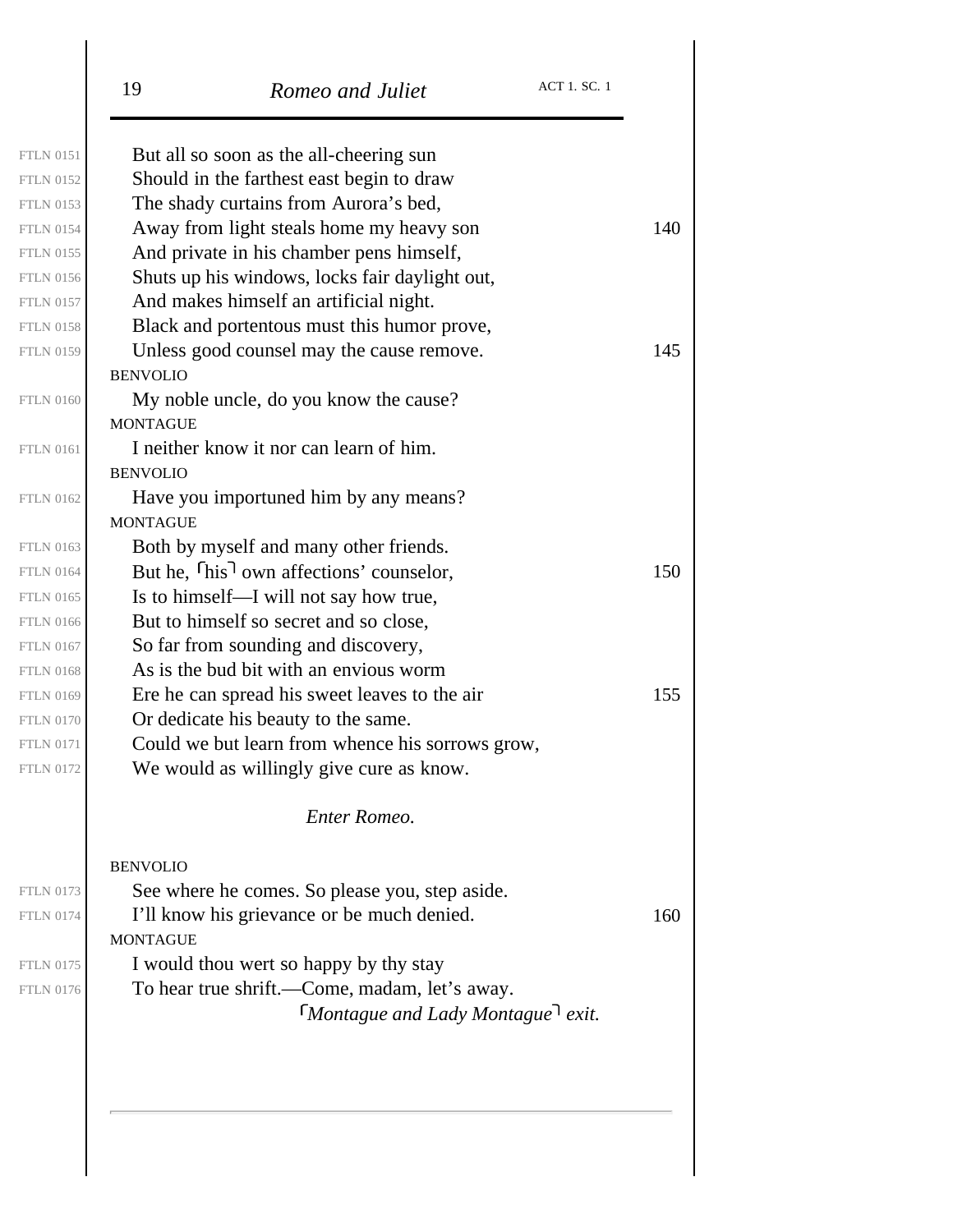| 21              | Romeo and Juliet                                                 | ACT 1. SC. 1 |
|-----------------|------------------------------------------------------------------|--------------|
| <b>BENVOLIO</b> |                                                                  |              |
|                 | Good morrow, cousin.                                             |              |
| <b>ROMEO</b>    |                                                                  |              |
|                 | Is the day so young?                                             |              |
| <b>BENVOLIO</b> |                                                                  |              |
|                 | But new struck nine.                                             | 165          |
| <b>ROMEO</b>    |                                                                  |              |
|                 | Ay me, sad hours seem long.                                      |              |
|                 | Was that my father that went hence so fast?                      |              |
| <b>BENVOLIO</b> |                                                                  |              |
|                 | It was. What sadness lengthens Romeo's hours?                    |              |
| <b>ROMEO</b>    |                                                                  |              |
|                 | Not having that which, having, makes them short.                 |              |
| <b>BENVOLIO</b> |                                                                  |              |
| In love?        |                                                                  | 170          |
| <b>ROMEO</b>    |                                                                  |              |
| $Out-$          |                                                                  |              |
| <b>BENVOLIO</b> |                                                                  |              |
| Of love?        |                                                                  |              |
| <b>ROMEO</b>    |                                                                  |              |
|                 | Out of her favor where I am in love.                             |              |
| <b>BENVOLIO</b> |                                                                  |              |
|                 | Alas that love, so gentle in his view,                           |              |
|                 | Should be so tyrannous and rough in proof!                       | 175          |
| <b>ROMEO</b>    |                                                                  |              |
|                 | Alas that love, whose view is muffled still,                     |              |
|                 | Should without eyes see pathways to his will!                    |              |
|                 | Where shall we dine?—O me! What fray was here?                   |              |
|                 | Yet tell me not, for I have heard it all.                        |              |
|                 | Here's much to do with hate, but more with love.                 | 180          |
|                 | Why then, O brawling love, O loving hate,                        |              |
|                 | O anything of nothing first $\lceil$ create!                     |              |
|                 | O heavy lightness, serious vanity,                               |              |
|                 | Misshapen chaos of <sup>r</sup> well-seeming <sup>1</sup> forms, |              |
|                 | Feather of lead, bright smoke, cold fire, sick health,           | 185          |
|                 | Still-waking sleep that is not what it is!                       |              |
|                 | This love feel I, that feel no love in this.                     |              |
|                 | Dost thou not laugh?                                             |              |
| <b>BENVOLIO</b> |                                                                  |              |
|                 | No, coz, I rather weep.                                          |              |
|                 |                                                                  |              |
| <b>ROMEO</b>    |                                                                  |              |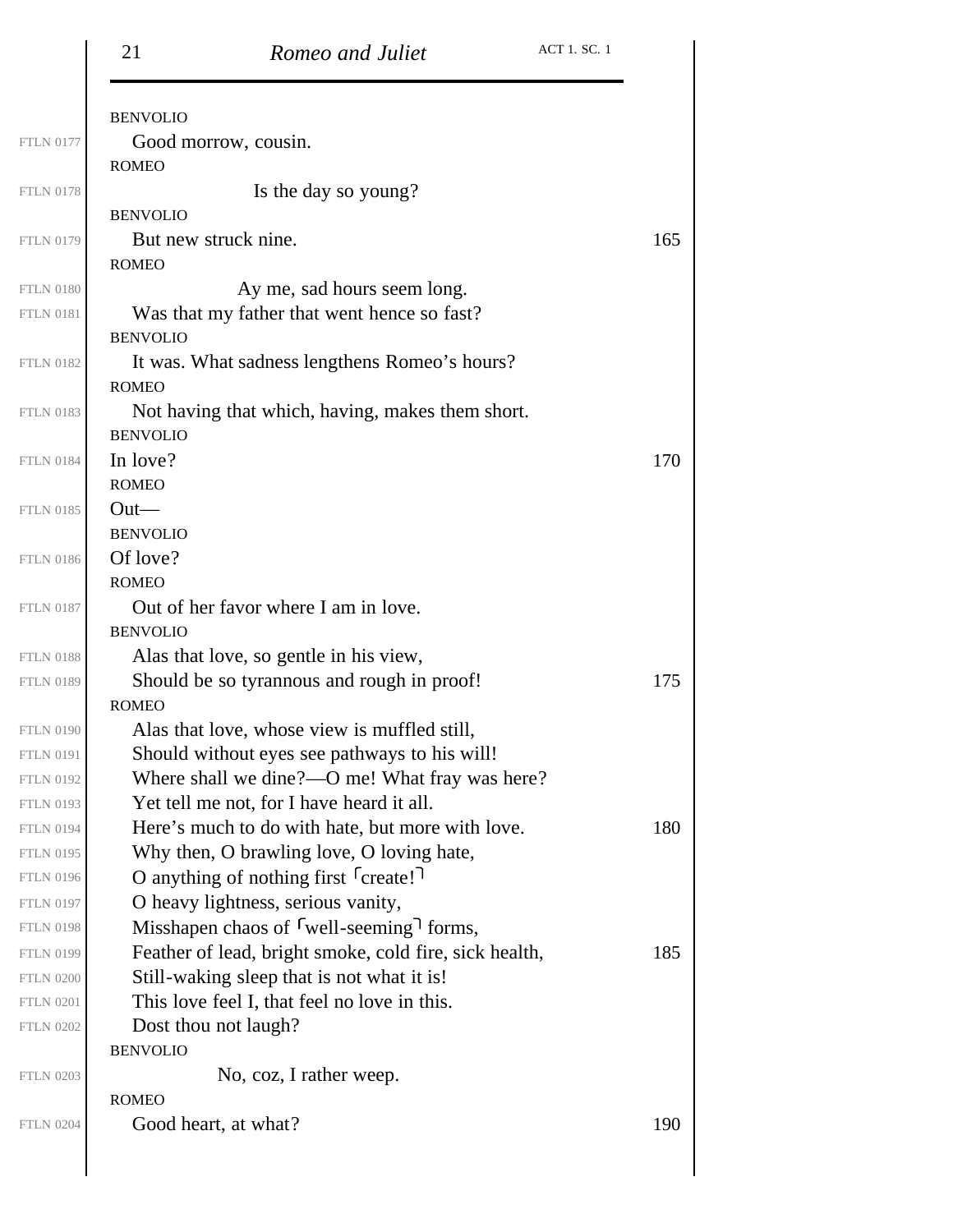| 23                | Romeo and Juliet                                   | <b>ACT 1. SC. 1</b> |
|-------------------|----------------------------------------------------|---------------------|
| <b>BENVOLIO</b>   |                                                    |                     |
|                   | At thy good heart's oppression.                    |                     |
| <b>ROMEO</b>      |                                                    |                     |
|                   | Why, such is love's transgression.                 |                     |
|                   | Griefs of mine own lie heavy in my breast,         |                     |
|                   | Which thou wilt propagate to have it pressed       |                     |
|                   | With more of thine. This love that thou hast shown |                     |
|                   | Doth add more grief to too much of mine own.       |                     |
|                   | Love is a smoke made with the fume of sighs;       |                     |
|                   | Being purged, a fire sparkling in lovers' eyes;    |                     |
|                   | Being vexed, a sea nourished with loving tears.    |                     |
|                   | What is it else? A madness most discreet,          |                     |
| Farewell, my coz. | A choking gall, and a preserving sweet.            |                     |
| <b>BENVOLIO</b>   |                                                    |                     |
|                   | Soft, I will go along.                             |                     |
|                   | An if you leave me so, you do me wrong.            |                     |
| <b>ROMEO</b>      |                                                    |                     |
|                   | Tut, I have lost myself. I am not here.            |                     |
|                   | This is not Romeo. He's some other where.          |                     |
| <b>BENVOLIO</b>   |                                                    |                     |
|                   | Tell me in sadness, who is that you love?          |                     |
| <b>ROMEO</b>      |                                                    |                     |
|                   | What, shall I groan and tell thee?                 |                     |
| <b>BENVOLIO</b>   |                                                    |                     |
|                   | Groan? Why, no. But sadly tell me who.             |                     |
| <b>ROMEO</b>      |                                                    |                     |
|                   | A sick man in sadness makes his will—              |                     |
|                   | A word ill urged to one that is so ill.            |                     |
|                   | In sadness, cousin, I do love a woman.             |                     |
| <b>BENVOLIO</b>   |                                                    |                     |
|                   | I aimed so near when I supposed you loved.         |                     |
| <b>ROMEO</b>      |                                                    |                     |
|                   | A right good markman! And she's fair I love.       |                     |
| <b>BENVOLIO</b>   |                                                    |                     |
|                   | A right fair mark, fair coz, is soonest hit.       |                     |
| <b>ROMEO</b>      | Well in that hit you miss. She'll not be hit       |                     |
|                   |                                                    |                     |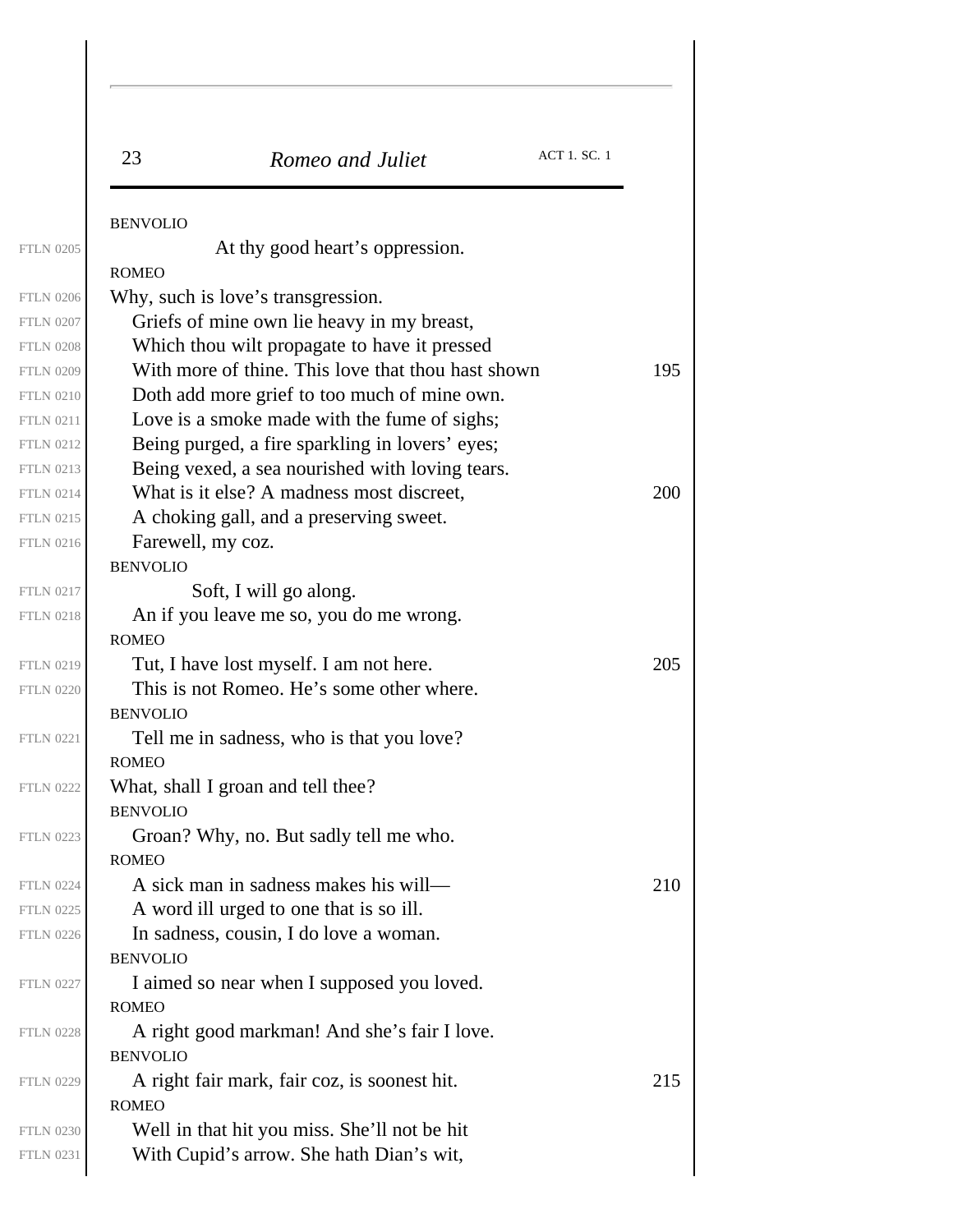| <b>FTLN 0232</b>                     | And, in strong proof of chastity well armed,                                                       |     |  |
|--------------------------------------|----------------------------------------------------------------------------------------------------|-----|--|
|                                      |                                                                                                    |     |  |
|                                      | ACT 1. SC. 1<br>25<br>Romeo and Juliet                                                             |     |  |
| <b>FTLN 0233</b><br><b>FTLN 0234</b> | From love's weak childish bow she lives uncharmed.<br>She will not stay the siege of loving terms, | 220 |  |
| <b>FTLN 0235</b>                     | Nor bide th' encounter of assailing eyes,                                                          |     |  |
| <b>FTLN 0236</b>                     | Nor ope her lap to saint-seducing gold.                                                            |     |  |
| <b>FTLN 0237</b>                     | O, she is rich in beauty, only poor                                                                |     |  |
| <b>FTLN 0238</b>                     | That, when she dies, with beauty dies her store.                                                   |     |  |
|                                      | <b>BENVOLIO</b>                                                                                    |     |  |
| <b>FTLN 0239</b>                     | Then she hath sworn that she will still live chaste?                                               | 225 |  |
|                                      | <b>ROMEO</b>                                                                                       |     |  |
| <b>FTLN 0240</b>                     | She hath, and in that sparing $\lceil$ makes $\rceil$ huge waste;                                  |     |  |
| <b>FTLN 0241</b>                     | For beauty, starved with her severity,                                                             |     |  |
| <b>FTLN 0242</b>                     | Cuts beauty off from all posterity.                                                                |     |  |
| <b>FTLN 0243</b>                     | She is too fair, too wise, wisely too fair,                                                        |     |  |
| <b>FTLN 0244</b>                     | To merit bliss by making me despair.                                                               | 230 |  |
| <b>FTLN 0245</b>                     | She hath for sworn to love, and in that vow                                                        |     |  |
| <b>FTLN 0246</b>                     | Do I live dead, that live to tell it now.                                                          |     |  |
|                                      | <b>BENVOLIO</b>                                                                                    |     |  |
| <b>FTLN 0247</b>                     | Be ruled by me. Forget to think of her.                                                            |     |  |
|                                      | <b>ROMEO</b>                                                                                       |     |  |
| <b>FTLN 0248</b>                     | O, teach me how I should forget to think!                                                          |     |  |
|                                      | <b>BENVOLIO</b>                                                                                    |     |  |
| <b>FTLN 0249</b>                     | By giving liberty unto thine eyes.<br>Examine other beauties.                                      | 235 |  |
| <b>FTLN 0250</b>                     | <b>ROMEO</b>                                                                                       |     |  |
| <b>FTLN 0251</b>                     | Tis the way                                                                                        |     |  |
| <b>FTLN 0252</b>                     | To call hers, exquisite, in question more.                                                         |     |  |
| <b>FTLN 0253</b>                     | These happy masks that kiss fair ladies' brows,                                                    |     |  |
| <b>FTLN 0254</b>                     | Being black, puts us in mind they hide the fair.                                                   | 240 |  |
| <b>FTLN 0255</b>                     | He that is strucken blind cannot forget                                                            |     |  |
| <b>FTLN 0256</b>                     | The precious treasure of his eyesight lost.                                                        |     |  |
| <b>FTLN 0257</b>                     | Show me a mistress that is passing fair;                                                           |     |  |
| <b>FTLN 0258</b>                     | What doth her beauty serve but as a note                                                           |     |  |
| <b>FTLN 0259</b>                     | Where I may read who passed that passing fair?                                                     | 245 |  |
| <b>FTLN 0260</b>                     | Farewell. Thou canst not teach me to forget.                                                       |     |  |
|                                      | <b>BENVOLIO</b>                                                                                    |     |  |
| <b>FTLN 0261</b>                     | I'll pay that doctrine or else die in debt.                                                        |     |  |
|                                      |                                                                                                    |     |  |

 $FTLN$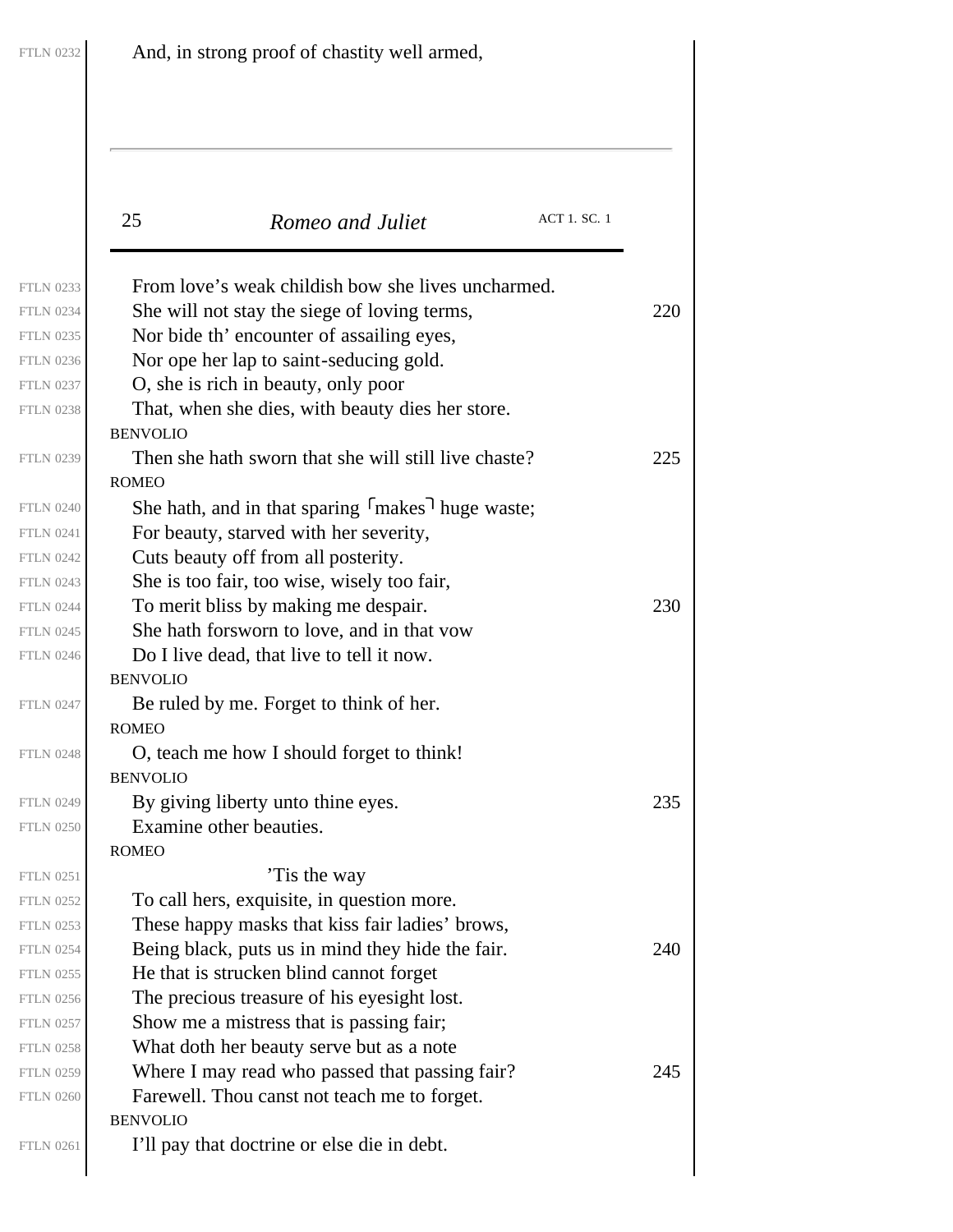*They exit.*

| 27 | Romeo and Juliet | ACT 1. SC. 2 |
|----|------------------|--------------|
|    |                  |              |

*Enter Capulet, County Paris, and <sup>* $\lceil a \rceil$  *Servingman.*</sup> Scene 2

#### CAPULET

<span id="page-16-0"></span>PARIS CAPULET PARIS CAPULET But Montague is bound as well as I, In penalty alike, and 'tis not hard, I think, For men so old as we to keep the peace. Of honorable reckoning are you both, FTLN 0266  $\vert$  And pity 'tis you lived at odds so long.  $5 \vert$ But now, my lord, what say you to my suit? But saying o'er what I have said before. My child is yet a stranger in the world. She hath not seen the change of fourteen years. FTLN 0271  $\vert$  Let two more summers wither in their pride 10 Ere we may think her ripe to be a bride. Younger than she are happy mothers made. And too soon marred are those so early made. Earth hath swallowed all my hopes but she; FTLN 0276  $\vert$  She's the hopeful lady of my earth. 15 But woo her, gentle Paris, get her heart; My will to her consent is but a part. And, she agreed, within her scope of choice Lies my consent and fair according voice. FTLN 0281  $\vert$  This night I hold an old accustomed feast, 20 Whereto I have invited many a guest Such as I love; and you among the store, One more, most welcome, makes my number more. At my poor house look to behold this night FTLN 0262 FTLN 0263

FTLN 0264 FTLN 0265

FTLN 0267

FTLN 0268 FTLN 0269 FTLN 0270 FTLN 0272

FTLN 0273

FTLN 0274 FTLN 0275 FTLN 0277 FTLN 0278 FTLN 0279 FTLN 0280 FTLN 0282 FTLN 0283 FTLN 0284 FTLN 0285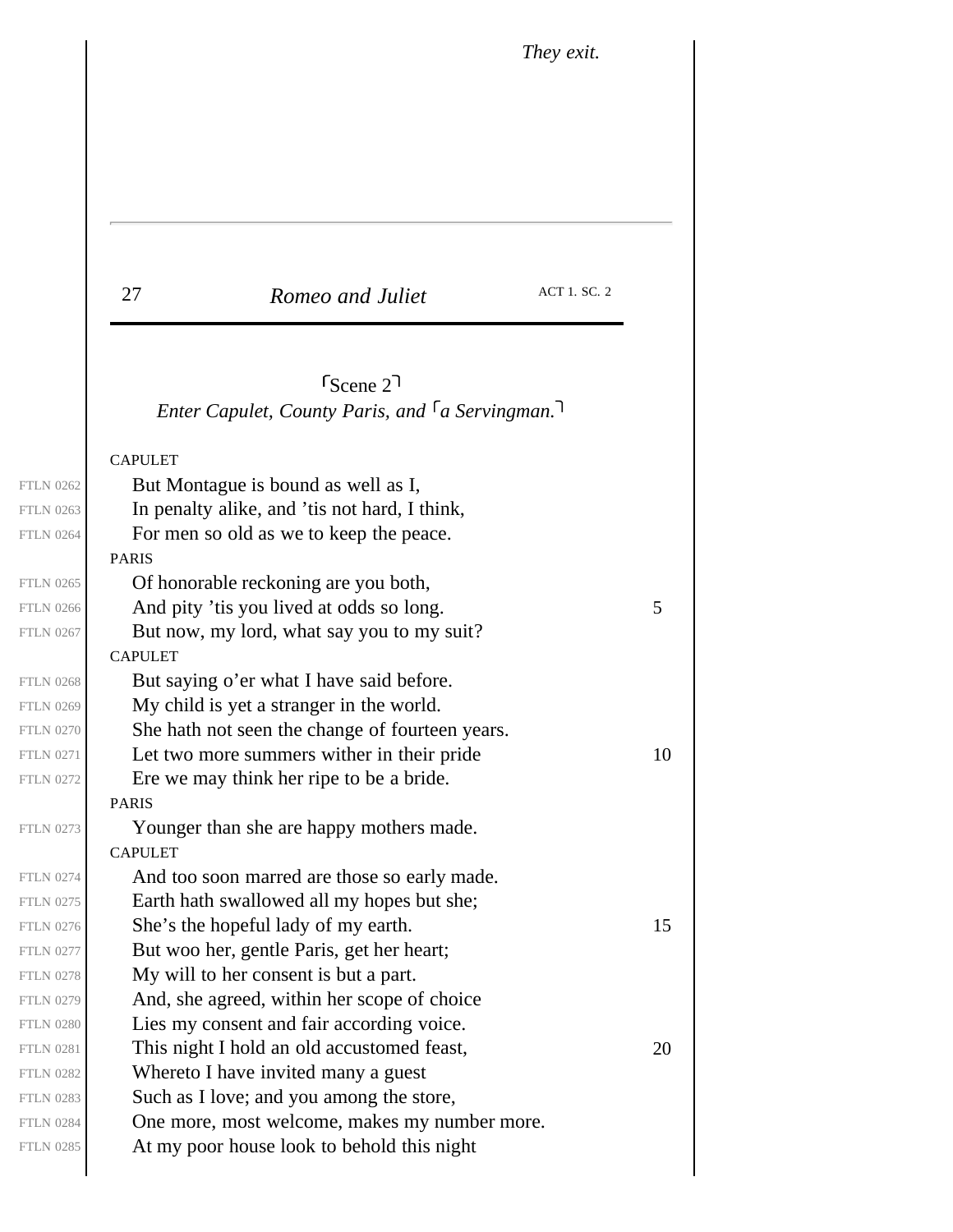| $\begin{aligned} & {\rm FTLN}\ 0286\\ & {\rm FTLN}\ 0287\\ & {\rm FTLN}\ 0288\\ & {\rm FTLN}\ 0289 \end{aligned}$ |  |
|-------------------------------------------------------------------------------------------------------------------|--|
|                                                                                                                   |  |
|                                                                                                                   |  |

FTLN 0286 **Earth-treading stars that make dark heaven light.** 25 Such comfort as do lusty young men feel When well-appareled April on the heel Of limping winter treads, even such delight

29 *Romeo and Juliet* ACT 1. SC. 2 *To Servingman, giving him a list. Capulet and Paris exit.* SERVINGMAN BENVOLIO *, to Romeo* ROMEO Among fresh fennel buds shall you this night FTLN 0291 Inherit at my house. Hear all, all see,  $30$ And like her most whose merit most shall be; Which, on more view of many, mine, being one, May stand in number, though in reck'ning none. Come go with me. FTLN 0296  $\vert$  Go, sirrah, trudge about 35 Through fair Verona, find those persons out Whose names are written there, and to them say My house and welcome on their pleasure stay. Find them out whose names are written FTLN 0301 **here!** It is written that the shoemaker should  $\frac{40}{100}$ meddle with his yard and the tailor with his last, the fisher with his pencil and the painter with his nets. But I am sent to find those persons whose names are here writ, and can never find what names the FTLN 0306 writing person hath here writ. I must to the learned.  $45$ In good time! *Enter Benvolio and Romeo.* Tut, man, one fire burns out another's burning; One pain is lessened by another's anguish. Turn giddy, and be helped by backward turning. FTLN 0311  $\vert$  One desperate grief cures with another's languish. 50 Take thou some new infection to thy eye, And the rank poison of the old will die. Your plantain leaf is excellent for that. FTLN 0290

FTLN 0292 FTLN 0293 FTLN 0294 FTLN 0295

FTLN 0297 FTLN 0298 FTLN 0299

FTLN 0300 FTLN 0302 FTLN 0303 FTLN 0304 FTLN 0305 FTLN 0307

FTLN 0308 FTLN 0309 FTLN 0310 FTLN 0312 FTLN 0313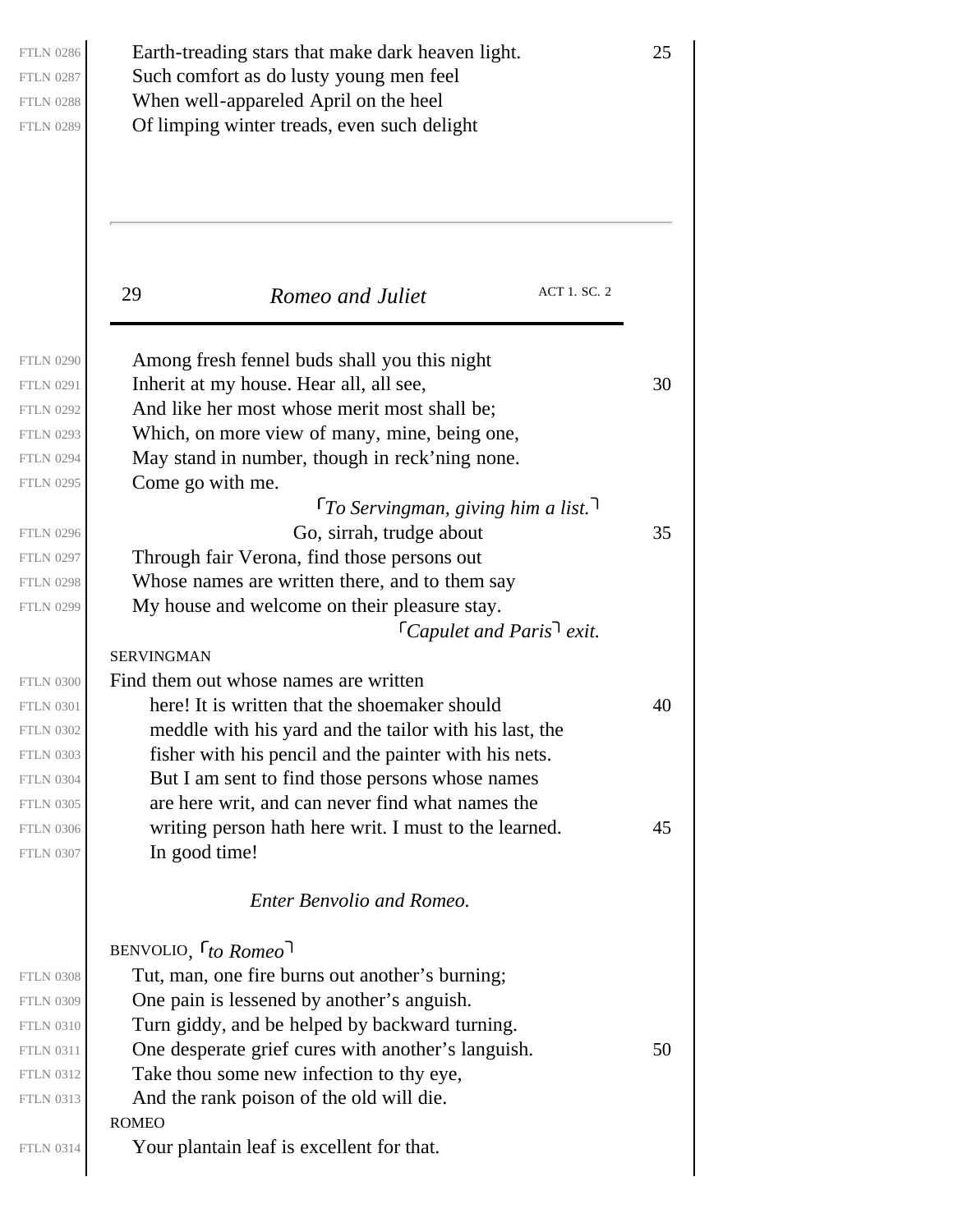|                  | <b>BENVOLIO</b>                                  |    |
|------------------|--------------------------------------------------|----|
| <b>FTLN 0315</b> | For what, I pray thee?                           |    |
|                  | <b>ROMEO</b>                                     |    |
| <b>FTLN 0316</b> | For your broken shin.                            | 55 |
|                  | <b>BENVOLIO</b>                                  |    |
| <b>FTLN 0317</b> | Why Romeo, art thou mad?                         |    |
|                  | <b>ROMEO</b>                                     |    |
| <b>FTLN 0318</b> | Not mad, but bound more than a madman is,        |    |
|                  |                                                  |    |
|                  |                                                  |    |
|                  |                                                  |    |
|                  |                                                  |    |
|                  |                                                  |    |
|                  | <b>ACT 1. SC. 2</b><br>31<br>Romeo and Juliet    |    |
|                  |                                                  |    |
|                  |                                                  |    |
| <b>FTLN 0319</b> | Shut up in prison, kept without my food,         |    |
| <b>FTLN 0320</b> | Whipped and tormented, and-good e'en, good       |    |
| <b>FTLN 0321</b> | fellow.                                          | 60 |
|                  | <b>SERVINGMAN</b>                                |    |
| <b>FTLN 0322</b> | God gi' good e'en. I pray, sir, can you          |    |
| <b>FTLN 0323</b> | read?                                            |    |
|                  | <b>ROMEO</b>                                     |    |
| <b>FTLN 0324</b> | Ay, mine own fortune in my misery.               |    |
|                  | <b>SERVINGMAN</b>                                |    |
| <b>FTLN 0325</b> | Perhaps you have learned it without              |    |
| <b>FTLN 0326</b> | book. But I pray, can you read anything you see? | 65 |
|                  | <b>ROMEO</b>                                     |    |
| <b>FTLN 0327</b> | Ay, if I know the letters and the language.      |    |
|                  | <b>SERVINGMAN</b>                                |    |
| <b>FTLN 0328</b> | You say honestly. Rest you merry.                |    |
|                  | <b>ROMEO</b>                                     |    |
| <b>FTLN 0329</b> | Stay, fellow. I can read.                        |    |
|                  | ( <i>He reads the letter.</i> )                  |    |
| <b>FTLN 0330</b> | Signior Martino and his wife and daughters,      |    |
| <b>FTLN 0331</b> | County Anselme and his beauteous sisters,        | 70 |
| <b>FTLN 0332</b> | The lady widow of Vitruvio,                      |    |
| <b>FTLN 0333</b> | Signior Placentio and his lovely nieces,         |    |
| <b>FTLN 0334</b> | Mercutio and his brother Valentine,              |    |
| <b>FTLN 0335</b> | Mine Uncle Capulet, his wife and daughters,      |    |
| <b>FTLN 0336</b> | My fair niece Rosaline and Livia,                | 75 |
| <b>FTLN 0337</b> | Signior Valentio and his cousin Tybalt,          |    |
| <b>FTLN 0338</b> | Lucio and the lively Helena.                     |    |
| <b>FTLN 0339</b> | A fair assembly. Whither should they come?       |    |
|                  | SERVINGMAN                                       |    |
|                  |                                                  |    |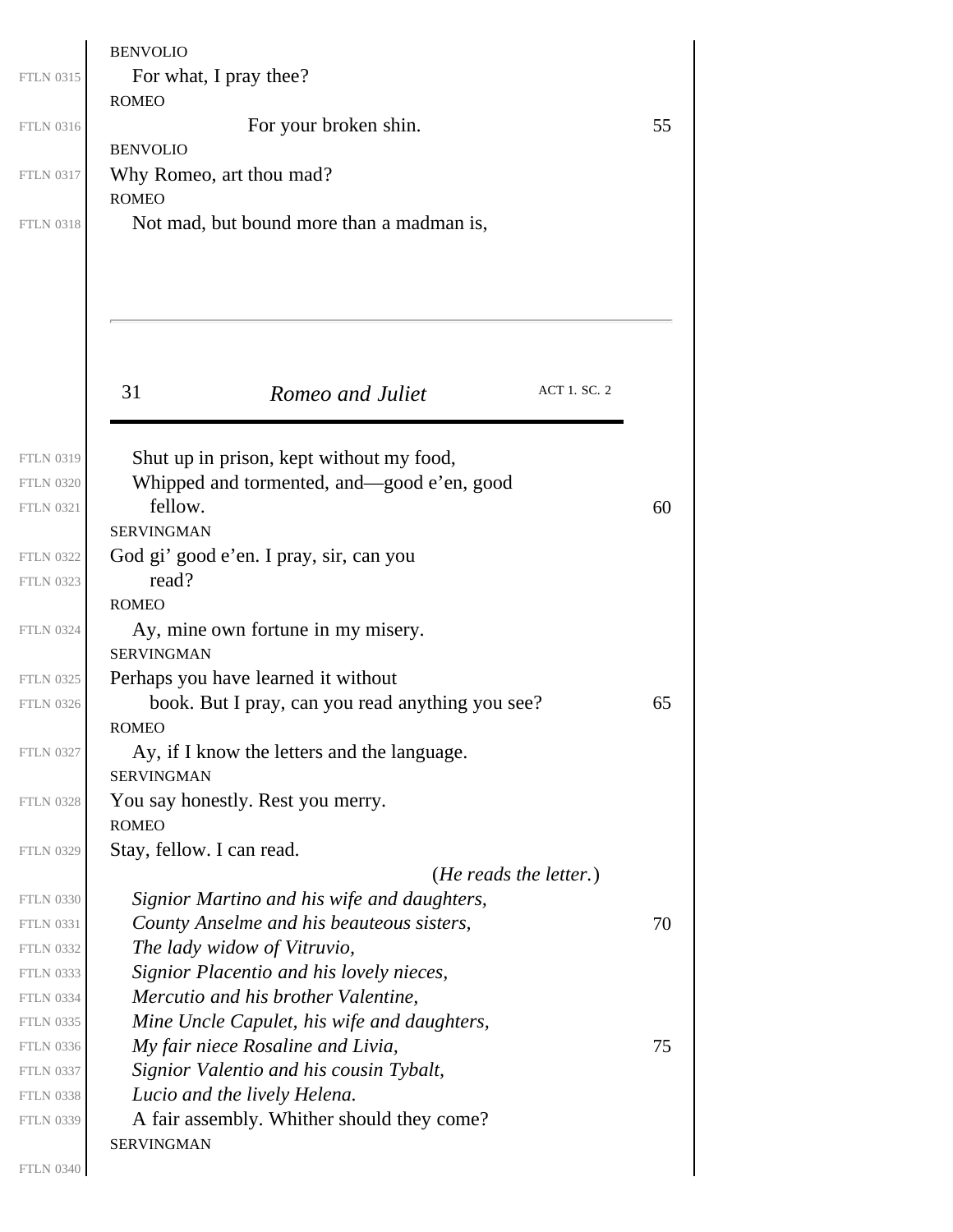|                  | Up.<br><b>ROMEO</b>                                                                     |     |
|------------------|-----------------------------------------------------------------------------------------|-----|
| <b>FTLN 0341</b> | Whither? To supper?                                                                     | 80  |
|                  | <b>SERVINGMAN</b>                                                                       |     |
| <b>FTLN 0342</b> | To our house.                                                                           |     |
|                  | <b>ROMEO</b>                                                                            |     |
| <b>FTLN 0343</b> | Whose house?                                                                            |     |
|                  | <b>SERVINGMAN</b>                                                                       |     |
| <b>FTLN 0344</b> | My master's.                                                                            |     |
|                  | <b>ROMEO</b>                                                                            |     |
| <b>FTLN 0345</b> | Indeed I should have asked thee that before.<br><b>SERVINGMAN</b>                       |     |
| <b>FTLN 0346</b> | Now I'll tell you without asking. My                                                    | 85  |
| <b>FTLN 0347</b> | master is the great rich Capulet, and, if you be not                                    |     |
| <b>FTLN 0348</b> | of the house of Montagues, I pray come and crush a                                      |     |
| <b>FTLN 0349</b> | cup of wine. Rest you merry.                                                            |     |
|                  | $\lceil$ FHe exits. $\lceil$                                                            |     |
|                  | <b>BENVOLIO</b>                                                                         |     |
|                  | At this same ancient feast of Capulet's                                                 |     |
|                  | ACT 1. SC. 3<br>33<br>Romeo and Juliet                                                  |     |
| <b>FTLN 0351</b> | Sups the fair Rosaline whom thou so loves,                                              | 90  |
| <b>FTLN 0352</b> | With all the admired beauties of Verona.                                                |     |
| <b>FTLN 0353</b> | Go thither, and with unattainted eye                                                    |     |
| <b>FTLN 0354</b> | Compare her face with some that I shall show,                                           |     |
|                  | And I will make thee think thy swan a crow.                                             |     |
|                  | <b>ROMEO</b>                                                                            |     |
| <b>FTLN 0356</b> | When the devout religion of mine eye.                                                   | 95  |
|                  | Maintains such falsehood, then turn tears to fire;                                      |     |
|                  | And these who, often drowned, could never die,                                          |     |
| <b>FTLN 0359</b> | Transparent heretics, be burnt for liars.                                               |     |
| <b>FTLN 0360</b> | One fairer than my love? The all-seeing sun                                             |     |
| <b>FTLN 0361</b> | Ne'er saw her match since first the world begun.                                        | 100 |
|                  | <b>BENVOLIO</b>                                                                         |     |
| <b>FTLN 0362</b> |                                                                                         |     |
| <b>FTLN 0363</b> | Tut, you saw her fair, none else being by,                                              |     |
|                  | Herself poised with herself in either eye;                                              |     |
|                  | But in that crystal scales let there be weighed                                         |     |
|                  | Your lady's love against some other maid<br>That I will show you shining at this feast, |     |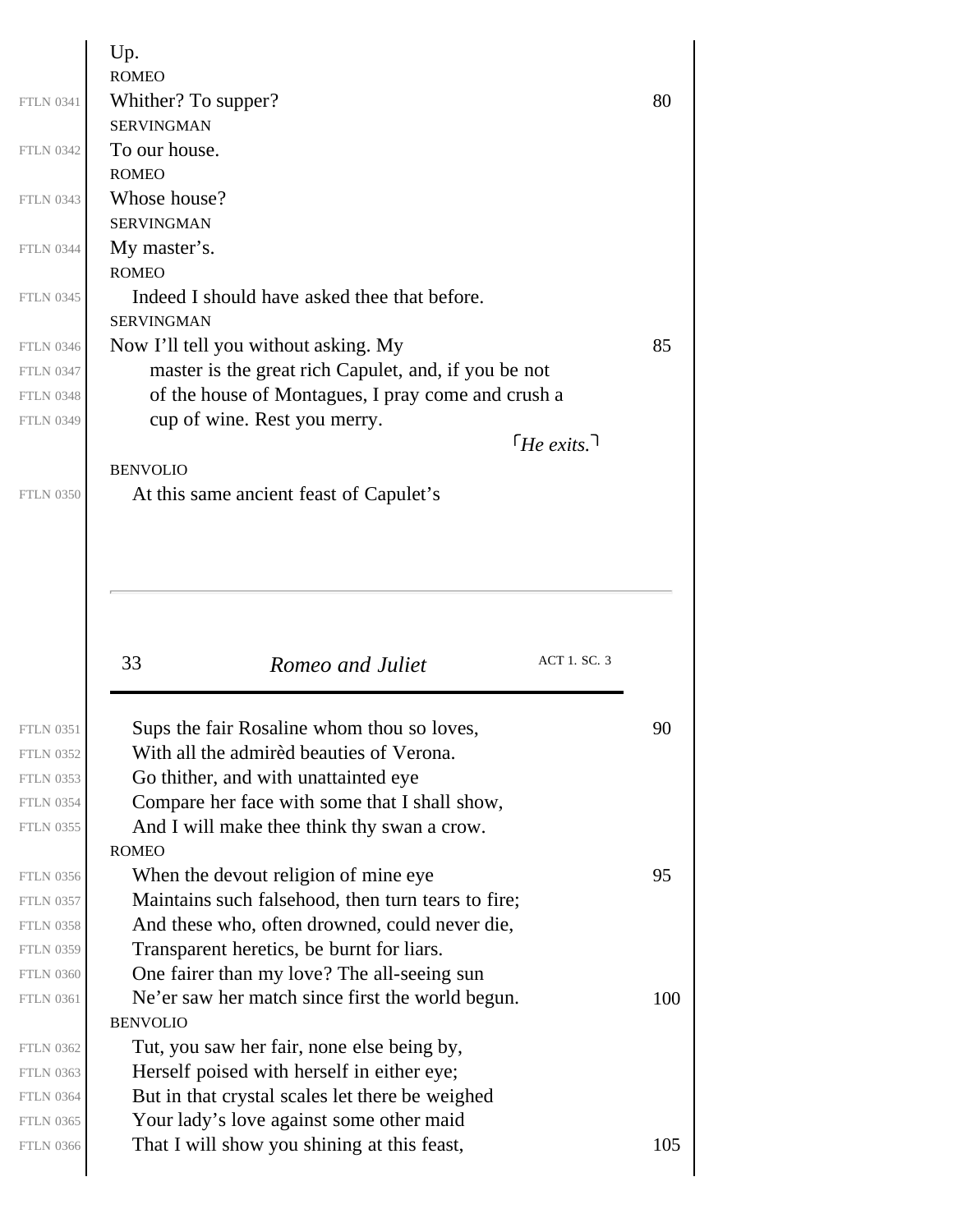<span id="page-20-0"></span>

| <b>ROMEO</b>                                                                                    |    |
|-------------------------------------------------------------------------------------------------|----|
| I'll go along, no such sight to be shown,                                                       |    |
| But to rejoice in splendor of mine own.                                                         |    |
| $\lceil$ They exit. $\lceil$                                                                    |    |
|                                                                                                 |    |
|                                                                                                 |    |
| $S_{\text{Cene}}$ 3 <sup>1</sup>                                                                |    |
| Enter Lady Capulet <sup>1</sup> and Nurse.                                                      |    |
|                                                                                                 |    |
| <b>LADY CAPULET</b><br>Nurse, where's my daughter? Call her forth to me.                        |    |
| <b>NURSE</b>                                                                                    |    |
| Now, by my maidenhead at twelve year old,                                                       |    |
| I bade her come.—What, lamb! What, ladybird!                                                    |    |
| God forbid. Where's this girl? What, Juliet!                                                    |    |
| <b>Enter Juliet.</b>                                                                            |    |
|                                                                                                 |    |
|                                                                                                 |    |
| ACT 1. SC. 3<br>35<br>Romeo and Juliet                                                          |    |
|                                                                                                 |    |
| <b>JULIET</b><br>How now, who calls?                                                            | 5  |
| <b>NURSE</b>                                                                                    |    |
| Your mother.                                                                                    |    |
| <b>JULIET</b>                                                                                   |    |
| Madam, I am here. What is your will?<br><b>LADY CAPULET</b>                                     |    |
| This is the matter.—Nurse, give leave awhile.                                                   |    |
| We must talk in secret.—Nurse, come back again.                                                 |    |
| I have remembered me, thou 's hear our counsel.                                                 | 10 |
| Thou knowest my daughter's of a pretty age.                                                     |    |
| <b>NURSE</b><br>Faith, I can tell her age unto $\lceil$ an <sup><math>\rceil</math></sup> hour. |    |
| <b>LADY CAPULET</b>                                                                             |    |
| She's not fourteen.                                                                             |    |
| <b>NURSE</b><br>I'll lay fourteen of my teeth (and yet, to my teen                              |    |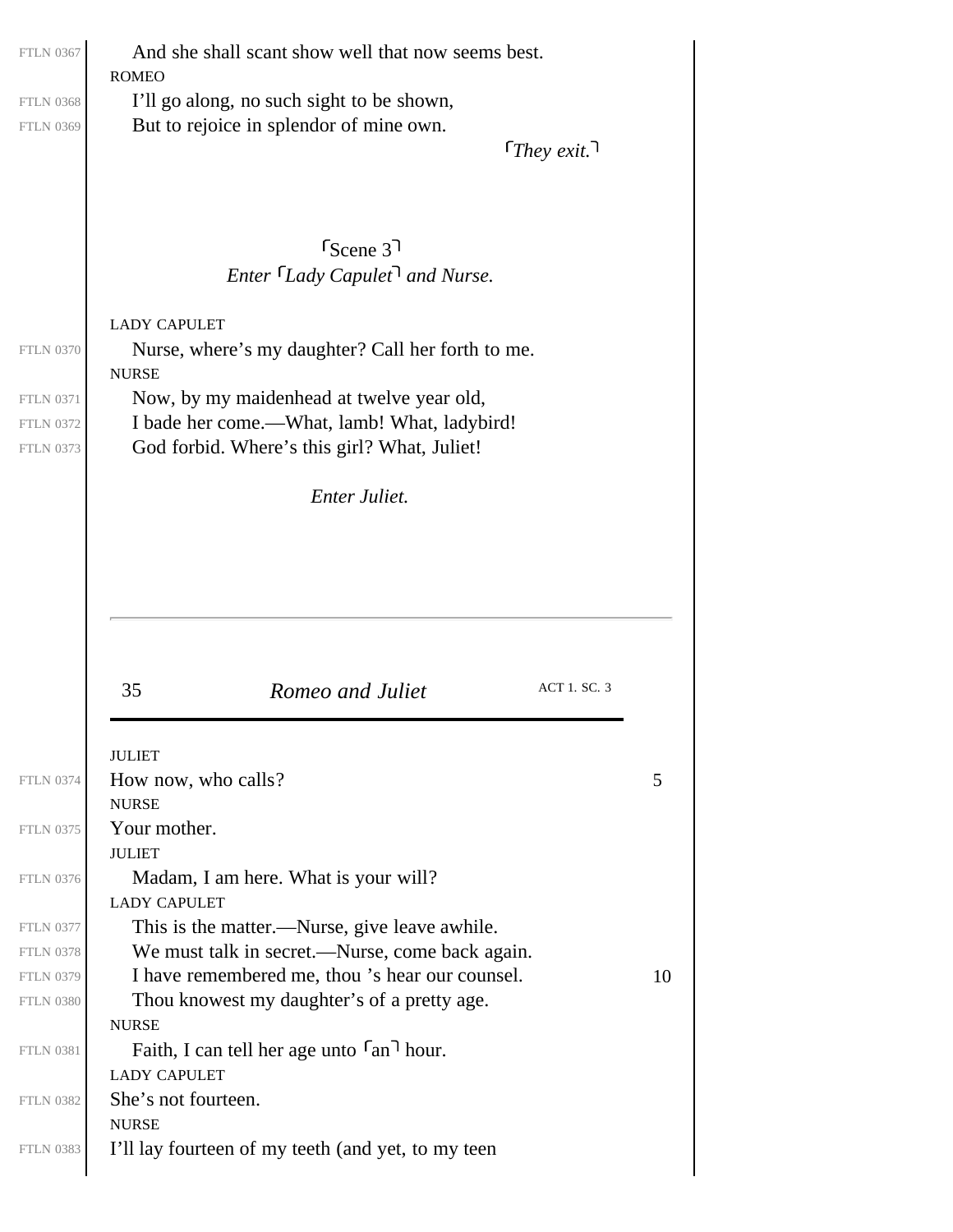| <b>FTLN 0384</b> | be it spoken, I have but four) she's not fourteen.                    | 15 |
|------------------|-----------------------------------------------------------------------|----|
| <b>FTLN 0385</b> | How long is it now to Lammastide?                                     |    |
|                  | <b>LADY CAPULET</b>                                                   |    |
| <b>FTLN 0386</b> | A fortnight and odd days.                                             |    |
|                  | <b>NURSE</b>                                                          |    |
| <b>FTLN 0387</b> | Even or odd, of all days in the year,                                 |    |
| <b>FTLN 0388</b> | Come Lammas Eve at night shall she be fourteen.                       |    |
| <b>FTLN 0389</b> | Susan and she (God rest all Christian souls!)                         | 20 |
| <b>FTLN 0390</b> | Were of an age. Well, Susan is with God;                              |    |
| <b>FTLN 0391</b> | She was too good for me. But, as I said,                              |    |
| <b>FTLN 0392</b> | On Lammas Eve at night shall she be fourteen.                         |    |
| <b>FTLN 0393</b> | That shall she. Marry, I remember it well.                            |    |
| <b>FTLN 0394</b> | Tis since the earthquake now eleven years,                            | 25 |
| <b>FTLN 0395</b> | And she was weaned (I never shall forget it)                          |    |
| <b>FTLN 0396</b> | Of all the days of the year, upon that day.                           |    |
| <b>FTLN 0397</b> | For I had then laid wormwood to my dug,                               |    |
| <b>FTLN 0398</b> | Sitting in the sun under the dovehouse wall.                          |    |
| <b>FTLN 0399</b> | My lord and you were then at Mantua.                                  | 30 |
| <b>FTLN 0400</b> | Nay, I do bear a brain. But, as I said,                               |    |
| <b>FTLN 0401</b> | When it did taste the wormwood on the nipple                          |    |
| <b>FTLN 0402</b> | Of my dug and felt it bitter, pretty fool,                            |    |
| <b>FTLN 0403</b> | To see it tetchy and fall out with <sup>r</sup> the <sup>1</sup> dug. |    |
| <b>FTLN 0404</b> | "Shake," quoth the dovehouse. 'Twas no need, I                        | 35 |
| <b>FTLN 0405</b> | trow,                                                                 |    |
|                  |                                                                       |    |
|                  | ACT 1. SC. 3<br>37<br>Romeo and Juliet                                |    |
| <b>FTLN 0406</b> | To bid me trudge.                                                     |    |
| <b>FTLN 0407</b> | And since that time it is eleven years.                               |    |
| <b>FTLN 0408</b> | For then she could stand high-lone. Nay, by th'                       |    |
| <b>FTLN 0409</b> | rood,                                                                 | 40 |
| <b>FTLN 0410</b> | She could have run and waddled all about,                             |    |
| <b>FTLN 0411</b> | For even the day before, she broke her brow,                          |    |
| <b>FTLN 0412</b> | And then my husband (God be with his soul,                            |    |
| <b>FTLN 0413</b> | He was a merry man) took up the child.                                |    |
| <b>FTLN 0414</b> | "Yea," quoth he, "Dost thou fall upon thy face?"                      | 45 |
| <b>FTLN 0415</b> | Thou wilt fall backward when thou hast more wit,                      |    |

Wilt thou not, Jule?" And, by my holidam, The pretty wretch left crying and said "Ay."

To see now how a jest shall come about!

FTLN 0416 FTLN 0417 FTLN 0418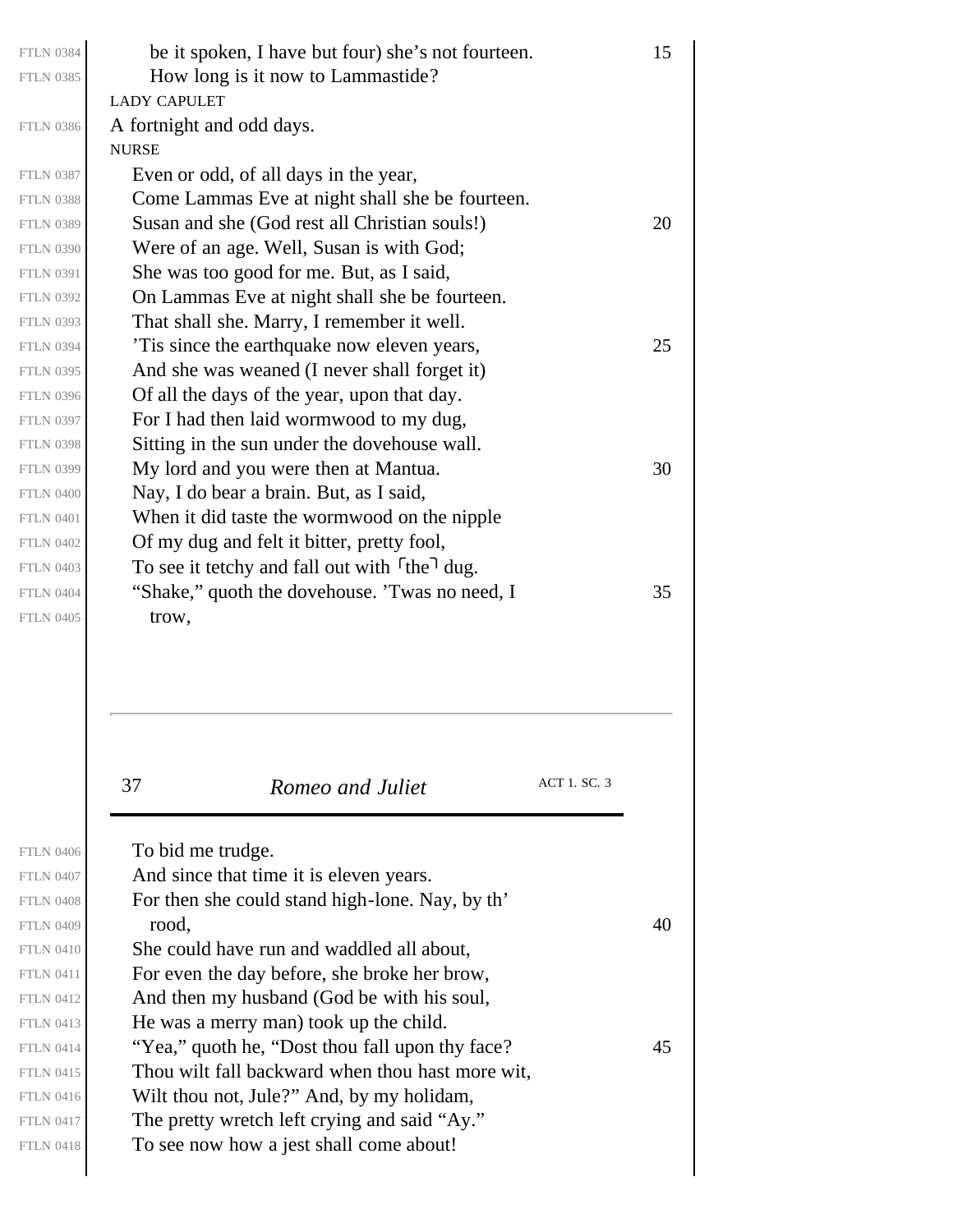| <b>FTLN 0419</b> | I warrant, an I should live a thousand years,                 | 50 |
|------------------|---------------------------------------------------------------|----|
| <b>FTLN 0420</b> | I never should forget it. "Wilt thou not, Jule?"              |    |
| <b>FTLN 0421</b> | quoth he.                                                     |    |
| <b>FTLN 0422</b> | And, pretty fool, it stinted and said "Ay."                   |    |
|                  | <b>LADY CAPULET</b>                                           |    |
| <b>FTLN 0423</b> | Enough of this. I pray thee, hold thy peace.                  |    |
|                  | <b>NURSE</b>                                                  |    |
| <b>FTLN 0424</b> | Yes, madam, yet I cannot choose but laugh                     | 55 |
| <b>FTLN 0425</b> | To think it should leave crying and say "Ay."                 |    |
| <b>FTLN 0426</b> | And yet, I warrant, it had upon its brow                      |    |
| <b>FTLN 0427</b> | A bump as big as a young cock'rel's stone,                    |    |
| <b>FTLN 0428</b> | A perilous knock, and it cried bitterly.                      |    |
| <b>FTLN 0429</b> | "Yea," quoth my husband. "Fall'st upon thy face?"             | 60 |
| <b>FTLN 0430</b> | Thou wilt fall backward when thou comest to age,              |    |
| <b>FTLN 0431</b> | Wilt thou not, Jule?" It stinted and said "Ay."               |    |
|                  | <b>JULIET</b>                                                 |    |
| <b>FTLN 0432</b> | And stint thou, too, I pray thee, nurse, say I.               |    |
|                  | <b>NURSE</b>                                                  |    |
| <b>FTLN 0433</b> | Peace. I have done. God mark thee to his grace,               |    |
| <b>FTLN 0434</b> | Thou wast the prettiest babe that e'er I nursed.              | 65 |
| <b>FTLN 0435</b> | An I might live to see thee married once,                     |    |
| <b>FTLN 0436</b> | I have my wish.                                               |    |
|                  |                                                               |    |
|                  | 39<br>ACT 1. SC. 3<br>Romeo and Juliet                        |    |
|                  | <b>LADY CAPULET</b>                                           |    |
| <b>FTLN 0437</b> | Marry, that "marry" is the very theme                         |    |
| <b>FTLN 0438</b> | I came to talk of .— Tell me, daughter Juliet,                |    |
| <b>FTLN 0439</b> | How stands your <i>disposition<sup>1</sup></i> to be married? | 70 |
|                  | <b>JULIET</b>                                                 |    |
| <b>FTLN 0440</b> | It is an $\lceil \text{honor} \rceil$ that I dream not of.    |    |
|                  | <b>NURSE</b>                                                  |    |
| <b>FTLN 0441</b> | An $\lceil \text{honor?} \rceil$ Were not I thine only nurse, |    |
| <b>FTLN 0442</b> | I would say thou hadst sucked wisdom from thy                 |    |
| <b>FTLN 0443</b> | teat.                                                         |    |
|                  | <b>LADY CAPULET</b>                                           |    |
| <b>FTLN 0444</b> | Well, think of marriage now. Younger than you                 | 75 |
| <b>FTLN 0445</b> | Here in Verona, ladies of esteem,                             |    |
| <b>FTLN 0446</b> | Are made already mothers. By my count                         |    |
|                  |                                                               |    |
| <b>FTLN 0447</b> | I was your mother much upon these years                       |    |

 $\overline{\phantom{a}}$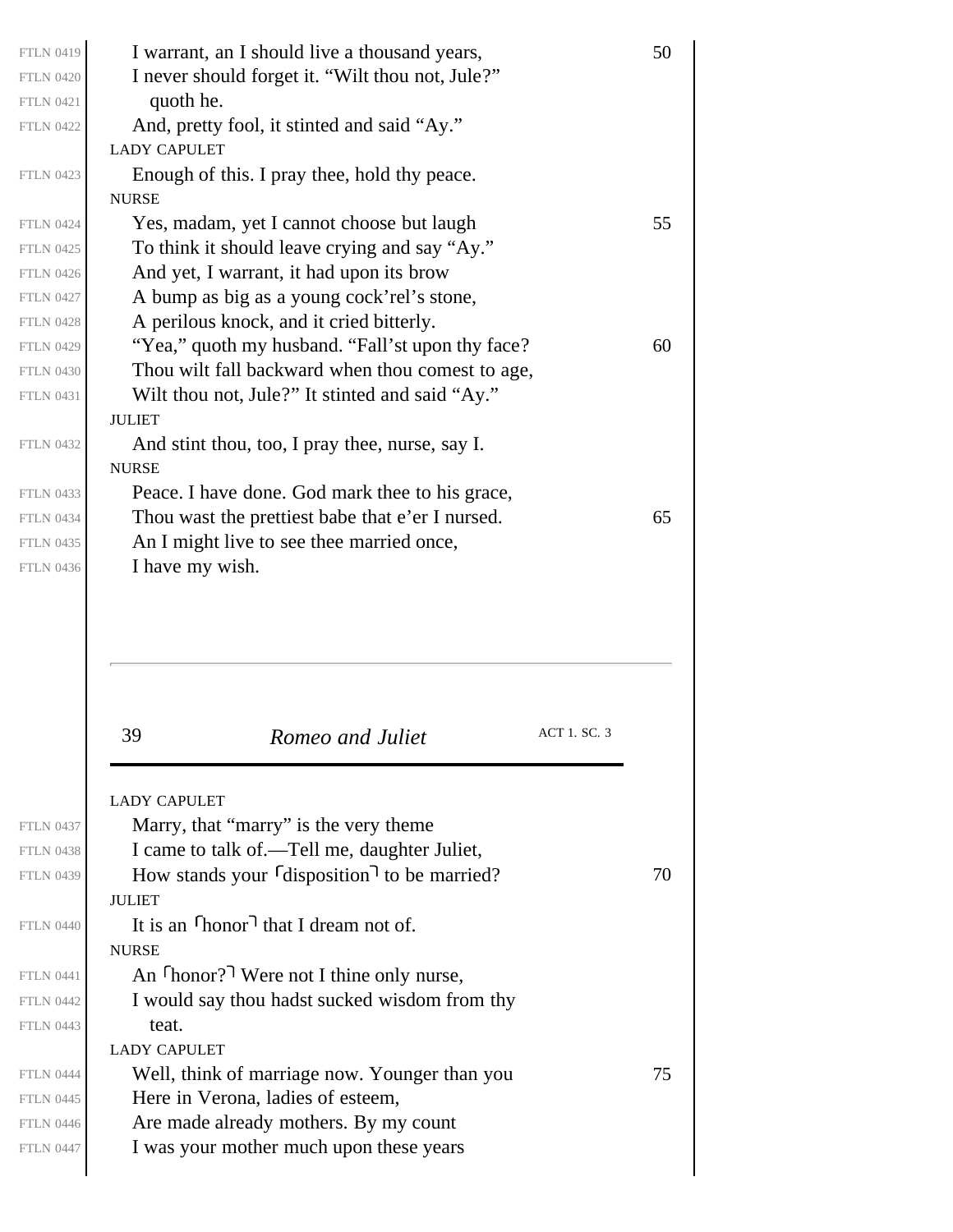| <b>FTLN 0448</b> | That you are now a maid. Thus, then, in brief:  |    |
|------------------|-------------------------------------------------|----|
| <b>FTLN 0449</b> | The valiant Paris seeks you for his love.       | 80 |
|                  | <b>NURSE</b>                                    |    |
| <b>FTLN 0450</b> | A man, young lady—lady, such a man              |    |
| <b>FTLN 0451</b> | As all the world—why, he's a man of wax.        |    |
|                  | <b>LADY CAPULET</b>                             |    |
| <b>FTLN 0452</b> | Verona's summer hath not such a flower.         |    |
|                  | <b>NURSE</b>                                    |    |
| <b>FTLN 0453</b> | Nay, he's a flower, in faith, a very flower.    |    |
|                  | <b>LADY CAPULET</b>                             |    |
| <b>FTLN 0454</b> | What say you? Can you love the gentleman?       | 85 |
| <b>FTLN 0455</b> | This night you shall behold him at our feast.   |    |
| <b>FTLN 0456</b> | Read o'er the volume of young Paris' face,      |    |
| <b>FTLN 0457</b> | And find delight writ there with beauty's pen.  |    |
| <b>FTLN 0458</b> | Examine every married lineament                 |    |
| <b>FTLN 0459</b> | And see how one another lends content,          | 90 |
| <b>FTLN 0460</b> | And what obscured in this fair volume lies      |    |
| <b>FTLN 0461</b> | Find written in the margent of his eyes.        |    |
| <b>FTLN 0462</b> | This precious book of love, this unbound lover, |    |
| <b>FTLN 0463</b> | To beautify him only lacks a cover.             |    |
| <b>FTLN 0464</b> | The fish lives in the sea, and 'tis much pride  | 95 |
|                  |                                                 |    |
|                  |                                                 |    |
|                  |                                                 |    |

|                  | 41<br>Romeo and Juliet                                                  | <b>ACT 1. SC. 4</b> |     |
|------------------|-------------------------------------------------------------------------|---------------------|-----|
|                  |                                                                         |                     |     |
| <b>FTLN 0465</b> | For fair without the fair within to hide.                               |                     |     |
| <b>FTLN 0466</b> | That book in many's eyes doth share the glory                           |                     |     |
| <b>FTLN 0467</b> | That in gold clasps locks in the golden story.                          |                     |     |
| <b>FTLN 0468</b> | So shall you share all that he doth possess                             |                     |     |
| <b>FTLN 0469</b> | By having him, making yourself no less.                                 |                     | 100 |
|                  | <b>NURSE</b>                                                            |                     |     |
| <b>FTLN 0470</b> | No less? Nay, bigger. Women grow by men.                                |                     |     |
|                  | <b>LADY CAPULET</b>                                                     |                     |     |
| <b>FTLN 0471</b> | Speak briefly. Can you like of Paris' love?                             |                     |     |
|                  | <b>JULIET</b>                                                           |                     |     |
| <b>FTLN 0472</b> | I'll look to like, if looking liking move.                              |                     |     |
| <b>FTLN 0473</b> | But no more deep will I endart mine eye                                 |                     |     |
| <b>FTLN 0474</b> | Than your consent gives strength to make $\lceil \text{it} \rceil$ fly. |                     | 105 |
|                  |                                                                         |                     |     |

*Enter Servingman.*

FTLN 0465 FTLN 0466 FTLN 0467 FTLN 0468 FTLN 0470 FTLN 0471 FTLN 0472 FTLN 0473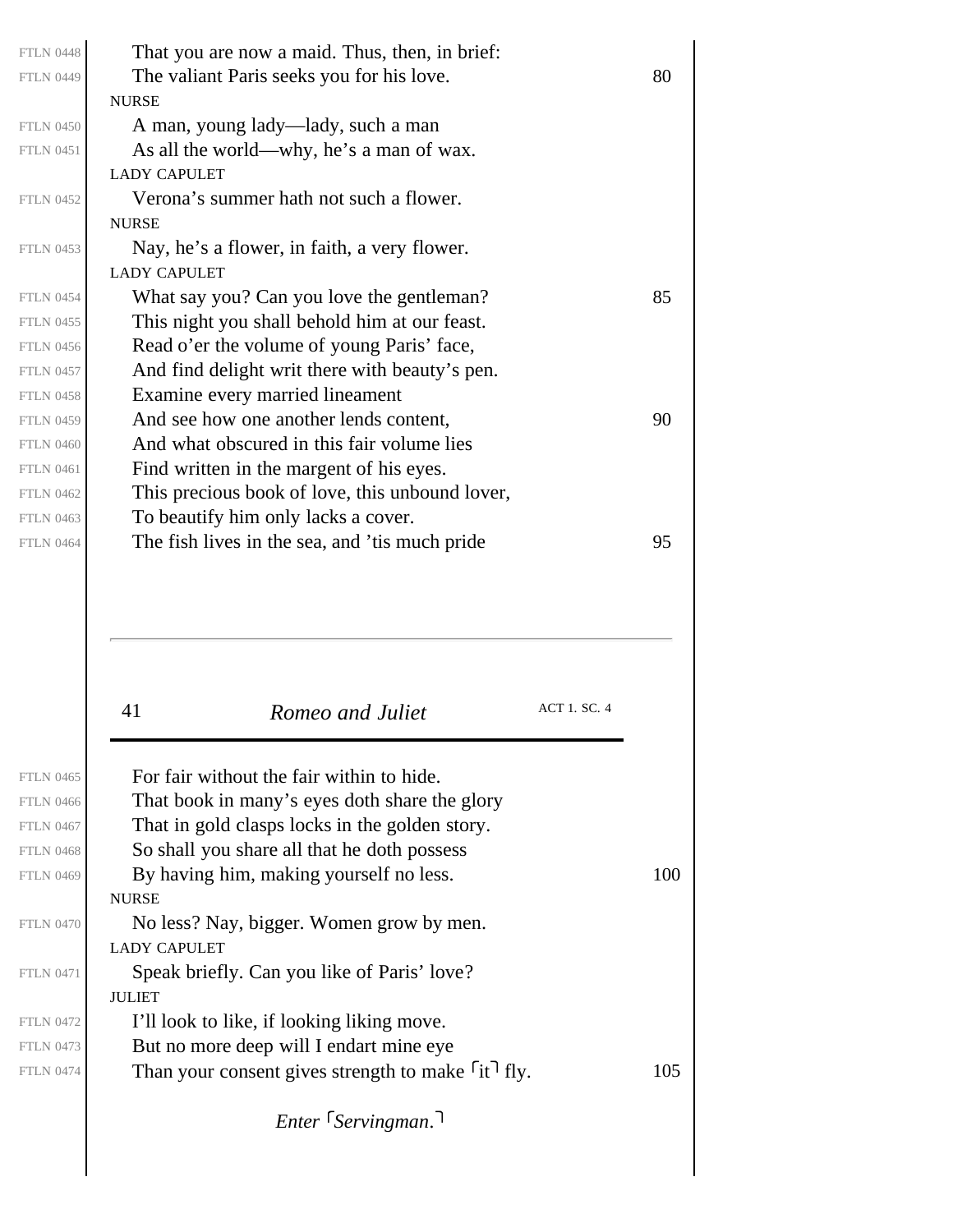<span id="page-24-0"></span>

|                  | <b>SERVINGMAN</b>                                       |     |
|------------------|---------------------------------------------------------|-----|
| <b>FTLN 0475</b> | Madam, the guests are come, supper                      |     |
| <b>FTLN 0476</b> | served up, you called, my young lady asked for, the     |     |
| <b>FTLN 0477</b> | Nurse cursed in the pantry, and everything in           |     |
| <b>FTLN 0478</b> | extremity. I must hence to wait. I beseech you,         |     |
| <b>FTLN 0479</b> | follow straight.                                        | 110 |
|                  | <b>LADY CAPULET</b>                                     |     |
| <b>FTLN 0480</b> | We follow thee.                                         |     |
|                  | $5$ <i>ervingman exits</i> .                            |     |
| <b>FTLN 0481</b> | Juliet, the County stays.                               |     |
|                  | <b>NURSE</b>                                            |     |
| <b>FTLN 0482</b> | Go, girl, seek happy nights to happy days.              |     |
|                  | They exit.                                              |     |
|                  |                                                         |     |
|                  |                                                         |     |
|                  |                                                         |     |
|                  | $S_{\text{Cene}}$ 47                                    |     |
|                  | Enter Romeo, Mercutio, Benvolio, with five or six other |     |
|                  | Maskers, Torchbearers, $\lceil$ and a Boy with a drum.  |     |
|                  |                                                         |     |
|                  | <b>ROMEO</b>                                            |     |
| <b>FTLN 0483</b> | What, shall this speech be spoke for our excuse?        |     |
| <b>FTLN 0484</b> | Or shall we on without apology?                         |     |
|                  | <b>BENVOLIO</b>                                         |     |
| <b>FTLN 0485</b> | The date is out of such prolixity.                      |     |
|                  |                                                         |     |
|                  |                                                         |     |
|                  |                                                         |     |
|                  |                                                         |     |
|                  |                                                         |     |
|                  | <b>ACT 1. SC. 4</b><br>43<br>Romeo and Juliet           |     |
|                  |                                                         |     |
|                  |                                                         |     |
| <b>FTLN 0486</b> | We'll have no Cupid hoodwinked with a scarf,            |     |
| <b>FTLN 0487</b> | Bearing a Tartar's painted bow of lath,                 | 5   |
| <b>FTLN 0488</b> | Scaring the ladies like a crowkeeper,                   |     |
| <b>FTLN 0489</b> | Nor no without-book prologue, faintly spoke             |     |
| <b>FTLN 0490</b> | After the prompter, for our entrance.                   |     |
| <b>FTLN 0491</b> | But let them measure us by what they will.              |     |
| <b>FTLN 0492</b> | We'll measure them a measure and be gone.               | 10  |
|                  | <b>ROMEO</b>                                            |     |
| <b>FTLN 0493</b> | Give me a torch. I am not for this ambling.             |     |
| <b>FTLN 0494</b> | Being but heavy I will bear the light.                  |     |
|                  | <b>MERCUTIO</b>                                         |     |
| <b>FTLN 0495</b> | Nay, gentle Romeo, we must have you dance.              |     |
|                  |                                                         |     |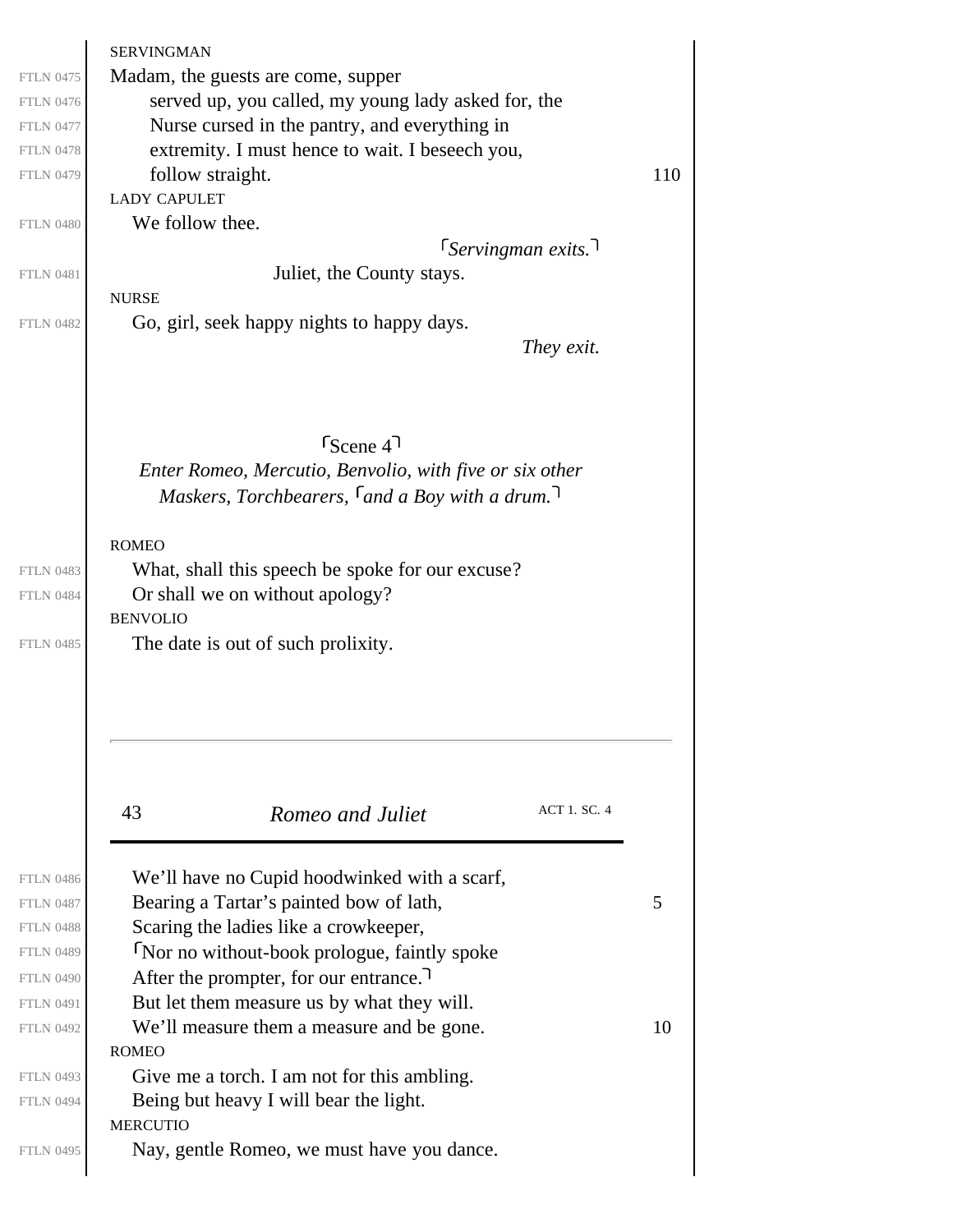|                  | <b>ROMEO</b>                                           |    |
|------------------|--------------------------------------------------------|----|
| <b>FTLN 0496</b> | Not I, believe me. You have dancing shoes              |    |
| <b>FTLN 0497</b> | With nimble soles. I have a soul of lead               | 15 |
| <b>FTLN 0498</b> | So stakes me to the ground I cannot move.              |    |
|                  | <b>MERCUTIO</b>                                        |    |
| <b>FTLN 0499</b> | You are a lover. Borrow Cupid's wings                  |    |
| <b>FTLN 0500</b> | And soar with them above a common bound.               |    |
|                  | <b>ROMEO</b>                                           |    |
| <b>FTLN 0501</b> | I am too sore enpierced with his shaft                 |    |
| <b>FTLN 0502</b> | To soar with his light feathers, and so bound          | 20 |
| <b>FTLN 0503</b> | I cannot bound a pitch above dull woe.                 |    |
| <b>FTLN 0504</b> | Under love's heavy burden do I sink.                   |    |
|                  | $L$ FMERCUTIO                                          |    |
| <b>FTLN 0505</b> | And to sink in it should you burden love—              |    |
| <b>FTLN 0506</b> | Too great oppression for a tender thing.               |    |
|                  | <b>ROMEO</b>                                           |    |
| <b>FTLN 0507</b> | Is love a tender thing? It is too rough,               | 25 |
| <b>FTLN 0508</b> | Too rude, too boist' rous, and it pricks like thorn.   |    |
|                  | <b>MERCUTIO</b>                                        |    |
| <b>FTLN 0509</b> | If love be rough with you, be rough with love.         |    |
| <b>FTLN 0510</b> | Prick love for pricking, and you beat love down.—      |    |
| <b>FTLN 0511</b> | Give me a case to put my visage in.-                   |    |
| <b>FTLN 0512</b> | A visor for a visor. What care I                       | 30 |
| <b>FTLN 0513</b> | What curious eye doth cote deformities?                |    |
| <b>FTLN 0514</b> | Here are the beetle brows shall blush for me.          |    |
|                  |                                                        |    |
|                  |                                                        |    |
|                  |                                                        |    |
|                  |                                                        |    |
|                  | ACT 1. SC. 4<br>45<br>Romeo and Juliet                 |    |
|                  |                                                        |    |
|                  |                                                        |    |
|                  | <b>BENVOLIO</b>                                        |    |
| <b>FTLN 0515</b> | Come, knock and enter, and no sooner in                |    |
| <b>FTLN 0516</b> | But every man betake him to his legs.                  |    |
|                  | <b>ROMEO</b>                                           |    |
| <b>FTLN 0517</b> | A torch for me. Let wantons light of heart             | 35 |
| <b>FTLN 0518</b> | Tickle the senseless rushes with their heels,          |    |
| <b>FTLN 0519</b> | For I am proverbed with a grandsire phrase:            |    |
| <b>FTLN 0520</b> | I'll be a candle holder and look on;                   |    |
| <b>FTLN 0521</b> | The game was ne'er so fair, and I am <sup>[done]</sup> |    |
|                  | <b>MERCUTIO</b>                                        |    |
| <b>FTLN 0522</b> | Tut, dun's the mouse, the constable's own word.        | 40 |
| <b>FTLN 0523</b> | If thou art dun, we'll draw thee from the mire—        |    |
|                  |                                                        |    |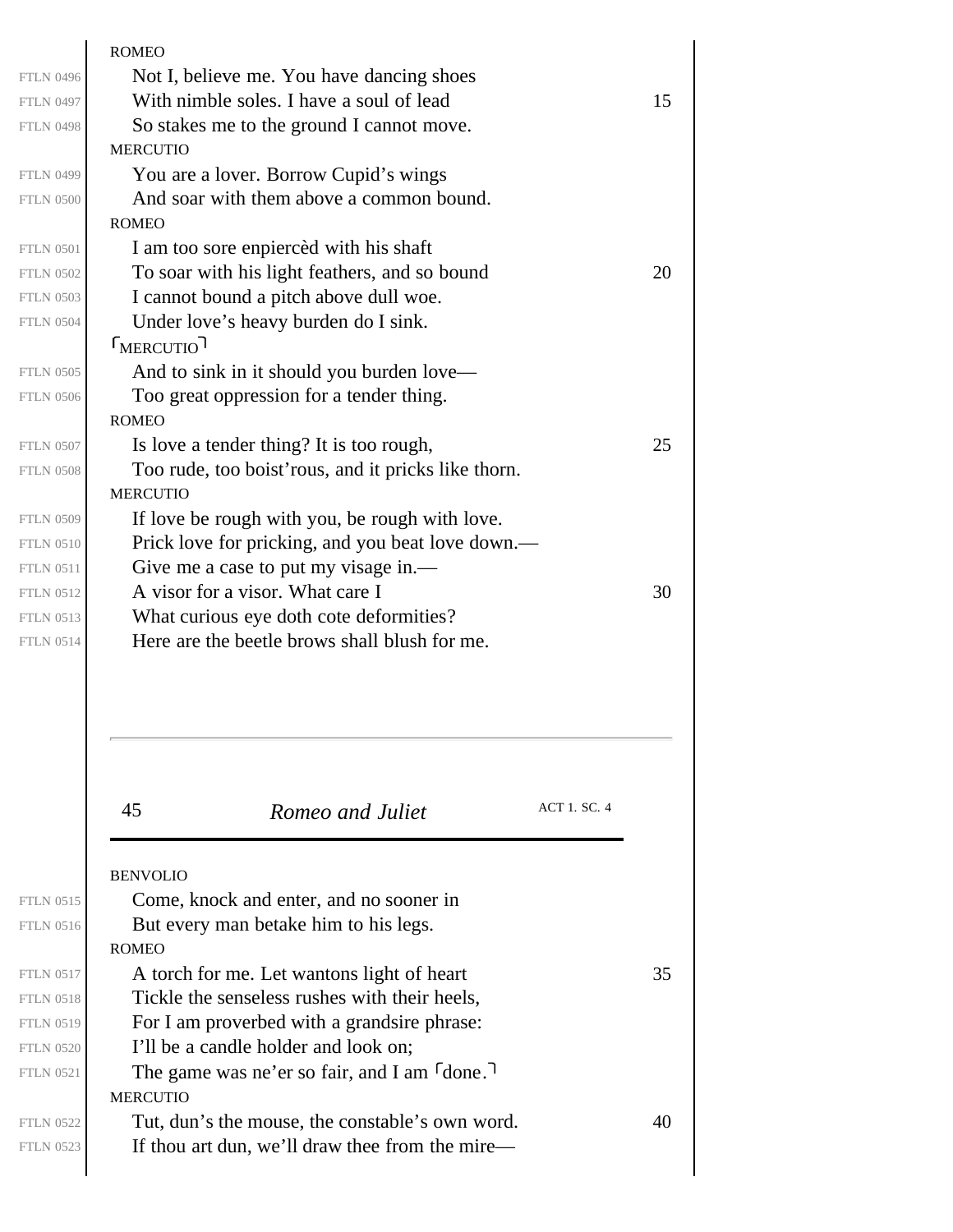| <b>FTLN 0524</b> | Or, save $\lceil$ your $\rceil$ reverence, love—wherein thou    |    |
|------------------|-----------------------------------------------------------------|----|
| <b>FTLN 0525</b> | stickest                                                        |    |
| <b>FTLN 0526</b> | Up to the ears. Come, we burn daylight, ho!                     |    |
|                  | <b>ROMEO</b>                                                    |    |
| <b>FTLN 0527</b> | Nay, that's not so.                                             | 45 |
|                  | <b>MERCUTIO</b>                                                 |    |
| <b>FTLN 0528</b> | I mean, sir, in delay                                           |    |
| <b>FTLN 0529</b> | We waste our lights; in vain, light <sup>1</sup> lights by day. |    |
| <b>FTLN 0530</b> | Take our good meaning, for our judgment sits                    |    |
| <b>FTLN 0531</b> | Five times in that ere once in our five wits.                   |    |
|                  | <b>ROMEO</b>                                                    |    |
| <b>FTLN 0532</b> | And we mean well in going to this masque,                       | 50 |
| <b>FTLN 0533</b> | But 'tis no wit to go.                                          |    |
|                  | <b>MERCUTIO</b>                                                 |    |
| <b>FTLN 0534</b> | Why, may one ask?                                               |    |
|                  | <b>ROMEO</b>                                                    |    |
| <b>FTLN 0535</b> | I dreamt a dream tonight.                                       |    |
|                  | <b>MERCUTIO</b>                                                 |    |
| <b>FTLN 0536</b> | And so did I.                                                   |    |
|                  | <b>ROMEO</b>                                                    |    |
| <b>FTLN 0537</b> | Well, what was yours?                                           | 55 |
|                  | <b>MERCUTIO</b>                                                 |    |
| <b>FTLN 0538</b> | That dreamers often lie.                                        |    |
|                  | <b>ROMEO</b>                                                    |    |
| <b>FTLN 0539</b> | In bed as leep while they do dream things true.                 |    |
|                  | <b>MERCUTIO</b>                                                 |    |
| <b>FTLN 0540</b> | O, then I see Queen Mab hath been with you.                     |    |
|                  |                                                                 |    |
|                  | ACT 1. SC. 4<br>47<br>Romeo and Juliet                          |    |
|                  |                                                                 |    |
| <b>FTLN 0541</b> | She is the fairies' midwife, and she comes                      |    |
| <b>FTLN 0542</b> | In shape no bigger than an agate stone                          | 60 |
| <b>FTLN 0543</b> | On the forefinger of an alderman,                               |    |
| <b>FTLN 0544</b> | Drawn with a team of little <sup>r</sup> atomi <sup>1</sup>     |    |
| <b>FTLN 0545</b> | Over men's noses as they lie as leep.                           |    |
| <b>FTLN 0546</b> | Her wagon spokes made of long spinners' legs,                   |    |
| <b>FTLN 0547</b> | The cover of the wings of grasshoppers,                         | 65 |
| <b>FTLN 0548</b> | Her traces of the smallest spider web,                          |    |
| <b>FTLN 0549</b> | Her collars of the moonshine's wat'ry beams,                    |    |
| <b>FTLN 0550</b> | Her whip of cricket's bone, the lash of film,                   |    |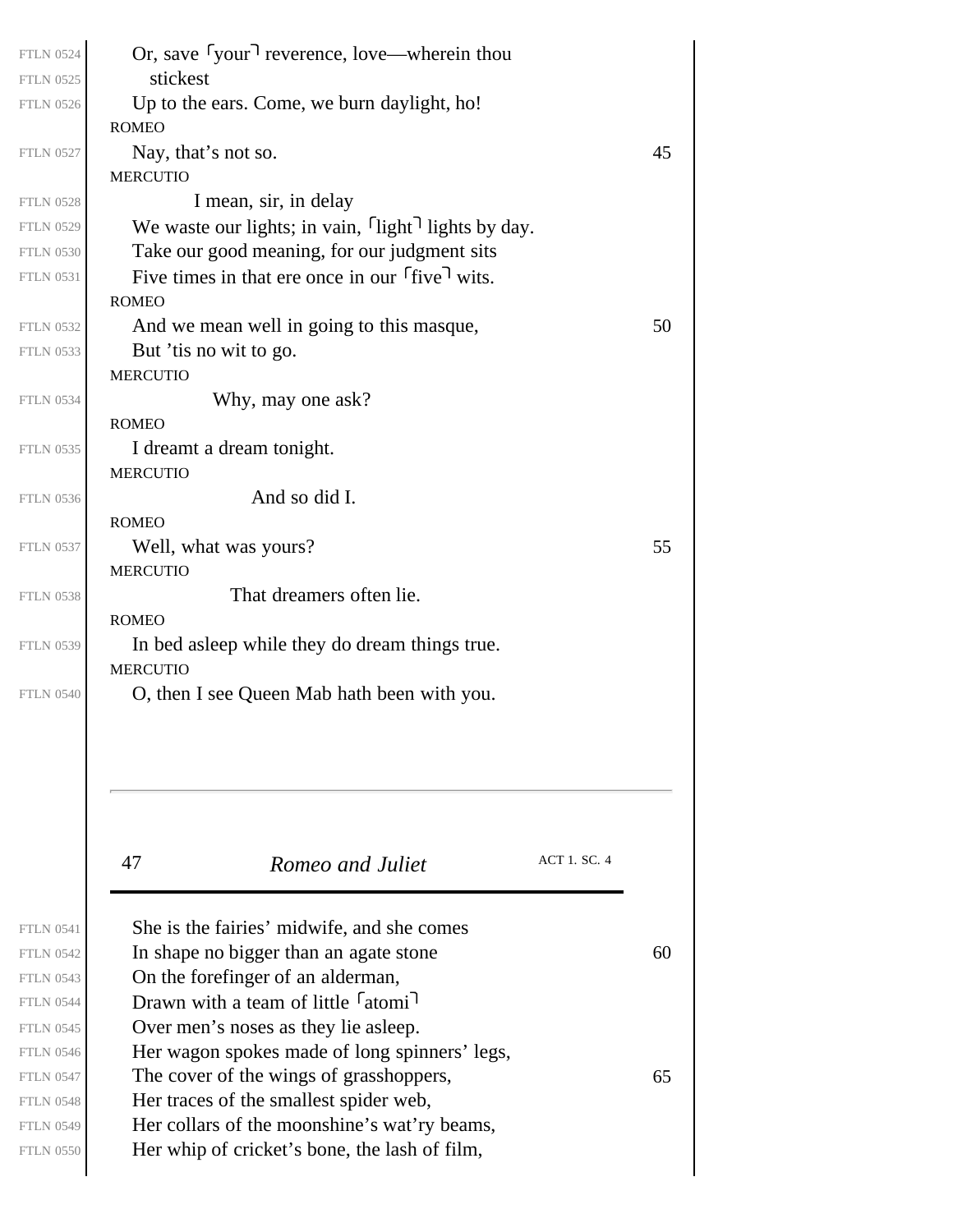49 *Romeo and Juliet* ACT 1. SC. 4 ROMEO MERCUTIO Her wagoner a small gray-coated gnat, FTLN 0552 Not half so big as a round little worm  $\begin{array}{c} 70 \\ 70 \end{array}$ Pricked from the lazy finger of a  $\lceil$  maid. Her chariot is an empty hazelnut, Made by the joiner squirrel or old grub, Time out o' mind the fairies' coachmakers. FTLN 0557  $\vert$  And in this state she gallops night by night  $\vert$  75 Through lovers' brains, and then they dream of love; On courtiers' knees, that dream on cur'sies straight; O'er lawyers' fingers, who straight dream on fees; O'er ladies' lips, who straight on kisses dream, FTLN 0562 Which oft the angry Mab with blisters plagues  $80$ Because their  $\lceil \frac{\text{breaks}}{\text{width}} \rceil$  with sweetmeats tainted are. Sometime she gallops o'er a courtier's nose, And then dreams he of smelling out a suit. And sometime comes she with a tithe-pig's tail, FTLN 0567 Tickling a parson's nose as he lies as leep;  $85$ Then he dreams of another benefice. Sometime she driveth o'er a soldier's neck, And then dreams he of cutting foreign throats, Of breaches, ambuscadoes, Spanish blades, FTLN 0572  $\vert$  Of healths five fathom deep, and then anon 90 Drums in his ear, at which he starts and wakes And, being thus frighted, swears a prayer or two And sleeps again. This is that very Mab That plats the manes of horses in the night FTLN 0577 And bakes the  $\lceil$  elflocks<sup>1</sup> in foul sluttish hairs, 95 Which once untangled much misfortune bodes. This is the hag, when maids lie on their backs, That presses them and learns them first to bear, Making them women of good carriage. FTLN 0582 This is she— $100$ Peace, peace, Mercutio, peace. Thou talk'st of nothing. True, I talk of dreams, FTLN 0551 FTLN 0553 FTLN 0554 FTLN 0555 FTLN 0556 FTLN 0558 FTLN 0559 FTLN 0560 FTLN 0561 FTLN 0563 FTLN 0564 FTLN 0565 FTLN 0566 FTLN 0568 FTLN 0569 FTLN 0570 FTLN 0571 FTLN 0573 FTLN 0574 FTLN 0575 FTLN 0576 FTLN 0578 FTLN 0579 FTLN 0580 FTLN 0581 FTLN 0583 FTLN 0584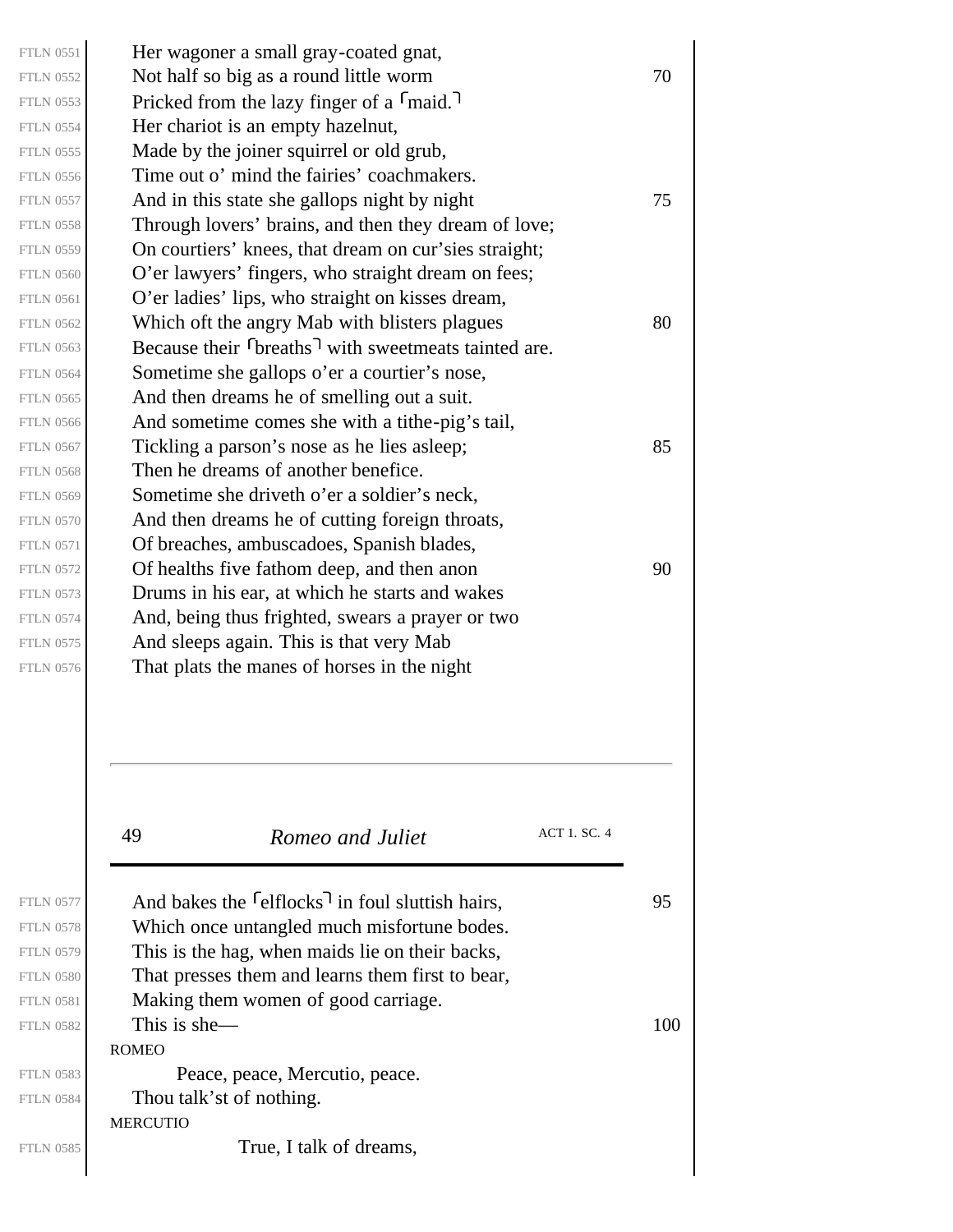<span id="page-28-0"></span>

| <b>FTLN 0586</b><br><b>FTLN 0587</b><br><b>FTLN 0588</b><br><b>FTLN 0589</b><br><b>FTLN 0590</b><br><b>FTLN 0591</b> | Which are the children of an idle brain,<br>Begot of nothing but vain fantasy,<br>Which is as thin of substance as the air<br>And more inconstant than the wind, who woos<br>Even now the frozen bosom of the north<br>And, being angered, puffs away from thence,     | 105 |
|----------------------------------------------------------------------------------------------------------------------|------------------------------------------------------------------------------------------------------------------------------------------------------------------------------------------------------------------------------------------------------------------------|-----|
| <b>FTLN 0592</b><br><b>FTLN 0593</b><br><b>FTLN 0594</b><br><b>FTLN 0595</b>                                         | Turning his side to the dew-dropping south.<br><b>BENVOLIO</b><br>This wind you talk of blows us from ourselves.<br>Supper is done, and we shall come too late.<br><b>ROMEO</b><br>I fear too early, for my mind misgives                                              | 110 |
| <b>FTLN 0596</b><br><b>FTLN 0597</b><br><b>FTLN 0598</b><br><b>FTLN 0599</b><br><b>FTLN 0600</b><br><b>FTLN 0601</b> | Some consequence yet hanging in the stars<br>Shall bitterly begin his fearful date<br>With this night's revels, and expire the term<br>Of a despised life closed in my breast<br>By some vile forfeit of untimely death.<br>But he that hath the steerage of my course | 115 |
| <b>FTLN 0602</b><br><b>FTLN 0603</b>                                                                                 | Direct my $\lceil$ sail. $\rceil$ On, lusty gentlemen.<br><b>BENVOLIO</b><br>Strike, drum.<br>They march about the stage<br>and $\lceil$ then withdraw to the side.                                                                                                    | 120 |
| <b>FTLN 0604</b><br><b>FTLN 0605</b><br><b>FTLN 0606</b>                                                             | ACT 1. SC. 5<br>51<br>Romeo and Juliet<br>$S_{\text{Cene}}$ 5<br>Servingmen come forth with napkins.<br><b>FIRST</b> SERVINGMAN<br>Where's Potpan that he helps not<br>to take away? He shift a trencher? He scrape a<br>trencher?<br><b>SECOND</b> SERVINGMAN         |     |
| <b>FTLN 0607</b><br><b>FTLN 0608</b>                                                                                 | When good manners shall lie.<br>all in one or two men's hands, and they unwashed                                                                                                                                                                                       | 5   |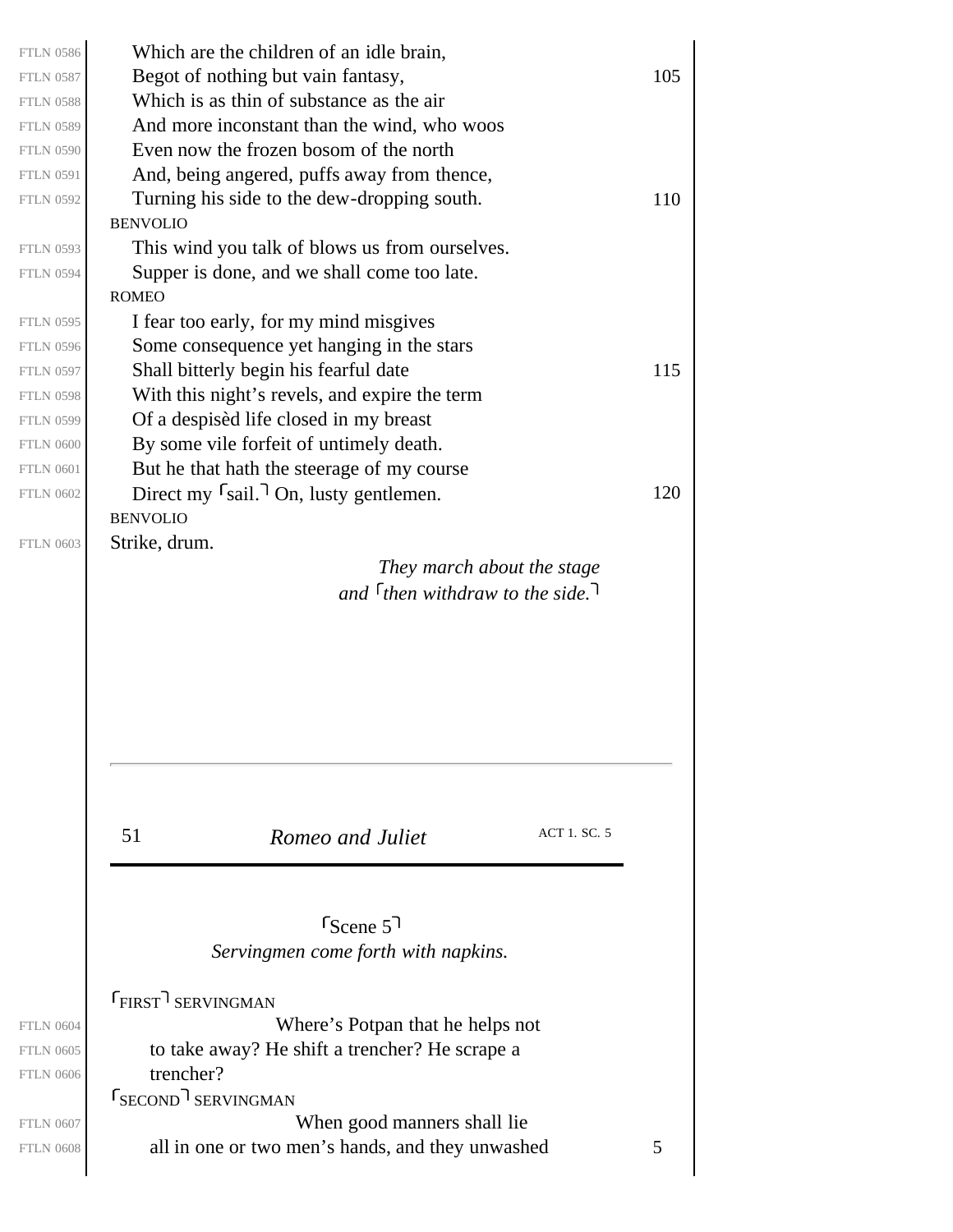| <b>FTLN 0609</b> | too, 'tis a foul thing.                                                                                                                                                                  |    |
|------------------|------------------------------------------------------------------------------------------------------------------------------------------------------------------------------------------|----|
| <b>FTLN 0610</b> | <b>FIRST</b> SERVINGMAN<br>Away with the joint stools, remove                                                                                                                            |    |
| <b>FTLN 0611</b> | the court cupboard, look to the plate.—                                                                                                                                                  |    |
| <b>FTLN 0612</b> | Good thou, save me a piece of marchpane, and, as                                                                                                                                         |    |
| <b>FTLN 0613</b> | thou loves me, let the porter let in Susan Grindstone                                                                                                                                    | 10 |
| <b>FTLN 0614</b> | and Nell.-Anthony and Potpan!                                                                                                                                                            |    |
|                  | <b>THIRD</b> SERVINGMAN                                                                                                                                                                  |    |
|                  |                                                                                                                                                                                          |    |
| <b>FTLN 0615</b> | Ay, boy, ready.                                                                                                                                                                          |    |
|                  | <b>FIRST</b> SERVINGMAN                                                                                                                                                                  |    |
| <b>FTLN 0616</b> | You are looked for and called for,                                                                                                                                                       |    |
| <b>FTLN 0617</b> | asked for and sought for, in the great chamber.                                                                                                                                          |    |
|                  | THIRD <sup>1</sup> SERVINGMAN                                                                                                                                                            |    |
| <b>FTLN 0618</b> | We cannot be here and there too.                                                                                                                                                         | 15 |
| <b>FTLN 0619</b> | Cheerly, boys! Be brisk awhile, and the longer liver                                                                                                                                     |    |
| <b>FTLN 0620</b> | take all.<br>They move aside. $\lceil$                                                                                                                                                   |    |
|                  | Enter $\lceil$ Capulet and his household, $\lceil$ all the guests and<br>gentlewomen to <sup>F</sup> Romeo, Mercutio, Benvolio, and <sup>T</sup> the<br>$\lceil$ other $\lceil$ Maskers. |    |
|                  | <b>CAPULET</b>                                                                                                                                                                           |    |
| <b>FTLN 0621</b> | Welcome, gentlemen. Ladies that have their toes                                                                                                                                          |    |
| <b>FTLN 0622</b> | Unplagued with corns will walk $\lceil a \text{ bout} \rceil$ with                                                                                                                       |    |
| <b>FTLN 0623</b> | $you$ .                                                                                                                                                                                  | 20 |
| <b>FTLN 0624</b> | Ah, my mistresses, which of you all                                                                                                                                                      |    |
| <b>FTLN 0625</b> | Will now deny to dance? She that makes dainty,                                                                                                                                           |    |
| <b>FTLN 0626</b> | She, I'll swear, hath corns. Am I come near you                                                                                                                                          |    |
| <b>FTLN 0627</b> | $now?$ —                                                                                                                                                                                 |    |
| <b>FTLN 0628</b> | Welcome, gentlemen. I have seen the day                                                                                                                                                  | 25 |
| <b>FTLN 0629</b> | That I have worn a visor and could tell                                                                                                                                                  |    |
| <b>FTLN 0630</b> | A whispering tale in a fair lady's ear,                                                                                                                                                  |    |
| <b>FTLN 0631</b> | Such as would please. 'Tis gone, 'tis gone, 'tis gone.                                                                                                                                   |    |
|                  |                                                                                                                                                                                          |    |
|                  |                                                                                                                                                                                          |    |
|                  | ACT 1. SC. 5<br>53<br>Romeo and Juliet                                                                                                                                                   |    |
|                  |                                                                                                                                                                                          |    |
| <b>FTLN 0632</b> | You are welcome, gentlemen.—Come, musicians,                                                                                                                                             |    |
| <b>FTLN 0633</b> | play.                                                                                                                                                                                    | 30 |

*Music plays and they dance.*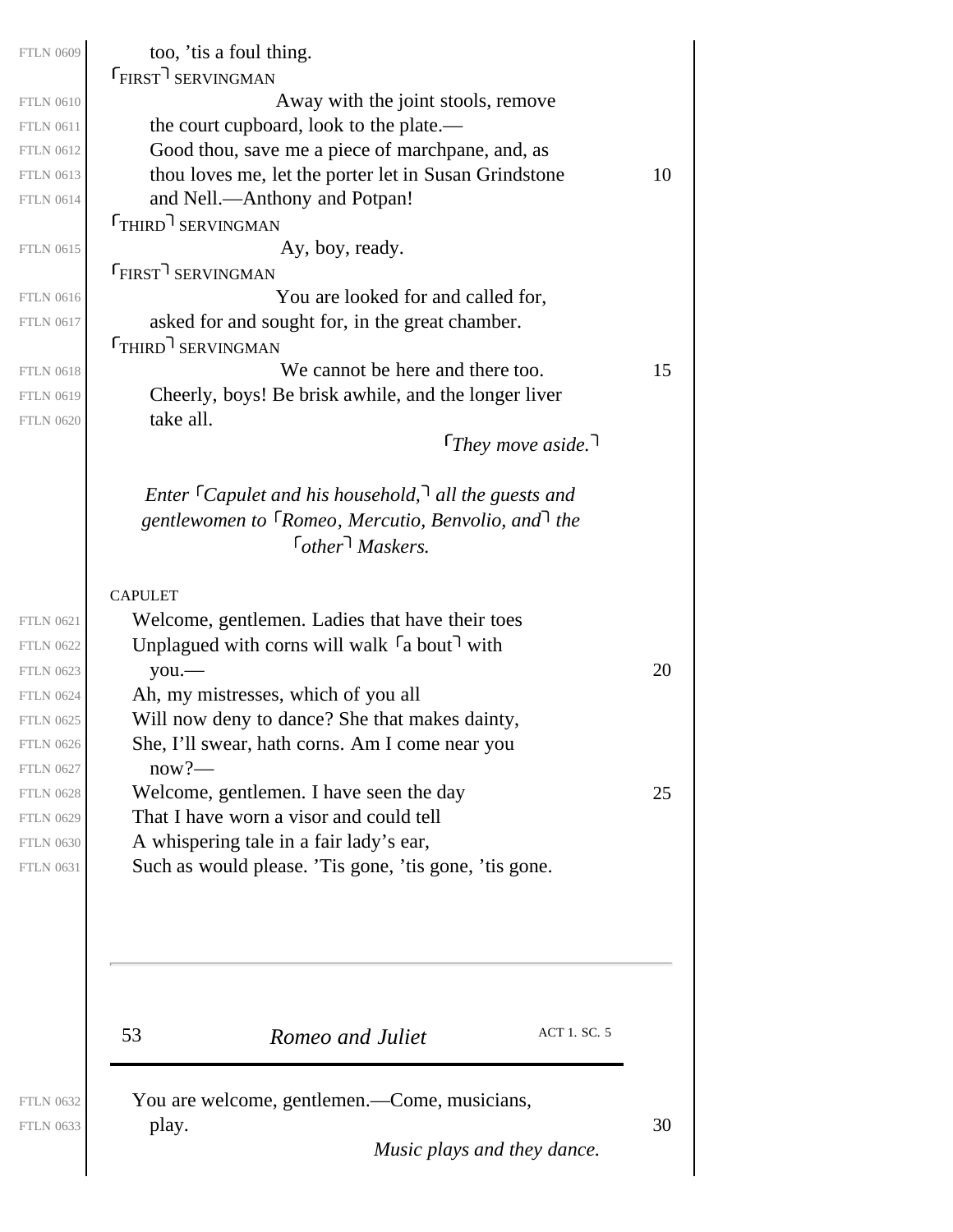| <b>FTLN 0634</b>                     | A hall, a hall, give room!—And foot it, girls.—                                                   |    |
|--------------------------------------|---------------------------------------------------------------------------------------------------|----|
| <b>FTLN 0635</b>                     | More light, you knaves, and turn the tables up,                                                   |    |
| <b>FTLN 0636</b>                     | And quench the fire; the room is grown too hot.—                                                  |    |
| <b>FTLN 0637</b>                     | Ah, sirrah, this unlooked-for sport comes well.—                                                  |    |
| <b>FTLN 0638</b>                     | Nay, sit, nay, sit, good cousin Capulet,                                                          | 35 |
| <b>FTLN 0639</b>                     | For you and I are past our dancing days.                                                          |    |
| <b>FTLN 0640</b>                     | How long is 't now since last yourself and I                                                      |    |
| <b>FTLN 0641</b>                     | Were in a mask?                                                                                   |    |
|                                      | <b>CAPULET'S COUSIN</b>                                                                           |    |
| <b>FTLN 0642</b>                     | By 'r Lady, thirty years.                                                                         |    |
|                                      | <b>CAPULET</b>                                                                                    |    |
| <b>FTLN 0643</b>                     | What, man, 'tis not so much, 'tis not so much.                                                    | 40 |
| <b>FTLN 0644</b>                     | Tis since the nuptial of [Lucentio,]                                                              |    |
| <b>FTLN 0645</b>                     | Come Pentecost as quickly as it will,                                                             |    |
| <b>FTLN 0646</b>                     | Some five and twenty years, and then we masked.                                                   |    |
|                                      | <b>CAPULET'S COUSIN</b>                                                                           |    |
| <b>FTLN 0647</b>                     | 'Tis more, 'tis more. His son is elder, sir.                                                      |    |
| <b>FTLN 0648</b>                     | His son is thirty.                                                                                | 45 |
|                                      | <b>CAPULET</b>                                                                                    |    |
| <b>FTLN 0649</b>                     | Will you tell me that?                                                                            |    |
| <b>FTLN 0650</b>                     | His son was but a ward two years ago.                                                             |    |
|                                      | ROMEO, $\lceil$ to a Servingman <sup>1</sup>                                                      |    |
| <b>FTLN 0651</b>                     | What lady's that which doth enrich the hand                                                       |    |
| <b>FTLN 0652</b>                     | Of yonder knight?                                                                                 |    |
|                                      | <b>SERVINGMAN</b>                                                                                 |    |
| <b>FTLN 0653</b>                     | I know not, sir.                                                                                  | 50 |
|                                      | <b>ROMEO</b>                                                                                      |    |
| <b>FTLN 0654</b>                     | O, she doth teach the torches to burn bright!                                                     |    |
| <b>FTLN 0655</b>                     | It seems she hangs upon the cheek of night                                                        |    |
| <b>FTLN 0656</b>                     | As a rich jewel in an Ethiop's ear-                                                               |    |
| <b>FTLN 0657</b>                     | Beauty too rich for use, for Earth too dear.                                                      |    |
| <b>FTLN 0658</b>                     | So shows a snowy dove trooping with crows                                                         | 55 |
| <b>FTLN 0659</b>                     | As yonder lady o'er her fellows shows.                                                            |    |
| <b>FTLN 0660</b><br><b>FTLN 0661</b> | The measure done, I'll watch her place of stand<br>And, touching hers, make blessed my rude hand. |    |
| <b>FTLN 0662</b>                     | Did my heart love till now? For swear it, sight,                                                  |    |
| <b>FTLN 0663</b>                     |                                                                                                   | 60 |
|                                      | For I ne'er saw true beauty till this night.                                                      |    |
|                                      |                                                                                                   |    |
|                                      |                                                                                                   |    |
|                                      |                                                                                                   |    |
|                                      |                                                                                                   |    |
|                                      |                                                                                                   |    |

55 *Romeo and Juliet* ACT 1. SC. 5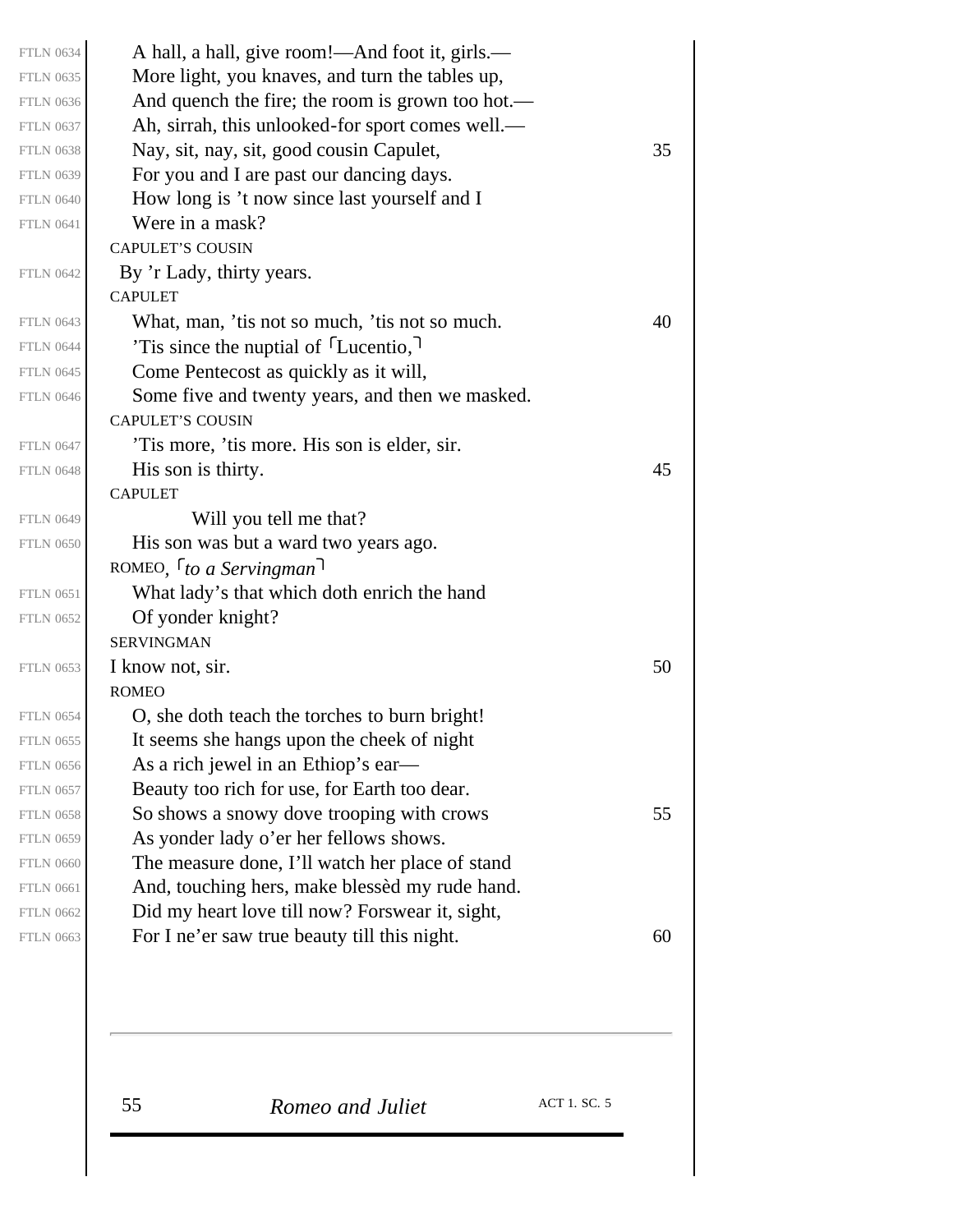|                  | <b>TYBALT</b>                                  |    |
|------------------|------------------------------------------------|----|
| <b>FTLN 0664</b> | This, by his voice, should be a Montague.—     |    |
| <b>FTLN 0665</b> | Fetch me my rapier, boy.                       |    |
|                  | $\lceil \textit{Page exists.} \rceil$          |    |
| <b>FTLN 0666</b> | What, dares the slave                          |    |
| <b>FTLN 0667</b> | Come hither covered with an antic face         |    |
| <b>FTLN 0668</b> | To fleer and scorn at our solemnity?           | 65 |
| <b>FTLN 0669</b> | Now, by the stock and honor of my kin,         |    |
| <b>FTLN 0670</b> | To strike him dead I hold it not a sin.        |    |
|                  | <b>CAPULET</b>                                 |    |
| <b>FTLN 0671</b> | Why, how now, kinsman? Wherefore storm you so? |    |
|                  | <b>TYBALT</b>                                  |    |
| <b>FTLN 0672</b> | Uncle, this is a Montague, our foe,            |    |
| <b>FTLN 0673</b> | A villain that is hither come in spite         | 70 |
| <b>FTLN 0674</b> | To scorn at our solemnity this night.          |    |
|                  | <b>CAPULET</b>                                 |    |
| <b>FTLN 0675</b> | Young Romeo is it?                             |    |
|                  | <b>TYBALT</b>                                  |    |
| <b>FTLN 0676</b> | Tis he, that villain Romeo.                    |    |
|                  | <b>CAPULET</b>                                 |    |
| <b>FTLN 0677</b> | Content thee, gentle coz. Let him alone.       |    |
| <b>FTLN 0678</b> | He bears him like a portly gentleman,          | 75 |
| <b>FTLN 0679</b> | And, to say truth, Verona brags of him         |    |
| <b>FTLN 0680</b> | To be a virtuous and well-governed youth.      |    |
| <b>FTLN 0681</b> | I would not for the wealth of all this town    |    |
| <b>FTLN 0682</b> | Here in my house do him disparagement.         |    |
| <b>FTLN 0683</b> | Therefore be patient. Take no note of him.     | 80 |
| <b>FTLN 0684</b> | It is my will, the which if thou respect,      |    |
| <b>FTLN 0685</b> | Show a fair presence and put off these frowns, |    |
| <b>FTLN 0686</b> | An ill-beseeming semblance for a feast.        |    |
|                  | <b>TYBALT</b>                                  |    |
| <b>FTLN 0687</b> | It fits when such a villain is a guest.        |    |
| <b>FTLN 0688</b> | I'll not endure him.                           | 85 |
|                  | <b>CAPULET</b>                                 |    |
| <b>FTLN 0689</b> | He shall be endured.                           |    |
| <b>FTLN 0690</b> | What, goodman boy? I say he shall. Go to.      |    |
| <b>FTLN 0691</b> | Am I the master here or you? Go to.            |    |
| <b>FTLN 0692</b> | You'll not endure him! God shall mend my soul, |    |
|                  |                                                |    |
|                  |                                                |    |
|                  |                                                |    |
|                  |                                                |    |
|                  |                                                |    |
|                  | <b>ACT 1. SC. 5</b>                            |    |
|                  | 57<br>Romeo and Juliet                         |    |
|                  |                                                |    |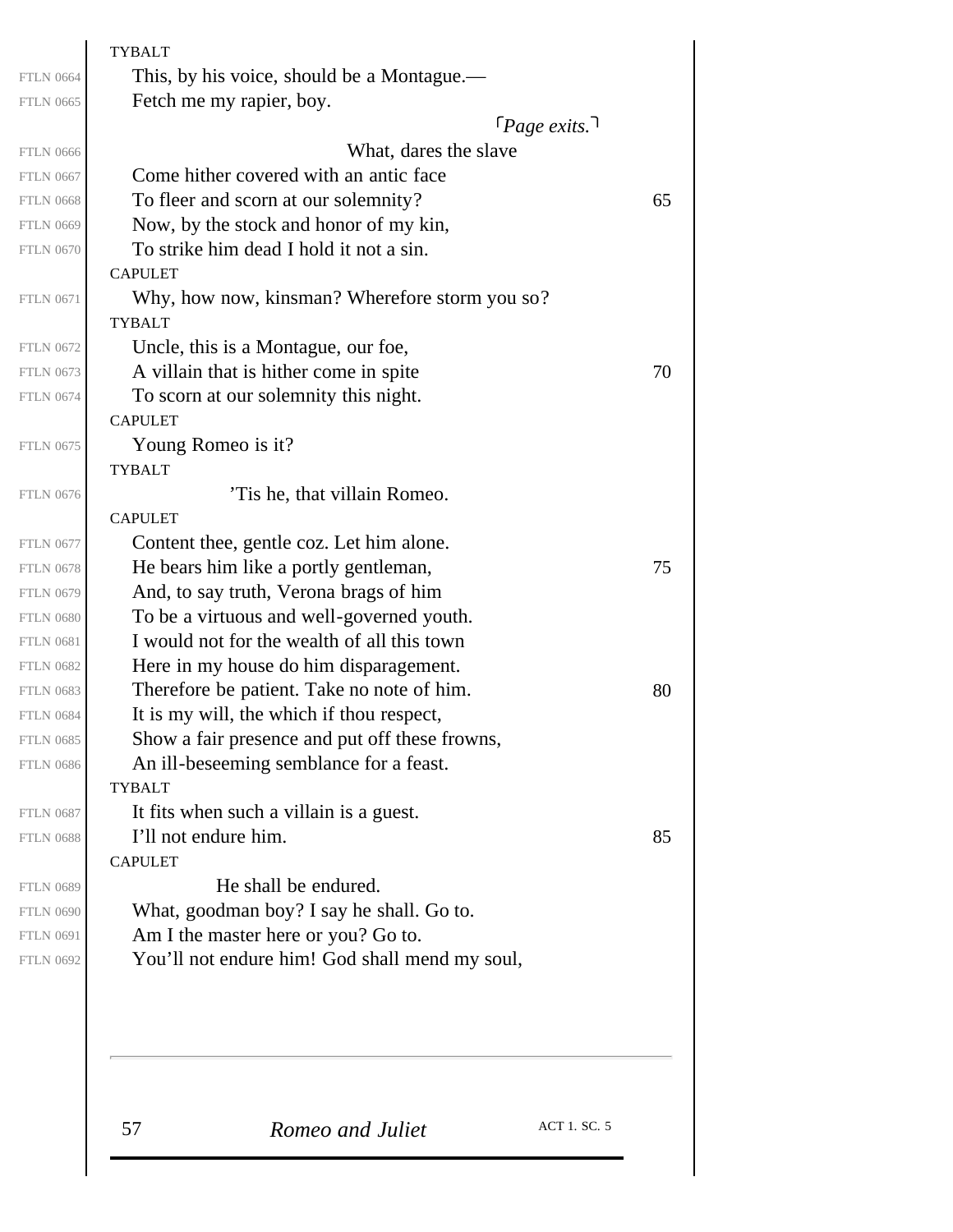|                                      | ACT 1. SC. 5<br>59<br>Romeo and Juliet                                                          |     |
|--------------------------------------|-------------------------------------------------------------------------------------------------|-----|
|                                      |                                                                                                 |     |
|                                      |                                                                                                 |     |
| <b>FTLN 0719</b>                     | <b>JULIET</b><br>Saints do not move, though grant for prayers' sake.                            |     |
| <b>FTLN 0718</b>                     | They pray: grant thou, lest faith turn to despair.                                              | 115 |
| <b>FTLN 0717</b>                     | O then, dear saint, let lips do what hands do.                                                  |     |
|                                      | <b>ROMEO</b>                                                                                    |     |
| <b>FTLN 0716</b>                     | Ay, pilgrim, lips that they must use in prayer.                                                 |     |
|                                      | <b>JULIET</b>                                                                                   |     |
| <b>FTLN 0715</b>                     | Have not saints lips, and holy palmers too?                                                     |     |
|                                      | <b>ROMEO</b>                                                                                    |     |
| <b>FTLN 0713</b><br><b>FTLN 0714</b> | For saints have hands that pilgrims' hands do touch,<br>And palm to palm is holy palmers' kiss. | 110 |
| <b>FTLN 0712</b>                     | Which mannerly devotion shows in this;                                                          |     |
| <b>FTLN 0711</b>                     | Good pilgrim, you do wrong your hand too much,                                                  |     |
|                                      | <b>JULIET</b>                                                                                   |     |
| <b>FTLN 0710</b>                     | To smooth that rough touch with a tender kiss.                                                  |     |
| <b>FTLN 0709</b>                     | My lips, two blushing pilgrims, ready stand                                                     |     |
| <b>FTLN 0708</b>                     | This holy shrine, the gentle sin is this:                                                       | 105 |
| <b>FTLN 0707</b>                     | If I profane with my unworthiest hand                                                           |     |
|                                      | ROMEO, $\lceil$ taking Juliet's hand                                                            |     |
|                                      | He exits.                                                                                       |     |
| <b>FTLN 0706</b>                     | Now seeming sweet, convert to bitt'rest gall.                                                   |     |
| <b>FTLN 0705</b>                     | I will withdraw, but this intrusion shall,                                                      |     |
| <b>FTLN 0704</b>                     | Makes my flesh tremble in their different greeting.                                             |     |
| <b>FTLN 0703</b>                     | Patience perforce with willful choler meeting                                                   | 100 |
| <b>FTLN 0702</b>                     | I'll make you quiet.—What, cheerly, my hearts!<br><b>TYBALT</b>                                 |     |
| <b>FTLN 0701</b>                     | Be quiet, or—More light, more light!—for shame,                                                 |     |
| <b>FTLN 0700</b>                     | Well said, my hearts.—You are a princox, go.                                                    |     |
| <b>FTLN 0699</b>                     | You must contrary me. Marry, 'tis time—                                                         |     |
| <b>FTLN 0698</b>                     | This trick may chance to scathe you. I know what.                                               | 95  |
| <b>FTLN 0697</b>                     | You are a saucy boy. Is 't so indeed?                                                           |     |
| <b>FTLN 0696</b>                     | Go to, go to.                                                                                   |     |
|                                      | <b>CAPULET</b>                                                                                  |     |
| <b>FTLN 0695</b>                     | Why, uncle, 'tis a shame.                                                                       |     |
| <b>FTLN 0694</b>                     | You will set cock-a-hoop, you'll be the man!<br><b>TYBALT</b>                                   |     |
|                                      |                                                                                                 |     |

 $\begin{array}{c} \end{array}$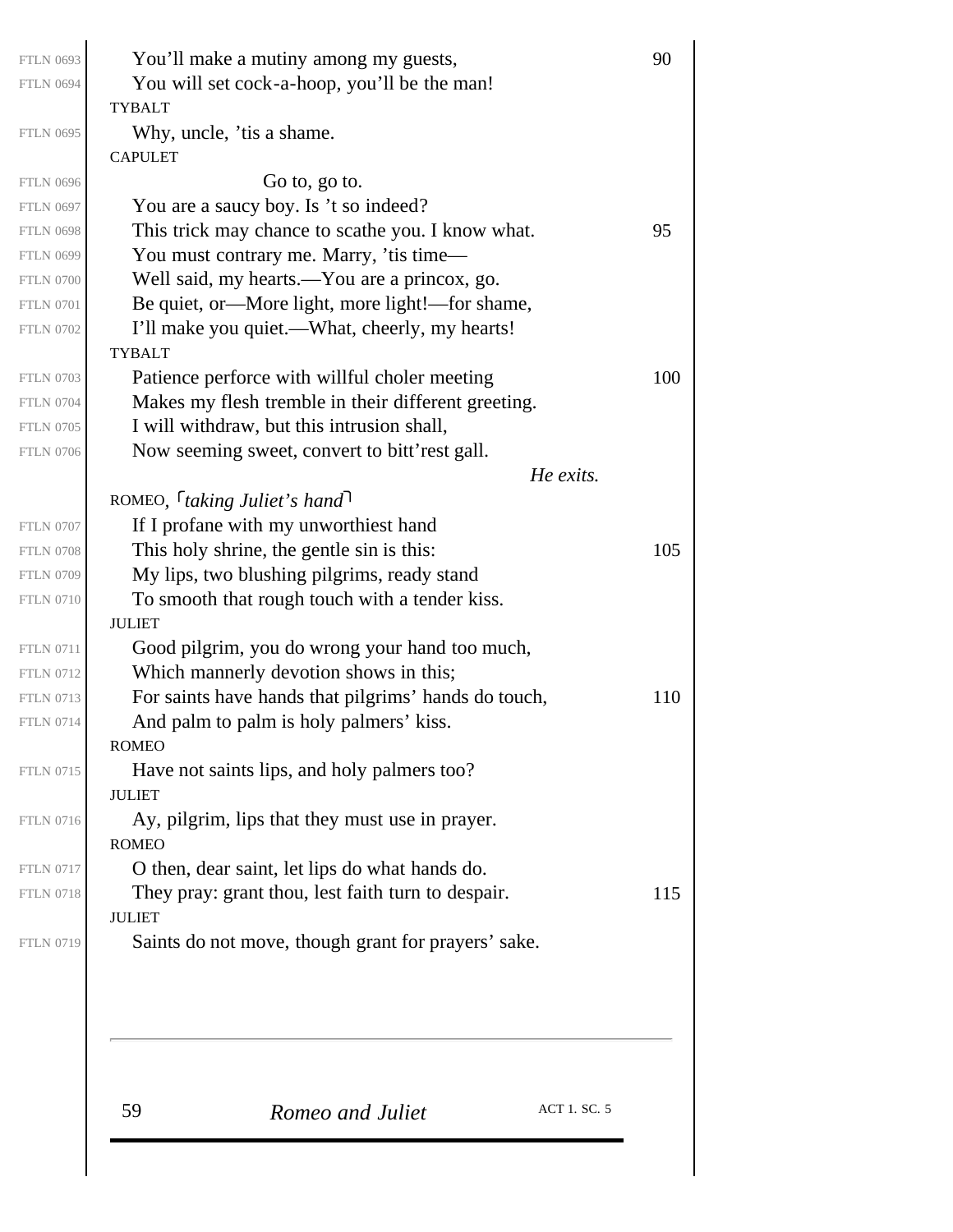|                                      | <b>ROMEO</b>                                                                      |     |
|--------------------------------------|-----------------------------------------------------------------------------------|-----|
| <b>FTLN 0720</b>                     | Then move not while my prayer's effect I take.                                    |     |
|                                      | $\lceil$ He kisses her. $\lceil$                                                  |     |
| <b>FTLN 0721</b>                     | Thus from my lips, by thine, my sin is purged.                                    |     |
|                                      | <b>JULIET</b>                                                                     |     |
| <b>FTLN 0722</b>                     | Then have my lips the sin that they have took.                                    |     |
|                                      | <b>ROMEO</b>                                                                      |     |
| <b>FTLN 0723</b>                     | Sin from my lips? O trespass sweetly urged!                                       | 120 |
| <b>FTLN 0724</b>                     | Give me my sin again.                                                             |     |
|                                      | $\lceil$ He kisses her.                                                           |     |
|                                      | <b>JULIET</b>                                                                     |     |
| <b>FTLN 0725</b>                     | You kiss by th' book.                                                             |     |
|                                      | <b>NURSE</b>                                                                      |     |
| <b>FTLN 0726</b>                     | Madam, your mother craves a word with you.                                        |     |
|                                      | $\lceil$ Juliet moves toward her mother.                                          |     |
|                                      | <b>ROMEO</b>                                                                      |     |
| <b>FTLN 0727</b>                     | What is her mother?                                                               |     |
|                                      | <b>NURSE</b>                                                                      |     |
| <b>FTLN 0728</b>                     | Marry, bachelor,                                                                  | 125 |
| <b>FTLN 0729</b><br><b>FTLN 0730</b> | Her mother is the lady of the house,<br>And a good lady, and a wise and virtuous. |     |
| <b>FTLN 0731</b>                     | I nursed her daughter that you talked withal.                                     |     |
| <b>FTLN 0732</b>                     | I tell you, he that can lay hold of her                                           |     |
| <b>FTLN 0733</b>                     | Shall have the chinks.                                                            | 130 |
|                                      | $\lceil$ Nurse moves away. $\lceil$                                               |     |
|                                      | ROMEO, $\lceil \text{aside} \rceil$                                               |     |
| <b>FTLN 0734</b>                     | Is she a Capulet?                                                                 |     |
| <b>FTLN 0735</b>                     | O dear account! My life is my foe's debt.                                         |     |
|                                      | <b>BENVOLIO</b>                                                                   |     |
| <b>FTLN 0736</b>                     | Away, begone. The sport is at the best.                                           |     |
|                                      | <b>ROMEO</b>                                                                      |     |
| <b>FTLN 0737</b>                     | Ay, so I fear. The more is my unrest.                                             |     |
|                                      | <b>CAPULET</b>                                                                    |     |
| <b>FTLN 0738</b>                     | Nay, gentlemen, prepare not to be gone.                                           | 135 |
| <b>FTLN 0739</b>                     | We have a trifling foolish banquet towards.-                                      |     |
| <b>FTLN 0740</b>                     | Is it e'en so? Why then, I thank you all.                                         |     |
| <b>FTLN 0741</b>                     | I thank you, honest gentlemen. Good night.-                                       |     |
| <b>FTLN 0742</b>                     | More torches here.—Come on then, let's to bed.—                                   |     |
| <b>FTLN 0743</b>                     | Ah, sirrah, by my fay, it waxes late.                                             | 140 |
| <b>FTLN 0744</b>                     | I'll to my rest.                                                                  |     |
|                                      | $\lceil$ All but Juliet and the Nurse begin to exit.                              |     |
|                                      |                                                                                   |     |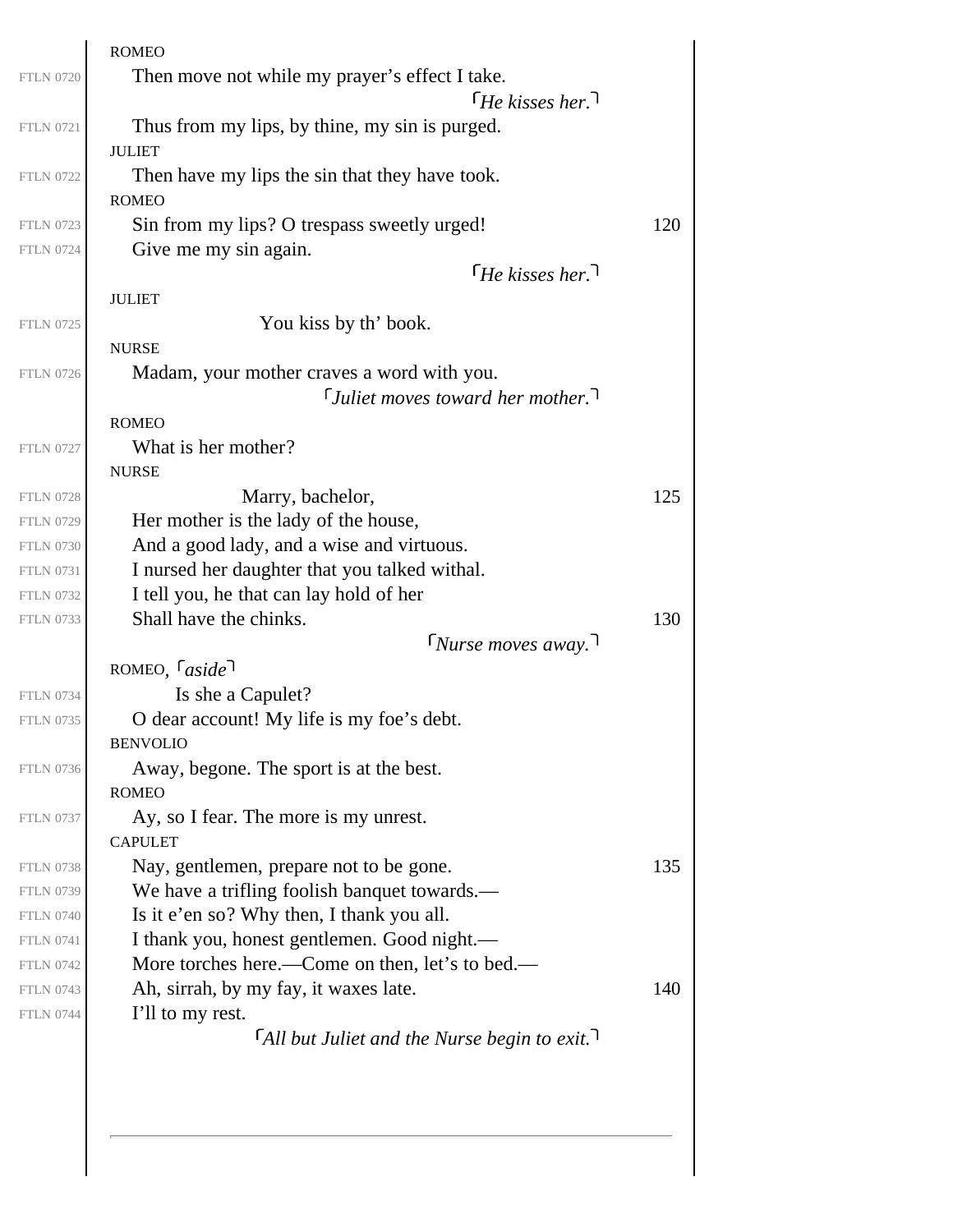| 61                      | Romeo and Juliet                                                | ACT 1. SC. 5               |
|-------------------------|-----------------------------------------------------------------|----------------------------|
| <b>JULIET</b>           |                                                                 |                            |
|                         | Come hither, nurse. What is yond gentleman?                     |                            |
| <b>NURSE</b>            |                                                                 |                            |
|                         | The son and heir of old Tiberio.                                |                            |
| <b>JULIET</b>           |                                                                 |                            |
|                         | What's he that now is going out of door?                        |                            |
| <b>NURSE</b>            |                                                                 |                            |
| <b>JULIET</b>           | Marry, that, I think, be young Petruchio.                       |                            |
|                         | What's he that follows here, that would not dance?              |                            |
| <b>NURSE</b>            |                                                                 |                            |
| I know not.             |                                                                 |                            |
| <b>JULIET</b>           |                                                                 |                            |
|                         | Go ask his name. The Nurse goes. <sup>7</sup> If he be married, |                            |
|                         | My grave is like to be my wedding bed.                          |                            |
| NURSE, <i>returning</i> |                                                                 |                            |
|                         | His name is Romeo, and a Montague,                              |                            |
|                         | The only son of your great enemy.                               |                            |
| <b>JULIET</b>           |                                                                 |                            |
|                         | My only love sprung from my only hate!                          |                            |
|                         | Too early seen unknown, and known too late!                     |                            |
|                         | Prodigious birth of love it is to me                            |                            |
| <b>NURSE</b>            | That I must love a loathed enemy.                               |                            |
|                         | What's this? What's this?                                       |                            |
| <b>JULIET</b>           |                                                                 |                            |
|                         | A rhyme I learned even now                                      |                            |
| Of one I danced withal. |                                                                 |                            |
|                         |                                                                 | One calls within "Juliet." |
| <b>NURSE</b>            |                                                                 |                            |
|                         | Anon, anon.                                                     |                            |
|                         | Come, let's away. The strangers all are gone.                   |                            |
|                         |                                                                 | They exit.                 |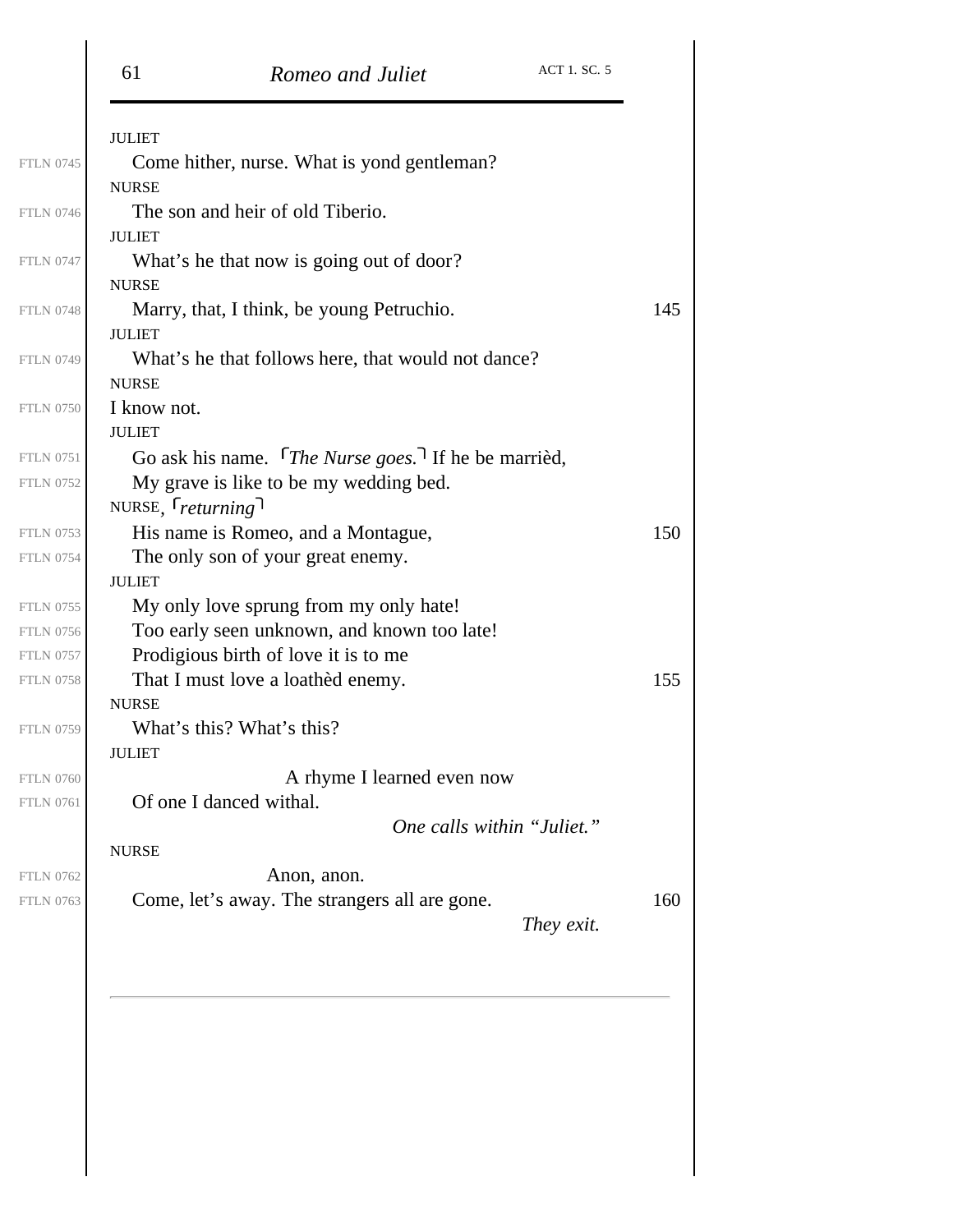$ACT$   $2^1$ 

#### *Enter Chorus.*

<span id="page-35-0"></span>*Chorus exits.* Now old desire doth in his deathbed lie, And young affection gapes to be his heir. That fair for which love groaned for and would die, With tender Juliet  $\lceil$  matched,  $\rceil$  is now not fair. FTLN 0768  $\vert$  Now Romeo is beloved and loves again, 5 Alike bewitchèd by the charm of looks, But to his foe supposed he must complain, And she steal love's sweet bait from fearful hooks. Being held a foe, he may not have access FTLN 0773 To breathe such vows as lovers use to swear,  $10$ And she as much in love, her means much less To meet her new belovèd anywhere. But passion lends them power, time means, to meet, Temp'ring extremities with extreme sweet.

> *Enter Romeo alone.* Scene 1

ROMEO

*He withdraws.* Can I go forward when my heart is here? Turn back, dull earth, and find thy center out.

> *Enter Benvolio with Mercutio.* 65

<span id="page-35-1"></span>FTLN 0778 FTLN 0779

FTLN 0764 FTLN 0765 FTLN 0766 FTLN 0767

FTLN 0769 FTLN 0770 FTLN 0771 FTLN 0772

FTLN 0774 FTLN 0775 FTLN 0776 FTLN 0777

67 *Romeo and Juliet* ACT 2. SC. 1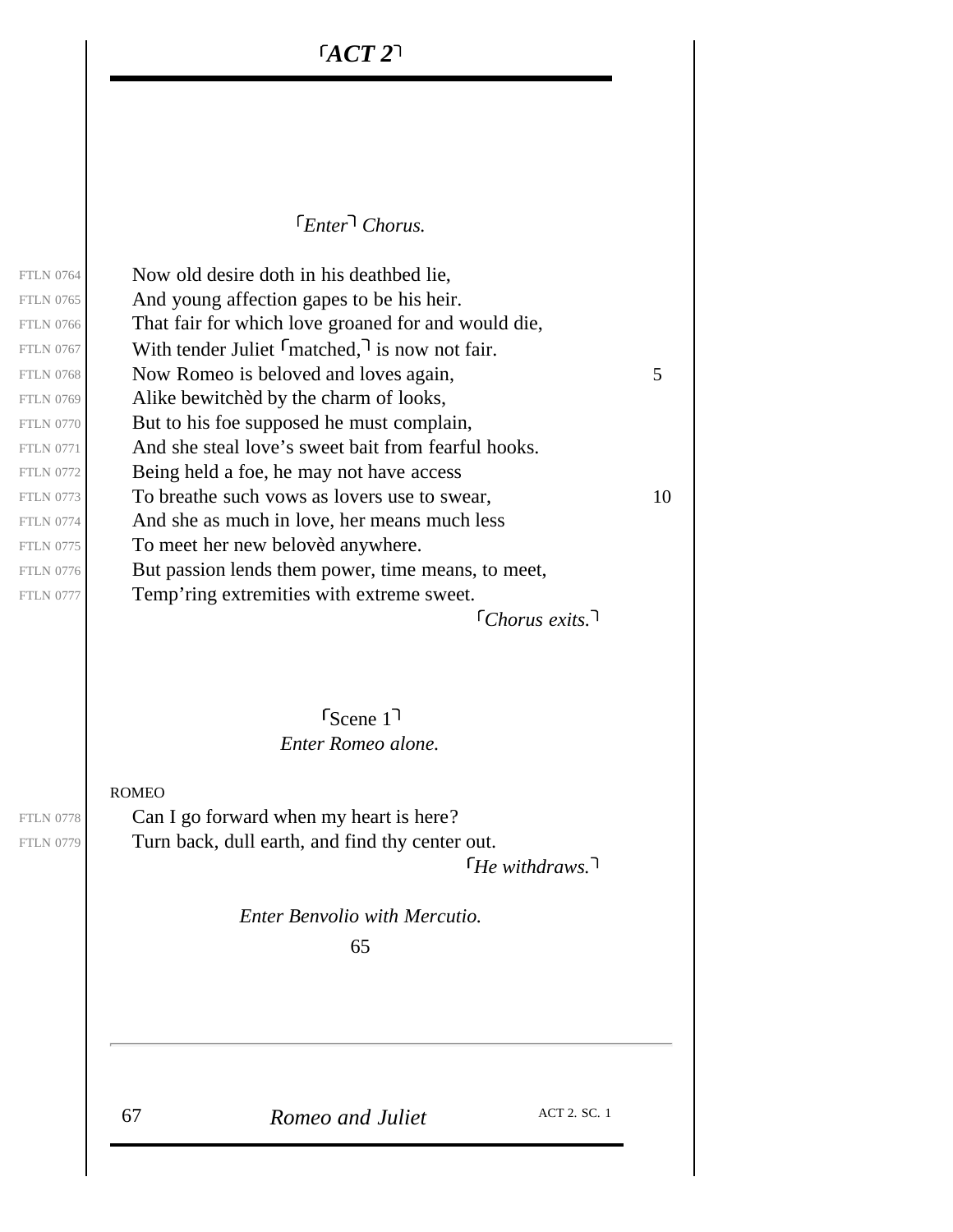|                                      | 69<br>Romeo and Juliet                                                                        | ACT 2. SC. 2 |    |
|--------------------------------------|-----------------------------------------------------------------------------------------------|--------------|----|
|                                      |                                                                                               |              |    |
|                                      |                                                                                               |              |    |
| <b>FTLN 0810</b>                     | Come, he hath hid himself among these trees                                                   |              |    |
|                                      | <b>BENVOLIO</b>                                                                               |              |    |
| <b>FTLN 0809</b>                     | I conjure only but to raise up him.                                                           |              |    |
| <b>FTLN 0808</b>                     | Is fair and honest. In his mistress' name,                                                    |              |    |
| <b>FTLN 0807</b>                     | That were some spite. My invocation                                                           |              | 30 |
| <b>FTLN 0806</b>                     | Till she had laid it and conjured it down.                                                    |              |    |
| <b>FTLN 0805</b>                     | Of some strange nature, letting it there stand                                                |              |    |
| <b>FTLN 0804</b>                     | To raise a spirit in his mistress' circle                                                     |              |    |
| <b>FTLN 0803</b>                     | This cannot anger him. 'Twould anger him                                                      |              |    |
| <b>FTLN 0802</b>                     | An if he hear thee, thou wilt anger him.<br><b>MERCUTIO</b>                                   |              | 25 |
|                                      | <b>BENVOLIO</b>                                                                               |              |    |
| <b>FTLN 0801</b>                     | That in thy likeness thou appear to us.                                                       |              |    |
| <b>FTLN 0800</b>                     | And the demesnes that there adjacent lie,                                                     |              |    |
| <b>FTLN 0799</b>                     | By her fine foot, straight leg, and quivering thigh,                                          |              |    |
| <b>FTLN 0798</b>                     | By her high forehead, and her scarlet lip,                                                    |              |    |
| <b>FTLN 0797</b>                     | I conjure thee by Rosaline's bright eyes,                                                     |              | 20 |
| <b>FTLN 0796</b>                     | The ape is dead, and I must conjure him.—                                                     |              |    |
| <b>FTLN 0794</b><br><b>FTLN 0795</b> | When King Cophetua loved the beggar maid.—<br>He heareth not, he stirreth not, he moveth not. |              |    |
| <b>FTLN 0793</b>                     | Young Abraham Cupid, he that shot so <sup>r</sup> trim <sup>1</sup>                           |              |    |
| <b>FTLN 0792</b>                     | One nickname for her purblind son and <sup>T</sup> heir,                                      |              | 15 |
| <b>FTLN 0791</b>                     | Speak to my gossip Venus one fair word,                                                       |              |    |
| <b>FTLN 0790</b>                     | $f''$ <sub>dove.</sub> "                                                                      |              |    |
| <b>FTLN 0789</b>                     | Cry but "Ay me," [pronounce] but "love" and                                                   |              |    |
| <b>FTLN 0788</b>                     | Speak but one rhyme and I am satisfied.                                                       |              |    |
| <b>FTLN 0787</b>                     | Appear thou in the likeness of a sigh.                                                        |              | 10 |
| <b>FTLN 0786</b>                     | Romeo! Humors! Madman! Passion! Lover!                                                        |              |    |
| <b>FTLN 0785</b>                     | Nay, I'll conjure too.                                                                        |              |    |
|                                      | <b>FMERCUTIO</b>                                                                              |              |    |
| <b>FTLN 0784</b>                     | Call, good Mercutio.                                                                          |              |    |
| <b>FTLN 0783</b>                     | He ran this way and leapt this orchard wall.                                                  |              |    |
|                                      | <b>BENVOLIO</b>                                                                               |              |    |
| <b>FTLN 0782</b>                     | And, on my life, hath stol'n him home to bed.                                                 |              | 5  |
| <b>FTLN 0781</b>                     | <b>MERCUTIO</b><br>He is wise                                                                 |              |    |
| <b>FTLN 0780</b>                     | Romeo, my cousin Romeo, Romeo!                                                                |              |    |
|                                      | <b>BENVOLIO</b>                                                                               |              |    |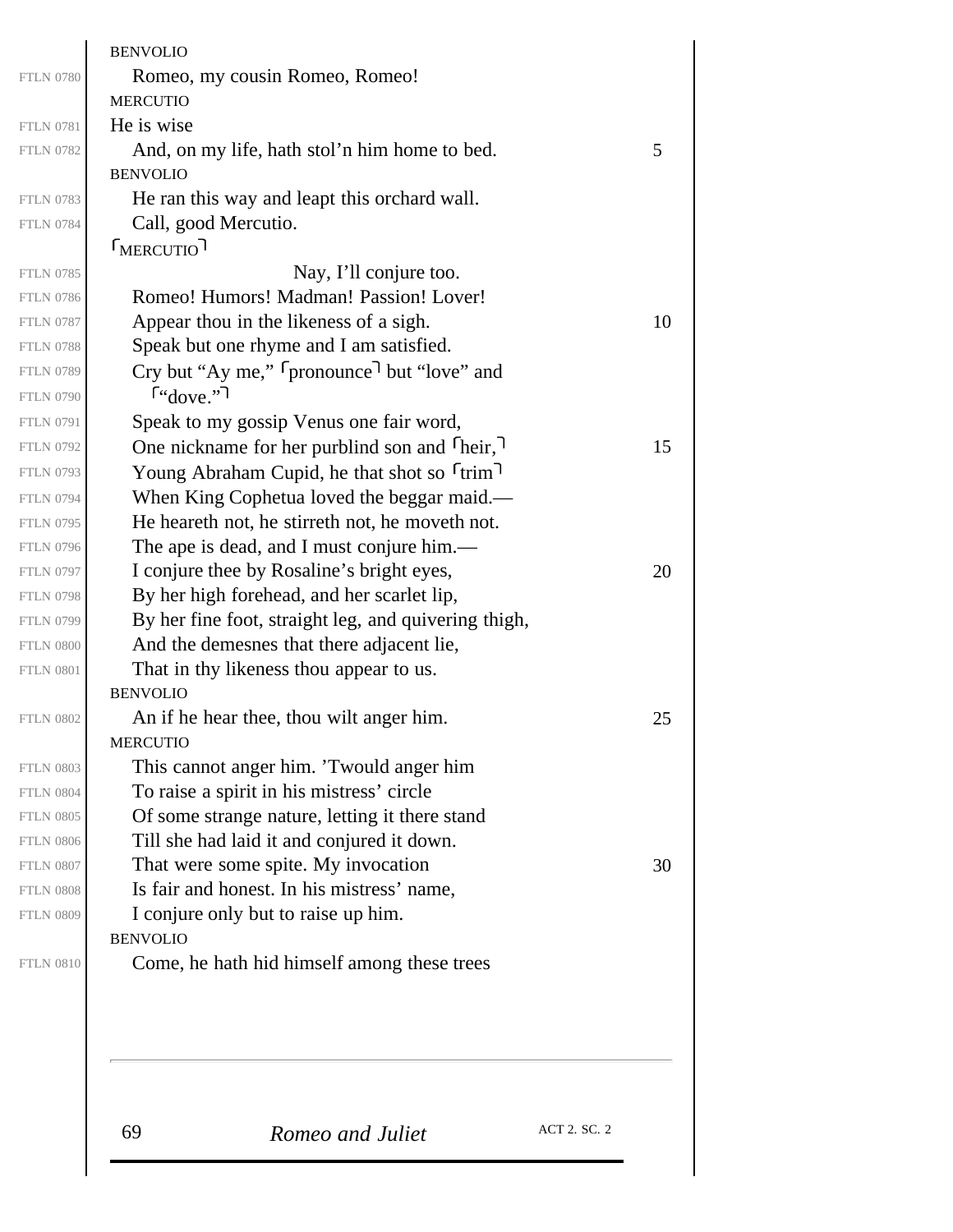| <b>FTLN 0811</b> | To be consorted with the humorous night.                 |    |
|------------------|----------------------------------------------------------|----|
| <b>FTLN 0812</b> | Blind is his love and best befits the dark.              | 35 |
|                  | <b>MERCUTIO</b>                                          |    |
| <b>FTLN 0813</b> | If love be blind, love cannot hit the mark.              |    |
| <b>FTLN 0814</b> | Now will he sit under a medlar tree                      |    |
| <b>FTLN 0815</b> | And wish his mistress were that kind of fruit            |    |
| <b>FTLN 0816</b> | As maids call medlars when they laugh alone.—            |    |
| <b>FTLN 0817</b> | O Romeo, that she were, O, that she were                 | 40 |
| <b>FTLN 0818</b> | An $\lceil \text{open-arse} \rceil$ thou a pop'rin pear. |    |
| <b>FTLN 0819</b> | Romeo, good night. I'll to my truckle bed;               |    |
| <b>FTLN 0820</b> | This field-bed is too cold for me to sleep.—             |    |
| <b>FTLN 0821</b> | Come, shall we go?                                       |    |
|                  | <b>BENVOLIO</b>                                          |    |
| <b>FTLN 0822</b> | Go, then, for 'tis in vain                               | 45 |
| <b>FTLN 0823</b> | To seek him here that means not to be found.             |    |
|                  | $[They]$ exit.                                           |    |
|                  |                                                          |    |
|                  |                                                          |    |
|                  | $r_{\text{Scene}}$ 2                                     |    |
|                  | $\lceil$ Romeo comes forward.                            |    |
|                  |                                                          |    |
|                  | <b>ROMEO</b>                                             |    |
| <b>FTLN 0824</b> | He jests at scars that never felt a wound.               |    |
|                  | $[Enter\,$ Juliet above. $]$                             |    |
|                  |                                                          |    |
| <b>FTLN 0825</b> | But soft, what light through yonder window breaks?       |    |
| <b>FTLN 0826</b> | It is the East, and Juliet is the sun.                   |    |
| <b>FTLN 0827</b> | Arise, fair sun, and kill the envious moon,              |    |
| <b>FTLN 0828</b> | Who is already sick and pale with grief                  | 5  |
| <b>FTLN 0829</b> | That thou, her maid, art far more fair than she.         |    |
| <b>FTLN 0830</b> | Be not her maid since she is envious.                    |    |
| <b>FTLN 0831</b> | Her vestal livery is but sick and green,                 |    |
| <b>FTLN 0832</b> | And none but fools do wear it. Cast it off.              |    |
| <b>FTLN 0833</b> | It is my lady. O, it is my love!                         | 10 |
| <b>FTLN 0834</b> | O, that she knew she were!                               |    |
| <b>FTLN 0835</b> | She speaks, yet she says nothing. What of that?          |    |
| <b>FTLN 0836</b> | Her eye discourses; I will answer it.                    |    |
|                  |                                                          |    |
|                  |                                                          |    |
|                  |                                                          |    |
|                  |                                                          |    |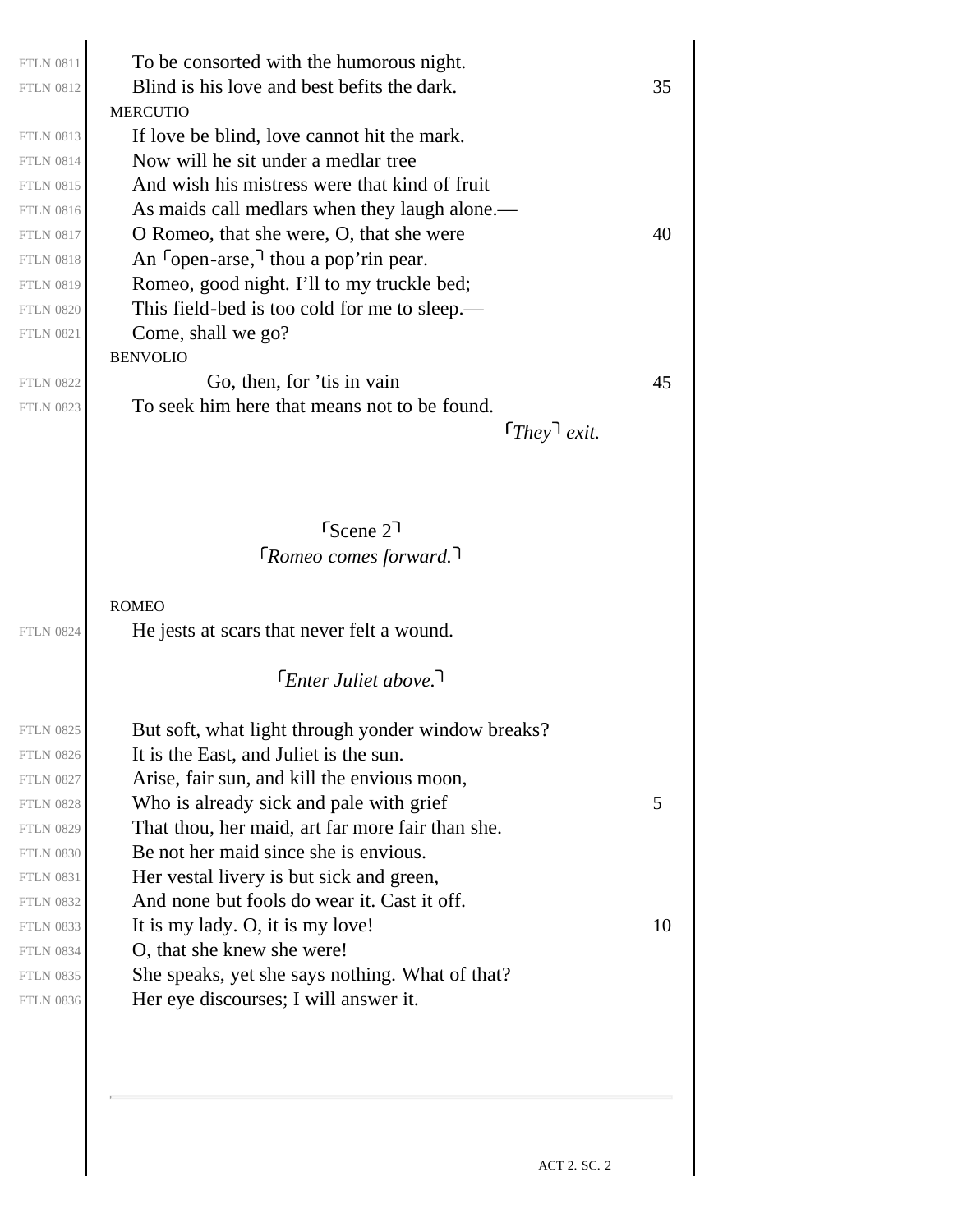| I am too bold. 'Tis not to me she speaks.<br>Two of the fairest stars in all the heaven, |                                                                                                                                                                                                                                                                                                                                                                                                                                                                                                                |
|------------------------------------------------------------------------------------------|----------------------------------------------------------------------------------------------------------------------------------------------------------------------------------------------------------------------------------------------------------------------------------------------------------------------------------------------------------------------------------------------------------------------------------------------------------------------------------------------------------------|
|                                                                                          |                                                                                                                                                                                                                                                                                                                                                                                                                                                                                                                |
|                                                                                          | 15                                                                                                                                                                                                                                                                                                                                                                                                                                                                                                             |
| Having some business, <sup>[do]</sup> entreat her eyes                                   |                                                                                                                                                                                                                                                                                                                                                                                                                                                                                                                |
| To twinkle in their spheres till they return.                                            |                                                                                                                                                                                                                                                                                                                                                                                                                                                                                                                |
| What if her eyes were there, they in her head?                                           |                                                                                                                                                                                                                                                                                                                                                                                                                                                                                                                |
| The brightness of her cheek would shame those                                            |                                                                                                                                                                                                                                                                                                                                                                                                                                                                                                                |
| stars                                                                                    | 20                                                                                                                                                                                                                                                                                                                                                                                                                                                                                                             |
| As daylight doth a lamp; her eye in heaven                                               |                                                                                                                                                                                                                                                                                                                                                                                                                                                                                                                |
| Would through the airy region stream so bright                                           |                                                                                                                                                                                                                                                                                                                                                                                                                                                                                                                |
| That birds would sing and think it were not night.                                       |                                                                                                                                                                                                                                                                                                                                                                                                                                                                                                                |
| See how she leans her cheek upon her hand.                                               |                                                                                                                                                                                                                                                                                                                                                                                                                                                                                                                |
| O, that I were a glove upon that hand,                                                   | 25                                                                                                                                                                                                                                                                                                                                                                                                                                                                                                             |
| That I might touch that cheek!                                                           |                                                                                                                                                                                                                                                                                                                                                                                                                                                                                                                |
| <b>JULIET</b>                                                                            |                                                                                                                                                                                                                                                                                                                                                                                                                                                                                                                |
| Ay me.                                                                                   |                                                                                                                                                                                                                                                                                                                                                                                                                                                                                                                |
| ROMEO, $\lceil \text{aside} \rceil$                                                      |                                                                                                                                                                                                                                                                                                                                                                                                                                                                                                                |
| She speaks.                                                                              |                                                                                                                                                                                                                                                                                                                                                                                                                                                                                                                |
| O, speak again, bright angel, for thou art                                               |                                                                                                                                                                                                                                                                                                                                                                                                                                                                                                                |
| As glorious to this night, being o'er my head,                                           | 30                                                                                                                                                                                                                                                                                                                                                                                                                                                                                                             |
| As is a winged messenger of heaven                                                       |                                                                                                                                                                                                                                                                                                                                                                                                                                                                                                                |
| Unto the white-upturned wond'ring eyes                                                   |                                                                                                                                                                                                                                                                                                                                                                                                                                                                                                                |
| Of mortals that fall back to gaze on him                                                 |                                                                                                                                                                                                                                                                                                                                                                                                                                                                                                                |
| When he bestrides the lazy puffing clouds                                                |                                                                                                                                                                                                                                                                                                                                                                                                                                                                                                                |
| And sails upon the bosom of the air.                                                     | 35                                                                                                                                                                                                                                                                                                                                                                                                                                                                                                             |
| <b>JULIET</b>                                                                            |                                                                                                                                                                                                                                                                                                                                                                                                                                                                                                                |
|                                                                                          |                                                                                                                                                                                                                                                                                                                                                                                                                                                                                                                |
|                                                                                          |                                                                                                                                                                                                                                                                                                                                                                                                                                                                                                                |
|                                                                                          |                                                                                                                                                                                                                                                                                                                                                                                                                                                                                                                |
|                                                                                          |                                                                                                                                                                                                                                                                                                                                                                                                                                                                                                                |
|                                                                                          |                                                                                                                                                                                                                                                                                                                                                                                                                                                                                                                |
|                                                                                          | 40                                                                                                                                                                                                                                                                                                                                                                                                                                                                                                             |
| <b>JULIET</b>                                                                            |                                                                                                                                                                                                                                                                                                                                                                                                                                                                                                                |
|                                                                                          |                                                                                                                                                                                                                                                                                                                                                                                                                                                                                                                |
|                                                                                          |                                                                                                                                                                                                                                                                                                                                                                                                                                                                                                                |
|                                                                                          |                                                                                                                                                                                                                                                                                                                                                                                                                                                                                                                |
|                                                                                          |                                                                                                                                                                                                                                                                                                                                                                                                                                                                                                                |
|                                                                                          | 45                                                                                                                                                                                                                                                                                                                                                                                                                                                                                                             |
|                                                                                          |                                                                                                                                                                                                                                                                                                                                                                                                                                                                                                                |
|                                                                                          | O Romeo, Romeo, wherefore art thou Romeo?<br>Deny thy father and refuse thy name,<br>Or, if thou wilt not, be but sworn my love,<br>And I'll no longer be a Capulet.<br>ROMEO, $\lceil \text{aside} \rceil$<br>Shall I hear more, or shall I speak at this?<br>This but thy name that is my enemy.<br>Thou art thyself, though not a Montague.<br>What's Montague? It is nor hand, nor foot,<br>Nor arm, nor face. O, be some other name<br>Belonging to a man.<br>What's in a name? That which we call a rose |

FTLN 0837

FTLN 0839 FTLN 0840 FTLN 0841 FTLN 0842

FTLN 0844 FTLN 0845 FTLN 0846 FTLN 0847

FTLN 0850

FTLN 0851 FTLN 0852

FTLN 0854 FTLN 0855 FTLN 0856 FTLN 0857

FTLN 0859 FTLN 0860 FTLN 0861 FTLN 0862

FTLN 0864 FTLN 0865 FTLN 0866 FTLN 0867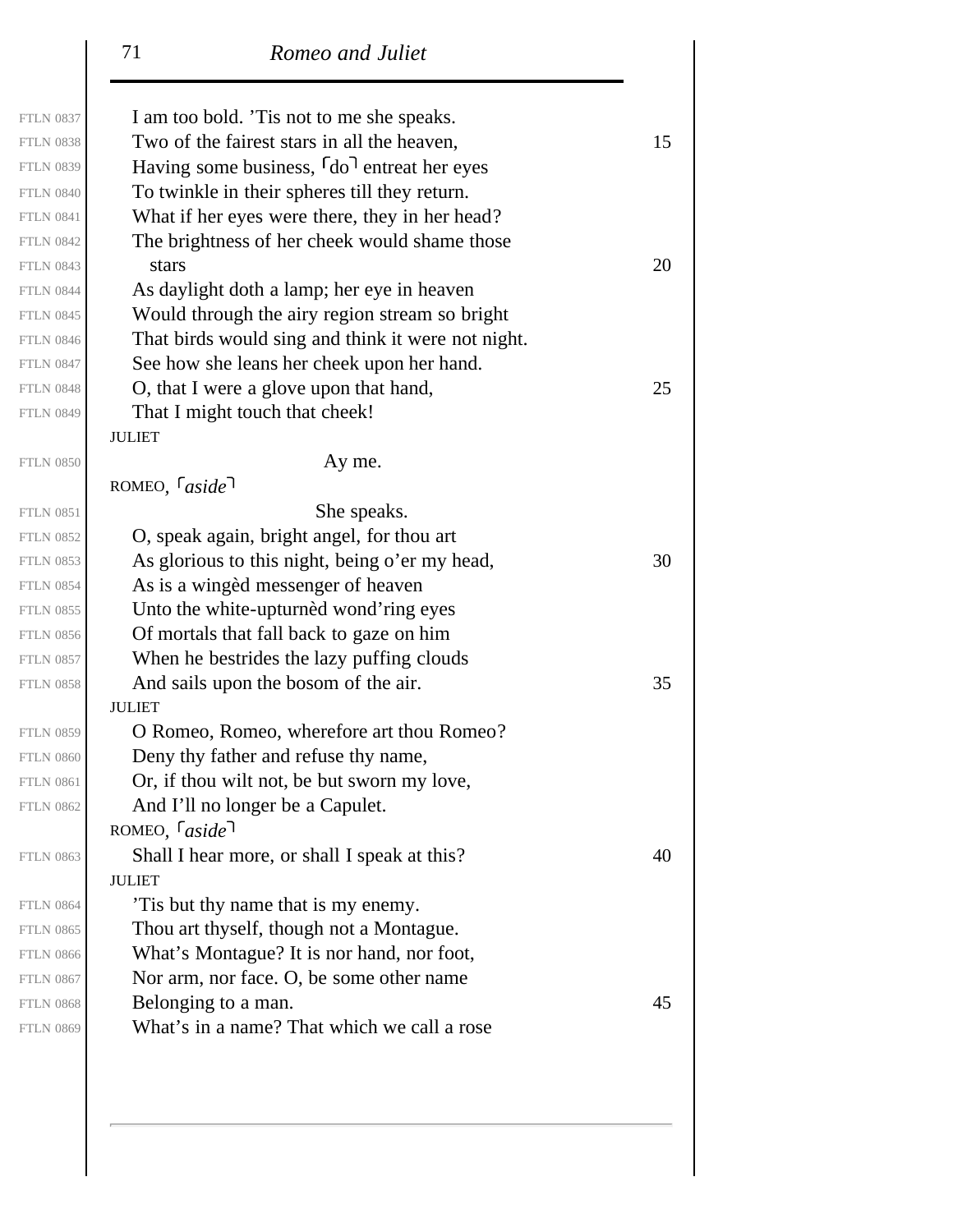| <b>FTLN 0870</b> | By any other word would smell as sweet.              |    |
|------------------|------------------------------------------------------|----|
| <b>FTLN 0871</b> | So Romeo would, were he not Romeo called,            |    |
| <b>FTLN 0872</b> | Retain that dear perfection which he owes            |    |
| <b>FTLN 0873</b> | Without that title. Romeo, doff thy name,            | 50 |
| <b>FTLN 0874</b> | And, for thy name, which is no part of thee,         |    |
| <b>FTLN 0875</b> | Take all myself.                                     |    |
|                  | <b>ROMEO</b>                                         |    |
| <b>FTLN 0876</b> | I take thee at thy word.                             |    |
| <b>FTLN 0877</b> | Call me but love, and I'll be new baptized.          |    |
| <b>FTLN 0878</b> | Henceforth I never will be Romeo.                    | 55 |
|                  | <b>JULIET</b>                                        |    |
| <b>FTLN 0879</b> | What man art thou that, thus bescreened in night,    |    |
| <b>FTLN 0880</b> | So stumblest on my counsel?                          |    |
|                  | <b>ROMEO</b>                                         |    |
| <b>FTLN 0881</b> | By a name                                            |    |
| <b>FTLN 0882</b> | I know not how to tell thee who I am.                |    |
| <b>FTLN 0883</b> | My name, dear saint, is hateful to myself            | 60 |
| <b>FTLN 0884</b> | Because it is an enemy to thee.                      |    |
| <b>FTLN 0885</b> | Had I it written, I would tear the word.             |    |
|                  | <b>JULIET</b>                                        |    |
| <b>FTLN 0886</b> | My ears have yet not drunk a hundred words           |    |
| <b>FTLN 0887</b> | Of thy tongue's uttering, yet I know the sound.      |    |
| <b>FTLN 0888</b> | Art thou not Romeo, and a Montague?                  | 65 |
|                  | <b>ROMEO</b>                                         |    |
| <b>FTLN 0889</b> | Neither, fair maid, if either thee dislike.          |    |
|                  | <b>JULIET</b>                                        |    |
| <b>FTLN 0890</b> | How camest thou hither, tell me, and wherefore?      |    |
| <b>FTLN 0891</b> | The orchard walls are high and hard to climb,        |    |
| <b>FTLN 0892</b> | And the place death, considering who thou art,       |    |
| <b>FTLN 0893</b> | If any of my kinsmen find thee here.                 | 70 |
|                  | <b>ROMEO</b>                                         |    |
| <b>FTLN 0894</b> | With love's light wings did I o'erperch these walls, |    |
| <b>FTLN 0895</b> | For stony limits cannot hold love out,               |    |
| <b>FTLN 0896</b> | And what love can do, that dares love attempt.       |    |
| <b>FTLN 0897</b> | Therefore thy kinsmen are no stop to me.             |    |
|                  | <b>JULIET</b>                                        |    |
| <b>FTLN 0898</b> | If they do see thee, they will murder thee.          | 75 |

FTLN 0870 FTLN 0871 FTLN 0872

FTLN 0874 FTLN 0875

FTLN 0876 FTLN 0877

FTLN 0879 FTLN 0880

FTLN 0881 FTLN 0882

FTLN 0884 FTLN 0885

FTLN 0886 FTLN 0887

FTLN 0889

FTLN 0890 FTLN 0891 FTLN 0892

FTLN 0894 FTLN 0895 FTLN 0896 FTLN 0897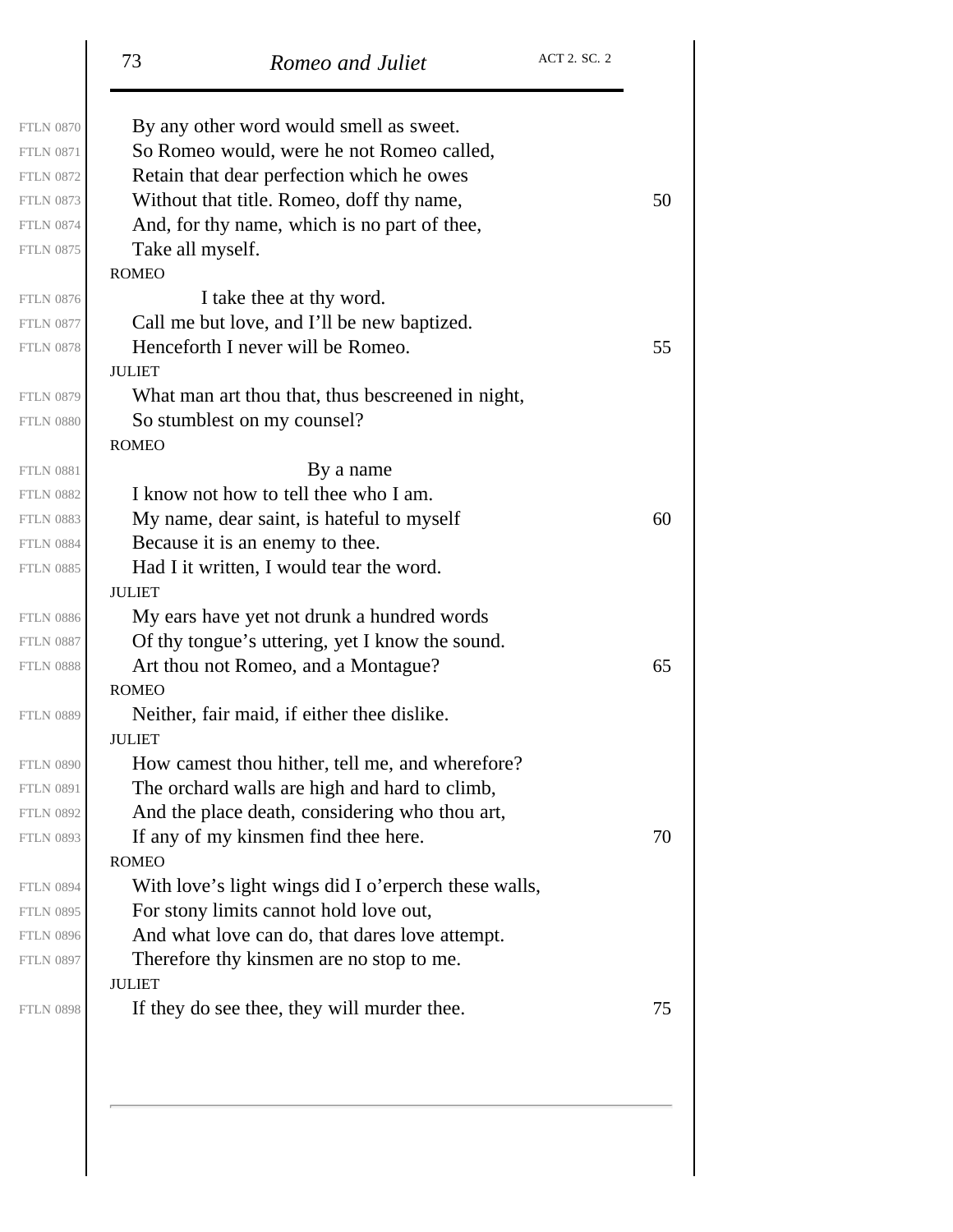|                  | <b>ROMEO</b>                                                 |     |
|------------------|--------------------------------------------------------------|-----|
| <b>FTLN 0899</b> | Alack, there lies more peril in thine eye                    |     |
| <b>FTLN 0900</b> | Than twenty of their swords. Look thou but sweet,            |     |
| <b>FTLN 0901</b> | And I am proof against their enmity.                         |     |
|                  | <b>JULIET</b>                                                |     |
| <b>FTLN 0902</b> | I would not for the world they saw thee here.                |     |
|                  | <b>ROMEO</b>                                                 |     |
| <b>FTLN 0903</b> | I have night's cloak to hide me from their eyes,             | 80  |
| <b>FTLN 0904</b> | And, but thou love me, let them find me here.                |     |
| <b>FTLN 0905</b> | My life were better ended by their hate                      |     |
| <b>FTLN 0906</b> | Than death prorogued, wanting of thy love.                   |     |
|                  | <b>JULIET</b>                                                |     |
| <b>FTLN 0907</b> | By whose direction found'st thou out this place?             |     |
|                  | <b>ROMEO</b>                                                 |     |
| <b>FTLN 0908</b> | By love, that first did prompt me to inquire.                | 85  |
| <b>FTLN 0909</b> | He lent me counsel, and I lent him eyes.                     |     |
| <b>FTLN 0910</b> | I am no pilot; yet, wert thou as far                         |     |
| <b>FTLN 0911</b> | As that vast shore $\lceil$ washed with the farthest sea,    |     |
| <b>FTLN 0912</b> | I should adventure for such merchandise.                     |     |
|                  | <b>JULIET</b>                                                |     |
| <b>FTLN 0913</b> | Thou knowest the mask of night is on my face,                | 90  |
| <b>FTLN 0914</b> | Else would a maiden blush bepaint my cheek                   |     |
| <b>FTLN 0915</b> | For that which thou hast heard me speak tonight.             |     |
| <b>FTLN 0916</b> | Fain would I dwell on form; fain, fain deny                  |     |
| <b>FTLN 0917</b> | What I have spoke. But farewell compliment.                  |     |
| <b>FTLN 0918</b> | Dost thou love me? I know thou wilt say "Ay,"                | 95  |
| <b>FTLN 0919</b> | And I will take thy word. Yet, if thou swear'st,             |     |
| <b>FTLN 0920</b> | Thou mayst prove false. At lovers' perjuries,                |     |
| <b>FTLN 0921</b> | They say, Jove laughs. O gentle Romeo,                       |     |
| <b>FTLN 0922</b> | If thou dost love, pronounce it faithfully.                  |     |
| <b>FTLN 0923</b> | Or, if thou thinkest I am too quickly won,                   | 100 |
| <b>FTLN 0924</b> | I'll frown and be perverse and say thee nay,                 |     |
| <b>FTLN 0925</b> | So thou wilt woo, but else not for the world.                |     |
| <b>FTLN 0926</b> | In truth, fair Montague, I am too fond,                      |     |
| <b>FTLN 0927</b> | And therefore thou mayst think my <sup>[havior]</sup> light. |     |
| <b>FTLN 0928</b> | But trust me, gentleman, I'll prove more true                | 105 |
|                  |                                                              |     |

77 **Romeo and Juliet** ACT 2. SC. 2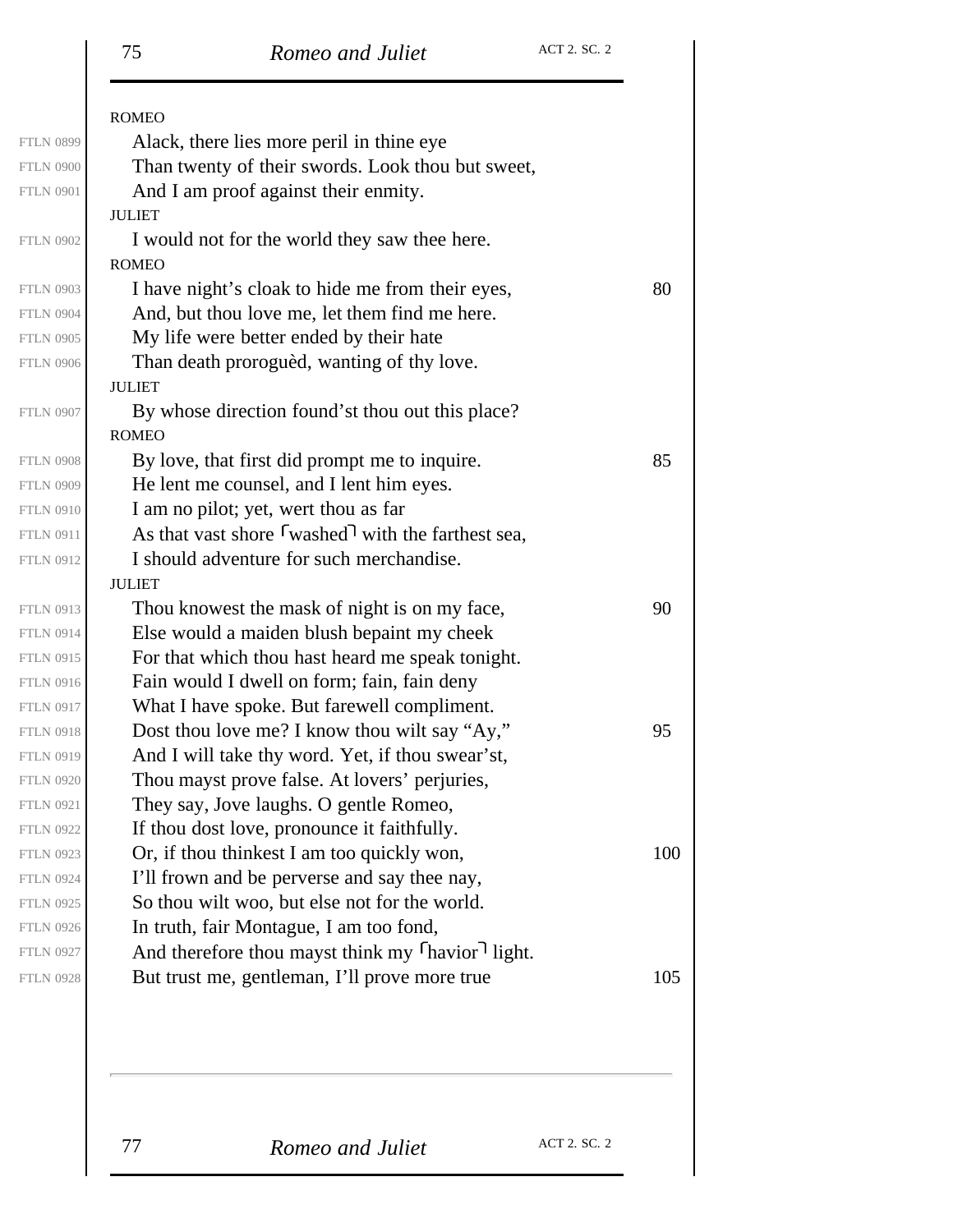| <b>FTLN 0929</b> | Than those that have fmore coying to be strange.                   |     |
|------------------|--------------------------------------------------------------------|-----|
| <b>FTLN 0930</b> | I should have been more strange, I must confess,                   |     |
| <b>FTLN 0931</b> | But that thou overheard'st ere I was ware                          |     |
| <b>FTLN 0932</b> | My true-love passion. Therefore pardon me,                         |     |
| <b>FTLN 0933</b> | And not impute this yielding to light love,                        | 110 |
| <b>FTLN 0934</b> | Which the dark night hath so discovered.                           |     |
|                  | <b>ROMEO</b>                                                       |     |
| <b>FTLN 0935</b> | Lady, by yonder blessed moon I vow,                                |     |
| <b>FTLN 0936</b> | That tips with silver all these fruit-tree tops—                   |     |
|                  | <b>JULIET</b>                                                      |     |
| <b>FTLN 0937</b> | O, swear not by the moon, th' inconstant moon,                     |     |
| <b>FTLN 0938</b> | That monthly changes in her <sup>r</sup> circled <sup>1</sup> orb, | 115 |
| <b>FTLN 0939</b> | Lest that thy love prove likewise variable.                        |     |
|                  | <b>ROMEO</b>                                                       |     |
| <b>FTLN 0940</b> | What shall I swear by?                                             |     |
|                  | <b>JULIET</b>                                                      |     |
| <b>FTLN 0941</b> | Do not swear at all.                                               |     |
| <b>FTLN 0942</b> | Or, if thou wilt, swear by thy gracious self,                      |     |
| <b>FTLN 0943</b> | Which is the god of my idolatry,                                   | 120 |
| <b>FTLN 0944</b> | And I'll believe thee.                                             |     |
|                  | <b>ROMEO</b>                                                       |     |
| <b>FTLN 0945</b> | If my heart's dear love—                                           |     |
|                  | <b>JULIET</b>                                                      |     |
| <b>FTLN 0946</b> | Well, do not swear. Although I joy in thee,                        |     |
| <b>FTLN 0947</b> | I have no joy of this contract tonight.                            |     |
| <b>FTLN 0948</b> | It is too rash, too unadvised, too sudden,                         | 125 |
| <b>FTLN 0949</b> | Too like the lightning, which doth cease to be                     |     |
| <b>FTLN 0950</b> | Ere one can say "It lightens." Sweet, good night.                  |     |
| <b>FTLN 0951</b> | This bud of love, by summer's ripening breath,                     |     |
| <b>FTLN 0952</b> | May prove a beauteous flower when next we meet.                    |     |
| <b>FTLN 0953</b> | Good night, good night. As sweet repose and rest                   | 130 |
| <b>FTLN 0954</b> | Come to thy heart as that within my breast.                        |     |
|                  | <b>ROMEO</b>                                                       |     |
| <b>FTLN 0955</b> | O, wilt thou leave me so unsatisfied?<br><b>JULIET</b>             |     |
|                  |                                                                    |     |
| <b>FTLN 0956</b> | What satisfaction canst thou have tonight?<br><b>ROMEO</b>         |     |
|                  |                                                                    |     |
| <b>FTLN 0957</b> | Th' exchange of thy love's faithful vow for mine.                  |     |
|                  |                                                                    |     |
|                  |                                                                    |     |
|                  |                                                                    |     |
|                  |                                                                    |     |

 $\overline{\phantom{a}}$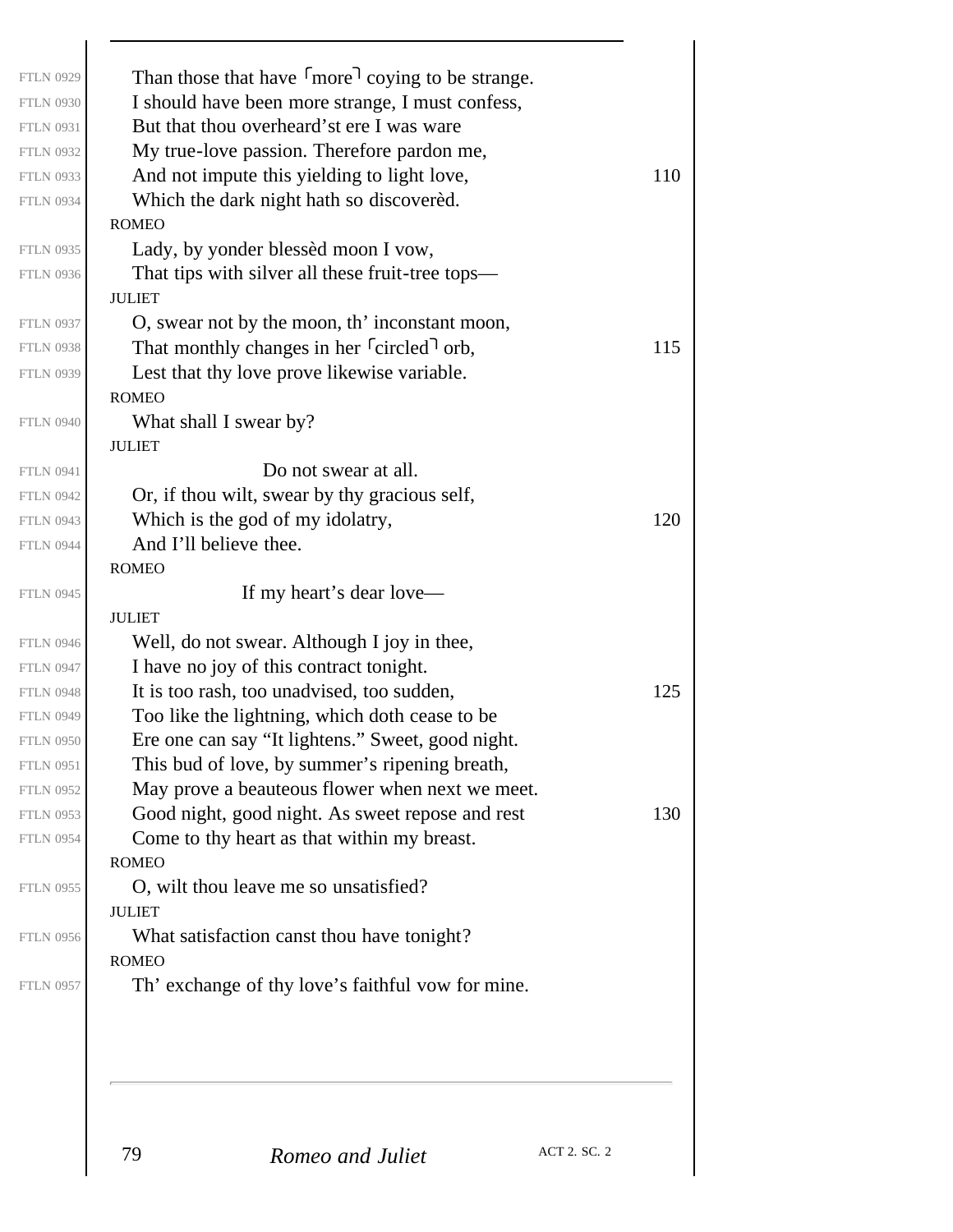|                                                                                                                                                                                                                                                                                      | <b>JULIET</b>                                                          |     |
|--------------------------------------------------------------------------------------------------------------------------------------------------------------------------------------------------------------------------------------------------------------------------------------|------------------------------------------------------------------------|-----|
| <b>FTLN 0958</b>                                                                                                                                                                                                                                                                     | I gave thee mine before thou didst request it,                         | 135 |
| <b>FTLN 0959</b>                                                                                                                                                                                                                                                                     | And yet I would it were to give again.                                 |     |
|                                                                                                                                                                                                                                                                                      | <b>ROMEO</b>                                                           |     |
| <b>FTLN 0960</b>                                                                                                                                                                                                                                                                     | Wouldst thou withdraw it? For what purpose, love?                      |     |
|                                                                                                                                                                                                                                                                                      | <b>JULIET</b>                                                          |     |
| <b>FTLN 0961</b>                                                                                                                                                                                                                                                                     | But to be frank and give it thee again.                                |     |
| <b>FTLN 0962</b>                                                                                                                                                                                                                                                                     | And yet I wish but for the thing I have.                               |     |
| <b>FTLN 0963</b>                                                                                                                                                                                                                                                                     | My bounty is as boundless as the sea,                                  | 140 |
| <b>FTLN 0964</b>                                                                                                                                                                                                                                                                     | My love as deep. The more I give to thee,                              |     |
| <b>FTLN 0965</b>                                                                                                                                                                                                                                                                     | The more I have, for both are infinite.                                |     |
|                                                                                                                                                                                                                                                                                      | $\lceil$ Nurse calls from within.                                      |     |
| <b>FTLN 0966</b>                                                                                                                                                                                                                                                                     | I hear some noise within. Dear love, adieu.—                           |     |
| <b>FTLN 0967</b>                                                                                                                                                                                                                                                                     | Anon, good nurse.—Sweet Montague, be true.                             |     |
| <b>FTLN 0968</b>                                                                                                                                                                                                                                                                     | Stay but a little; I will come again.                                  | 145 |
|                                                                                                                                                                                                                                                                                      | $\lceil$ She exits.                                                    |     |
|                                                                                                                                                                                                                                                                                      | <b>ROMEO</b>                                                           |     |
| <b>FTLN 0969</b>                                                                                                                                                                                                                                                                     | O blessèd, blessèd night! I am afeard,                                 |     |
| <b>FTLN 0970</b>                                                                                                                                                                                                                                                                     | Being in night, all this is but a dream,                               |     |
| <b>FTLN 0971</b>                                                                                                                                                                                                                                                                     | Too flattering sweet to be substantial.                                |     |
|                                                                                                                                                                                                                                                                                      |                                                                        |     |
|                                                                                                                                                                                                                                                                                      | $\lceil$ Reenter Juliet above.                                         |     |
|                                                                                                                                                                                                                                                                                      |                                                                        |     |
|                                                                                                                                                                                                                                                                                      |                                                                        |     |
|                                                                                                                                                                                                                                                                                      | <b>JULIET</b>                                                          |     |
|                                                                                                                                                                                                                                                                                      | Three words, dear Romeo, and good night indeed.                        |     |
|                                                                                                                                                                                                                                                                                      | If that thy bent of love be honorable,                                 | 150 |
|                                                                                                                                                                                                                                                                                      | Thy purpose marriage, send me word tomorrow,                           |     |
|                                                                                                                                                                                                                                                                                      | By one that I'll procure to come to thee,                              |     |
|                                                                                                                                                                                                                                                                                      | Where and what time thou wilt perform the rite,                        |     |
|                                                                                                                                                                                                                                                                                      | And all my fortunes at thy foot I'll lay                               |     |
|                                                                                                                                                                                                                                                                                      | And follow thee my flord throughout the world.                         | 155 |
|                                                                                                                                                                                                                                                                                      | $\Gamma_{\text{NURSE}, with in}$                                       |     |
|                                                                                                                                                                                                                                                                                      | Madam.                                                                 |     |
|                                                                                                                                                                                                                                                                                      | <b>JULIET</b>                                                          |     |
|                                                                                                                                                                                                                                                                                      | I come anon.—But if thou meanest not well,                             |     |
|                                                                                                                                                                                                                                                                                      | I do beseech thee—                                                     |     |
|                                                                                                                                                                                                                                                                                      |                                                                        |     |
|                                                                                                                                                                                                                                                                                      | <b>TNURSE</b> , within<br>Madam.                                       |     |
|                                                                                                                                                                                                                                                                                      | <b>JULIET</b>                                                          |     |
|                                                                                                                                                                                                                                                                                      |                                                                        |     |
|                                                                                                                                                                                                                                                                                      | By and by, I come.—                                                    | 160 |
| <b>FTLN 0972</b><br><b>FTLN 0973</b><br><b>FTLN 0974</b><br><b>FTLN 0975</b><br><b>FTLN 0976</b><br><b>FTLN 0977</b><br><b>FTLN 0978</b><br><b>FTLN 0979</b><br><b>FTLN 0980</b><br><b>FTLN 0981</b><br><b>FTLN 0982</b><br><b>FTLN 0983</b><br><b>FTLN 0984</b><br><b>FTLN 0985</b> | To cease thy strife and leave me to my grief.<br>Tomorrow will I send. |     |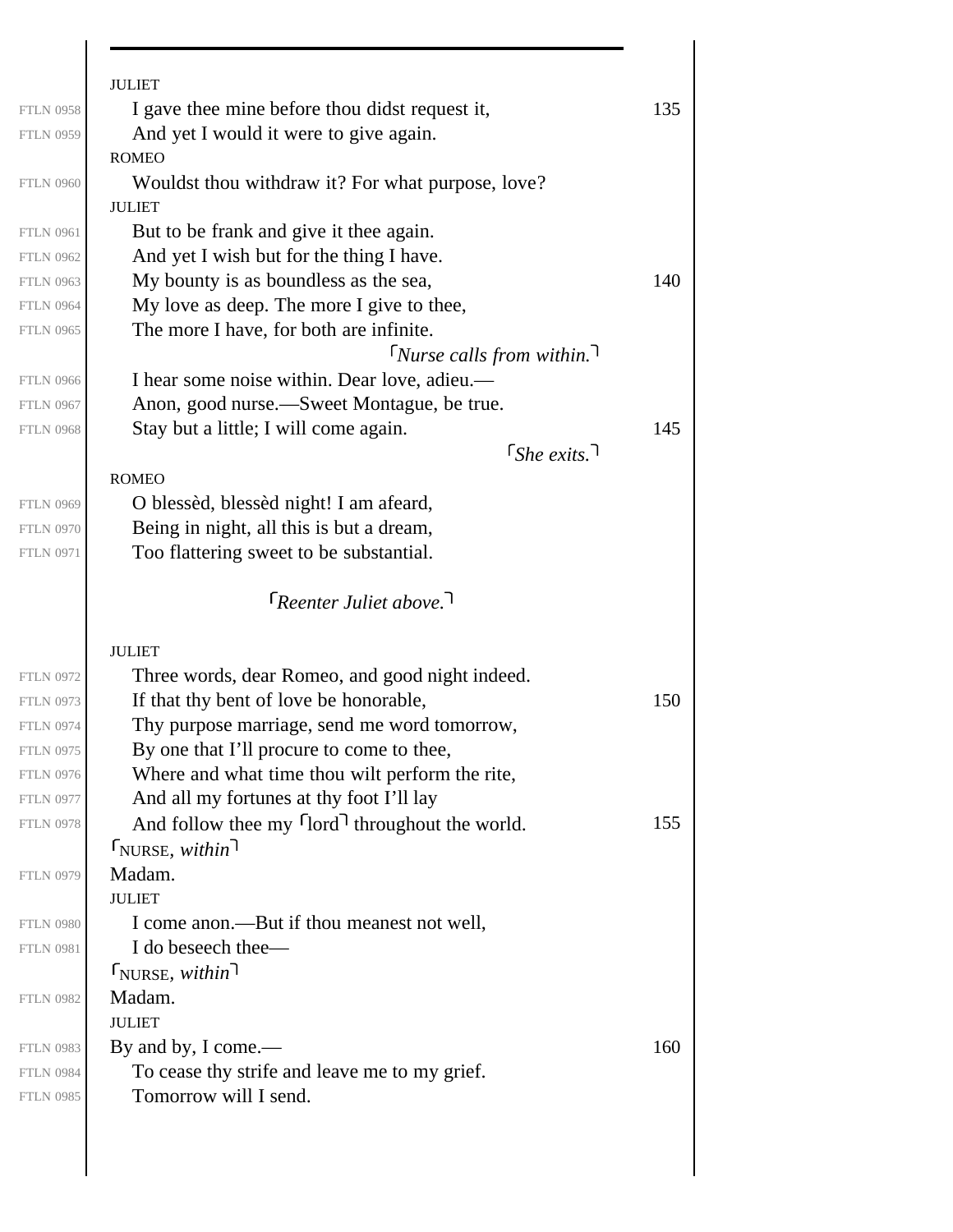| 81                           | Romeo and Juliet                                                                          | ACT 2. SC. 2                 |
|------------------------------|-------------------------------------------------------------------------------------------|------------------------------|
| <b>ROMEO</b>                 |                                                                                           |                              |
| So thrive my soul—           |                                                                                           |                              |
| <b>JULIET</b>                |                                                                                           |                              |
| A thousand times good night. |                                                                                           |                              |
|                              |                                                                                           | $\lceil$ She exits. $\lceil$ |
| <b>ROMEO</b>                 |                                                                                           |                              |
|                              | A thousand times the worse to want thy light.                                             |                              |
|                              | Love goes toward love as schoolboys from their                                            |                              |
| books,                       |                                                                                           |                              |
|                              | But love from love, toward school with heavy looks.                                       |                              |
|                              |                                                                                           | $\lceil_{Going.}\rceil$      |
|                              | Enter Juliet $\lceil above \rceil$ again.                                                 |                              |
| <b>JULIET</b>                |                                                                                           |                              |
|                              | Hist, Romeo, hist! O, for a falc'ner's voice                                              |                              |
|                              | To lure this tassel-gentle back again!                                                    |                              |
|                              | Bondage is hoarse and may not speak aloud,                                                |                              |
|                              | Else would I tear the cave where Echo lies                                                |                              |
|                              | And make her airy tongue more hoarse than Imine                                           |                              |
|                              | With repetition of "My Romeo!"                                                            |                              |
| <b>ROMEO</b>                 |                                                                                           |                              |
|                              | It is my soul that calls upon my name.                                                    |                              |
|                              | How silver-sweet sound lovers' tongues by night,<br>Like softest music to attending ears. |                              |
| <b>JULIET</b>                |                                                                                           |                              |
| Romeo.                       |                                                                                           |                              |
| <b>ROMEO</b>                 |                                                                                           |                              |
| $My$ $\lceil$ dear. $\lceil$ |                                                                                           |                              |
| <b>JULIET</b>                |                                                                                           |                              |
|                              | What o'clock tomorrow                                                                     |                              |
| Shall I send to thee?        |                                                                                           |                              |
| <b>ROMEO</b>                 |                                                                                           |                              |
|                              | By the hour of nine.                                                                      |                              |
| <b>JULIET</b>                |                                                                                           |                              |
|                              | I will not fail. 'Tis twenty year till then.                                              |                              |
|                              | I have forgot why I did call thee back.                                                   |                              |
| <b>ROMEO</b>                 | Let me stand here till thou remember it.                                                  |                              |
|                              |                                                                                           |                              |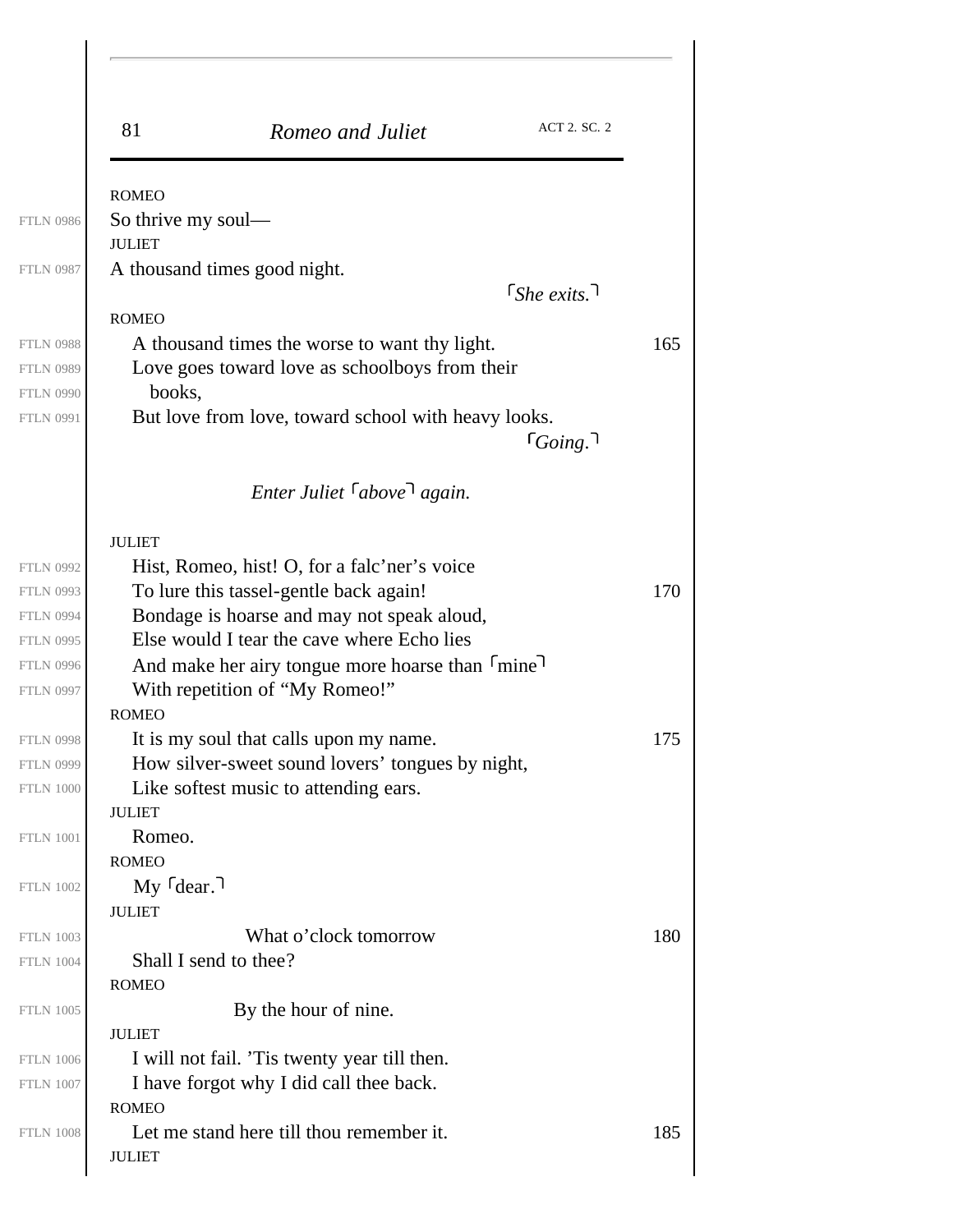| 83                      | Romeo and Juliet                                                                                 | ACT 2. SC. 3                 |     |
|-------------------------|--------------------------------------------------------------------------------------------------|------------------------------|-----|
| <b>ROMEO</b>            |                                                                                                  |                              |     |
|                         | And I'll still stay, to have thee still forget,<br>Forgetting any other home but this.           |                              |     |
| <b>JULIET</b>           |                                                                                                  |                              |     |
|                         | Tis almost morning. I would have thee gone,                                                      |                              | 190 |
|                         | And yet no farther than a wanton's bird,<br>That lets it hop a little from his hand,             |                              |     |
|                         | Like a poor prisoner in his twisted gyves,                                                       |                              |     |
|                         | And with a silken thread plucks it back again,                                                   |                              |     |
| <b>ROMEO</b>            | So loving-jealous of his liberty.                                                                |                              | 195 |
|                         | I would I were thy bird.                                                                         |                              |     |
| <b>JULIET</b>           |                                                                                                  |                              |     |
|                         | Sweet, so would I.<br>Yet I should kill thee with much cherishing.                               |                              |     |
|                         | Good night, good night. Parting is such sweet                                                    |                              |     |
| sorrow                  |                                                                                                  |                              | 200 |
|                         | That I shall say "Good night" till it be morrow.                                                 | $\lceil$ She exits. $\lceil$ |     |
| $\Gamma_{\text{ROMEO}}$ |                                                                                                  |                              |     |
|                         | Sleep dwell upon thine eyes, peace in thy breast.                                                |                              |     |
|                         | Would I were sleep and peace so sweet to rest.<br>Hence will I to my ghostly friar's close cell, |                              |     |
|                         | His help to crave, and my dear hap to tell.                                                      |                              | 205 |
|                         |                                                                                                  | He exits.                    |     |
|                         |                                                                                                  |                              |     |
|                         |                                                                                                  |                              |     |
|                         | $r_{\text{Scene}}$ 3 <sup>1</sup><br>Enter Friar Lawrence <sup>1</sup> alone with a basket.      |                              |     |
|                         |                                                                                                  |                              |     |
| <b>FRIAR LAWRENCE</b>   |                                                                                                  |                              |     |
|                         | The gray-eyed morn smiles on the frowning night,                                                 |                              |     |
|                         | $\lceil$ Check' ring $\lceil$ the eastern clouds with streaks of light,                          |                              |     |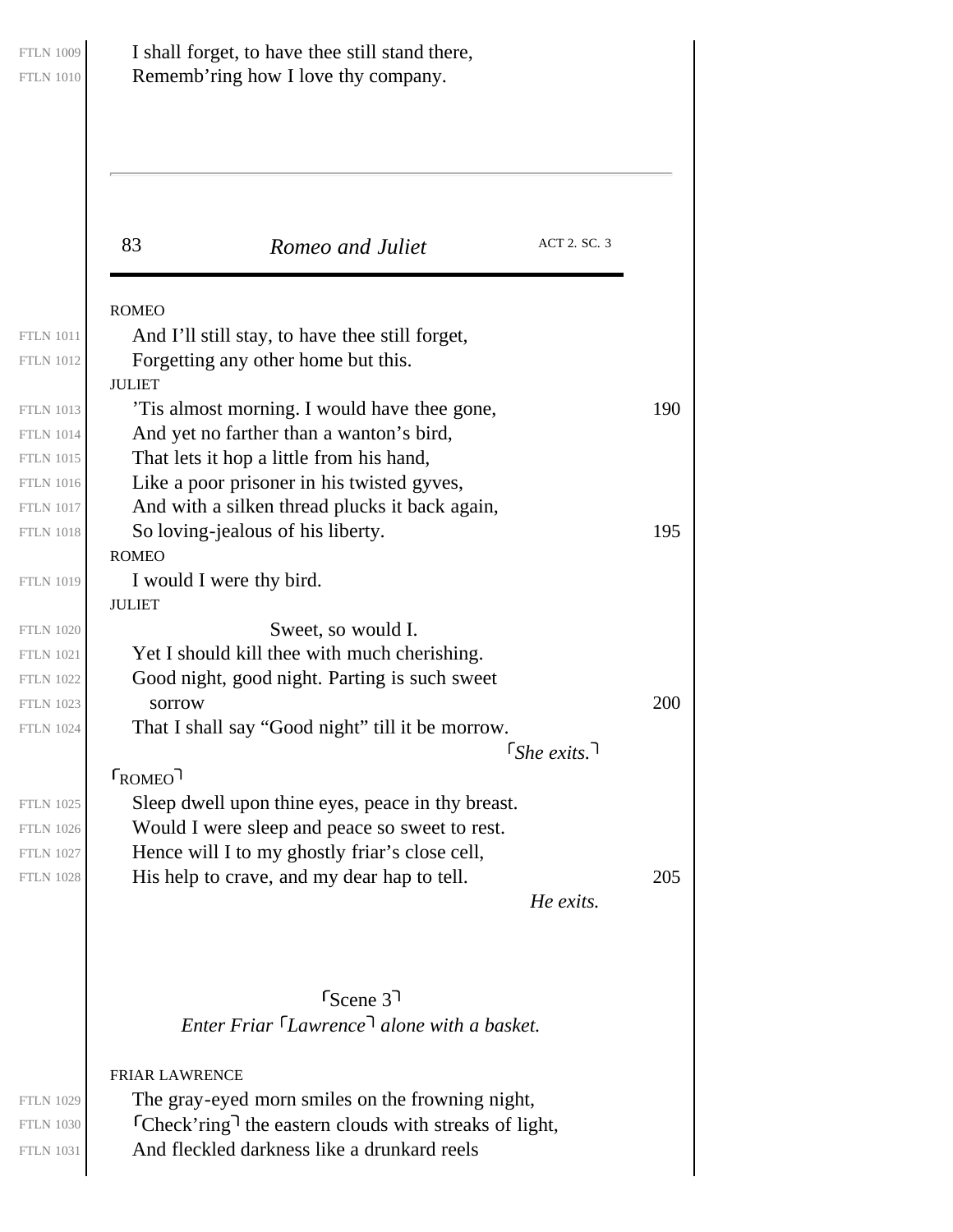FTLN 1032 FTLN 1034

FTLN 1035

## From forth day's path and Titan's  $\lceil \text{fiery} \rceil$  wheels. FTLN 1033 Now, ere the sun advance his burning eye,  $5 \frac{1}{2}$ The day to cheer and night's dank dew to dry,

85 **Romeo and Juliet** ACT 2. SC. 3

I must upfill this osier cage of ours

With baleful weeds and precious-juicèd flowers. The Earth that's nature's mother is her tomb;

And from her womb children of divers kind

We sucking on her natural bosom find,

None but for some, and yet all different.

Many for many virtues excellent,

FTLN 1038 What is her burying grave, that is her womb;  $10$ FTLN 1043  $\vert$  O, mickle is the powerful grace that lies 15 FTLN 1036 FTLN 1037 FTLN 1039 FTLN 1040 FTLN 1041 FTLN 1042 FTLN 1044 FTLN 1045 FTLN 1046 FTLN 1047 FTLN 1049 FTLN 1050 FTLN 1051 FTLN 1052 FTLN 1054

ROMEO FRIAR LAWRENCE In plants, herbs, stones, and their true qualities. For naught so vile that on the Earth doth live But to the Earth some special good doth give; Nor aught so good but, strained from that fair use, FTLN 1048 Revolts from true birth, stumbling on abuse.  $20$ Virtue itself turns vice, being misapplied, And vice sometime by action dignified. *Enter Romeo.* Within the infant rind of this weak flower Poison hath residence and medicine power: FTLN 1053 For this, being smelt, with that part cheers each  $25$ part; Being tasted, stays all senses with the heart. Two such opposèd kings encamp them still In man as well as herbs—grace and rude will; FTLN 1058  $\vert$  And where the worser is predominant, 30 Full soon the canker death eats up that plant. Good morrow, father. Benedicite. What early tongue so sweet saluteth me? FTLN 1063  $\vert$  Young son, it argues a distempered head 35

FTLN 1061 FTLN 1062

FTLN 1055 FTLN 1056 FTLN 1057

FTLN 1059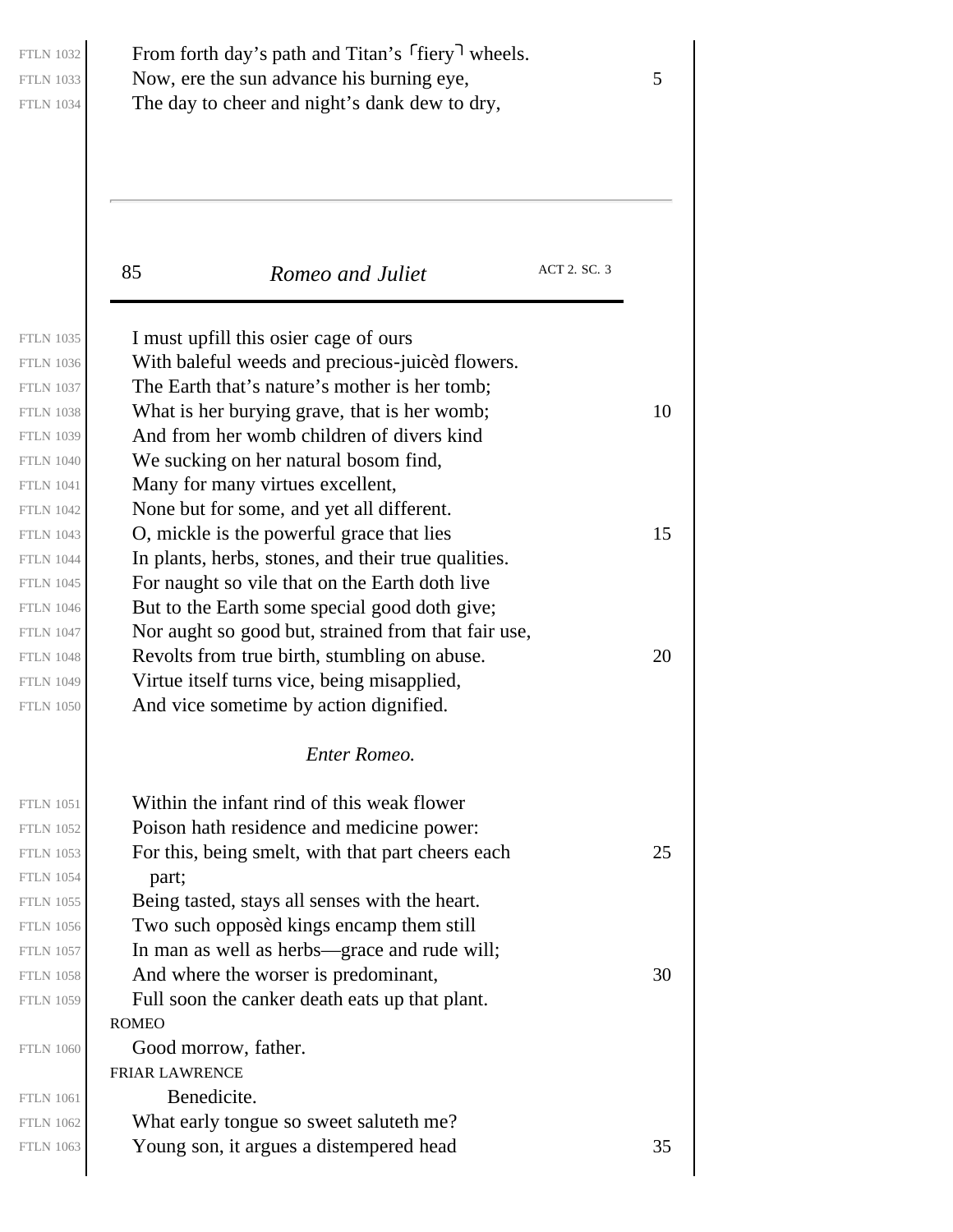FTLN 1064 FTLN 1065 FTLN 1066 FTLN 1067

FTLN 1069

FTLN 1071

FTLN 1079

FTLN 1082

FTLN 1084

So soon to bid "Good morrow" to thy bed. Care keeps his watch in every old man's eye, And, where care lodges, sleep will never lie; But where unbruisèd youth with unstuffed brain

87 **Romeo and Juliet** ACT 2. SC. 3 ROMEO FRIAR LAWRENCE ROMEO FRIAR LAWRENCE ROMEO FRIAR LAWRENCE ROMEO FTLN 1068 Doth couch his limbs, there golden sleep doth  $40$ reign. Therefore thy earliness doth me assure Thou art uproused with some distemp'rature, Or, if not so, then here I hit it right: FTLN 1073  $\vert$  Our Romeo hath not been in bed tonight. 45 That last is true. The sweeter rest was mine. God pardon sin! Wast thou with Rosaline? With Rosaline, my ghostly father? No. I have forgot that name and that name's woe. FTLN 1078  $\vert$  That's my good son. But where hast thou been 50 then? I'll tell thee ere thou ask it me again. I have been feasting with mine enemy, Where on a sudden one hath wounded me FTLN 1083 That's by me wounded. Both our remedies  $55$ Within thy help and holy physic lies. I bear no hatred, blessèd man, for, lo, My intercession likewise steads my foe. Be plain, good son, and homely in thy drift. FTLN 1088  $\vert$  Riddling confession finds but riddling shrift. 60 Then plainly know my heart's dear love is set On the fair daughter of rich Capulet. As mine on hers, so hers is set on mine, And all combined, save what thou must combine FTLN 1093 By holy marriage. When and where and how  $65$ FTLN 1070 FTLN 1072 FTLN 1074 FTLN 1075 FTLN 1076 FTLN 1077 FTLN 1080 FTLN 1081

FTLN 1085 FTLN 1086 FTLN 1087 FTLN 1089 FTLN 1090

FTLN 1092 FTLN 1094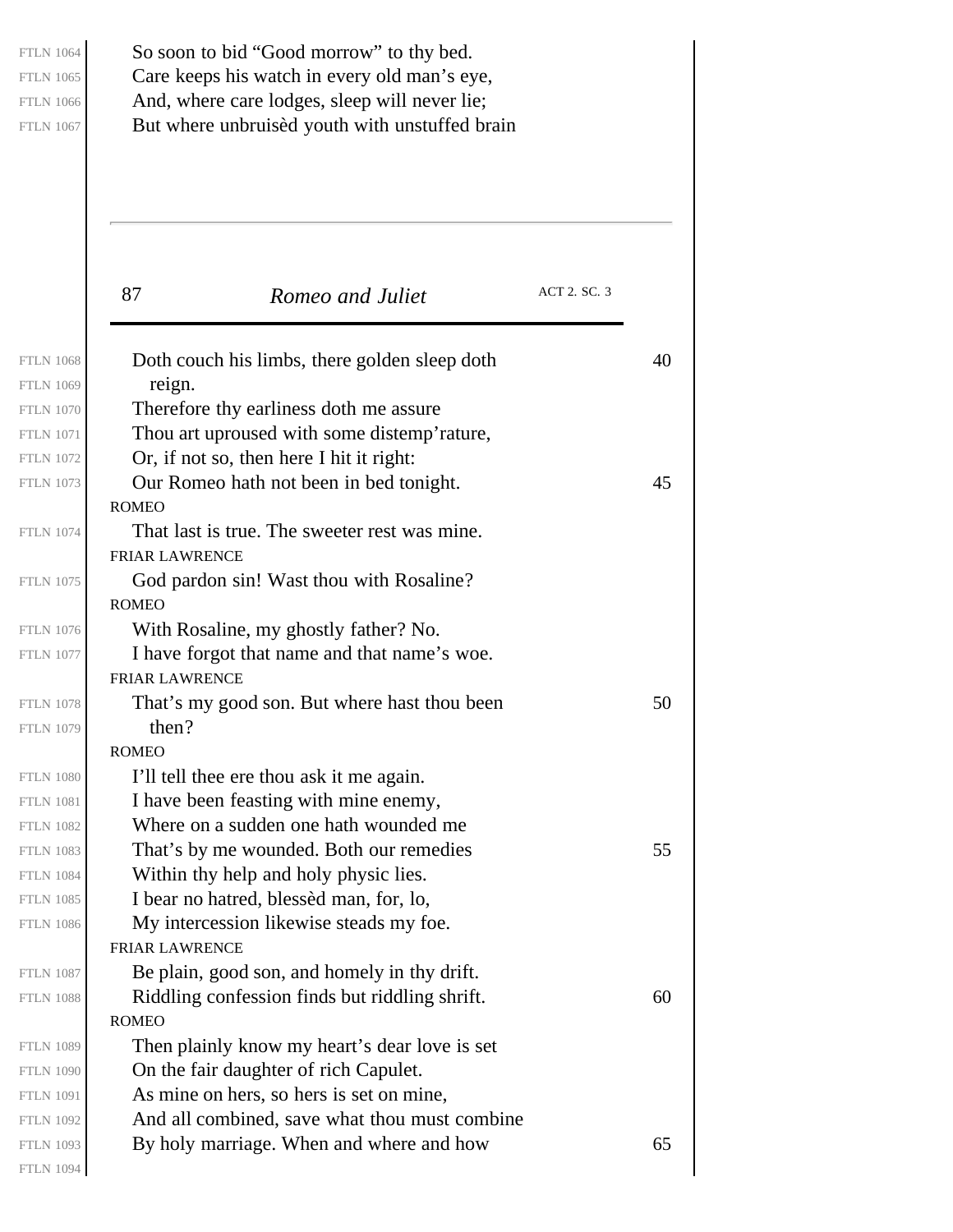| <b>FTLN 1095</b> |  |
|------------------|--|
| <b>FTLN 1096</b> |  |

### We met, we wooed, and made exchange of vow I'll tell thee as we pass, but this I pray, That thou consent to marry us today.

89 **Romeo and Juliet** ACT 2. SC. 3

|                  | <b>FRIAR LAWRENCE</b>                            |    |
|------------------|--------------------------------------------------|----|
| <b>FTLN 1097</b> | Holy Saint Francis, what a change is here!       |    |
| <b>FTLN 1098</b> | Is Rosaline, that thou didst love so dear,       | 70 |
| <b>FTLN 1099</b> | So soon forsaken? Young men's love then lies     |    |
| <b>FTLN 1100</b> | Not truly in their hearts, but in their eyes.    |    |
| <b>FTLN 1101</b> | Jesu Maria, what a deal of brine                 |    |
| <b>FTLN 1102</b> | Hath washed thy sallow cheeks for Rosaline!      |    |
| <b>FTLN 1103</b> | How much salt water thrown away in waste         | 75 |
| <b>FTLN 1104</b> | To season love, that of it doth not taste!       |    |
| <b>FTLN 1105</b> | The sun not yet thy sighs from heaven clears,    |    |
| <b>FTLN 1106</b> | Thy old groans yet ringing in mine ancient ears. |    |
| <b>FTLN 1107</b> | Lo, here upon thy cheek the stain doth sit       |    |
| <b>FTLN 1108</b> | Of an old tear that is not washed off yet.       | 80 |
| <b>FTLN 1109</b> | If e'er thou wast thyself, and these woes thine, |    |
| <b>FTLN 1110</b> | Thou and these woes were all for Rosaline.       |    |
| <b>FTLN 1111</b> | And art thou changed? Pronounce this sentence    |    |
| <b>FTLN 1112</b> | then:                                            |    |
| <b>FTLN 1113</b> | Women may fall when there's no strength in men.  | 85 |
|                  | <b>ROMEO</b>                                     |    |
| <b>FTLN 1114</b> | Thou chid'st me oft for loving Rosaline.         |    |
|                  | <b>FRIAR LAWRENCE</b>                            |    |
| <b>FTLN 1115</b> | For doting, not for loving, pupil mine.          |    |
|                  | <b>ROMEO</b>                                     |    |
| <b>FTLN 1116</b> | And bad'st me bury love.                         |    |
|                  | <b>FRIAR LAWRENCE</b>                            |    |
| <b>FTLN 1117</b> | Not in a grave                                   |    |
| <b>FTLN 1118</b> | To lay one in, another out to have.              | 90 |
|                  | <b>ROMEO</b>                                     |    |
| <b>FTLN 1119</b> | I pray thee, chide me not. Her I love now        |    |
| <b>FTLN 1120</b> | Doth grace for grace and love for love allow.    |    |
| <b>FTLN 1121</b> | The other did not so.                            |    |
|                  | <b>FRIAR LAWRENCE</b>                            |    |
| <b>FTLN 1122</b> | O, she knew well                                 |    |
| <b>FTLN 1123</b> | Thy love did read by rote, that could not spell. | 95 |
|                  |                                                  |    |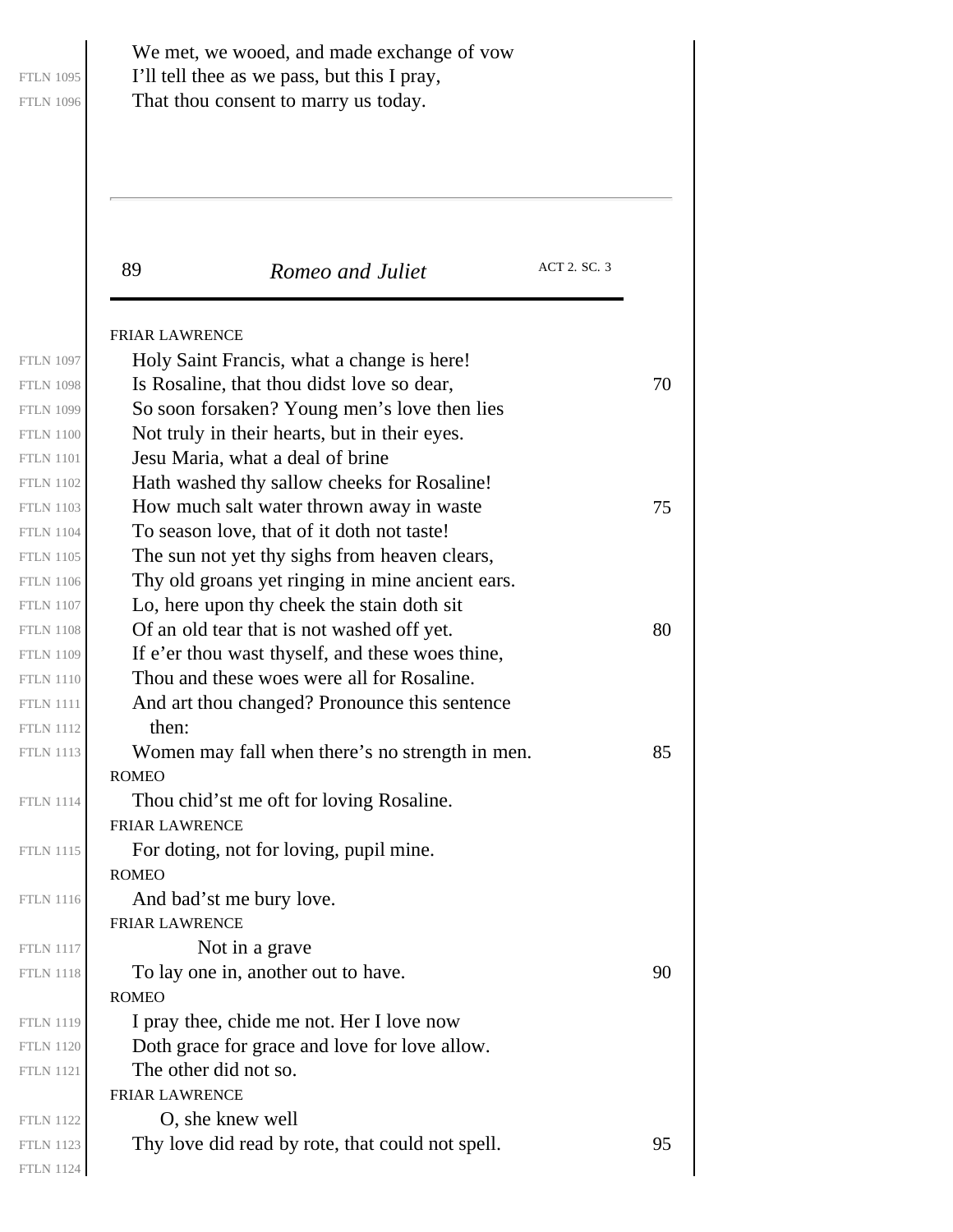|                                          | But come, young waverer, come, go with me.<br>In one respect I'll thy assistant be,<br>For this alliance may so happy prove<br>To turn your households' rancor to pure love. |              |     |
|------------------------------------------|------------------------------------------------------------------------------------------------------------------------------------------------------------------------------|--------------|-----|
| 91                                       | Romeo and Juliet                                                                                                                                                             | ACT 2. SC. 4 |     |
| <b>ROMEO</b>                             | O, let us hence. I stand on sudden haste.                                                                                                                                    |              | 100 |
| <b>FRIAR LAWRENCE</b>                    |                                                                                                                                                                              |              |     |
|                                          | Wisely and slow. They stumble that run fast.                                                                                                                                 | They exit.   |     |
|                                          | $S_{\text{Cene}}$ 4 <sup>1</sup><br><b>Enter Benvolio and Mercutio.</b>                                                                                                      |              |     |
| <b>MERCUTIO</b>                          |                                                                                                                                                                              |              |     |
|                                          | Where the devil should this Romeo be?<br>Came he not home tonight?                                                                                                           |              |     |
| <b>BENVOLIO</b><br><b>MERCUTIO</b>       | Not to his father's. I spoke with his man.                                                                                                                                   |              |     |
|                                          | Why, that same pale hard-hearted wench, that                                                                                                                                 |              |     |
| Rosaline,                                |                                                                                                                                                                              |              | 5   |
| <b>BENVOLIO</b>                          | Torments him so that he will sure run mad.                                                                                                                                   |              |     |
|                                          | Tybalt, the kinsman to old Capulet,                                                                                                                                          |              |     |
| <b>MERCUTIO</b>                          | Hath sent a letter to his father's house.                                                                                                                                    |              |     |
| A challenge, on my life.                 |                                                                                                                                                                              |              |     |
| <b>BENVOLIO</b><br>Romeo will answer it. |                                                                                                                                                                              |              | 10  |
| <b>MERCUTIO</b><br><b>BENVOLIO</b>       | Any man that can write may answer a letter.                                                                                                                                  |              |     |
|                                          | Nay, he will answer the letter's master, how                                                                                                                                 |              |     |
| <b>MERCUTIO</b>                          | he dares, being dared.                                                                                                                                                       |              |     |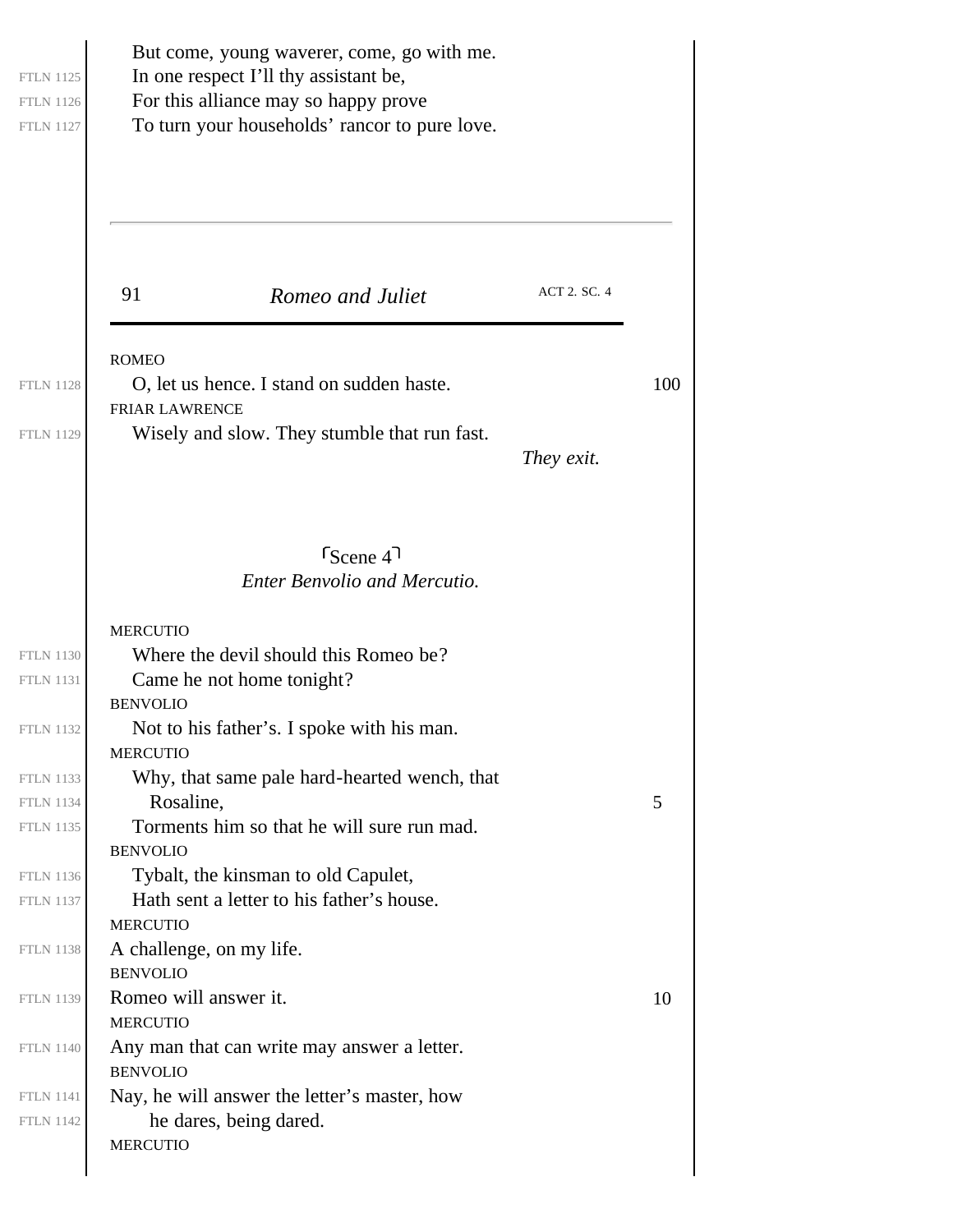| Alas, poor Romeo, he is already dead,                                                                      |    |
|------------------------------------------------------------------------------------------------------------|----|
| stabbed with a white wench's black eye, run                                                                | 15 |
| through the ear with a love-song, the very pin of his                                                      |    |
| heart cleft with the blind bow-boy's butt shaft. And                                                       |    |
| is he a man to encounter Tybalt?                                                                           |    |
| $F_{\text{BENVOLIO}}$                                                                                      |    |
| Why, what is Tybalt?                                                                                       |    |
| <b>MERCUTIO</b>                                                                                            |    |
| More than prince of cats. O, he's the courageous                                                           | 20 |
| captain of compliments. He fights as you sing<br>prick-song, keeps time, distance, and proportion.         |    |
|                                                                                                            |    |
| 93<br>ACT 2. SC. 4<br>Romeo and Juliet                                                                     |    |
| He rests his minim rests, one, two, and the third in                                                       |    |
| your bosom—the very butcher of a silk button, a                                                            | 25 |
| duelist, a duelist, a gentleman of the very first house<br>of the first and second cause. Ah, the immortal |    |
| <i>passado</i> , the <i>punto reverso</i> , the <i>hay!</i>                                                |    |
| <b>BENVOLIO</b>                                                                                            |    |
| The what?                                                                                                  |    |
| <b>MERCUTIO</b>                                                                                            |    |
| The pox of such antic, lisping, affecting                                                                  |    |
| $\lceil$ phantasimes, $\lceil$ these new tuners of accent: "By                                             | 30 |
| Jesu, a very good blade! A very tall man! A very good                                                      |    |
| whore!" Why, is not this a lamentable thing, grandsire,                                                    |    |
|                                                                                                            |    |
| that we should be thus afflicted with these                                                                |    |
| strange flies, these fashion-mongers, these <sup>r</sup> "pardon-me" 's,                                   |    |
| who stand so much on the new form                                                                          |    |
| that they cannot sit at ease on the old bench? O their                                                     |    |
| bones, their bones!                                                                                        |    |
| Enter Romeo.                                                                                               |    |
| <b>BENVOLIO</b>                                                                                            |    |
| Here comes Romeo, here comes Romeo.<br><b>MERCUTIO</b>                                                     |    |
| Without his roe, like a dried herring. O                                                                   | 35 |
| flesh, flesh, how art thou fishified! Now is he for the                                                    | 40 |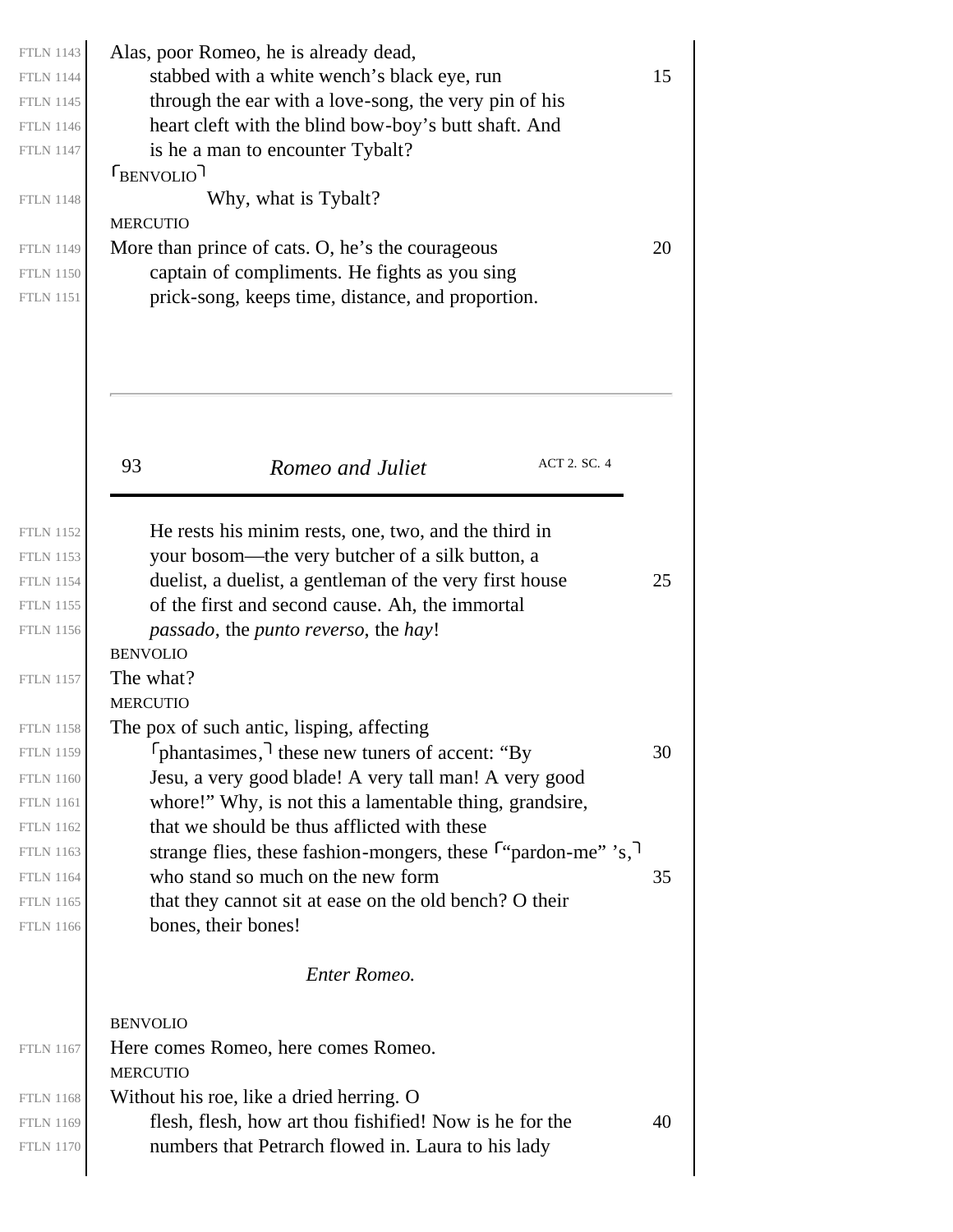| <b>FTLN 1171</b>                     | was a kitchen wench (marry, she had a better love                          |    |
|--------------------------------------|----------------------------------------------------------------------------|----|
| <b>FTLN 1172</b>                     | to berhyme her), Dido a dowdy, Cleopatra a gypsy,                          |    |
| <b>FTLN 1173</b>                     | Helen and Hero hildings and harlots, Thisbe a gray                         |    |
| <b>FTLN 1174</b>                     | eye or so, but not to the purpose.—Signior Romeo,                          | 45 |
| <b>FTLN 1175</b>                     | bonjour. There's a French salutation to your French                        |    |
| <b>FTLN 1176</b>                     | slop. You gave us the counterfeit fairly last night.                       |    |
|                                      | <b>ROMEO</b>                                                               |    |
| <b>FTLN 1177</b>                     | Good morrow to you both. What counterfeit                                  |    |
| <b>FTLN 1178</b>                     | did I give you?                                                            |    |
|                                      | <b>MERCUTIO</b>                                                            |    |
| <b>FTLN 1179</b>                     | The slip, sir, the slip. Can you not conceive?                             | 50 |
|                                      | <b>ROMEO</b>                                                               |    |
| <b>FTLN 1180</b>                     | Pardon, good Mercutio, my business was                                     |    |
| <b>FTLN 1181</b>                     | great, and in such a case as mine a man may strain                         |    |
| <b>FTLN 1182</b>                     | courtesy.                                                                  |    |
|                                      | <b>MERCUTIO</b>                                                            |    |
| <b>FTLN 1183</b>                     | That's as much as to say such a case as                                    |    |
| <b>FTLN 1184</b>                     | yours constrains a man to bow in the hams.                                 | 55 |
|                                      | <b>ROMEO</b>                                                               |    |
| <b>FTLN 1185</b>                     | Meaning, to curtsy.                                                        |    |
|                                      |                                                                            |    |
|                                      | ACT 2. SC. 4<br>95<br>Romeo and Juliet                                     |    |
|                                      |                                                                            |    |
|                                      | <b>MERCUTIO</b>                                                            |    |
| <b>FTLN 1186</b>                     | Thou hast most kindly hit it.                                              |    |
|                                      | <b>ROMEO</b>                                                               |    |
| <b>FTLN 1187</b>                     | A most courteous exposition.                                               |    |
|                                      | <b>MERCUTIO</b>                                                            |    |
| <b>FTLN 1188</b>                     | Nay, I am the very pink of courtesy.                                       |    |
|                                      | <b>ROMEO</b>                                                               |    |
| <b>FTLN 1189</b>                     | "Pink" for flower.                                                         | 60 |
|                                      | <b>MERCUTIO</b>                                                            |    |
| <b>FTLN 1190</b>                     | Right.                                                                     |    |
|                                      | <b>ROMEO</b>                                                               |    |
| <b>FTLN 1191</b>                     | Why, then is my pump well flowered.                                        |    |
|                                      | <b>MERCUTIO</b>                                                            |    |
| <b>FTLN 1192</b>                     | Sure wit, follow me this jest now till thou                                |    |
| <b>FTLN 1193</b><br><b>FTLN 1194</b> | hast worn out thy pump, that when the single sole                          |    |
| <b>FTLN 1195</b>                     | of it is worn, the jest may remain, after the wearing,<br>solely singular. | 65 |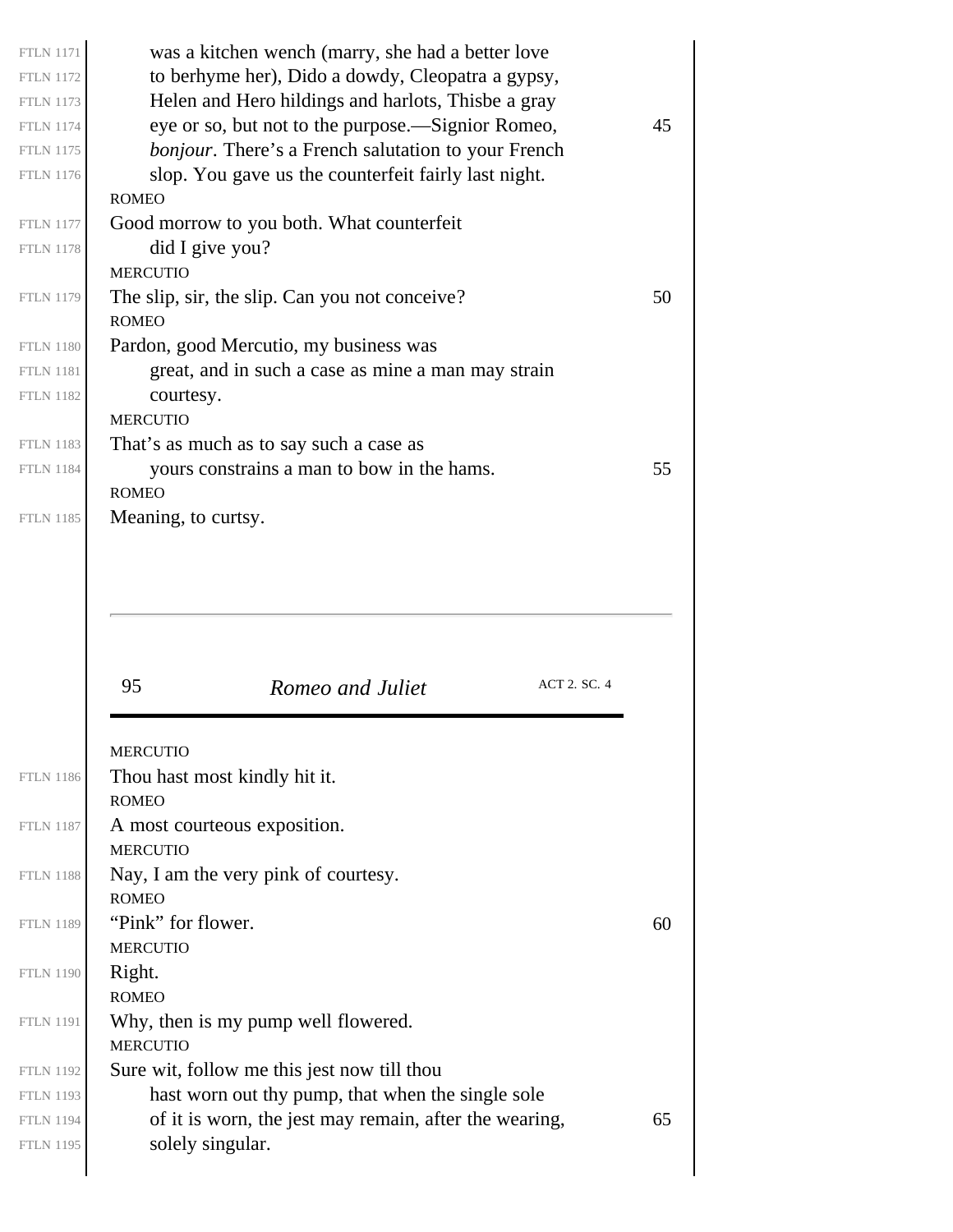| <b>ROMEO</b>    |                                                                                 |
|-----------------|---------------------------------------------------------------------------------|
|                 | O single-soled jest, solely singular for the                                    |
|                 | singleness.                                                                     |
| <b>MERCUTIO</b> |                                                                                 |
|                 | Come between us, good Benvolio. My wits                                         |
|                 | faints.                                                                         |
| <b>ROMEO</b>    |                                                                                 |
|                 | Switch and spurs, switch and spurs, or I'll cry                                 |
|                 | a match.                                                                        |
| <b>MERCUTIO</b> |                                                                                 |
|                 | Nay, if our wits run the wild-goose chase, I                                    |
|                 | am done, for thou hast more of the wild goose in                                |
|                 | one of thy wits than, I am sure, I have in my whole                             |
|                 | five. Was I with you there for the goose?                                       |
| <b>ROMEO</b>    |                                                                                 |
|                 | Thou wast never with me for anything when<br>thou wast not there for the goose. |
| <b>MERCUTIO</b> |                                                                                 |
|                 | I will bite thee by the ear for that jest.                                      |
| <b>ROMEO</b>    |                                                                                 |
|                 | Nay, good goose, bite not.                                                      |
| <b>MERCUTIO</b> |                                                                                 |
|                 | Thy wit is a very bitter sweeting; it is a most                                 |
|                 | sharp sauce.                                                                    |
| <b>ROMEO</b>    |                                                                                 |
|                 | And is it not, then, well served into a sweet                                   |
|                 | goose?                                                                          |
| <b>MERCUTIO</b> |                                                                                 |
|                 | O, here's a wit of cheveril that stretches                                      |
|                 | from an inch narrow to an ell broad.                                            |
| <b>ROMEO</b>    |                                                                                 |
|                 | I stretch it out for that word "broad," which                                   |
|                 | added to the goose, proves thee far and wide a                                  |
|                 | broad goose.                                                                    |
| <b>MERCUTIO</b> |                                                                                 |
|                 | Why, is not this better now than groaning                                       |
|                 | for love? Now art thou sociable, now art thou                                   |
|                 | Romeo, now art thou what thou art, by art as well as                            |
|                 |                                                                                 |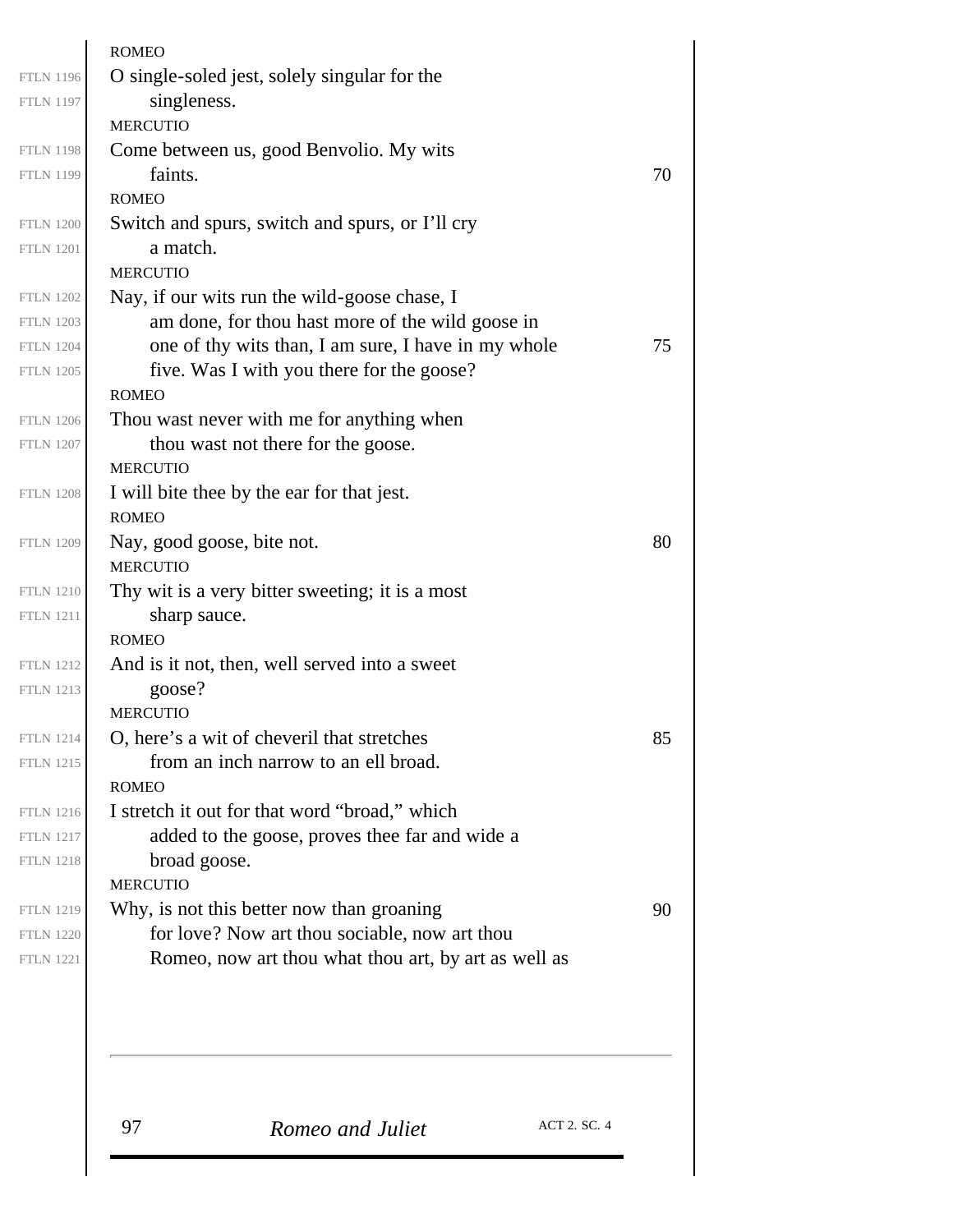| <b>FTLN 1222</b><br><b>FTLN 1223</b> | by nature. For this driveling love is like a great<br>natural that runs lolling up and down to hide his |     |
|--------------------------------------|---------------------------------------------------------------------------------------------------------|-----|
| <b>FTLN 1224</b>                     | bauble in a hole.                                                                                       | 95  |
| <b>FTLN 1225</b>                     | <b>BENVOLIO</b><br>Stop there, stop there.                                                              |     |
|                                      | <b>MERCUTIO</b>                                                                                         |     |
| <b>FTLN 1226</b>                     | Thou desirest me to stop in my tale against                                                             |     |
| <b>FTLN 1227</b>                     | the hair.                                                                                               |     |
|                                      | <b>BENVOLIO</b>                                                                                         |     |
| <b>FTLN 1228</b>                     | Thou wouldst else have made thy tale large.<br><b>MERCUTIO</b>                                          |     |
| <b>FTLN 1229</b>                     | O, thou art deceived. I would have made it                                                              | 100 |
| <b>FTLN 1230</b>                     | short, for I was come to the whole depth of my tale                                                     |     |
| <b>FTLN 1231</b>                     | and meant indeed to occupy the argument no                                                              |     |
| <b>FTLN 1232</b>                     | longer.                                                                                                 |     |
|                                      | Enter Nurse and her man [Peter.]                                                                        |     |
|                                      | <b>ROMEO</b>                                                                                            |     |
| <b>FTLN 1233</b>                     | Here's goodly gear. A sail, a sail!                                                                     |     |
|                                      | <b>MERCUTIO</b>                                                                                         |     |
| <b>FTLN 1234</b>                     | Two, two—a shirt and a smock.                                                                           | 105 |
|                                      | <b>NURSE</b>                                                                                            |     |
| <b>FTLN 1235</b>                     | Peter.                                                                                                  |     |
|                                      | <b>PETER</b>                                                                                            |     |
| <b>FTLN 1236</b>                     | Anon.                                                                                                   |     |
|                                      | <b>NURSE</b>                                                                                            |     |
| <b>FTLN 1237</b>                     | My fan, Peter.                                                                                          |     |
|                                      | <b>MERCUTIO</b>                                                                                         |     |
| <b>FTLN 1238</b>                     | Good Peter, to hide her face, for her fan's                                                             |     |
| <b>FTLN 1239</b>                     | the fairer face.<br><b>NURSE</b>                                                                        | 110 |
| <b>FTLN 1240</b>                     | God you good morrow, gentlemen.                                                                         |     |
|                                      | <b>MERCUTIO</b>                                                                                         |     |
| <b>FTLN 1241</b>                     | God you good e'en, fair gentlewoman.<br><b>NURSE</b>                                                    |     |
| <b>FTLN 1242</b>                     | Is it good e'en?                                                                                        |     |
|                                      | <b>MERCUTIO</b>                                                                                         |     |
| <b>FTLN 1243</b>                     | Tis no less, I tell you, for the bawdy hand of                                                          |     |
| <b>FTLN 1244</b>                     | the dial is now upon the prick of noon.                                                                 | 115 |
|                                      | <b>NURSE</b>                                                                                            |     |
| <b>FTLN 1245</b>                     | Out upon you! What a man are you?                                                                       |     |
|                                      | <b>ROMEO</b>                                                                                            |     |
| <b>FTLN 1246</b>                     | One, gentlewoman, that God hath made, himself                                                           |     |
| <b>FTLN 1247</b>                     | to mar.                                                                                                 |     |
|                                      | <b>NURSE</b>                                                                                            |     |
|                                      |                                                                                                         |     |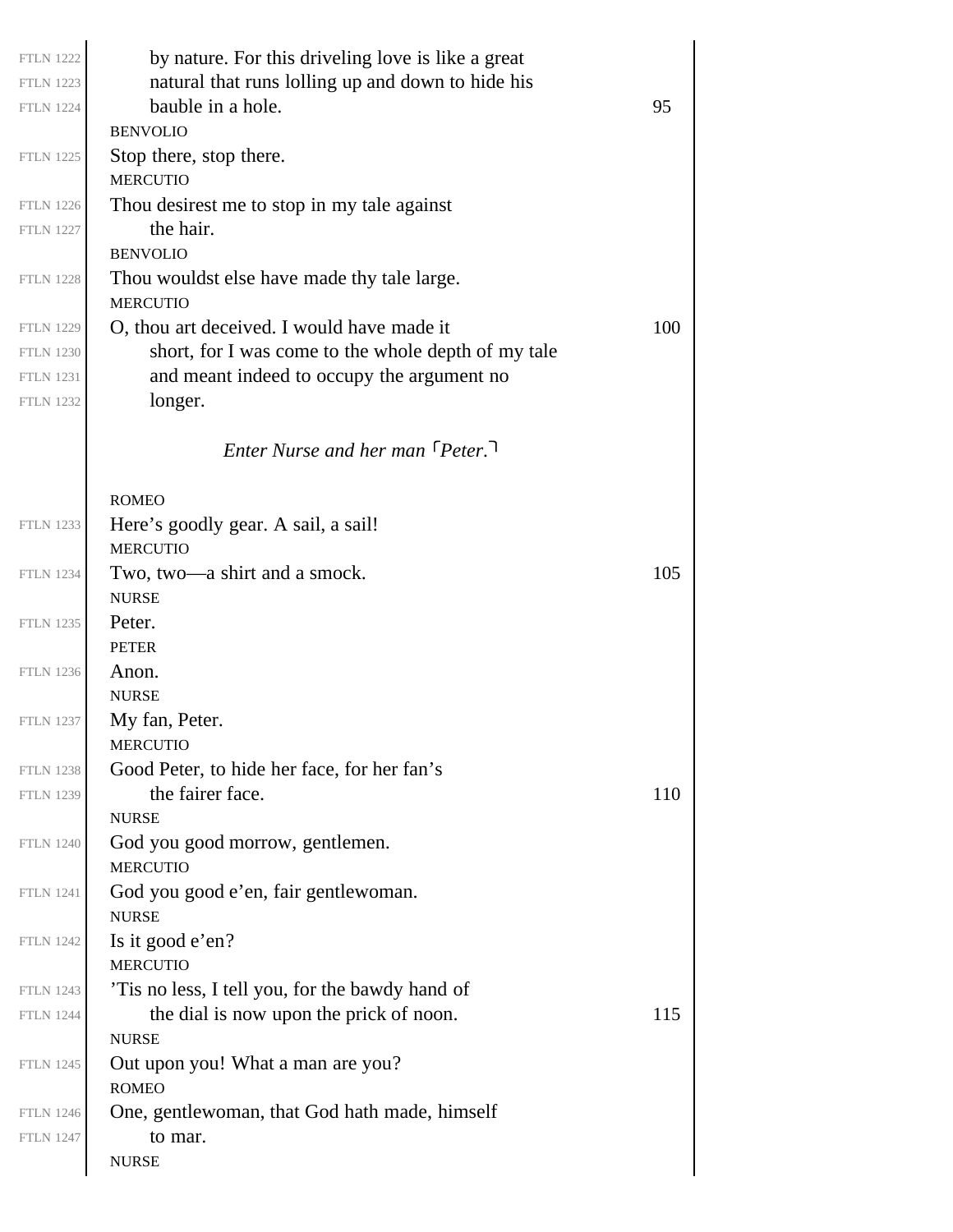|    | By my troth, it is well said: "for himself to          |     |
|----|--------------------------------------------------------|-----|
|    | mar," quoth he? Gentlemen, can any of you tell me      | 120 |
|    | where I may find the young Romeo?<br><b>ROMEO</b>      |     |
|    | I can tell you, but young Romeo will be older          |     |
|    | when you have found him than he was when you           |     |
|    | sought him. I am the youngest of that name, for        |     |
|    | fault of a worse.                                      | 125 |
|    | <b>NURSE</b>                                           |     |
|    | You say well.                                          |     |
| 99 | ACT 2. SC. 4<br>Romeo and Juliet                       |     |
|    | <b>MERCUTIO</b>                                        |     |
|    | Yea, is the worst well? Very well took, i'             |     |
|    | faith, wisely, wisely.                                 |     |
|    | <b>NURSE</b>                                           |     |
|    | If you be he, sir, I desire some confidence with       |     |
|    | you.                                                   | 130 |
|    | <b>BENVOLIO</b>                                        |     |
|    | She will indite him to some supper.<br><b>MERCUTIO</b> |     |
|    | A bawd, a bawd, a bawd. So ho!                         |     |
|    | <b>ROMEO</b>                                           |     |
|    | What hast thou found?                                  |     |
|    | <b>MERCUTIO</b>                                        |     |
|    | No hare, sir, unless a hare, sir, in a Lenten          |     |
|    | pie that is something stale and hoar ere it be spent.  | 135 |
|    |                                                        |     |
|    | $5$ inging.<br>An old hare hoar,                       |     |
|    | And an old hare hoar,                                  |     |
|    | Is very good meat in Lent.                             |     |
|    | But a hare that is hoar                                |     |
|    | Is too much for a score                                |     |
|    | When it hoars ere it be spent.                         |     |
|    | Romeo, will you come to your father's? We'll to        |     |
|    | dinner thither.                                        |     |
|    | <b>ROMEO</b>                                           |     |
|    | I will follow you.                                     |     |
|    | <b>MERCUTIO</b>                                        | 140 |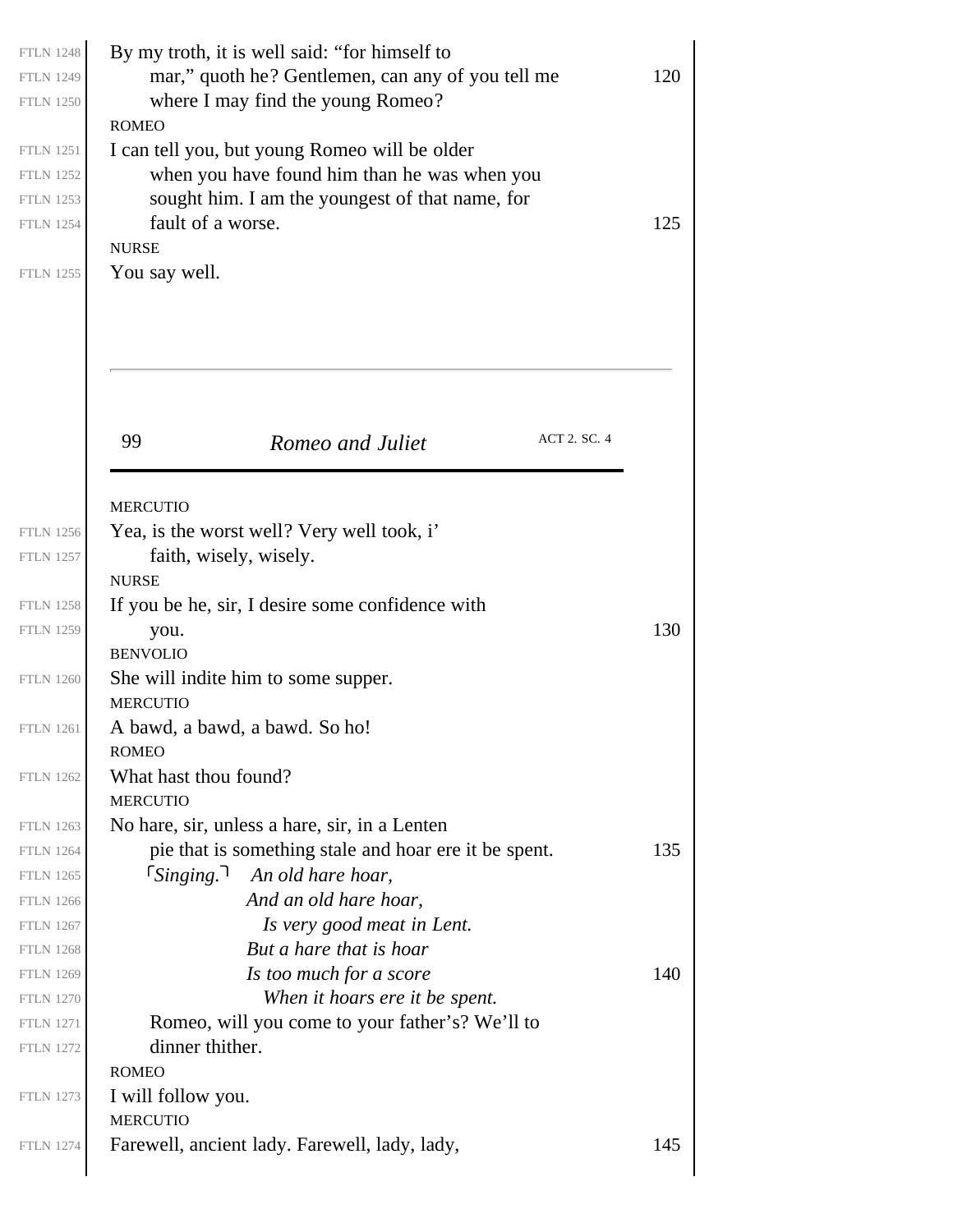| <b>FTLN 1275</b>                                                                                                                                                                                     | lady.                                                                                                                                                                                                                                                                                                                                                                                                                                                                                                         |            |
|------------------------------------------------------------------------------------------------------------------------------------------------------------------------------------------------------|---------------------------------------------------------------------------------------------------------------------------------------------------------------------------------------------------------------------------------------------------------------------------------------------------------------------------------------------------------------------------------------------------------------------------------------------------------------------------------------------------------------|------------|
|                                                                                                                                                                                                      | <b>Mercutio and Benvolio<sup>1</sup></b> exit.                                                                                                                                                                                                                                                                                                                                                                                                                                                                |            |
|                                                                                                                                                                                                      | <b>NURSE</b>                                                                                                                                                                                                                                                                                                                                                                                                                                                                                                  |            |
| <b>FTLN 1276</b>                                                                                                                                                                                     | I pray you, sir, what saucy merchant was this                                                                                                                                                                                                                                                                                                                                                                                                                                                                 |            |
| <b>FTLN 1277</b>                                                                                                                                                                                     | that was so full of his ropery?<br><b>ROMEO</b>                                                                                                                                                                                                                                                                                                                                                                                                                                                               |            |
| <b>FTLN 1278</b>                                                                                                                                                                                     | A gentleman, nurse, that loves to hear himself                                                                                                                                                                                                                                                                                                                                                                                                                                                                |            |
| <b>FTLN 1279</b>                                                                                                                                                                                     | talk and will speak more in a minute than he will                                                                                                                                                                                                                                                                                                                                                                                                                                                             | 150        |
| <b>FTLN 1280</b>                                                                                                                                                                                     | stand to in a month.                                                                                                                                                                                                                                                                                                                                                                                                                                                                                          |            |
|                                                                                                                                                                                                      | <b>NURSE</b>                                                                                                                                                                                                                                                                                                                                                                                                                                                                                                  |            |
| <b>FTLN 1281</b>                                                                                                                                                                                     | An he speak anything against me, I'll take him                                                                                                                                                                                                                                                                                                                                                                                                                                                                |            |
| <b>FTLN 1282</b>                                                                                                                                                                                     | down, an he were lustier than he is, and twenty                                                                                                                                                                                                                                                                                                                                                                                                                                                               |            |
| <b>FTLN 1283</b>                                                                                                                                                                                     | such jacks. An if I cannot, I'll find those that shall.                                                                                                                                                                                                                                                                                                                                                                                                                                                       |            |
| <b>FTLN 1284</b>                                                                                                                                                                                     | Scurvy knave, I am none of his flirt-gills; I am none                                                                                                                                                                                                                                                                                                                                                                                                                                                         | 155        |
| <b>FTLN 1285</b>                                                                                                                                                                                     | of his skains-mates. $\lceil To \text{Peter.} \rceil$ And thou must stand                                                                                                                                                                                                                                                                                                                                                                                                                                     |            |
| <b>FTLN 1286</b>                                                                                                                                                                                     | by too and suffer every knave to use me at his                                                                                                                                                                                                                                                                                                                                                                                                                                                                |            |
| <b>FTLN 1287</b>                                                                                                                                                                                     | pleasure.                                                                                                                                                                                                                                                                                                                                                                                                                                                                                                     |            |
|                                                                                                                                                                                                      | <b>PETER</b>                                                                                                                                                                                                                                                                                                                                                                                                                                                                                                  |            |
| <b>FTLN 1288</b>                                                                                                                                                                                     | I saw no man use you at his pleasure. If I had,                                                                                                                                                                                                                                                                                                                                                                                                                                                               |            |
| <b>FTLN 1289</b>                                                                                                                                                                                     | my weapon should quickly have been out. I warrant                                                                                                                                                                                                                                                                                                                                                                                                                                                             | 160        |
| <b>FTLN 1290</b>                                                                                                                                                                                     | you, I dare draw as soon as another man, if I                                                                                                                                                                                                                                                                                                                                                                                                                                                                 |            |
| <b>FTLN 1291</b><br><b>FTLN 1292</b>                                                                                                                                                                 | see occasion in a good quarrel, and the law on my<br>side.                                                                                                                                                                                                                                                                                                                                                                                                                                                    |            |
|                                                                                                                                                                                                      |                                                                                                                                                                                                                                                                                                                                                                                                                                                                                                               |            |
|                                                                                                                                                                                                      | <b>ACT 2. SC. 4</b><br>101<br>Romeo and Juliet                                                                                                                                                                                                                                                                                                                                                                                                                                                                |            |
| <b>FTLN 1293</b><br><b>FTLN 1294</b><br><b>FTLN 1295</b><br><b>FTLN 1296</b><br><b>FTLN 1297</b><br><b>FTLN 1298</b><br><b>FTLN 1299</b><br><b>FTLN 1300</b><br><b>FTLN 1301</b><br><b>FTLN 1302</b> | <b>NURSE</b><br>Now, afore God, I am so vexed that every part<br>about me quivers. Scurvy knave! [To Romeo.] Pray<br>you, sir, a word. And, as I told you, my young lady<br>bid me inquire you out. What she bid me say, I will<br>keep to myself. But first let me tell you, if you<br>should lead her in a fool's paradise, as they say, it<br>were a very gross kind of behavior, as they say. For<br>the gentlewoman is young; and therefore, if you<br>should deal double with her, truly it were an ill | 165<br>170 |
| <b>FTLN 1303</b>                                                                                                                                                                                     | thing to be offered to any gentlewoman, and very<br>weak dealing.                                                                                                                                                                                                                                                                                                                                                                                                                                             |            |
| <b>FTLN 1304</b>                                                                                                                                                                                     | <b>ROMEO</b><br>Nurse, commend me to thy lady and mistress.                                                                                                                                                                                                                                                                                                                                                                                                                                                   | 175        |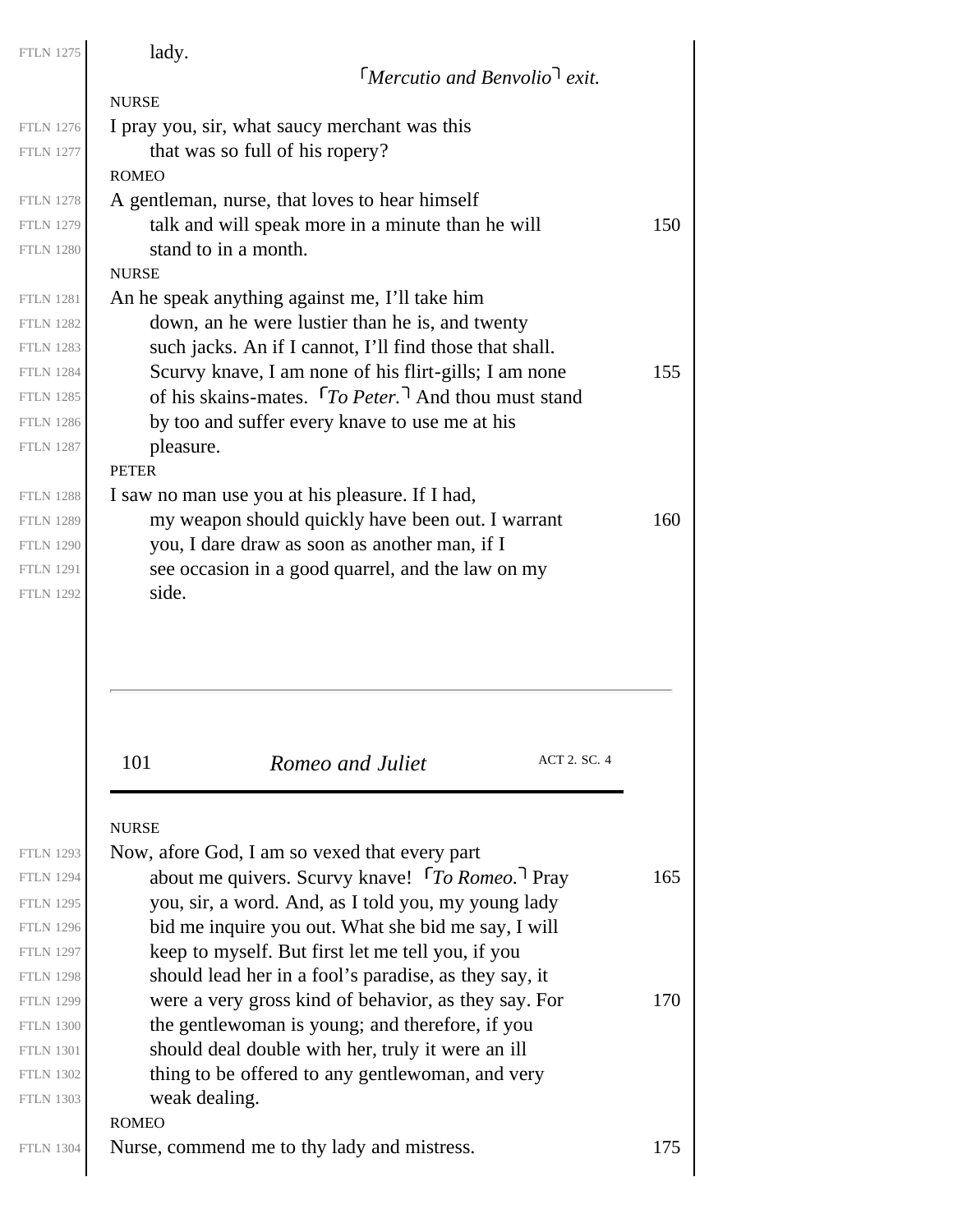| <b>FTLN 1305</b>                     | I protest unto thee—<br><b>NURSE</b>            |                                                                                         |                              |     |
|--------------------------------------|-------------------------------------------------|-----------------------------------------------------------------------------------------|------------------------------|-----|
| <b>FTLN 1306</b>                     |                                                 | Good heart, and i' faith I will tell her as much.                                       |                              |     |
| <b>FTLN 1307</b>                     |                                                 | Lord, Lord, she will be a joyful woman.                                                 |                              |     |
|                                      | <b>ROMEO</b>                                    |                                                                                         |                              |     |
| <b>FTLN 1308</b>                     |                                                 | What wilt thou tell her, nurse? Thou dost not                                           |                              |     |
| <b>FTLN 1309</b>                     | mark me.                                        |                                                                                         |                              | 180 |
|                                      | <b>NURSE</b>                                    |                                                                                         |                              |     |
| <b>FTLN 1310</b>                     |                                                 | I will tell her, sir, that you do protest, which, as                                    |                              |     |
| <b>FTLN 1311</b>                     |                                                 | I take it, is a gentlemanlike offer.                                                    |                              |     |
|                                      | <b>ROMEO</b>                                    |                                                                                         |                              |     |
| <b>FTLN 1312</b>                     | Bid her devise                                  |                                                                                         |                              |     |
| <b>FTLN 1313</b>                     |                                                 | Some means to come to shrift this afternoon,                                            |                              |     |
| <b>FTLN 1314</b>                     |                                                 | And there she shall at Friar Lawrence' cell                                             |                              | 185 |
| <b>FTLN 1315</b>                     |                                                 | Be shrived and married. Here is for thy pains.                                          |                              |     |
|                                      |                                                 |                                                                                         | $\lceil$ Offering her money. |     |
|                                      | <b>NURSE</b>                                    |                                                                                         |                              |     |
| <b>FTLN 1316</b>                     | No, truly, sir, not a penny.                    |                                                                                         |                              |     |
|                                      | <b>ROMEO</b>                                    |                                                                                         |                              |     |
| <b>FTLN 1317</b>                     | Go to, I say you shall.                         |                                                                                         |                              |     |
|                                      | <b>NURSE</b>                                    |                                                                                         |                              |     |
| <b>FTLN 1318</b>                     |                                                 | This afternoon, sir? Well, she shall be there.                                          |                              |     |
|                                      | <b>ROMEO</b>                                    |                                                                                         |                              |     |
| <b>FTLN 1319</b>                     |                                                 | And stay, good nurse, behind the abbey wall.                                            |                              | 190 |
| <b>FTLN 1320</b>                     |                                                 | Within this hour my man shall be with thee                                              |                              |     |
| <b>FTLN 1321</b>                     |                                                 | And bring thee cords made like a tackled stair,                                         |                              |     |
| <b>FTLN 1322</b>                     |                                                 | Which to the high topgallant of my joy                                                  |                              |     |
| <b>FTLN 1323</b><br><b>FTLN 1324</b> |                                                 | Must be my convoy in the secret night.<br>Farewell. Be trusty, and I'll quit thy pains. |                              |     |
| <b>FTLN 1325</b>                     |                                                 | Farewell. Commend me to thy mistress.                                                   |                              | 195 |
|                                      |                                                 |                                                                                         |                              |     |
|                                      | 103                                             | Romeo and Juliet                                                                        | ACT 2. SC. 5                 |     |
|                                      | <b>NURSE</b>                                    |                                                                                         |                              |     |
| <b>FTLN 1326</b>                     |                                                 | Now, God in heaven bless thee! Hark you, sir.                                           |                              |     |
|                                      | <b>ROMEO</b>                                    |                                                                                         |                              |     |
| <b>FTLN 1327</b>                     | What sayst thou, my dear nurse?<br><b>NURSE</b> |                                                                                         |                              |     |
| <b>FTLN 1328</b>                     |                                                 | Is your man secret? Did you ne'er hear say                                              |                              |     |
| <b>FTLN 1329</b>                     |                                                 | "Two may keep counsel, putting one away"?                                               |                              | 200 |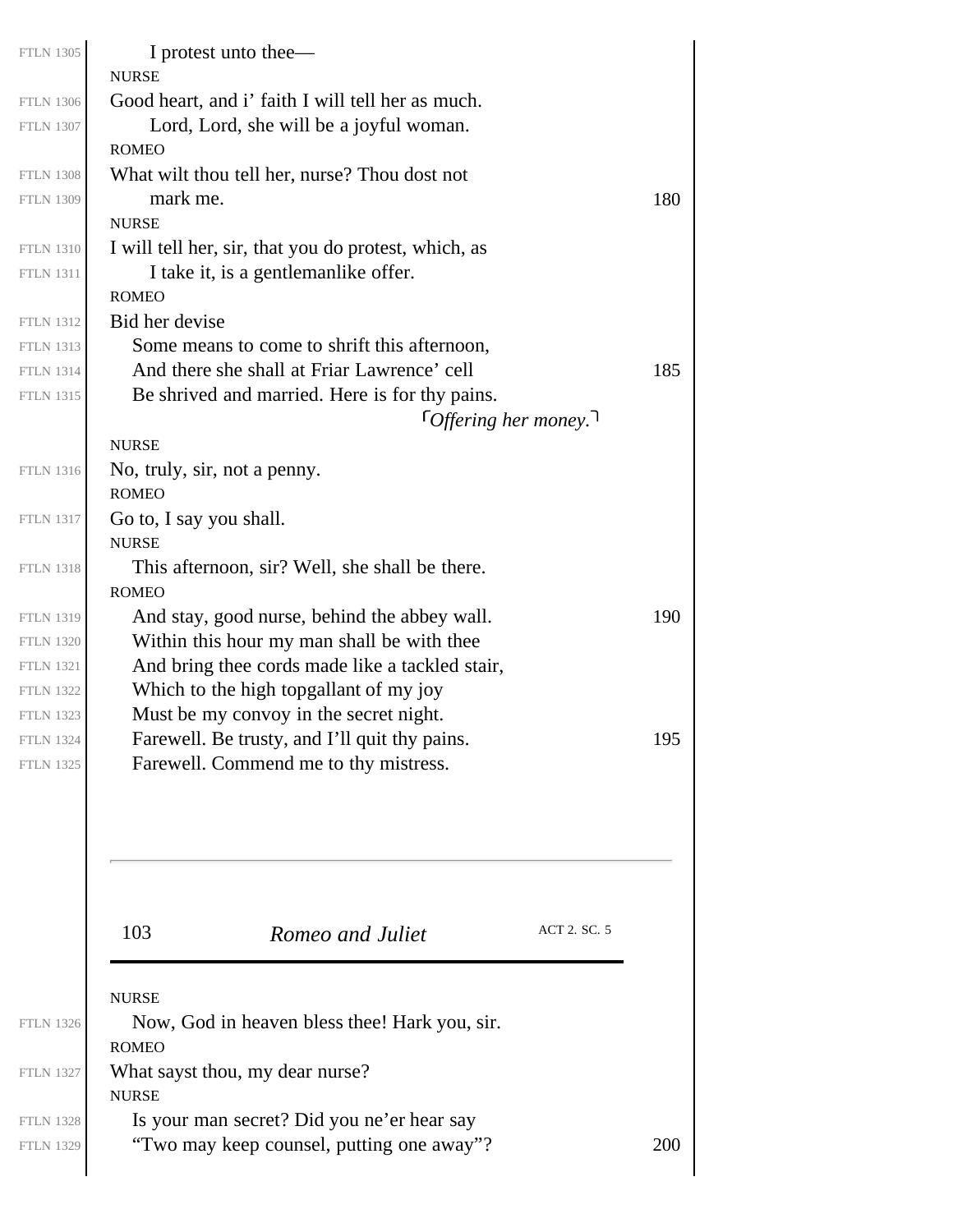|                  | <b>ROMEO</b>                                                 |     |
|------------------|--------------------------------------------------------------|-----|
| <b>FTLN 1330</b> | Warrant thee, my man's as true as steel.                     |     |
|                  | <b>NURSE</b>                                                 |     |
| <b>FTLN 1331</b> | Well, sir, my mistress is the sweetest lady. Lord,           |     |
| <b>FTLN 1332</b> | Lord, when 'twas a little prating thing—O, there is          |     |
| <b>FTLN 1333</b> | a nobleman in town, one Paris, that would fain lay           |     |
| <b>FTLN 1334</b> | knife aboard, but she, good soul, had as lief see a          | 205 |
| <b>FTLN 1335</b> | toad, a very toad, as see him. I anger her sometimes         |     |
| <b>FTLN 1336</b> | and tell her that Paris is the properer man, but I'll        |     |
| <b>FTLN 1337</b> | warrant you, when I say so, she looks as pale as any         |     |
| <b>FTLN 1338</b> | clout in the versal world. Doth not rosemary and             |     |
| <b>FTLN 1339</b> | Romeo begin both with a letter?                              | 210 |
|                  | <b>ROMEO</b>                                                 |     |
| <b>FTLN 1340</b> | Ay, nurse, what of that? Both with an R.<br><b>NURSE</b>     |     |
| <b>FTLN 1341</b> | Ah, mocker, that's the $\lceil \log s \rceil$ name. R is for |     |
| <b>FTLN 1342</b> | the—No, I know it begins with some other letter,             |     |
| <b>FTLN 1343</b> | and she hath the prettiest sententious of it, of you         |     |
| <b>FTLN 1344</b> | and rosemary, that it would do you good to hear it.          | 215 |
|                  | <b>ROMEO</b>                                                 |     |
| <b>FTLN 1345</b> | Commend me to thy lady.                                      |     |
|                  | <b>NURSE</b>                                                 |     |
| <b>FTLN 1346</b> | Ay, a thousand times.—Peter.                                 |     |
|                  | <b>PETER</b>                                                 |     |
| <b>FTLN 1347</b> | Anon.                                                        |     |
|                  | <b>NURSE</b>                                                 |     |
| <b>FTLN 1348</b> | Before and apace.                                            |     |
|                  | $[They]$ exit.                                               |     |
|                  |                                                              |     |
|                  | $S_{\text{Cene}}$ 5 <sup>1</sup>                             |     |
|                  | Enter Juliet.                                                |     |
|                  |                                                              |     |
|                  | <b>JULIET</b>                                                |     |
| <b>FTLN 1349</b> | The clock struck nine when I did send the Nurse.             |     |
| <b>FTLN 1350</b> | In half an hour she promised to return.                      |     |
| <b>FTLN 1351</b> | Perchance she cannot meet him. That's not so.                |     |
| <b>FTLN 1352</b> | O, she is lame! Love's heralds should be thoughts,           |     |
| <b>FTLN 1353</b> | Which ten times faster glides than the sun's beams,          | 5   |
|                  |                                                              |     |
|                  |                                                              |     |
|                  |                                                              |     |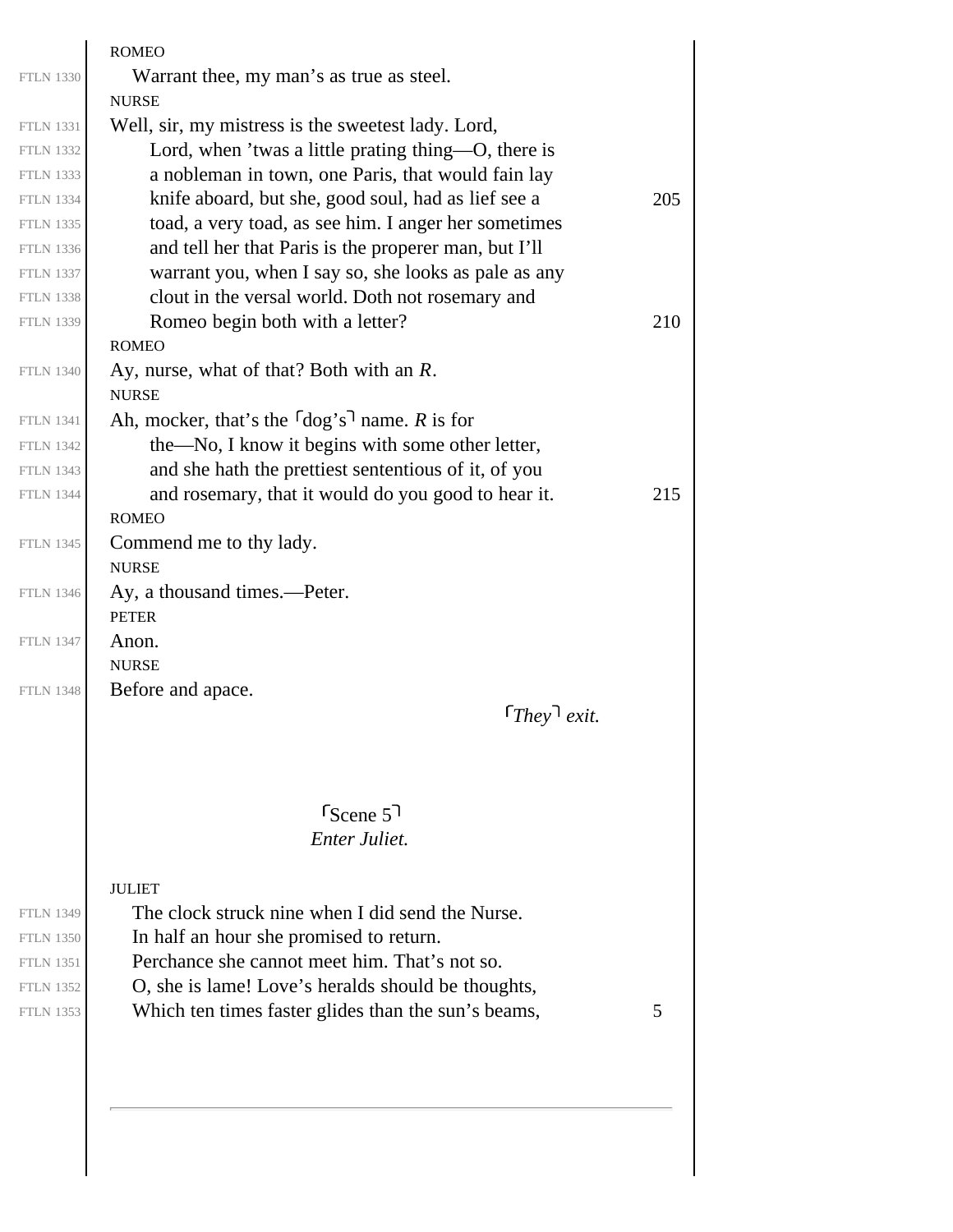|                  | 105                      | Romeo and Juliet                                                    | ACT 2. SC. 5          |    |
|------------------|--------------------------|---------------------------------------------------------------------|-----------------------|----|
| <b>FTLN 1354</b> |                          | Driving back shadows over louring hills.                            |                       |    |
| <b>FTLN 1355</b> |                          | Therefore do nimble-pinioned doves draw Love,                       |                       |    |
| <b>FTLN 1356</b> |                          | And therefore hath the wind-swift Cupid wings.                      |                       |    |
| <b>FTLN 1357</b> |                          | Now is the sun upon the highmost hill                               |                       |    |
| <b>FTLN 1358</b> |                          | Of this day's journey, and from nine till twelve                    |                       | 10 |
| <b>FTLN 1359</b> |                          | Is <sup>r</sup> three <sup>1</sup> long hours, yet she is not come. |                       |    |
| <b>FTLN 1360</b> |                          | Had she affections and warm youthful blood,                         |                       |    |
| <b>FTLN 1361</b> |                          | She would be as swift in motion as a ball;                          |                       |    |
| <b>FTLN 1362</b> |                          | My words would bandy her to my sweet love,                          |                       |    |
| <b>FTLN 1363</b> | And his to me.           |                                                                     |                       | 15 |
| <b>FTLN 1364</b> |                          | But old folks, many feign as they were dead,                        |                       |    |
| <b>FTLN 1365</b> |                          | Unwieldy, slow, heavy, and pale as lead.                            |                       |    |
|                  |                          | <b>Enter Nurse <math>\lceil</math> and Peter.</b>                   |                       |    |
| <b>FTLN 1366</b> |                          | O God, she comes!—O, honey nurse, what news?                        |                       |    |
| <b>FTLN 1367</b> |                          | Hast thou met with him? Send thy man away.                          |                       |    |
|                  | <b>NURSE</b>             |                                                                     |                       |    |
| <b>FTLN 1368</b> | Peter, stay at the gate. |                                                                     |                       | 20 |
|                  |                          |                                                                     | $\lceil$ Peter exits. |    |
|                  | <b>JULIET</b>            |                                                                     |                       |    |
| <b>FTLN 1369</b> |                          | Now, good sweet nurse—O Lord, why lookest thou                      |                       |    |
| <b>FTLN 1370</b> | sad?                     |                                                                     |                       |    |
| <b>FTLN 1371</b> |                          | Though news be sad, yet tell them merrily.                          |                       |    |
| <b>FTLN 1372</b> |                          | If good, thou shamest the music of sweet news                       |                       |    |
| <b>FTLN 1373</b> | <b>NURSE</b>             | By playing it to me with so sour a face.                            |                       | 25 |
| <b>FTLN 1374</b> |                          | I am aweary. Give me leave awhile.                                  |                       |    |
| <b>FTLN 1375</b> |                          | Fie, how my bones ache! What a jaunt have I!                        |                       |    |
|                  | <b>JULIET</b>            |                                                                     |                       |    |
| <b>FTLN 1376</b> |                          | I would thou hadst my bones, and I thy news.                        |                       |    |
| <b>FTLN 1377</b> |                          | Nay, come, I pray thee, speak. Good, good nurse,                    |                       |    |
| <b>FTLN 1378</b> | speak.                   |                                                                     |                       | 30 |
|                  | <b>NURSE</b>             |                                                                     |                       |    |
| <b>FTLN 1379</b> |                          | Jesu, what haste! Can you not stay awhile?                          |                       |    |
| <b>FTLN 1380</b> |                          | Do you not see that I am out of breath?                             |                       |    |
|                  | <b>JULIET</b>            |                                                                     |                       |    |
| <b>FTLN 1381</b> |                          | How art thou out of breath, when thou hast breath                   |                       |    |
| <b>FTLN 1382</b> |                          | To say to me that thou art out of breath?                           |                       |    |
| <b>FTLN 1383</b> |                          | The excuse that thou dost make in this delay                        |                       | 35 |
|                  |                          |                                                                     |                       |    |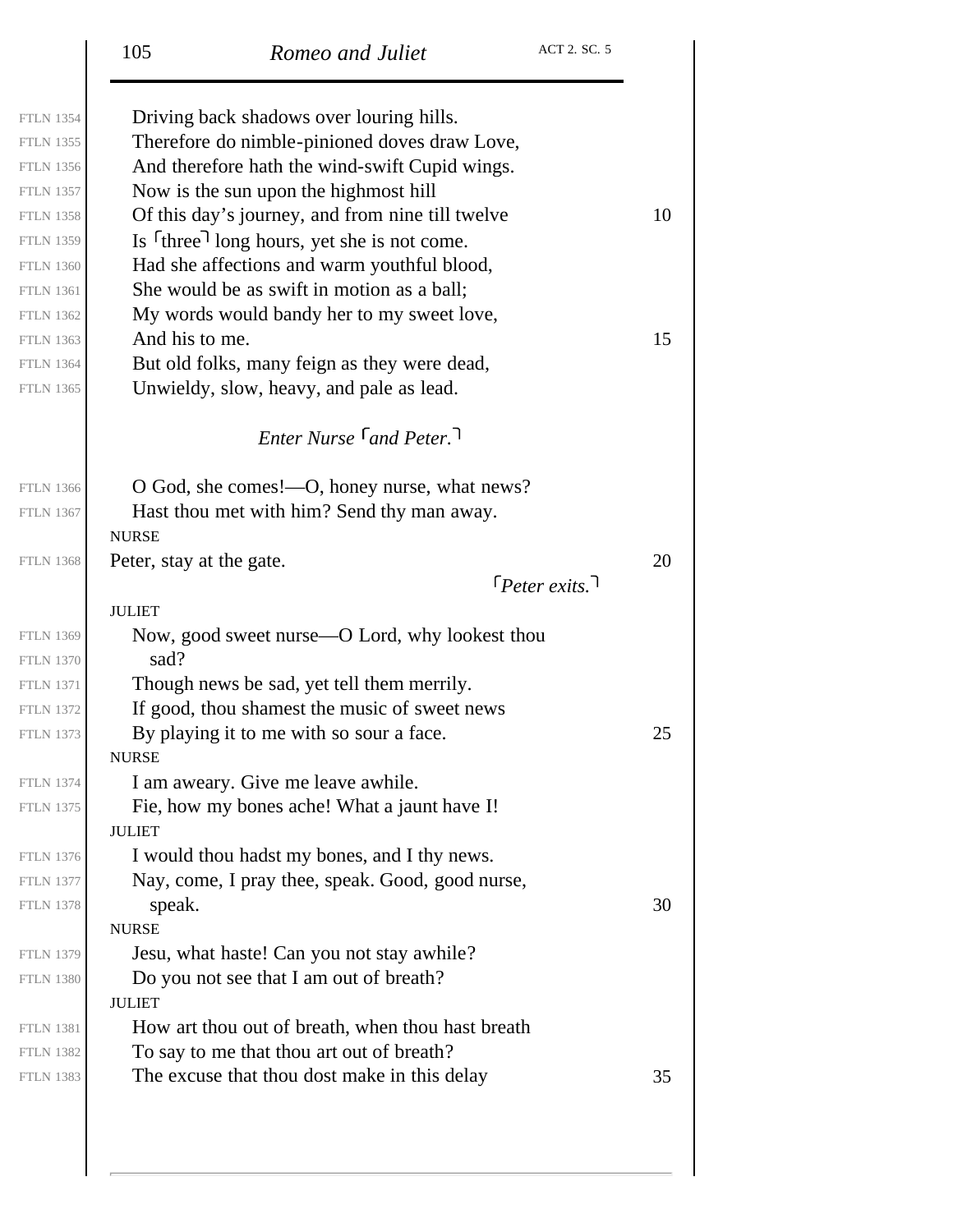|                  | ACT 2. SC. 5<br>107<br>Romeo and Juliet               |
|------------------|-------------------------------------------------------|
| <b>FTLN 1384</b> | Is longer than the tale thou dost excuse.             |
| <b>FTLN 1385</b> | Is thy news good or bad? Answer to that.              |
| <b>FTLN 1386</b> | Say either, and I'll stay the circumstance.           |
| <b>FTLN 1387</b> | Let me be satisfied; is 't good or bad?               |
|                  | <b>NURSE</b>                                          |
| <b>FTLN 1388</b> | Well, you have made a simple choice. You know         |
| <b>FTLN 1389</b> | not how to choose a man. Romeo? No, not he.           |
| <b>FTLN 1390</b> | Though his face be better than any man's, yet his leg |
| <b>FTLN 1391</b> | excels all men's, and for a hand and a foot and a     |
| <b>FTLN 1392</b> | body, though they be not to be talked on, yet they    |
| <b>FTLN 1393</b> | are past compare. He is not the flower of courtesy,   |
| <b>FTLN 1394</b> | but I'll warrant him as gentle as a lamb. Go thy      |
| <b>FTLN 1395</b> | ways, wench. Serve God. What, have you dined at       |
| <b>FTLN 1396</b> | home?                                                 |
|                  | <b>JULIET</b>                                         |
| <b>FTLN 1397</b> | No, no. But all this did I know before.               |
| <b>FTLN 1398</b> | What says he of our marriage? What of that?           |
|                  | <b>NURSE</b>                                          |
| <b>FTLN 1399</b> | Lord, how my head aches! What a head have I!          |
| <b>FTLN 1400</b> | It beats as it would fall in twenty pieces.           |
| <b>FTLN 1401</b> | My back o' t' other side! Ah, my back, my back!       |
| <b>FTLN 1402</b> | Beshrew your heart for sending me about               |
| <b>FTLN 1403</b> | To catch my death with jaunting up and down.          |
|                  | <b>JULIET</b>                                         |
| <b>FTLN 1404</b> | I' faith, I am sorry that thou art not well.          |
| <b>FTLN 1405</b> | Sweet, sweet, sweet nurse, tell me, what says my      |
| <b>FTLN 1406</b> | love?                                                 |
|                  | <b>NURSE</b>                                          |
| <b>FTLN 1407</b> | Your love says, like an honest gentleman, and a       |
| <b>FTLN 1408</b> | courteous, and a kind, and a handsome, and, I         |
| <b>FTLN 1409</b> | warrant, a virtuous—Where is your mother?             |
|                  | <b>JULIET</b>                                         |
| <b>FTLN 1410</b> | Where is my mother? Why, she is within.               |
| <b>FTLN 1411</b> | Where should she be? How oddly thou repliest:         |
| <b>FTLN 1412</b> | "Your love says, like an honest gentleman,            |
| <b>FTLN 1413</b> | Where is your mother?"                                |
|                  | <b>NURSE</b>                                          |
| <b>FTLN 1414</b> | O God's lady dear,                                    |
| <b>FTLN 1415</b> | Are you so hot? Marry, come up, I trow.               |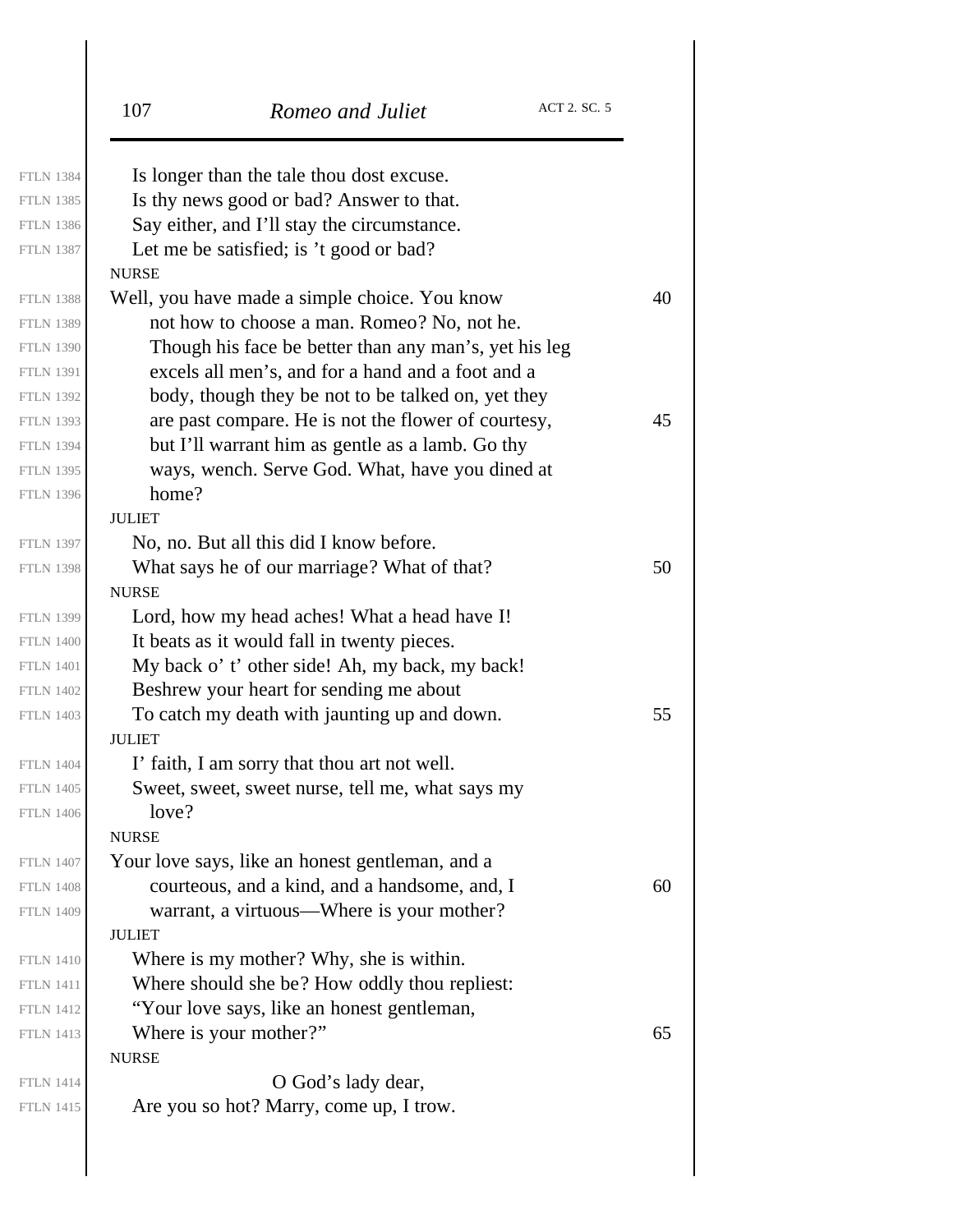|                  | ACT 2. SC. 6<br>109<br>Romeo and Juliet                        |  |
|------------------|----------------------------------------------------------------|--|
| <b>FTLN 1416</b> | Is this the poultice for my aching bones?                      |  |
| <b>FTLN 1417</b> | Henceforward do your messages yourself.                        |  |
|                  | <b>JULIET</b>                                                  |  |
| <b>FTLN 1418</b> | Here's such a coil. Come, what says Romeo?                     |  |
|                  | <b>NURSE</b>                                                   |  |
| <b>FTLN 1419</b> | Have you got leave to go to shrift today?                      |  |
|                  | <b>JULIET</b>                                                  |  |
| <b>FTLN 1420</b> | I have.                                                        |  |
|                  | <b>NURSE</b>                                                   |  |
| <b>FTLN 1421</b> | Then hie you hence to Friar Lawrence' cell.                    |  |
| <b>FTLN 1422</b> | There stays a husband to make you a wife.                      |  |
| <b>FTLN 1423</b> | Now comes the wanton blood up in your cheeks;                  |  |
| <b>FTLN 1424</b> | They'll be in scarlet straight at any news.                    |  |
| <b>FTLN 1425</b> | Hie you to church. I must another way,                         |  |
| <b>FTLN 1426</b> | To fetch a ladder by the which your love                       |  |
| <b>FTLN 1427</b> | Must climb a bird's nest soon when it is dark.                 |  |
| <b>FTLN 1428</b> | I am the drudge and toil in your delight,                      |  |
| <b>FTLN 1429</b> | But you shall bear the burden soon at night.                   |  |
| <b>FTLN 1430</b> | Go. I'll to dinner. Hie you to the cell.                       |  |
|                  | <b>JULIET</b>                                                  |  |
| <b>FTLN 1431</b> | Hie to high fortune! Honest nurse, farewell.                   |  |
|                  | They exit.                                                     |  |
|                  |                                                                |  |
|                  | $s_{\text{Cene}}$ 6                                            |  |
|                  | Enter Friar Lawrence <sup>1</sup> and Romeo.                   |  |
|                  |                                                                |  |
|                  | <b>FRIAR LAWRENCE</b>                                          |  |
| <b>FTLN 1432</b> | So smile the heavens upon this holy act                        |  |
| <b>FTLN 1433</b> | That after-hours with sorrow chide us not.                     |  |
|                  | <b>ROMEO</b>                                                   |  |
| <b>FTLN 1434</b> | Amen, amen. But come what sorrow can,                          |  |
| <b>FTLN 1435</b> | It cannot countervail the exchange of joy                      |  |
| <b>FTLN 1436</b> | That one short minute gives me in her sight.                   |  |
| <b>FTLN 1437</b> | Do thou but close our hands with holy words,                   |  |
| <b>FTLN 1438</b> | Then love-devouring death do what he dare,                     |  |
| <b>FTLN 1439</b> |                                                                |  |
|                  |                                                                |  |
|                  | It is enough I may but call her mine.<br><b>FRIAR LAWRENCE</b> |  |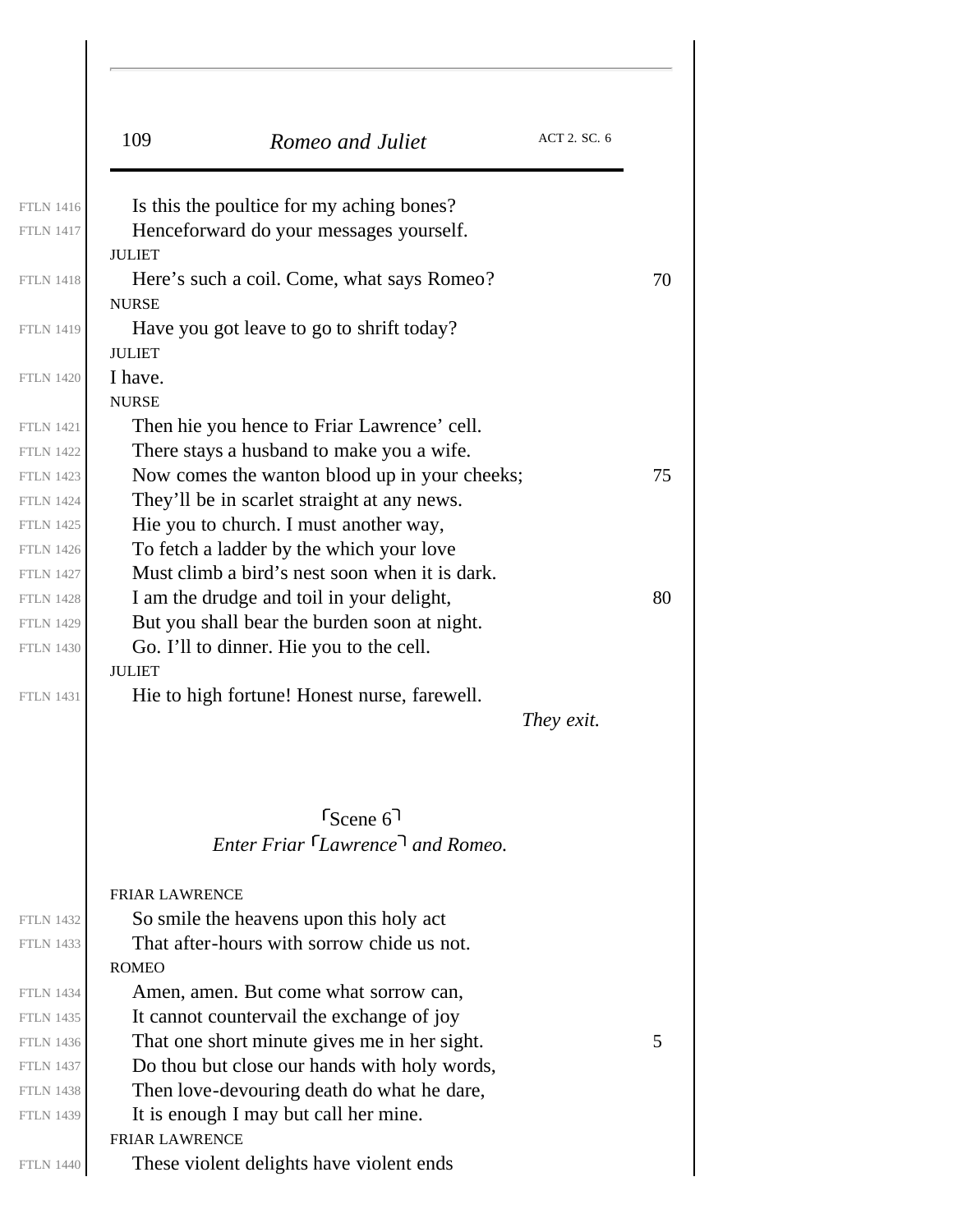| 111                   | Romeo and Juliet                                                      | ACT 2. SC. 6 |
|-----------------------|-----------------------------------------------------------------------|--------------|
|                       | And in their triumph die, like fire and powder,                       |              |
|                       | Which, as they kiss, consume. The sweetest honey                      |              |
|                       | Is loathsome in his own deliciousness                                 |              |
|                       | And in the taste confounds the appetite.                              |              |
|                       | Therefore love moderately. Long love doth so.                         |              |
|                       | Too swift arrives as tardy as too slow.                               |              |
|                       | <b>Enter Juliet.</b>                                                  |              |
|                       | Here comes the lady. O, so light a foot                               |              |
|                       | Will ne'er wear out the everlasting flint.                            |              |
|                       | A lover may be stride the gossamers                                   |              |
|                       | That idles in the wanton summer air,                                  |              |
|                       | And yet not fall, so light is vanity.                                 |              |
| <b>JULIET</b>         |                                                                       |              |
|                       | Good even to my ghostly confessor.                                    |              |
| <b>FRIAR LAWRENCE</b> |                                                                       |              |
| <b>JULIET</b>         | Romeo shall thank thee, daughter, for us both.                        |              |
|                       | As much to him, else is his thanks too much.                          |              |
| <b>ROMEO</b>          |                                                                       |              |
|                       | Ah, Juliet, if the measure of thy joy                                 |              |
|                       | Be heaped like mine, and that thy skill be more                       |              |
|                       | To blazon it, then sweeten with thy breath                            |              |
|                       | This neighbor air, and let rich $\lceil \text{music's} \rceil$ tongue |              |
|                       | Unfold the imagined happiness that both                               |              |
|                       | Receive in either by this dear encounter.                             |              |
| <b>JULIET</b>         |                                                                       |              |
|                       | Conceit, more rich in matter than in words,                           |              |
|                       | Brags of his substance, not of ornament.                              |              |
|                       | They are but beggars that can count their worth,                      |              |
|                       | But my true love is grown to such excess                              |              |
|                       | I cannot sum up sum of half my wealth.                                |              |
| <b>FRIAR LAWRENCE</b> |                                                                       |              |
|                       | Come, come with me, and we will make short work,                      |              |
|                       | For, by your leaves, you shall not stay alone                         |              |
|                       | Till Holy Church incorporate two in one.                              |              |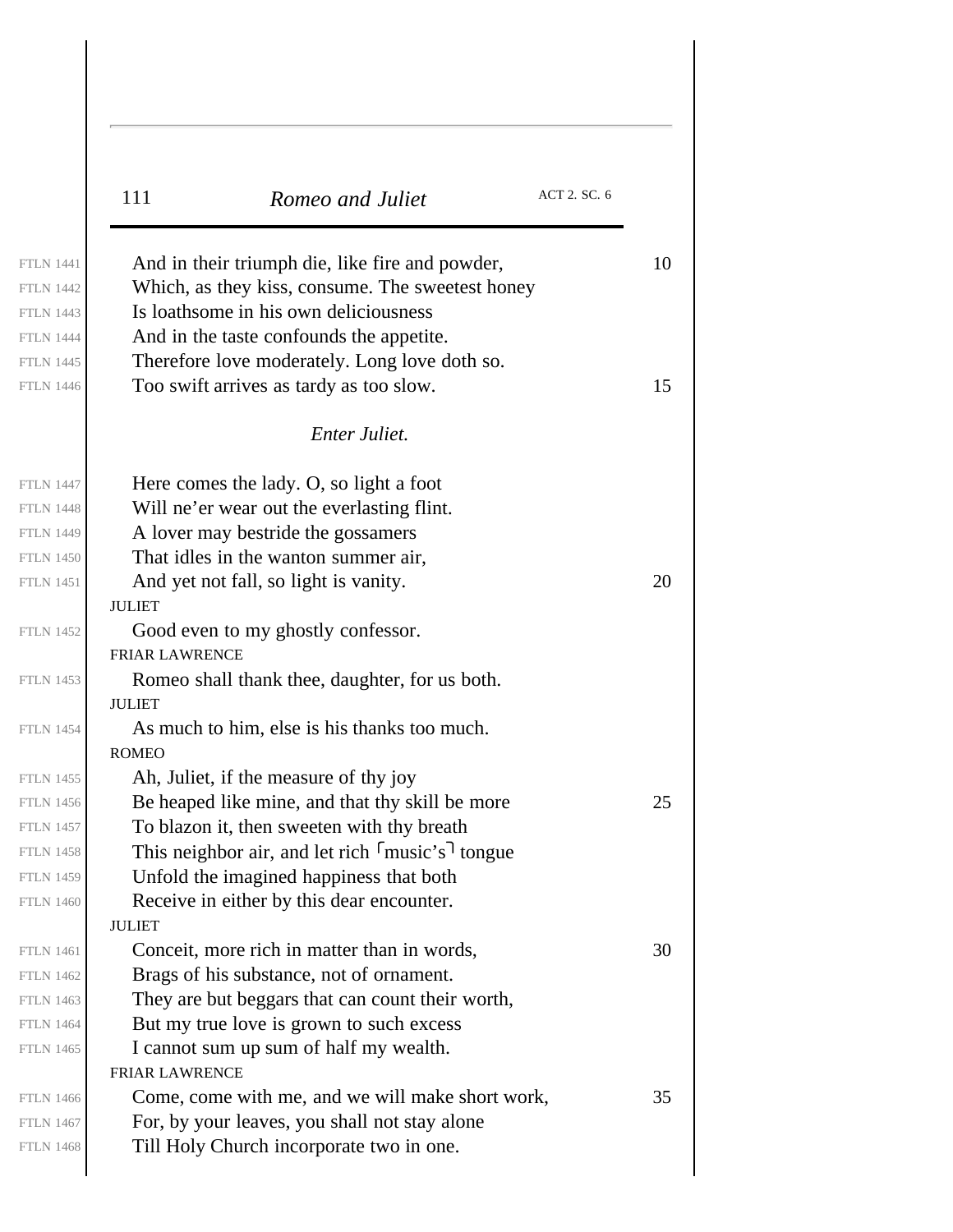# *ACT 3*

*Enter Mercutio, Benvolio, and their men.* Scene 1

### BENVOLIO

| <b>FTLN 1469</b> | I pray thee, good Mercutio, let's retire.                        |    |
|------------------|------------------------------------------------------------------|----|
| <b>FTLN 1470</b> | The day is hot, the Capels <sup>r</sup> are <sup>1</sup> abroad, |    |
| <b>FTLN 1471</b> | And if we meet we shall not 'scape a brawl,                      |    |
| <b>FTLN 1472</b> | For now, these hot days, is the mad blood stirring.              |    |
|                  | <b>MERCUTIO</b>                                                  |    |
| <b>FTLN 1473</b> | Thou art like one of these fellows that, when                    | 5  |
| <b>FTLN 1474</b> | he enters the confines of a tavern, claps me his                 |    |
| <b>FTLN 1475</b> | sword upon the table and says "God send me no                    |    |
| <b>FTLN 1476</b> | need of thee" and, by the operation of the second                |    |
| <b>FTLN 1477</b> | cup, draws him on the drawer when indeed there is                |    |
| <b>FTLN 1478</b> | no need.                                                         | 10 |
|                  | <b>BENVOLIO</b>                                                  |    |
| <b>FTLN 1479</b> | Am I like such a fellow?                                         |    |
|                  | <b>MERCUTIO</b>                                                  |    |
| <b>FTLN 1480</b> | Come, come, thou art as hot a jack in thy                        |    |
| <b>FTLN 1481</b> | mood as any in Italy, and as soon moved to be                    |    |
| <b>FTLN 1482</b> | moody, and as soon moody to be moved.                            |    |
|                  | <b>BENVOLIO</b>                                                  |    |
| <b>FTLN 1483</b> | And what to?                                                     | 15 |
|                  | <b>MERCUTIO</b>                                                  |    |
| <b>FTLN 1484</b> | Nay, an there were two such, we should                           |    |
| <b>FTLN 1485</b> | have none shortly, for one would kill the other.                 |    |
| <b>FTLN 1486</b> | Thou—why, thou wilt quarrel with a man that                      |    |
| <b>FTLN 1487</b> | hath a hair more or a hair less in his beard than                |    |
| <b>FTLN 1488</b> | thou hast. Thou wilt quarrel with a man for cracking             | 20 |
| <b>FTLN 1489</b> | nuts, having no other reason but because thou                    |    |
|                  |                                                                  |    |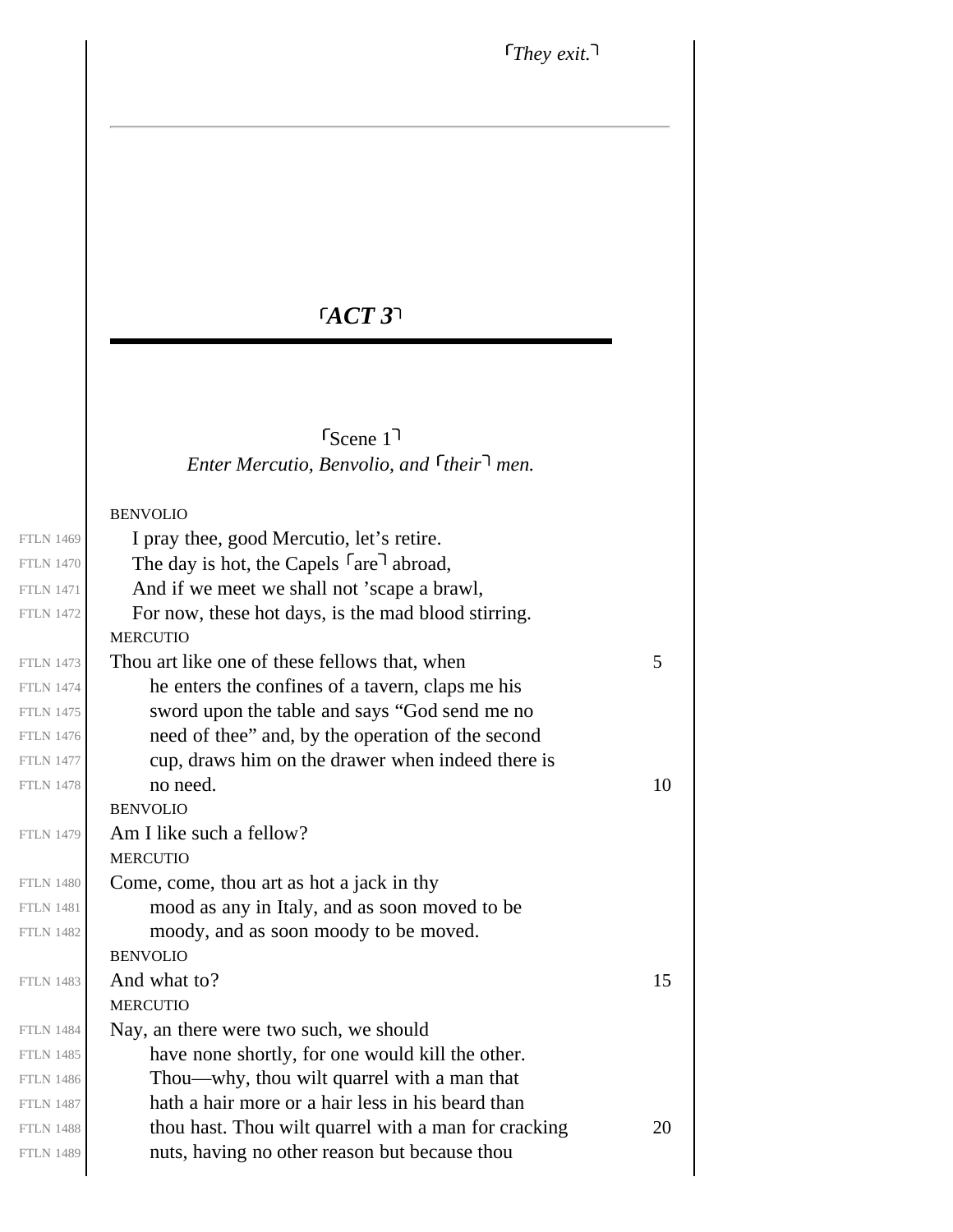| <b>FTLN 1490</b><br><b>FTLN 1491</b>                                                            | hast hazel eyes. What eye but such an eye would spy<br>out such a quarrel? Thy head is as full of quarrels as<br>115                                                                                            |              |  |
|-------------------------------------------------------------------------------------------------|-----------------------------------------------------------------------------------------------------------------------------------------------------------------------------------------------------------------|--------------|--|
| 117                                                                                             | Romeo and Juliet                                                                                                                                                                                                | ACT 3. SC. 1 |  |
| <b>FTLN 1492</b><br><b>FTLN 1493</b><br><b>FTLN 1494</b><br><b>FTLN 1495</b>                    | an egg is full of meat, and yet thy head hath been<br>beaten as addle as an egg for quarreling. Thou hast<br>quarreled with a man for coughing in the street<br>because he hath wakened thy dog that hath lain  | 25           |  |
| <b>FTLN 1496</b><br><b>FTLN 1497</b><br><b>FTLN 1498</b><br><b>FTLN 1499</b><br><b>BENVOLIO</b> | asleep in the sun. Didst thou not fall out with a tailor<br>for wearing his new doublet before Easter? With<br>another, for tying his new shoes with old ribbon?<br>And yet thou wilt tutor me from quarreling? | 30           |  |
| <b>FTLN 1500</b><br><b>FTLN 1501</b><br><b>FTLN 1502</b><br><b>MERCUTIO</b>                     | An I were so apt to quarrel as thou art, any<br>man should buy the fee simple of my life for an<br>hour and a quarter.                                                                                          |              |  |
| <b>FTLN 1503</b>                                                                                | The fee simple? O simple!<br>Enter Tybalt, Petruchio, and others.                                                                                                                                               | 35           |  |
| <b>BENVOLIO</b><br><b>FTLN 1504</b><br><b>MERCUTIO</b>                                          | By my head, here comes the Capulets.                                                                                                                                                                            |              |  |
| <b>FTLN 1505</b><br><b>FTLN 1506</b>                                                            | By my heel, I care not.<br>TYBALT, $\lceil$ to his companions <sup>1</sup><br>Follow me close, for I will speak to them.-                                                                                       |              |  |
| <b>FTLN 1507</b><br><b>MERCUTIO</b><br><b>FTLN 1508</b>                                         | Gentlemen, good e'en. A word with one of you.<br>And but one word with one of us? Couple it                                                                                                                     | 40           |  |
| <b>FTLN 1509</b><br><b>TYBALT</b><br><b>FTLN 1510</b>                                           | with something. Make it a word and a blow.<br>You shall find me apt enough to that, sir, an                                                                                                                     |              |  |
| <b>FTLN 1511</b><br><b>MERCUTIO</b><br><b>FTLN 1512</b>                                         | you will give me occasion.<br>Could you not take some occasion without                                                                                                                                          |              |  |
| giving?<br><b>FTLN 1513</b><br><b>TYBALT</b>                                                    |                                                                                                                                                                                                                 | 45           |  |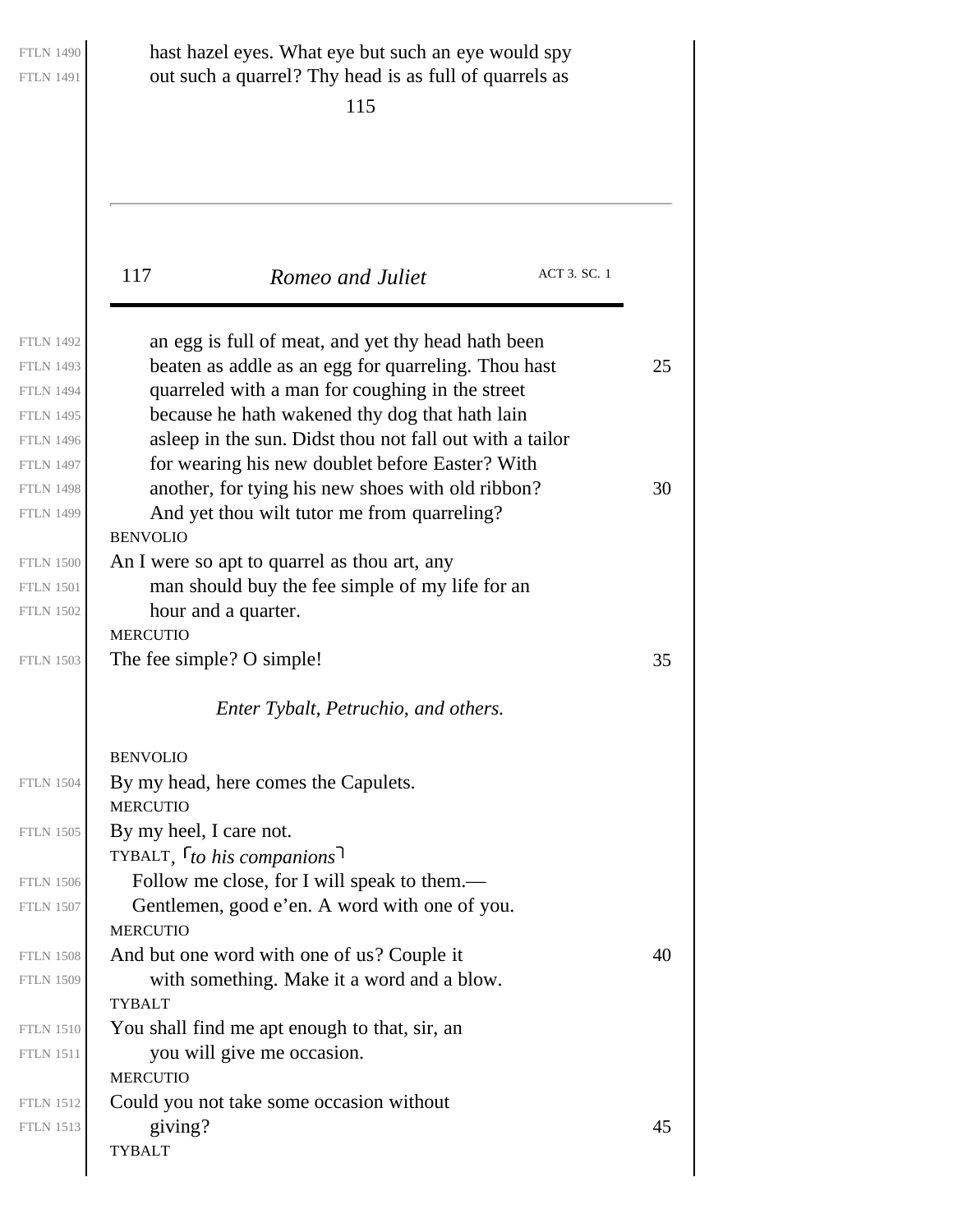| <b>FTLN 1514</b> | Mercutio, thou consortest with Romeo.                                                     |    |
|------------------|-------------------------------------------------------------------------------------------|----|
| <b>FTLN 1515</b> | <b>MERCUTIO</b>                                                                           |    |
| <b>FTLN 1516</b> | Consort? What, dost thou make us minstrels?<br>An thou make minstrels of us, look to hear |    |
| <b>FTLN 1517</b> | nothing but discords. Here's my fiddlestick; here's                                       |    |
| <b>FTLN 1518</b> | that shall make you dance. Zounds, consort!                                               | 50 |
|                  | <b>BENVOLIO</b>                                                                           |    |
| <b>FTLN 1519</b> | We talk here in the public haunt of men.                                                  |    |
| <b>FTLN 1520</b> | Either withdraw unto some private place,                                                  |    |
| <b>FTLN 1521</b> | Or reason coldly of your grievances,                                                      |    |
| <b>FTLN 1522</b> | Or else depart. Here all eyes gaze on us.                                                 |    |
|                  |                                                                                           |    |
|                  |                                                                                           |    |
|                  |                                                                                           |    |
|                  |                                                                                           |    |
|                  |                                                                                           |    |
|                  |                                                                                           |    |
|                  | ACT 3. SC. 1<br>119<br>Romeo and Juliet                                                   |    |
|                  |                                                                                           |    |
|                  |                                                                                           |    |
|                  | <b>MERCUTIO</b>                                                                           |    |
| <b>FTLN 1523</b> | Men's eyes were made to look, and let them gaze.                                          | 55 |
| <b>FTLN 1524</b> | I will not budge for no man's pleasure, I.                                                |    |
|                  | Enter Romeo.                                                                              |    |
|                  |                                                                                           |    |
|                  | <b>TYBALT</b>                                                                             |    |
| <b>FTLN 1525</b> | Well, peace be with you, sir. Here comes my man.                                          |    |
|                  | MERCUTIO                                                                                  |    |
| <b>FTLN 1526</b> | But I'll be hanged, sir, if he wear your livery.                                          |    |
| <b>FTLN 1527</b> | Marry, go before to field, he'll be your follower.                                        |    |
| <b>FTLN 1528</b> | Your Worship in that sense may call him "man."                                            | 60 |
|                  | <b>TYBALT</b>                                                                             |    |
| <b>FTLN 1529</b> | Romeo, the love I bear thee can afford                                                    |    |
| <b>FTLN 1530</b> | No better term than this: thou art a villain.                                             |    |
|                  | <b>ROMEO</b>                                                                              |    |
| <b>FTLN 1531</b> | Tybalt, the reason that I have to love thee                                               |    |
| <b>FTLN 1532</b> | Doth much excuse the appertaining rage                                                    |    |
| <b>FTLN 1533</b> | To such a greeting. Villain am I none.                                                    | 65 |
| <b>FTLN 1534</b> | Therefore farewell. I see thou knowest me not.                                            |    |
|                  | <b>TYBALT</b>                                                                             |    |
| <b>FTLN 1535</b> | Boy, this shall not excuse the injuries                                                   |    |
| <b>FTLN 1536</b> | That thou hast done me. Therefore turn and draw.                                          |    |
|                  | <b>ROMEO</b>                                                                              |    |
| <b>FTLN 1537</b> | I do protest I never injured thee                                                         |    |
| <b>FTLN 1538</b> | But love thee better than thou canst devise                                               | 70 |
| <b>FTLN 1539</b> |                                                                                           |    |
|                  |                                                                                           |    |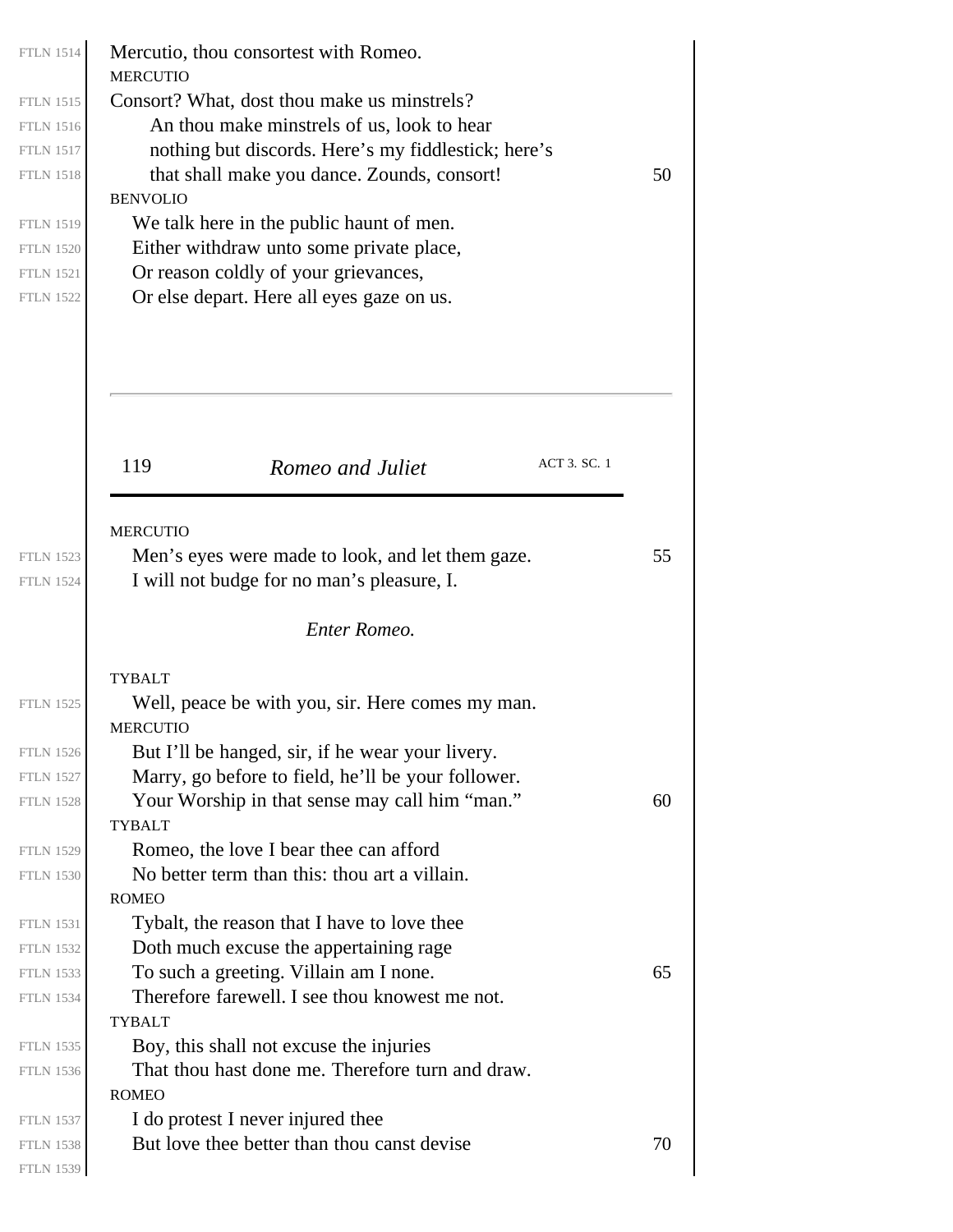| <b>FTLN 1540</b><br><b>FTLN 1541</b><br><b>FTLN 1542</b><br><b>FTLN 1543</b> | Till thou shalt know the reason of my love.<br>And so, good Capulet, which name I tender<br>As dearly as mine own, be satisfied.<br><b>MERCUTIO</b><br>O calm, dishonorable, vile submission!<br>Alla stoccato carries it away. |                                | 75 |
|------------------------------------------------------------------------------|---------------------------------------------------------------------------------------------------------------------------------------------------------------------------------------------------------------------------------|--------------------------------|----|
| <b>FTLN 1544</b><br><b>FTLN 1545</b>                                         | Tybalt, you rateatcher, will you walk?<br><b>TYBALT</b><br>What wouldst thou have with me?                                                                                                                                      | $\lceil$ He draws.             |    |
|                                                                              | <b>MERCUTIO</b>                                                                                                                                                                                                                 |                                |    |
| <b>FTLN 1546</b>                                                             | Good king of cats, nothing but one of your                                                                                                                                                                                      |                                |    |
| <b>FTLN 1547</b>                                                             | nine lives, that I mean to make bold withal, and, as                                                                                                                                                                            |                                |    |
| <b>FTLN 1548</b>                                                             | you shall use me hereafter, dry-beat the rest of the                                                                                                                                                                            |                                | 80 |
|                                                                              |                                                                                                                                                                                                                                 |                                |    |
|                                                                              | 121<br>Romeo and Juliet                                                                                                                                                                                                         | ACT 3. SC. 1                   |    |
|                                                                              |                                                                                                                                                                                                                                 |                                |    |
| <b>FTLN 1549</b>                                                             | eight. Will you pluck your sword out of his pilcher                                                                                                                                                                             |                                |    |
|                                                                              |                                                                                                                                                                                                                                 |                                |    |
| <b>FTLN 1550</b>                                                             | by the ears? Make haste, lest mine be about your                                                                                                                                                                                |                                |    |
| <b>FTLN 1551</b>                                                             | ears ere it be out.                                                                                                                                                                                                             |                                |    |
|                                                                              | <b>TYBALT</b>                                                                                                                                                                                                                   |                                |    |
| <b>FTLN 1552</b>                                                             | I am for you.                                                                                                                                                                                                                   |                                |    |
|                                                                              |                                                                                                                                                                                                                                 | $\lceil$ He draws. $\lceil$    |    |
|                                                                              | <b>ROMEO</b>                                                                                                                                                                                                                    |                                |    |
| <b>FTLN 1553</b>                                                             | Gentle Mercutio, put thy rapier up.                                                                                                                                                                                             |                                | 85 |
|                                                                              | <b>MERCUTIO</b>                                                                                                                                                                                                                 |                                |    |
| <b>FTLN 1554</b>                                                             | Come, sir, your <i>passado</i> .                                                                                                                                                                                                |                                |    |
|                                                                              |                                                                                                                                                                                                                                 | $[They\, fight.]$              |    |
| <b>FTLN 1555</b>                                                             | <b>ROMEO</b><br>Draw, Benvolio, beat down their weapons.                                                                                                                                                                        |                                |    |
|                                                                              |                                                                                                                                                                                                                                 | $\lceil$ Romeo draws. $\rceil$ |    |
| <b>FTLN 1556</b>                                                             | Gentlemen, for shame forbear this outrage!                                                                                                                                                                                      |                                |    |
| <b>FTLN 1557</b>                                                             | Tybalt! Mercutio! The Prince expressly hath                                                                                                                                                                                     |                                |    |
| <b>FTLN 1558</b>                                                             | Forbid this bandying in Verona streets.                                                                                                                                                                                         |                                | 90 |
| <b>FTLN 1559</b>                                                             | Hold, Tybalt! Good Mercutio!                                                                                                                                                                                                    |                                |    |
|                                                                              | FRomeo attempts to beat down their rapiers.                                                                                                                                                                                     |                                |    |
|                                                                              | Tybalt stabs Mercutio. $\overline{\ }$                                                                                                                                                                                          |                                |    |
|                                                                              | <b>FPETRUCHIO</b>                                                                                                                                                                                                               |                                |    |
| <b>FTLN 1560</b>                                                             | Away, Tybalt!<br>$\lceil Tybalt, Petruchio, and their follows exist.$ <sup>1</sup>                                                                                                                                              |                                |    |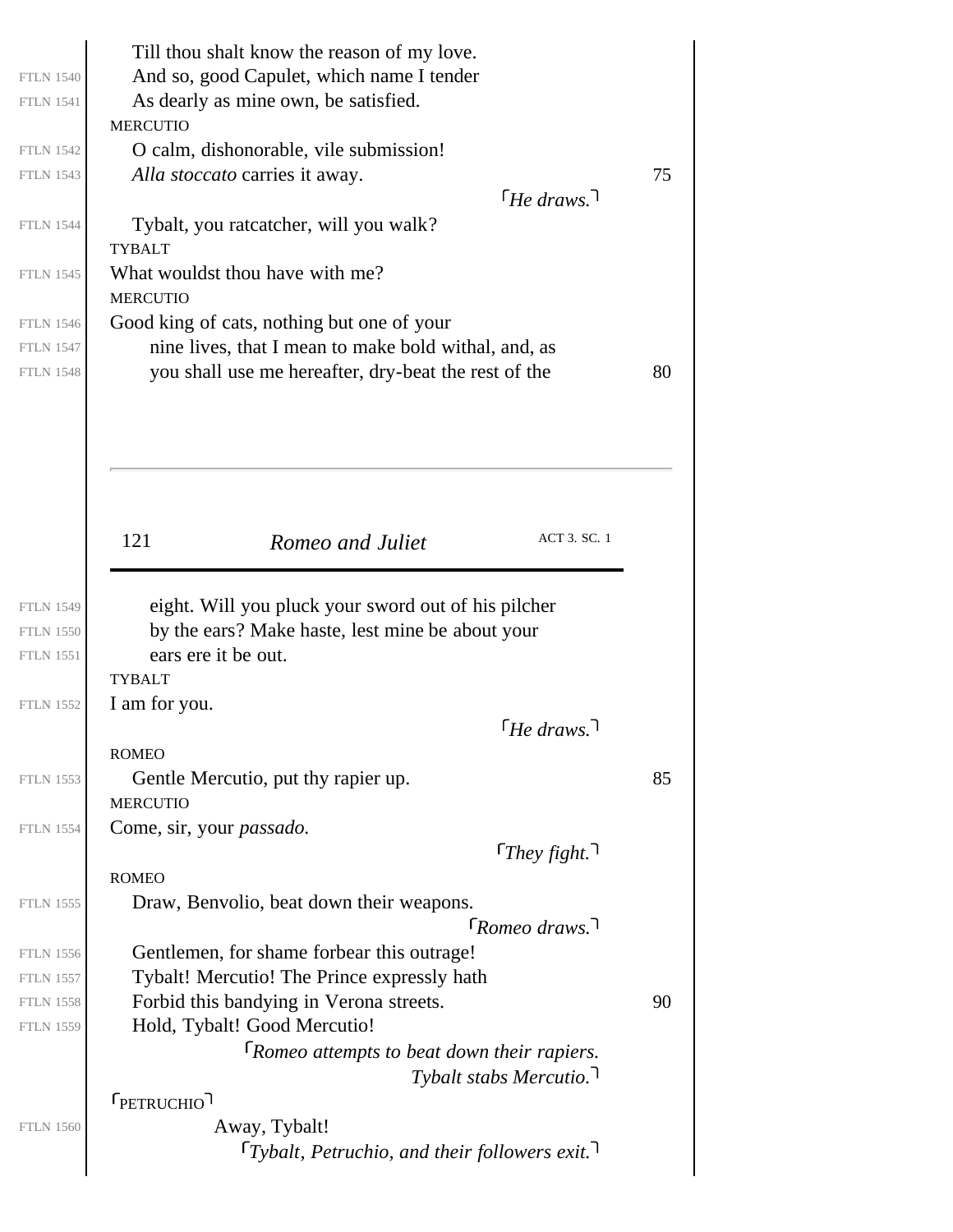|                                                                                                  | <b>MERCUTIO</b>                                        |     |
|--------------------------------------------------------------------------------------------------|--------------------------------------------------------|-----|
| <b>FTLN 1561</b>                                                                                 | I am hurt.                                             |     |
| <b>FTLN 1562</b>                                                                                 | A plague o' both houses! I am sped.                    |     |
| <b>FTLN 1563</b>                                                                                 | Is he gone and hath nothing?                           | 95  |
|                                                                                                  | <b>BENVOLIO</b>                                        |     |
| <b>FTLN 1564</b>                                                                                 | What, art thou hurt?                                   |     |
|                                                                                                  | <b>MERCUTIO</b>                                        |     |
| <b>FTLN 1565</b>                                                                                 | Ay, ay, a scratch, a scratch. Marry, 'tis enough.      |     |
| <b>FTLN 1566</b>                                                                                 | Where is my page?—Go, villain, fetch a surgeon.        |     |
|                                                                                                  | $\lceil \textit{Page exists.} \rceil$                  |     |
|                                                                                                  | <b>ROMEO</b>                                           |     |
| <b>FTLN 1567</b>                                                                                 | Courage, man, the hurt cannot be much.                 |     |
|                                                                                                  | <b>MERCUTIO</b>                                        |     |
| <b>FTLN 1568</b>                                                                                 | No, 'tis not so deep as a well, nor so wide as         | 100 |
| <b>FTLN 1569</b>                                                                                 | a church door, but 'tis enough. 'Twill serve. Ask for  |     |
| <b>FTLN 1570</b>                                                                                 | me tomorrow, and you shall find me a grave man. I      |     |
| <b>FTLN 1571</b>                                                                                 | am peppered, I warrant, for this world. A plague o'    |     |
| <b>FTLN 1572</b>                                                                                 | both your houses! Zounds, a dog, a rat, a mouse, a     |     |
| <b>FTLN 1573</b>                                                                                 | cat, to scratch a man to death! A braggart, a rogue, a | 105 |
| <b>FTLN 1574</b>                                                                                 | villain that fights by the book of arithmetic! Why the |     |
| <b>FTLN 1575</b>                                                                                 | devil came you between us? I was hurt under your       |     |
| <b>FTLN 1576</b>                                                                                 | arm.                                                   |     |
|                                                                                                  | 123<br>ACT 3. SC. 1<br>Romeo and Juliet                |     |
|                                                                                                  |                                                        |     |
|                                                                                                  | <b>ROMEO</b>                                           |     |
| <b>FTLN 1577</b>                                                                                 | I thought all for the best.                            |     |
|                                                                                                  | <b>MERCUTIO</b>                                        |     |
| <b>FTLN 1578</b>                                                                                 | Help me into some house, Benvolio,                     | 110 |
| <b>FTLN 1579</b>                                                                                 | Or I shall faint. A plague o' both your houses!        |     |
| <b>FTLN 1580</b>                                                                                 | They have made worms' meat of me.                      |     |
| <b>FTLN 1581</b>                                                                                 | I have it, and soundly, too. Your houses!              |     |
|                                                                                                  | $\lceil$ All but Romeo $\lceil$ exit.                  |     |
|                                                                                                  | <b>ROMEO</b>                                           |     |
| <b>FTLN 1582</b>                                                                                 |                                                        |     |
|                                                                                                  | This gentleman, the Prince's near ally,                |     |
|                                                                                                  | My very friend, hath got this mortal hurt              | 115 |
|                                                                                                  | In my behalf. My reputation stained                    |     |
|                                                                                                  | With Tybalt's slander—Tybalt, that an hour             |     |
|                                                                                                  | Hath been my cousin! O sweet Juliet,                   |     |
| <b>FTLN 1583</b><br><b>FTLN 1584</b><br><b>FTLN 1585</b><br><b>FTLN 1586</b><br><b>FTLN 1587</b> | Thy beauty hath made me effeminate                     |     |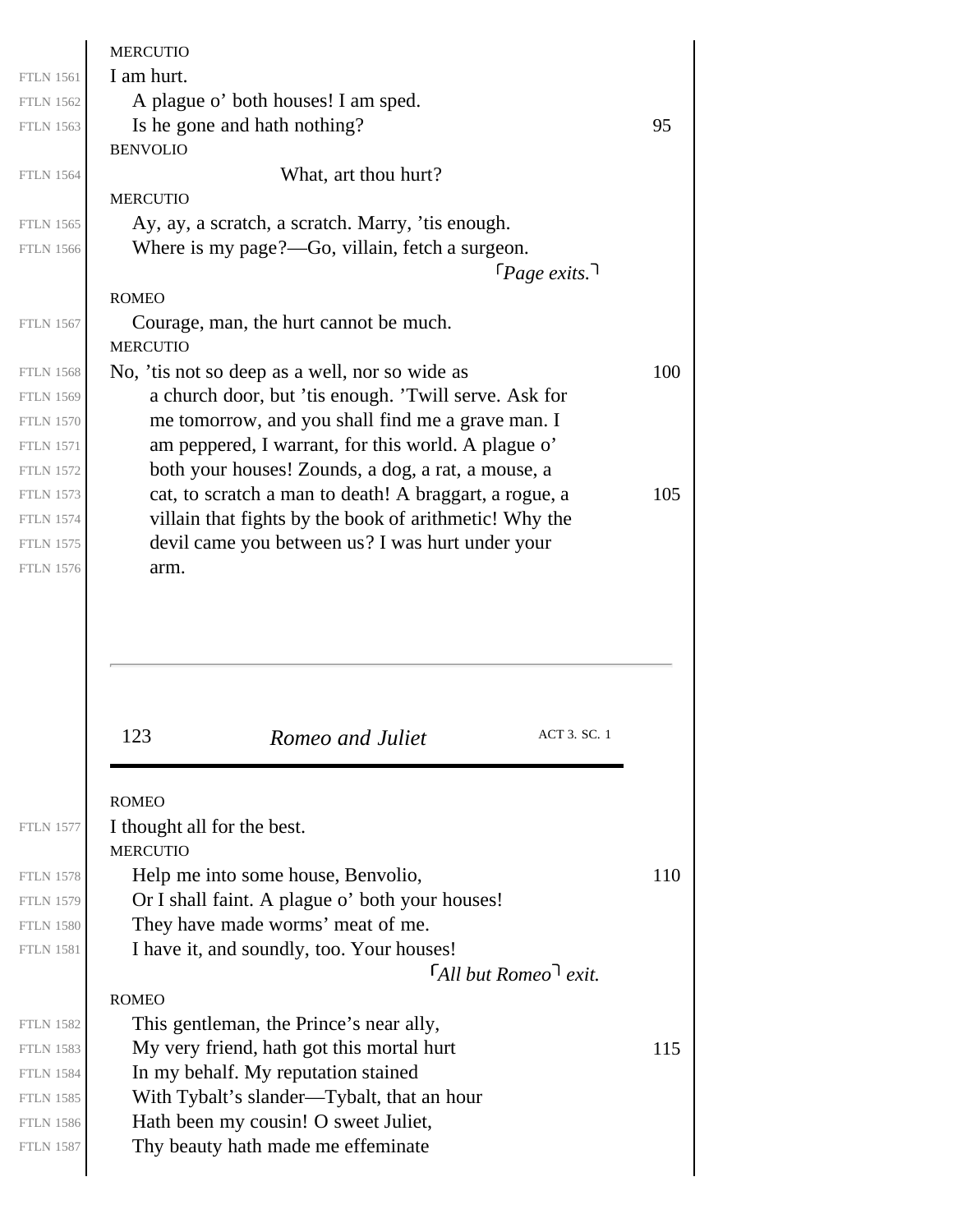| <b>FTLN 1588</b> | And in my temper softened valor's steel.          | 120 |
|------------------|---------------------------------------------------|-----|
|                  | Enter Benvolio.                                   |     |
|                  | <b>BENVOLIO</b>                                   |     |
| <b>FTLN 1589</b> | O Romeo, Romeo, brave Mercutio is dead.           |     |
| <b>FTLN 1590</b> | That gallant spirit hath aspired the clouds,      |     |
| <b>FTLN 1591</b> | Which too untimely here did scorn the earth.      |     |
|                  | <b>ROMEO</b>                                      |     |
| <b>FTLN 1592</b> | This day's black fate on more days doth depend.   |     |
| <b>FTLN 1593</b> | This but begins the woe others must end.          | 125 |
|                  | $\lceil$ FEnter Tybalt.                           |     |
|                  | <b>BENVOLIO</b>                                   |     |
| <b>FTLN 1594</b> | Here comes the furious Tybalt back again.         |     |
|                  | <b>ROMEO</b>                                      |     |
| <b>FTLN 1595</b> | "Alive" in triumph, and Mercutio slain!           |     |
| <b>FTLN 1596</b> | Away to heaven, respective lenity,                |     |
| <b>FTLN 1597</b> | And $[$ fire-eyed $]$ fury be my conduct now.—    |     |
| <b>FTLN 1598</b> | Now, Tybalt, take the "villain" back again        | 130 |
| <b>FTLN 1599</b> | That late thou gavest me, for Mercutio's soul     |     |
| <b>FTLN 1600</b> | Is but a little way above our heads,              |     |
| <b>FTLN 1601</b> | Staying for thine to keep him company.            |     |
| <b>FTLN 1602</b> | Either thou or I, or both, must go with him.      |     |
|                  | ACT 3. SC. 1<br>125<br>Romeo and Juliet           |     |
|                  | <b>TYBALT</b>                                     |     |
| <b>FTLN 1603</b> | Thou wretched boy that didst consort him here     | 135 |
| <b>FTLN 1604</b> | Shalt with him hence.                             |     |
|                  | <b>ROMEO</b>                                      |     |
| <b>FTLN 1605</b> | This shall determine that.                        |     |
|                  | They fight. Tybalt falls.                         |     |
|                  | <b>BENVOLIO</b>                                   |     |
| <b>FTLN 1606</b> | Romeo, away, begone!                              |     |
| <b>FTLN 1607</b> | The citizens are up, and Tybalt slain.            |     |
| <b>FTLN 1608</b> | Stand not amazed. The Prince will doom thee death | 140 |
| <b>FTLN 1609</b> | If thou art taken. Hence, be gone, away.          |     |
|                  | <b>ROMEO</b>                                      |     |
|                  |                                                   |     |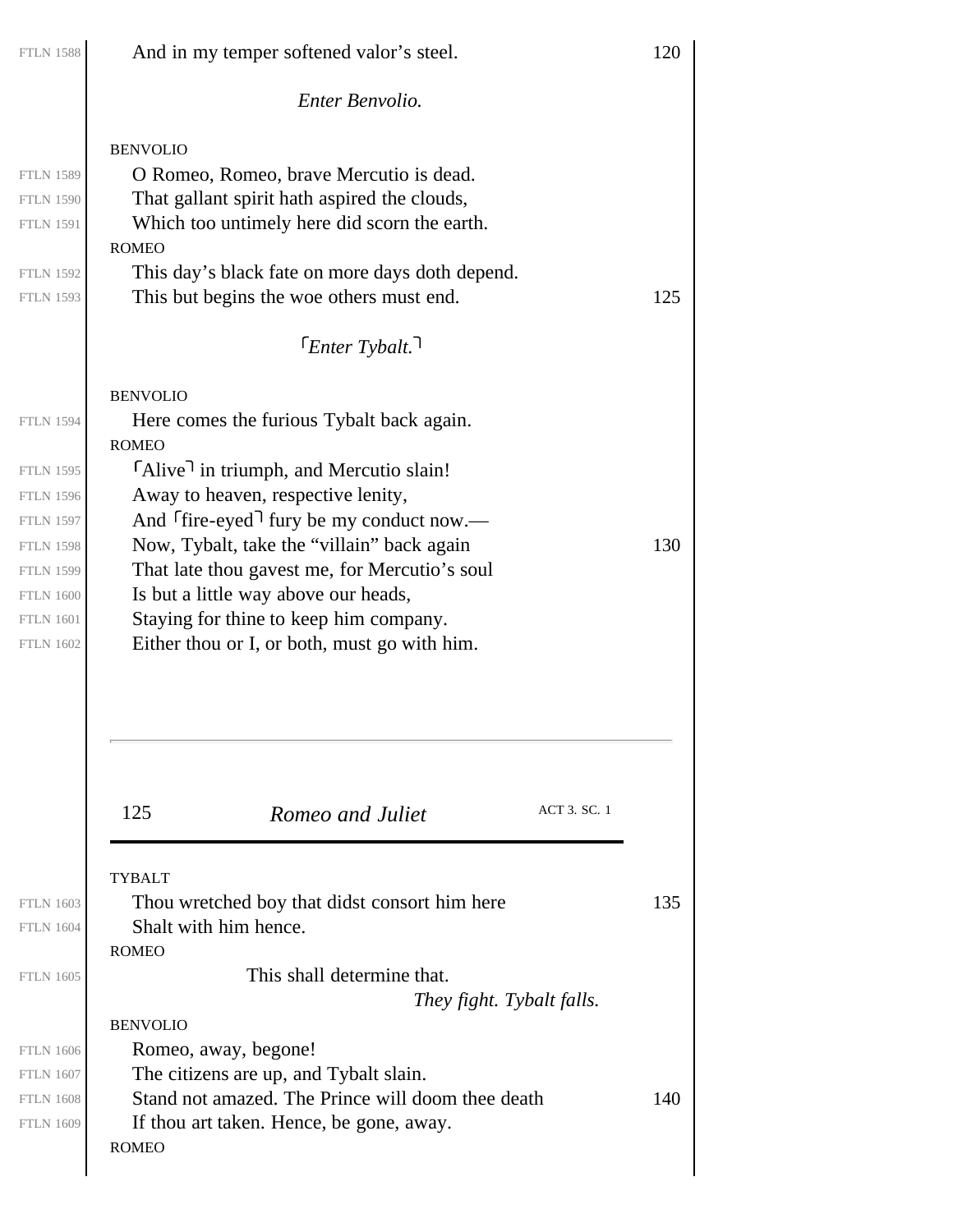| O, I am Fortune's fool!<br><b>BENVOLIO</b>                |     |
|-----------------------------------------------------------|-----|
| Why dost thou stay?                                       |     |
| Romeo exits.                                              |     |
| Enter Citizens.                                           |     |
| <b>CITIZEN</b>                                            |     |
| Which way ran he that killed Mercutio?                    |     |
| Tybalt, that murderer, which way ran he?                  | 145 |
| <b>BENVOLIO</b>                                           |     |
| There lies that Tybalt.                                   |     |
| CITIZEN, $\lceil t \cdot g \rceil$                        |     |
| Up, sir, go with me.                                      |     |
| I charge thee in the Prince's name, obey.                 |     |
| Enter Prince, old Montague, Capulet, their Wives and all. |     |
| <b>PRINCE</b>                                             |     |
| Where are the vile beginners of this fray?                |     |
| <b>BENVOLIO</b>                                           |     |
| O noble prince, I can discover all                        | 150 |
| The unlucky manage of this fatal brawl.                   |     |
| There lies the man, slain by young Romeo,                 |     |
| That slew thy kinsman, brave Mercutio.                    |     |
| <b>LADY CAPULET</b>                                       |     |
| Tybalt, my cousin, O my brother's child!                  |     |
| O prince! O cousin! Husband! O, the blood is spilled      | 155 |
| Of my dear kinsman! Prince, as thou art true,             |     |
| ACT 3. SC. 1<br>127<br>Romeo and Juliet                   |     |
|                                                           |     |
| For blood of ours, shed blood of Montague.                |     |
| O cousin, cousin!                                         |     |
| <b>PRINCE</b>                                             |     |
| Benvolio, who began this bloody fray?                     |     |
| <b>BENVOLIO</b>                                           |     |
| Tybalt, here slain, whom Romeo's hand did slay—           | 160 |
|                                                           |     |
| Romeo, that spoke him fair, bid him bethink               |     |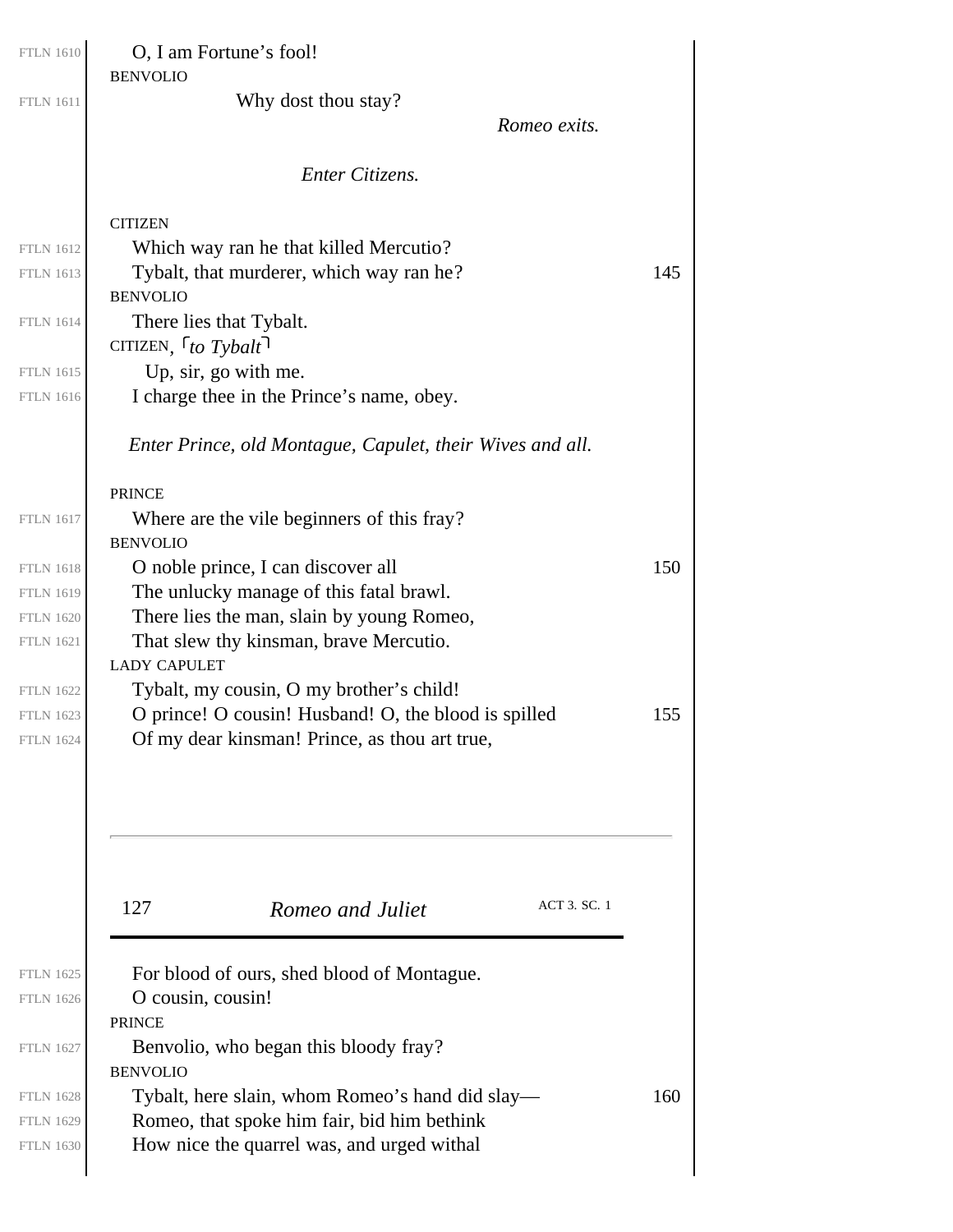| <b>FTLN 1659</b><br><b>FTLN 1660</b><br><b>FTLN 1661</b> | Romeo slew him; he slew Mercutio.<br>Who now the price of his dear blood doth owe?<br>$\Gamma_{\text{MONTAGUE}}$<br>Not Romeo, Prince; he was Mercutio's friend.<br>His fault concludes but what the law should end, |  |
|----------------------------------------------------------|----------------------------------------------------------------------------------------------------------------------------------------------------------------------------------------------------------------------|--|
|                                                          | ACT 3. SC. 2<br>129<br>Romeo and Juliet<br><b>PRINCE</b>                                                                                                                                                             |  |
|                                                          |                                                                                                                                                                                                                      |  |
| <b>FTLN 1658</b>                                         | Romeo slew Tybalt; Romeo must not live.                                                                                                                                                                              |  |
| <b>FTLN 1657</b>                                         | And all those twenty could but kill one life.<br>I beg for justice, which thou, prince, must give.                                                                                                                   |  |
| <b>FTLN 1655</b><br><b>FTLN 1656</b>                     | Some twenty of them fought in this black strife,                                                                                                                                                                     |  |
| <b>FTLN 1654</b>                                         | Affection makes him false; he speaks not true.                                                                                                                                                                       |  |
| <b>FTLN 1653</b>                                         | He is a kinsman to the Montague.                                                                                                                                                                                     |  |
|                                                          | <b>LADY CAPULET</b>                                                                                                                                                                                                  |  |
| <b>FTLN 1652</b>                                         | This is the truth, or let Benvolio die.                                                                                                                                                                              |  |
| <b>FTLN 1651</b>                                         | And, as he fell, did Romeo turn and fly.                                                                                                                                                                             |  |
| <b>FTLN 1650</b>                                         | Could draw to part them was stout Tybalt slain,                                                                                                                                                                      |  |
| <b>FTLN 1649</b>                                         | And to 't they go like lightning, for ere I                                                                                                                                                                          |  |
| <b>FTLN 1647</b><br><b>FTLN 1648</b>                     | But by and by comes back to Romeo,<br>Who had but newly entertained revenge,                                                                                                                                         |  |
| <b>FTLN 1646</b>                                         | Of stout Mercutio, and then Tybalt fled.                                                                                                                                                                             |  |
| <b>FTLN 1645</b>                                         | An envious thrust from Tybalt hit the life                                                                                                                                                                           |  |
| <b>FTLN 1644</b>                                         | And 'twixt them rushes; underneath whose arm                                                                                                                                                                         |  |
| <b>FTLN 1643</b>                                         | His $\lceil \text{agile} \rceil$ arm beats down their fatal points,                                                                                                                                                  |  |
| <b>FTLN 1642</b>                                         | tongue                                                                                                                                                                                                               |  |
| <b>FTLN 1641</b>                                         | "Hold, friends! Friends, part!" and swifter than his                                                                                                                                                                 |  |
| <b>FTLN 1640</b>                                         | Retorts it. Romeo he cries aloud                                                                                                                                                                                     |  |
| <b>FTLN 1639</b>                                         | It back to Tybalt, whose dexterity                                                                                                                                                                                   |  |
| <b>FTLN 1638</b>                                         | Cold death aside and with the other sends                                                                                                                                                                            |  |
| <b>FTLN 1637</b>                                         | And, with a martial scorn, with one hand beats                                                                                                                                                                       |  |
| <b>FTLN 1635</b><br><b>FTLN 1636</b>                     | With piercing steel at bold Mercutio's breast,<br>Who, all as hot, turns deadly point to point                                                                                                                       |  |
| <b>FTLN 1634</b>                                         | Of Tybalt, deaf to peace, but that he tilts                                                                                                                                                                          |  |
| <b>FTLN 1633</b>                                         | Could not take truce with the unruly spleen                                                                                                                                                                          |  |
| <b>FTLN 1632</b>                                         | With gentle breath, calm look, knees humbly bowed                                                                                                                                                                    |  |
| <b>FTLN 1631</b>                                         |                                                                                                                                                                                                                      |  |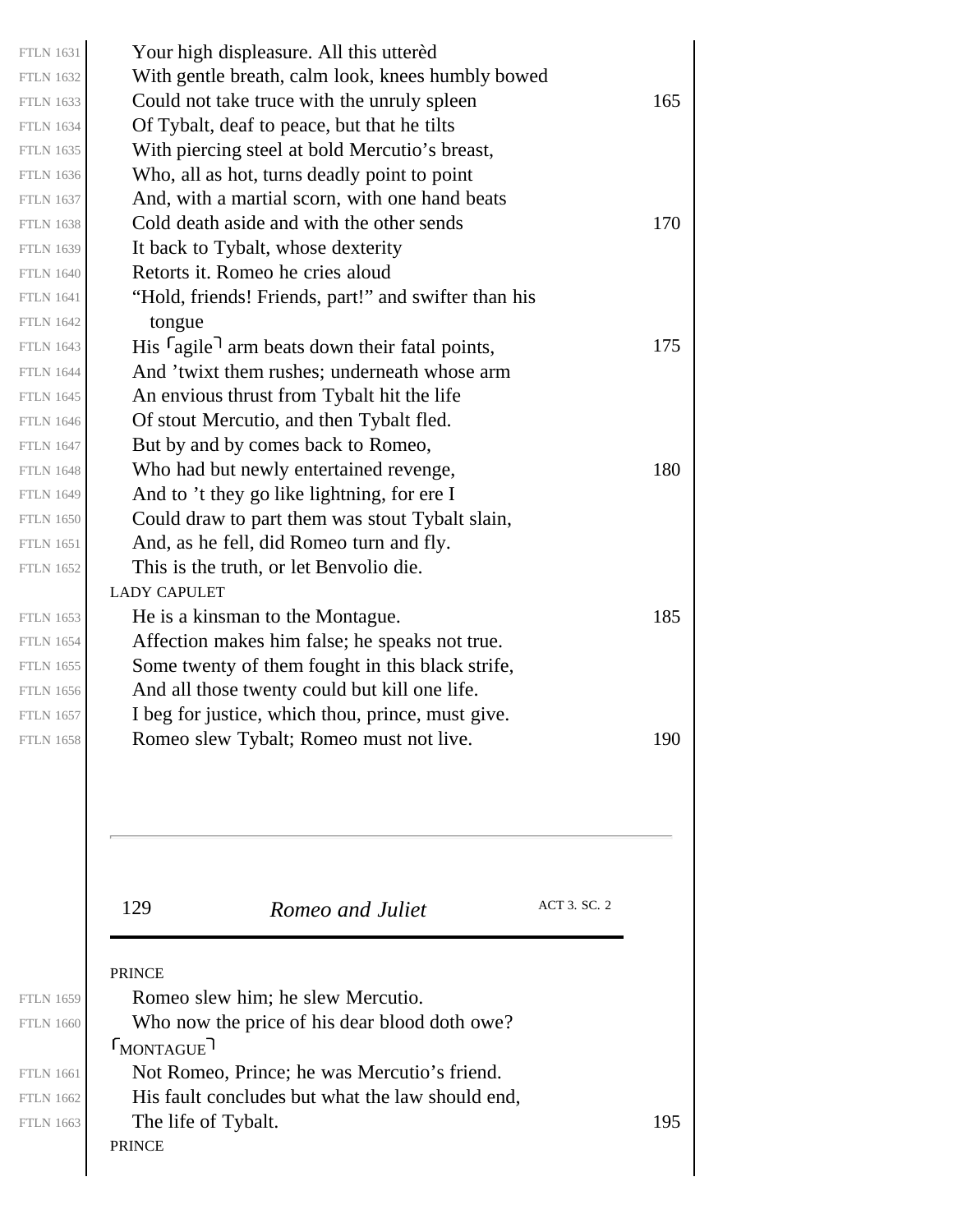*They exit, the Capulet men* And for that offense Immediately we do exile him hence. I have an interest in your hearts' proceeding: My blood for your rude brawls doth lie a-bleeding. FTLN 1668 But I'll amerce you with so strong a fine  $200$ That you shall all repent the loss of mine.  $\Pi$  will be deaf to pleading and excuses. Nor tears nor prayers shall purchase out abuses. Therefore use none. Let Romeo hence in haste, FTLN 1673 Else, when he is found, that hour is his last.  $205$ Bear hence this body and attend our will. Mercy but murders, pardoning those that kill.

*bearing off Tybalt's body.*

*Enter Juliet alone.* Scene 2

### JULIET

Gallop apace, you fiery-footed steeds, Towards Phoebus' lodging. Such a wagoner As Phaëton would whip you to the west And bring in cloudy night immediately. FTLN 1680  $\vert$  Spread thy close curtain, love-performing night, 5 That runaways' eyes may wink, and Romeo Leap to these arms, untalked of and unseen. Lovers can see to do their amorous rites By their own beauties, or, if love be blind,

131 *Romeo and Juliet* ACT 3. SC. 2

| <b>FTLN 1685</b> | It best agrees with night. Come, civil night,      | 10 |
|------------------|----------------------------------------------------|----|
| <b>FTLN 1686</b> | Thou sober-suited matron all in black,             |    |
| <b>FTLN 1687</b> | And learn me how to lose a winning match           |    |
| <b>FTLN 1688</b> | Played for a pair of stainless maidenhoods.        |    |
| <b>FTLN 1689</b> | Hood my unmanned blood, bating in my cheeks,       |    |
| <b>FTLN 1690</b> | With thy black mantle till strange love grow bold, | 15 |
| <b>FTLN 1691</b> | Think true love acted simple modesty.              |    |
|                  |                                                    |    |

FTLN 1676 FTLN 1677 FTLN 1678 FTLN 1679 FTLN 1681 FTLN 1682 FTLN 1683 FTLN 1684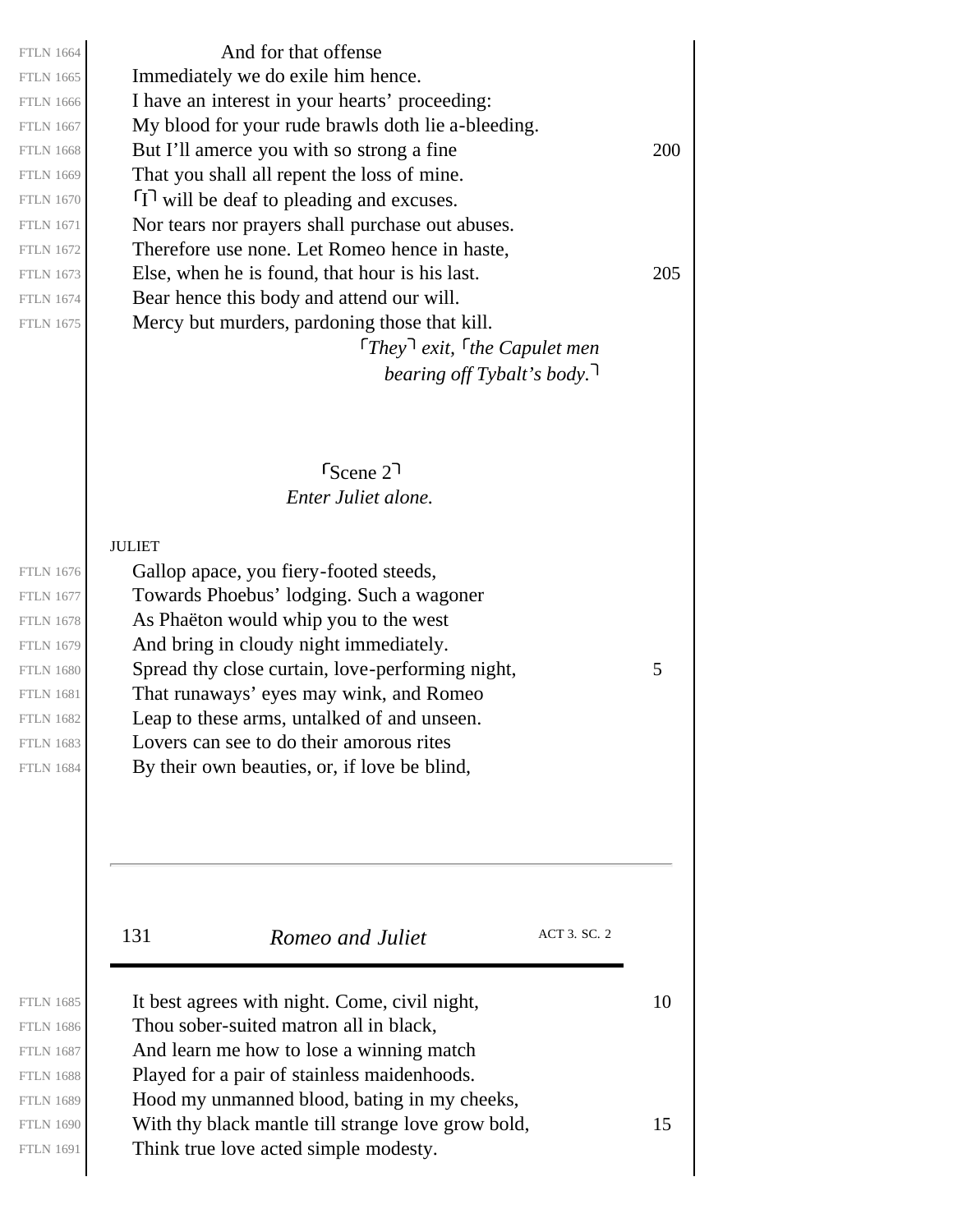| <b>FTLN 1692</b><br><b>FTLN 1693</b><br><b>FTLN 1694</b><br><b>FTLN 1695</b><br><b>FTLN 1696</b>                                                             | Come, night. Come, Romeo. Come, thou day in<br>night,<br>For thou wilt lie upon the wings of night<br>Whiter than new snow upon a raven's back.<br>Come, gentle night; come, loving black-browed                                                                                                                                                                         | 20       |
|--------------------------------------------------------------------------------------------------------------------------------------------------------------|--------------------------------------------------------------------------------------------------------------------------------------------------------------------------------------------------------------------------------------------------------------------------------------------------------------------------------------------------------------------------|----------|
| <b>FTLN 1697</b><br><b>FTLN 1698</b><br><b>FTLN 1699</b><br><b>FTLN 1700</b><br><b>FTLN 1701</b><br><b>FTLN 1702</b><br><b>FTLN 1703</b>                     | night,<br>Give me my Romeo, and when I shall die,<br>Take him and cut him out in little stars,<br>And he will make the face of heaven so fine<br>That all the world will be in love with night<br>And pay no worship to the garish sun.<br>O, I have bought the mansion of a love                                                                                        | 25       |
| <b>FTLN 1704</b><br><b>FTLN 1705</b><br><b>FTLN 1706</b><br><b>FTLN 1707</b><br><b>FTLN 1708</b>                                                             | But not possessed it, and, though I am sold,<br>Not yet enjoyed. So tedious is this day<br>As is the night before some festival<br>To an impatient child that hath new robes<br>And may not wear them.                                                                                                                                                                   | 30       |
|                                                                                                                                                              | Enter Nurse with cords.                                                                                                                                                                                                                                                                                                                                                  |          |
| <b>FTLN 1709</b><br><b>FTLN 1710</b><br><b>FTLN 1711</b><br><b>FTLN 1712</b><br><b>FTLN 1713</b><br><b>FTLN 1714</b><br><b>FTLN 1715</b><br><b>FTLN 1716</b> | O, here comes my nurse,<br>And she brings news, and every tongue that speaks<br>But Romeo's name speaks heavenly eloquence.-<br>Now, nurse, what news? What hast thou there? The<br>cords<br>That Romeo bid thee fetch?<br><b>NURSE</b><br>Ay, ay, the cords.<br>$\lceil$ Dropping the rope ladder.<br><b>JULIET</b><br>Ay me, what news? Why dost thou wring thy hands? | 35<br>40 |
| <b>FTLN 1717</b><br><b>FTLN 1718</b><br><b>FTLN 1719</b>                                                                                                     | ACT 3. SC. 2<br>133<br>Romeo and Juliet<br><b>NURSE</b><br>Ah weraday, he's dead, he's dead, he's dead!<br>We are undone, lady, we are undone.<br>Alack the day, he's gone, he's killed, he's dead.<br><b>JULIET</b>                                                                                                                                                     |          |
| <b>FTLN 1720</b>                                                                                                                                             | Can heaven be so envious?                                                                                                                                                                                                                                                                                                                                                | 45       |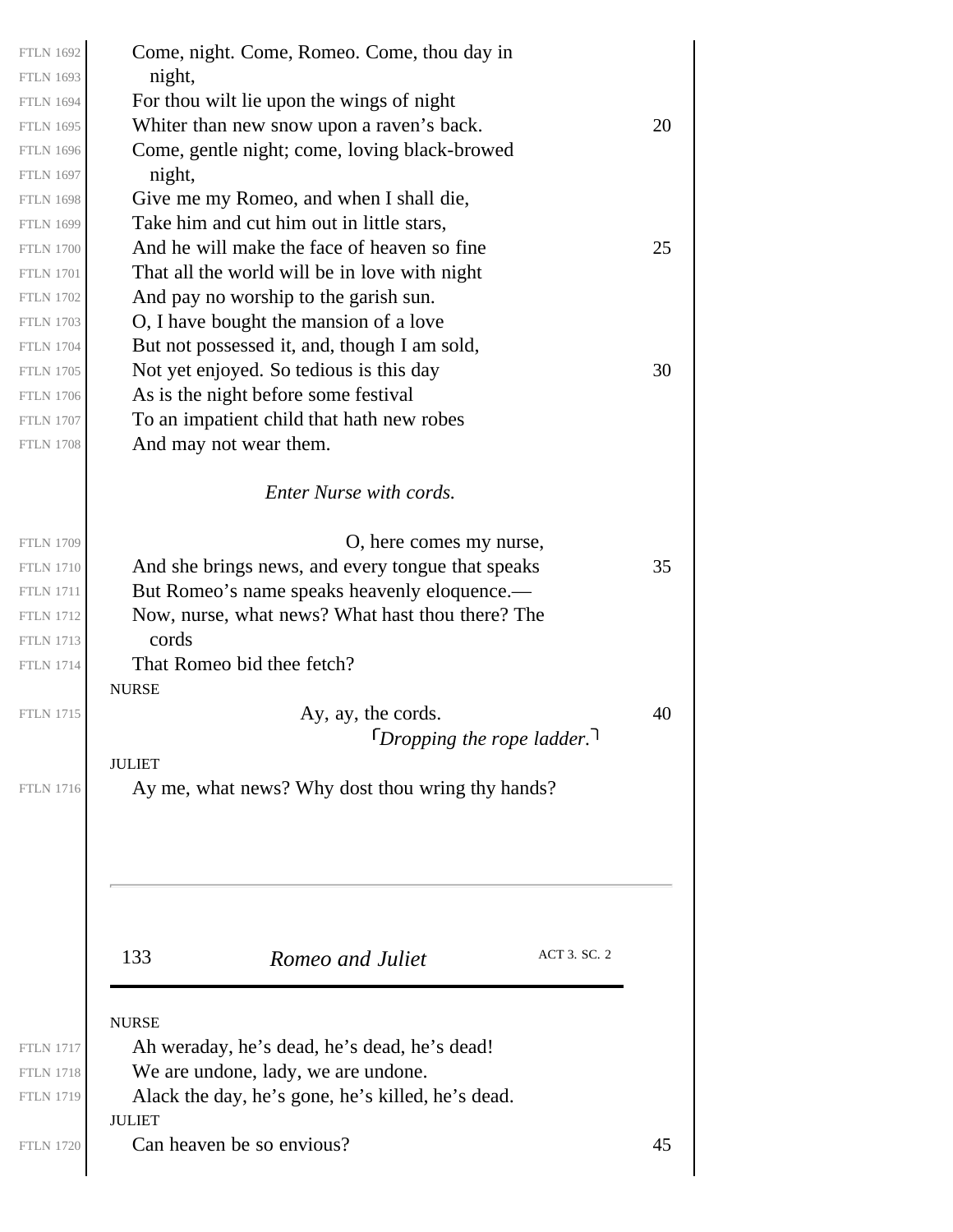|                  | <b>NURSE</b>                                                                             |    |
|------------------|------------------------------------------------------------------------------------------|----|
| <b>FTLN 1721</b> | Romeo can,                                                                               |    |
| <b>FTLN 1722</b> | Though heaven cannot. O Romeo, Romeo,                                                    |    |
| <b>FTLN 1723</b> | Whoever would have thought it? Romeo!                                                    |    |
|                  | <b>JULIET</b>                                                                            |    |
|                  | What devil art thou that dost torment me thus?                                           |    |
|                  | This torture should be roared in dismal hell.                                            | 50 |
|                  | Hath Romeo slain himself? Say thou but "Ay,"                                             |    |
|                  | And that bare vowel "I" shall poison more                                                |    |
|                  | Than the death-darting eye of cockatrice.                                                |    |
|                  | I am not I if there be such an "I,"                                                      |    |
|                  | Or those eyes <sup>Shut</sup> that makes thee answer "Ay."                               | 55 |
|                  | If he be slain, say "Ay," or if not, "No."                                               |    |
|                  | Brief sounds determine my weal or woe.                                                   |    |
|                  | <b>NURSE</b>                                                                             |    |
|                  | I saw the wound. I saw it with mine eyes                                                 |    |
|                  | (God save the mark!) here on his manly breast—                                           |    |
|                  | A piteous corse, a bloody piteous corse,                                                 | 60 |
|                  | Pale, pale as ashes, all bedaubed in blood,                                              |    |
|                  | All in gore blood. I swooned at the sight.                                               |    |
|                  | <b>JULIET</b>                                                                            |    |
|                  | O break, my heart, poor bankrout, break at once!                                         |    |
|                  | To prison, eyes; ne'er look on liberty.                                                  |    |
|                  | Vile earth to earth resign; end motion here,<br>And thou and Romeo press one heavy bier. | 65 |
|                  | <b>NURSE</b>                                                                             |    |
|                  | O Tybalt, Tybalt, the best friend I had!                                                 |    |
|                  | O courteous Tybalt, honest gentleman,                                                    |    |
|                  | That ever I should live to see thee dead!                                                |    |
|                  | <b>JULIET</b>                                                                            |    |
|                  | What storm is this that blows so contrary?                                               | 70 |
|                  |                                                                                          |    |
|                  |                                                                                          |    |
|                  | ACT 3. SC. 2<br>135<br>Romeo and Juliet                                                  |    |
|                  | Is Romeo slaughtered and is Tybalt dead?                                                 |    |
|                  | My dearest cousin, and my dearer lord?                                                   |    |
|                  |                                                                                          |    |
|                  | Then, dreadful trumpet, sound the general doom,                                          |    |
|                  | For who is living if those two are gone?                                                 |    |
|                  | <b>NURSE</b><br>Tybalt is gone and Romeo banished.                                       | 75 |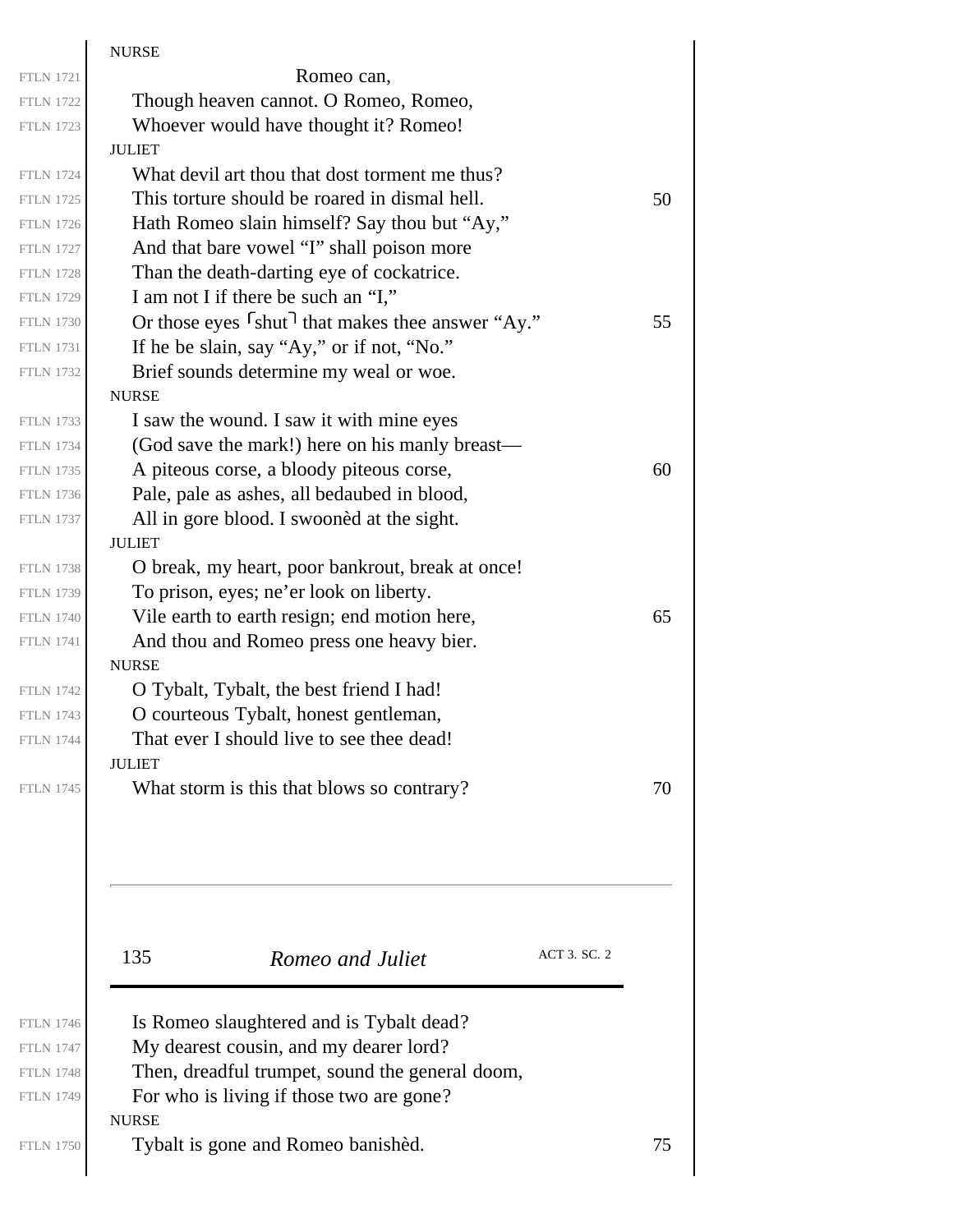| <b>FTLN 1751</b> | Romeo that killed him—he is banished.<br><b>JULIET</b>               |     |
|------------------|----------------------------------------------------------------------|-----|
| <b>FTLN 1752</b> | O God, did Romeo's hand shed Tybalt's blood?                         |     |
|                  | $\mathsf{\Gamma}_{\text{NURSE}}$                                     |     |
| <b>FTLN 1753</b> | It did, it did, alas the day, it did.                                |     |
|                  | $\mathsf{\Gamma}_{\text{JULIET}}$ ר                                  |     |
| <b>FTLN 1754</b> | O serpent heart hid with a flow'ring face!                           |     |
| <b>FTLN 1755</b> | Did ever dragon keep so fair a cave?                                 | 80  |
| <b>FTLN 1756</b> | Beautiful tyrant, fiend angelical!                                   |     |
| <b>FTLN 1757</b> | Dove-feathered raven, wolvish-ravening lamb!                         |     |
| <b>FTLN 1758</b> | Despisèd substance of divinest show!                                 |     |
| <b>FTLN 1759</b> | Just opposite to what thou justly seem'st,                           |     |
| <b>FTLN 1760</b> | A <sup>r</sup> damnèd <sup>1</sup> saint, an honorable villain.      | 85  |
| <b>FTLN 1761</b> | O nature, what hadst thou to do in hell                              |     |
| <b>FTLN 1762</b> | When thou didst bower the spirit of a fiend                          |     |
| <b>FTLN 1763</b> | In mortal paradise of such sweet flesh?                              |     |
| <b>FTLN 1764</b> | Was ever book containing such vile matter                            |     |
| <b>FTLN 1765</b> | So fairly bound? O, that deceit should dwell                         | 90  |
| <b>FTLN 1766</b> | In such a gorgeous palace!                                           |     |
|                  | <b>NURSE</b>                                                         |     |
| <b>FTLN 1767</b> | There's no trust,                                                    |     |
| <b>FTLN 1768</b> | No faith, no honesty in men. All perjured,                           |     |
| <b>FTLN 1769</b> | All forsworn, all naught, all dissemblers.                           |     |
| <b>FTLN 1770</b> | Ah, where's my man? Give me some aqua vitae.                         | 95  |
| <b>FTLN 1771</b> | These griefs, these woes, these sorrows make me                      |     |
| <b>FTLN 1772</b> | old.                                                                 |     |
| <b>FTLN 1773</b> | Shame come to Romeo!                                                 |     |
|                  | <b>JULIET</b>                                                        |     |
| <b>FTLN 1774</b> | Blistered be thy tongue                                              |     |
| <b>FTLN 1775</b> | For such a wish! He was not born to shame.                           | 100 |
| <b>FTLN 1776</b> | Upon his brow shame is ashamed to sit,                               |     |
| <b>FTLN 1777</b> | For 'tis a throne where honor may be crowned                         |     |
|                  |                                                                      |     |
|                  | ACT 3. SC. 2<br>137<br>Romeo and Juliet                              |     |
|                  |                                                                      |     |
|                  |                                                                      |     |
| <b>FTLN 1778</b> | Sole monarch of the universal Earth.                                 |     |
| <b>FTLN 1779</b> | O, what a beast was I to chide at him!                               |     |
|                  | <b>NURSE</b>                                                         |     |
| <b>FTLN 1780</b> | Will you speak well of him that killed your cousin?<br><b>JULIET</b> | 105 |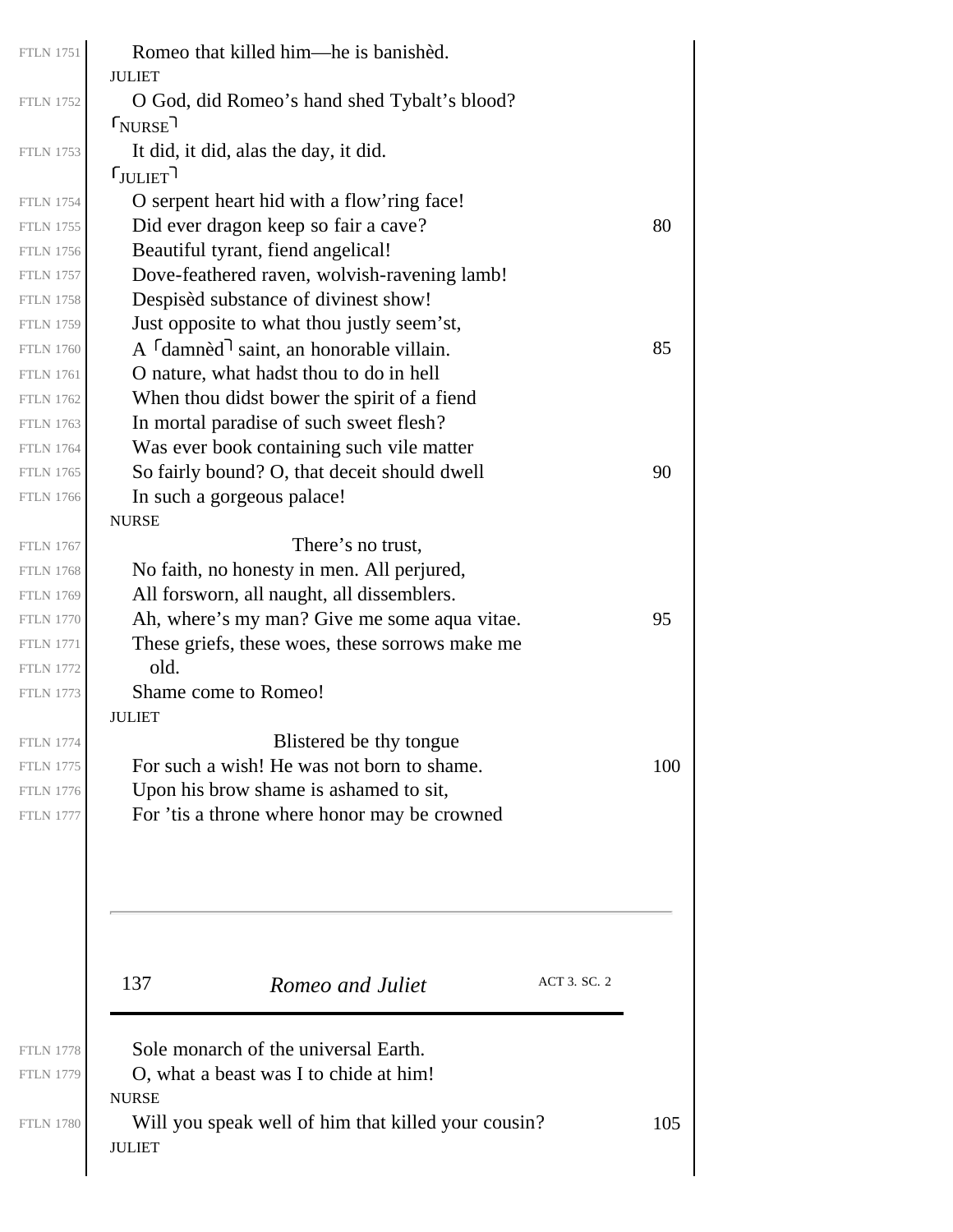|                                      | 139<br>Romeo and Juliet                                                              | ACT 3. SC. 3 |     |
|--------------------------------------|--------------------------------------------------------------------------------------|--------------|-----|
|                                      |                                                                                      |              |     |
|                                      |                                                                                      |              |     |
| <b>FTLN 1811</b>                     | There is no end, no limit, measure, bound,                                           |              |     |
| <b>FTLN 1810</b>                     | All slain, all dead. "Romeo is banished."                                            |              | 135 |
| <b>FTLN 1808</b><br><b>FTLN 1809</b> | "Romeo is banishèd." To speak that word<br>Is father, mother, Tybalt, Romeo, Juliet, |              |     |
| <b>FTLN 1807</b>                     | But with a rearward following Tybalt's death,                                        |              |     |
| <b>FTLN 1806</b>                     | Which modern lamentation might have moved?                                           |              |     |
| <b>FTLN 1805</b>                     | "Thy father" or "thy mother," nay, or both,                                          |              | 130 |
| <b>FTLN 1804</b>                     | Why followed not, when she said "Tybalt's dead,"                                     |              |     |
| <b>FTLN 1803</b>                     | And needly will be ranked with other griefs,                                         |              |     |
| <b>FTLN 1802</b>                     | Or, if sour woe delights in fellowship                                               |              |     |
| <b>FTLN 1801</b>                     | Was woe enough if it had ended there;                                                |              |     |
| <b>FTLN 1800</b>                     | Hath slain ten thousand Tybalts. Tybalt's death                                      |              | 125 |
| <b>FTLN 1799</b>                     | That "banished," that one word "banished,"                                           |              |     |
| <b>FTLN 1798</b>                     | "Tybalt is dead and Romeo banished."                                                 |              |     |
| <b>FTLN 1797</b>                     | Like damnèd guilty deeds to sinners' minds:                                          |              |     |
| <b>FTLN 1796</b>                     | But, O, it presses to my memory                                                      |              |     |
| <b>FTLN 1795</b>                     | That murdered me. I would forget it fain,                                            |              | 120 |
| <b>FTLN 1794</b>                     | Some word there was, worser than Tybalt's death,                                     |              |     |
| <b>FTLN 1793</b>                     | All this is comfort. Wherefore weep I then?                                          |              |     |
| <b>FTLN 1792</b>                     | husband.                                                                             |              |     |
| <b>FTLN 1791</b>                     | And Tybalt's dead, that would have slain my                                          |              |     |
| <b>FTLN 1790</b>                     | My husband lives, that Tybalt would have slain,                                      |              | 115 |
| <b>FTLN 1788</b><br><b>FTLN 1789</b> | Your tributary drops belong to woe,<br>Which you, mistaking, offer up to joy.        |              |     |
| <b>FTLN 1787</b>                     | Back, foolish tears, back to your native spring;                                     |              |     |
| <b>FTLN 1786</b>                     | That villain cousin would have killed my husband.                                    |              |     |
| <b>FTLN 1785</b>                     | But wherefore, villain, didst thou kill my cousin?                                   |              | 110 |
| <b>FTLN 1784</b>                     | When I, thy three-hours wife, have mangled it?                                       |              |     |
| <b>FTLN 1783</b>                     | name                                                                                 |              |     |
| <b>FTLN 1782</b>                     | Ah, poor my lord, what tongue shall smooth thy                                       |              |     |
|                                      |                                                                                      |              |     |

| <b>FTLN 1812</b> | In that word's death. No words can that woe sound. |     |
|------------------|----------------------------------------------------|-----|
| <b>FTLN 1813</b> | Where is my father and my mother, nurse?           |     |
|                  | <b>NURSE</b>                                       |     |
| <b>FTLN 1814</b> | Weeping and wailing over Tybalt's corse.           |     |
| <b>FTLN 1815</b> | Will you go to them? I will bring you thither.     | 140 |
|                  | <b>JULIET</b>                                      |     |

FTLN 1816

FTLN 1781 FTLN 1782 FTLN 1783 FTLN 1784

FTLN 1786 FTLN 1787 FTLN 1788 FTLN 1789

FTLN 1791 FTLN 1792 FTLN 1793 FTLN 1794

FTLN 1796 FTLN 1797 FTLN 1798 FTLN 1799

FTLN 1801 FTLN 1802 FTLN 1803 FTLN 1804

FTLN 1806 FTLN 1807 FTLN 1808 FTLN 1809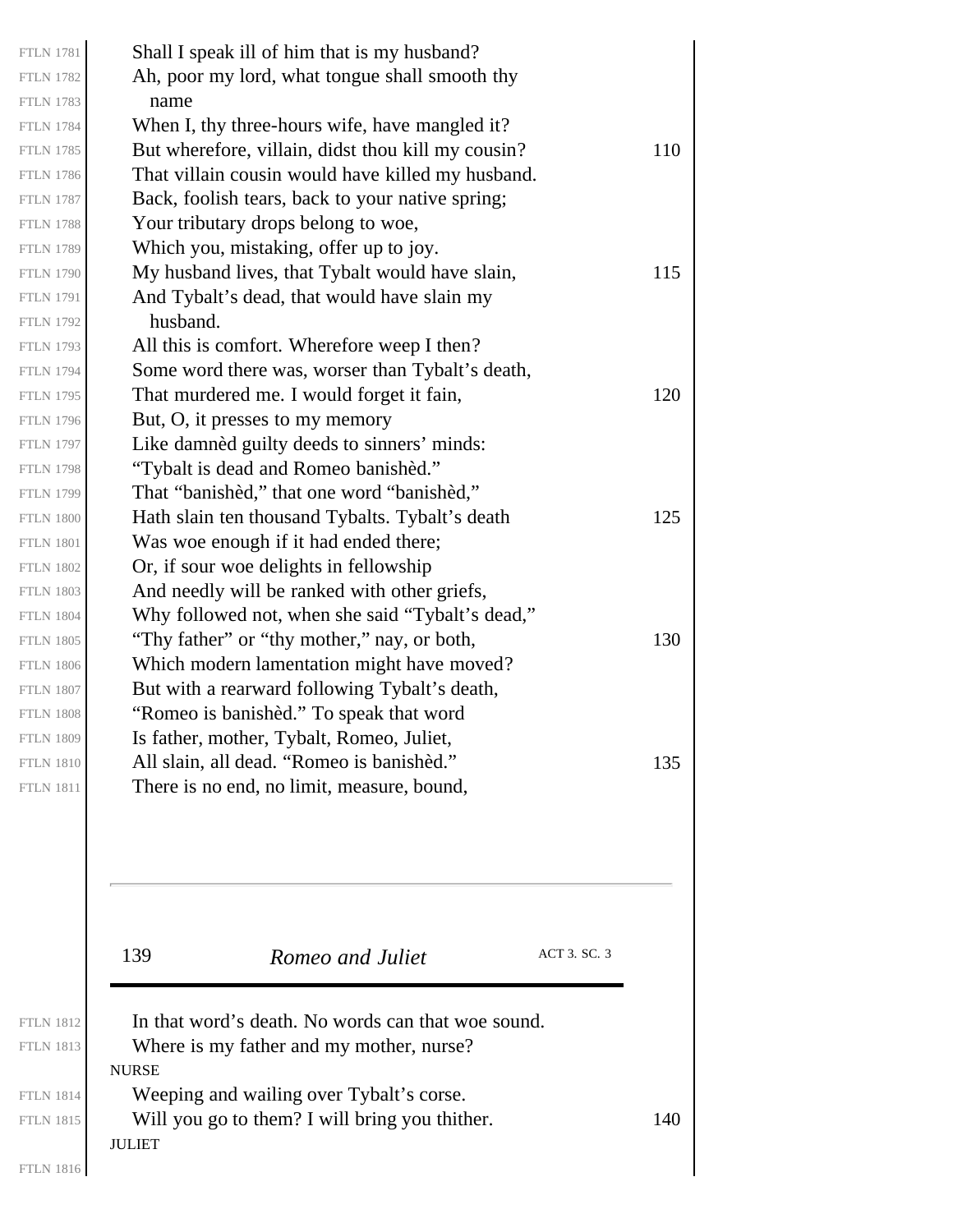|                                                          | Wash they his wounds with tears? Mine shall be                                                                                                                                                                      |     |
|----------------------------------------------------------|---------------------------------------------------------------------------------------------------------------------------------------------------------------------------------------------------------------------|-----|
| <b>FTLN 1817</b>                                         | spent,                                                                                                                                                                                                              |     |
| <b>FTLN 1818</b>                                         | When theirs are dry, for Romeo's banishment.—                                                                                                                                                                       |     |
| <b>FTLN 1819</b>                                         | Take up those cords.                                                                                                                                                                                                |     |
|                                                          | The Nurse picks up the rope ladder.                                                                                                                                                                                 |     |
| <b>FTLN 1820</b>                                         | Poor ropes, you are beguiled,                                                                                                                                                                                       | 145 |
| <b>FTLN 1821</b>                                         | Both you and I, for Romeo is exiled.                                                                                                                                                                                |     |
| <b>FTLN 1822</b>                                         | He made you for a highway to my bed,                                                                                                                                                                                |     |
| <b>FTLN 1823</b>                                         | But I, a maid, die maiden-widowèd.                                                                                                                                                                                  |     |
| <b>FTLN 1824</b>                                         | Come, cords—come, nurse. I'll to my wedding bed,                                                                                                                                                                    |     |
| <b>FTLN 1825</b>                                         | And death, not Romeo, take my maidenhead!                                                                                                                                                                           | 150 |
|                                                          | <b>NURSE</b>                                                                                                                                                                                                        |     |
| <b>FTLN 1826</b>                                         | Hie to your chamber. I'll find Romeo                                                                                                                                                                                |     |
| <b>FTLN 1827</b>                                         | To comfort you. I wot well where he is.                                                                                                                                                                             |     |
| <b>FTLN 1828</b><br><b>FTLN 1829</b>                     | Hark you, your Romeo will be here at night.<br>I'll to him. He is hid at Lawrence' cell.                                                                                                                            |     |
|                                                          | <b>JULIET</b>                                                                                                                                                                                                       |     |
| <b>FTLN 1830</b>                                         | O, find him!                                                                                                                                                                                                        | 155 |
|                                                          | <i><u>Giving the Nurse a ring.</u></i>                                                                                                                                                                              |     |
| <b>FTLN 1831</b>                                         | Give this ring to my true knight                                                                                                                                                                                    |     |
| <b>FTLN 1832</b>                                         | And bid him come to take his last farewell.                                                                                                                                                                         |     |
|                                                          | $\lceil$ They exit.                                                                                                                                                                                                 |     |
| <b>FTLN 1833</b><br><b>FTLN 1834</b><br><b>FTLN 1835</b> | $r_{\text{Scene}}$ 3 <sup>1</sup><br>Enter Friar Lawrence.<br><b>FRIAR LAWRENCE</b><br>Romeo, come forth; come forth, thou fearful man.<br>Affliction is enamored of thy parts,<br>And thou art wedded to calamity. |     |
|                                                          | ACT 3. SC. 3<br>141<br>Romeo and Juliet<br>[Enter Romeo]                                                                                                                                                            |     |
|                                                          | <b>ROMEO</b>                                                                                                                                                                                                        |     |
| <b>FTLN 1836</b><br><b>FTLN 1837</b>                     | Father, what news? What is the Prince's doom?<br>What sorrow craves acquaintance at my hand                                                                                                                         | 5   |
|                                                          |                                                                                                                                                                                                                     |     |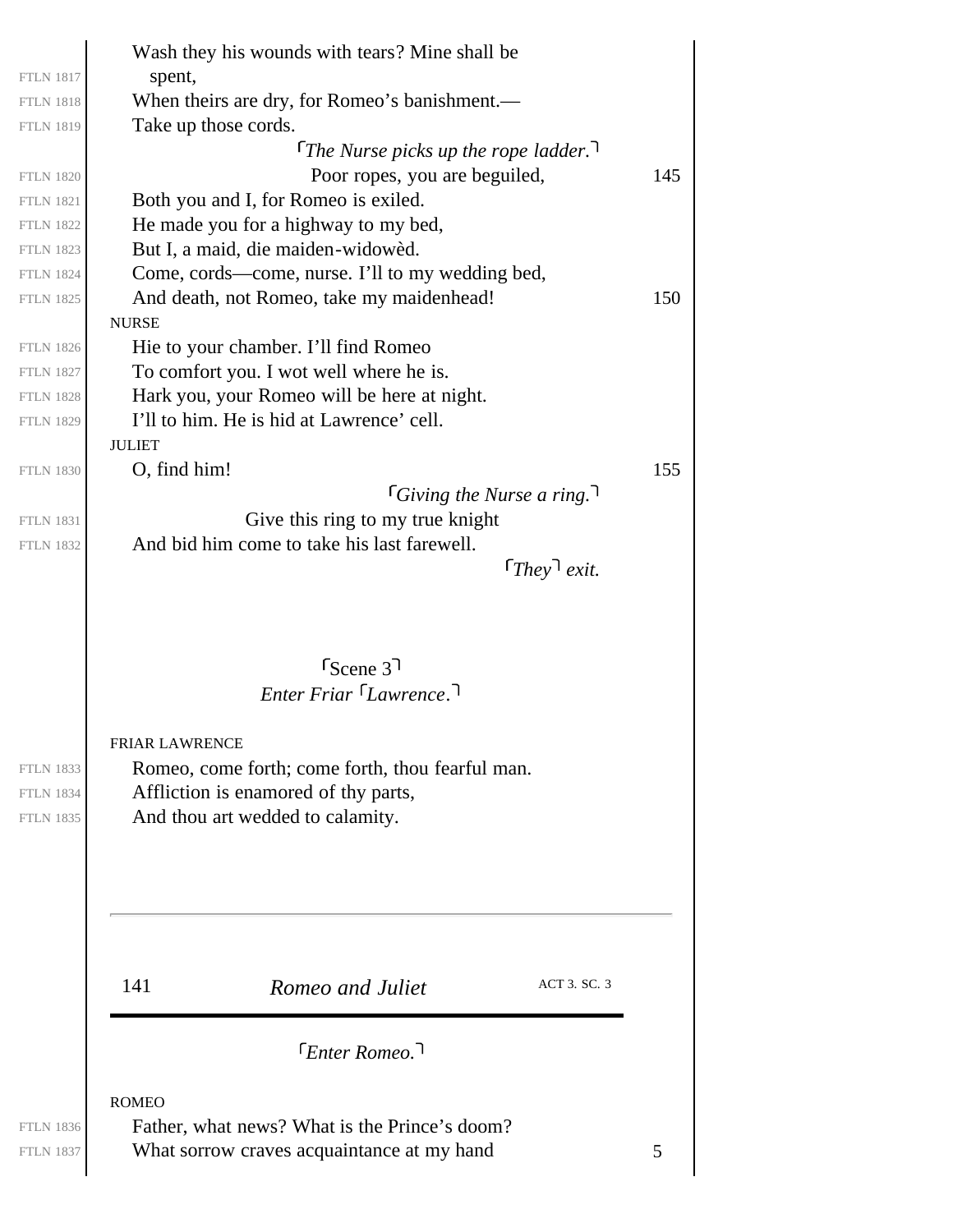| <b>FTLN 1838</b> | That I yet know not?                                |    |
|------------------|-----------------------------------------------------|----|
|                  | <b>FRIAR LAWRENCE</b>                               |    |
| <b>FTLN 1839</b> | Too familiar                                        |    |
| <b>FTLN 1840</b> | Is my dear son with such sour company.              |    |
| <b>FTLN 1841</b> | I bring thee tidings of the Prince's doom.          |    |
|                  | <b>ROMEO</b>                                        |    |
| <b>FTLN 1842</b> | What less than doomsday is the Prince's doom?       | 10 |
|                  | <b>FRIAR LAWRENCE</b>                               |    |
| <b>FTLN 1843</b> | A gentler judgment vanished from his lips:          |    |
| <b>FTLN 1844</b> | Not body's death, but body's banishment.            |    |
|                  | <b>ROMEO</b>                                        |    |
| <b>FTLN 1845</b> | Ha, banishment? Be merciful, say "death,"           |    |
| <b>FTLN 1846</b> | For exile hath more terror in his look,             |    |
| <b>FTLN 1847</b> | Much more than death. Do not say "banishment."      | 15 |
|                  | <b>FRIAR LAWRENCE</b>                               |    |
| <b>FTLN 1848</b> | Here from Verona art thou banished.                 |    |
| <b>FTLN 1849</b> | Be patient, for the world is broad and wide.        |    |
|                  | <b>ROMEO</b>                                        |    |
| <b>FTLN 1850</b> | There is no world without Verona walls              |    |
| <b>FTLN 1851</b> | But purgatory, torture, hell itself.                |    |
| <b>FTLN 1852</b> | Hence "banished" is "banished from the world,"      | 20 |
| <b>FTLN 1853</b> | And world's exile is death. Then "banished"         |    |
| <b>FTLN 1854</b> | Is death mistermed. Calling death "banished,"       |    |
| <b>FTLN 1855</b> | Thou cutt'st my head off with a golden ax           |    |
| <b>FTLN 1856</b> | And smilest upon the stroke that murders me.        |    |
|                  | <b>FRIAR LAWRENCE</b>                               |    |
| <b>FTLN 1857</b> | O deadly sin, O rude unthankfulness!                | 25 |
| <b>FTLN 1858</b> | Thy fault our law calls death, but the kind prince, |    |
| <b>FTLN 1859</b> | Taking thy part, hath rushed aside the law          |    |
| <b>FTLN 1860</b> | And turned that black word "death" to               |    |
| <b>FTLN 1861</b> | "banishment."                                       |    |
| <b>FTLN 1862</b> | This is dear mercy, and thou seest it not.          | 30 |
|                  |                                                     |    |

143 **Romeo and Juliet** ACT 3. SC. 3

### ROMEO

'Tis torture and not mercy. Heaven is here Where Juliet lives, and every cat and dog And little mouse, every unworthy thing, Live here in heaven and may look on her,

FTLN 1863 FTLN 1864 FTLN 1865 FTLN 1866 FTLN 1867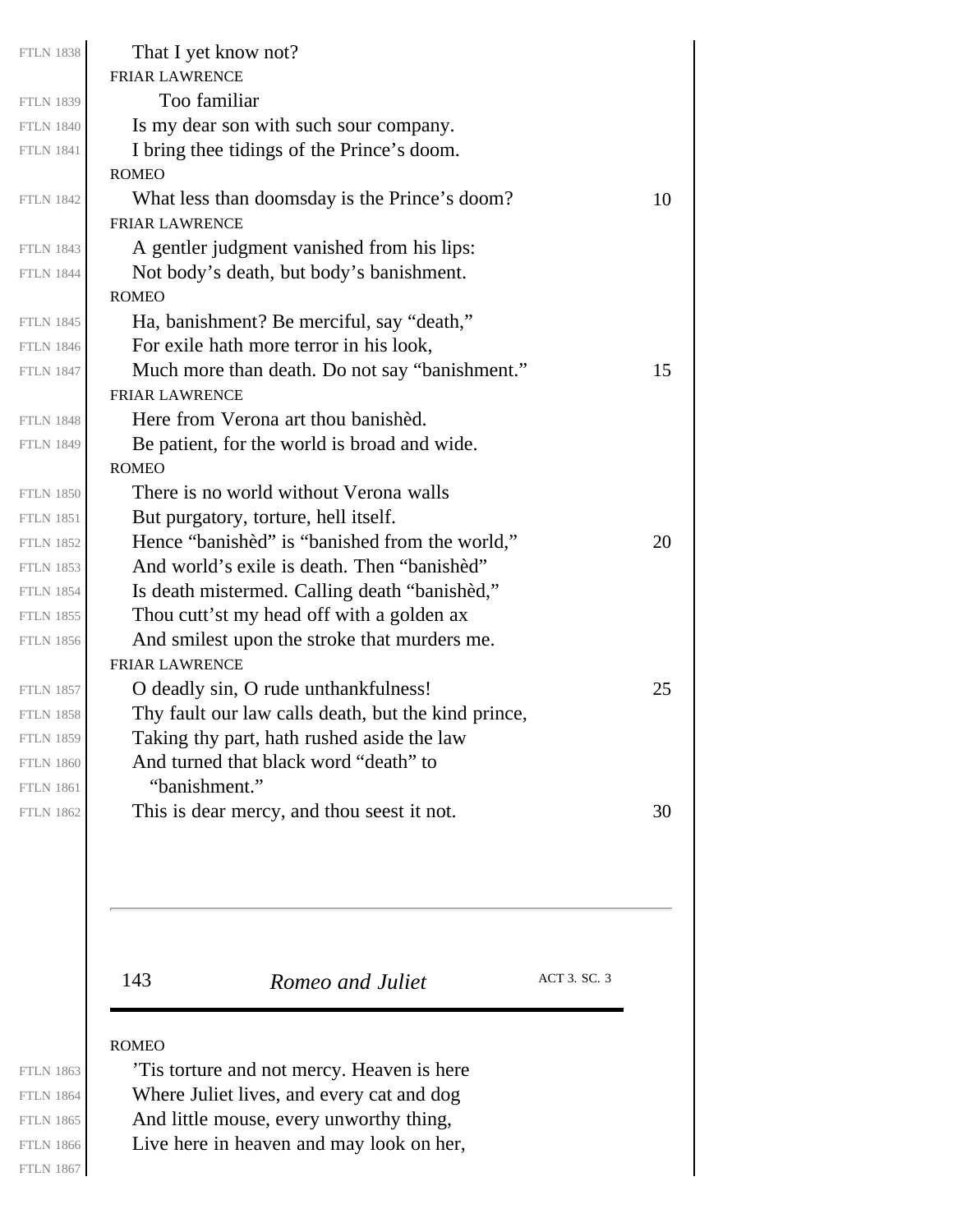| <b>FTLN 1868</b><br><b>FTLN 1869</b><br><b>FTLN 1870</b><br><b>FTLN 1871</b><br><b>FTLN 1872</b><br><b>FTLN 1873</b><br><b>FTLN 1874</b><br><b>FTLN 1875</b> | But Romeo may not. More validity,<br>More honorable state, more courtship lives<br>In carrion flies than Romeo. They may seize<br>On the white wonder of dear Juliet's hand<br>And steal immortal blessing from her lips,<br>Who even in pure and vestal modesty<br>Still blush, as thinking their own kisses sin;<br>But Romeo may not; he is banished.<br>Flies may do this, but I from this must fly. | 35<br>40 |
|--------------------------------------------------------------------------------------------------------------------------------------------------------------|----------------------------------------------------------------------------------------------------------------------------------------------------------------------------------------------------------------------------------------------------------------------------------------------------------------------------------------------------------------------------------------------------------|----------|
| <b>FTLN 1876</b><br><b>FTLN 1877</b><br><b>FTLN 1878</b><br><b>FTLN 1879</b><br><b>FTLN 1880</b>                                                             | They are free men, but I am banished.<br>And sayest thou yet that exile is not death?<br>Hadst thou no poison mixed, no sharp-ground<br>knife,<br>No sudden mean of death, though ne'er so mean,                                                                                                                                                                                                         | 45       |
| <b>FTLN 1881</b><br><b>FTLN 1882</b><br><b>FTLN 1883</b><br><b>FTLN 1884</b><br><b>FTLN 1885</b><br><b>FTLN 1886</b>                                         | But "banished" to kill me? "Banished"?<br>O friar, the damned use that word in hell.<br>Howling attends it. How hast thou the heart,<br>Being a divine, a ghostly confessor,<br>A sin absolver, and my friend professed,<br>To mangle me with that word "banished"?                                                                                                                                      | 50       |
| <b>FTLN 1887</b><br><b>FTLN 1888</b>                                                                                                                         | <b>FRIAR LAWRENCE</b><br>Thou <sup>1</sup> fond mad man, hear me a little speak.<br><b>ROMEO</b><br>O, thou wilt speak again of banishment.<br><b>FRIAR LAWRENCE</b>                                                                                                                                                                                                                                     | 55       |
| <b>FTLN 1889</b><br><b>FTLN 1890</b><br><b>FTLN 1891</b><br><b>FTLN 1892</b>                                                                                 | I'll give thee armor to keep off that word,<br>Adversity's sweet milk, philosophy,<br>To comfort thee, though thou art banished.<br><b>ROMEO</b><br>Yet "banished"? Hang up philosophy.                                                                                                                                                                                                                  | 60       |
| <b>FTLN 1893</b>                                                                                                                                             | Unless philosophy can make a Juliet,<br>ACT 3. SC. 3<br>145<br>Romeo and Juliet                                                                                                                                                                                                                                                                                                                          |          |
| <b>FTLN 1894</b><br><b>FTLN 1895</b><br><b>FTLN 1896</b>                                                                                                     | Displant a town, reverse a prince's doom,<br>It helps not, it prevails not. Talk no more.<br><b>FRIAR LAWRENCE</b><br>O, then I see that $\lceil \text{madmen} \rceil$ have no ears.                                                                                                                                                                                                                     |          |
| <b>FTLN 1897</b>                                                                                                                                             | <b>ROMEO</b><br>How should they when that wise men have no eyes?                                                                                                                                                                                                                                                                                                                                         | 65       |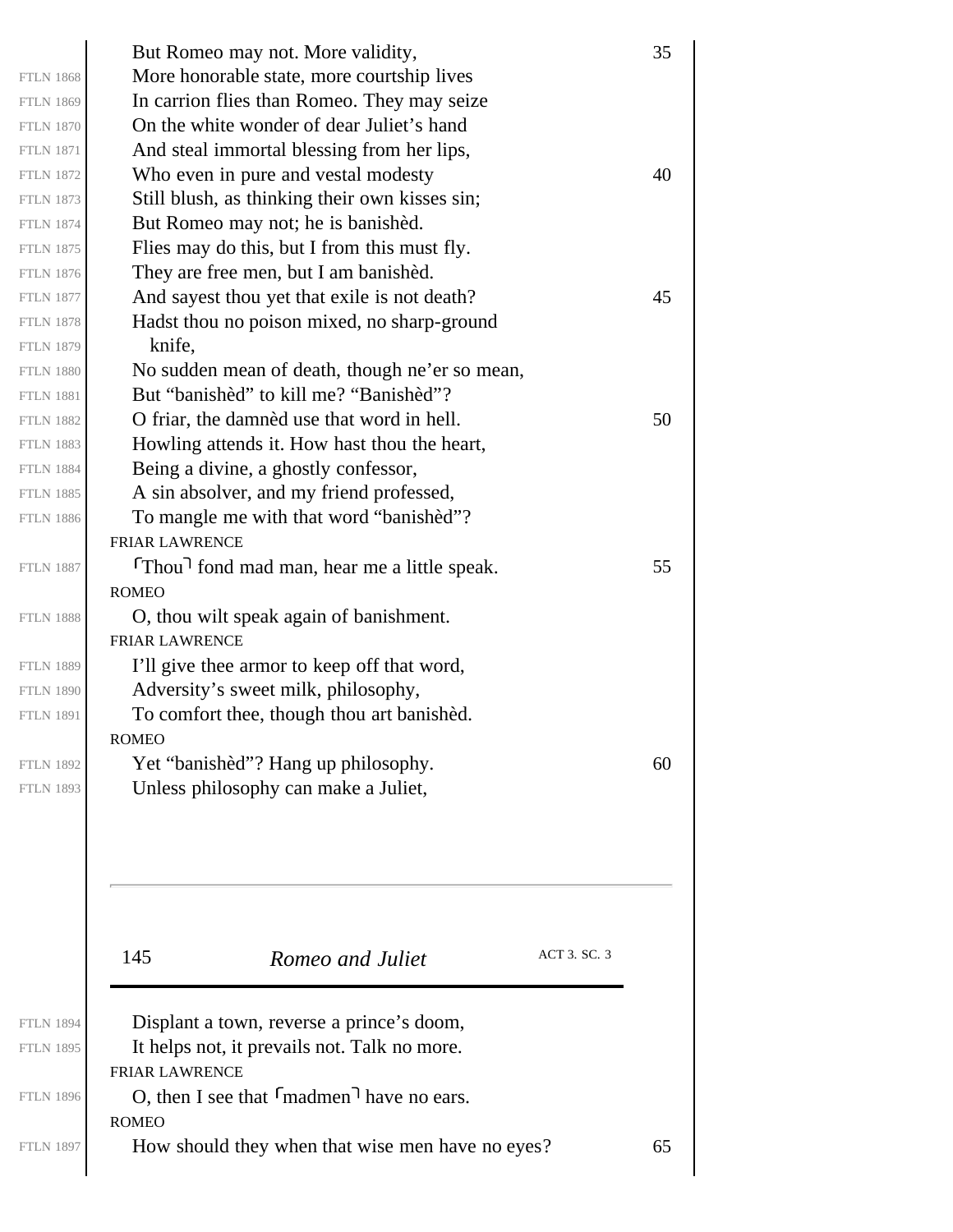|                  | <b>FRIAR LAWRENCE</b>                                   |    |
|------------------|---------------------------------------------------------|----|
| <b>FTLN 1898</b> | Let me dispute with thee of thy estate.<br><b>ROMEO</b> |    |
| <b>FTLN 1899</b> | Thou canst not speak of that thou dost not feel.        |    |
| <b>FTLN 1900</b> | Wert thou as young as I, Juliet thy love,               |    |
| <b>FTLN 1901</b> | An hour but married, Tybalt murdered,                   |    |
| <b>FTLN 1902</b> | Doting like me, and like me banishèd,                   | 70 |
| <b>FTLN 1903</b> | Then mightst thou speak, then mightst thou tear thy     |    |
| <b>FTLN 1904</b> | hair                                                    |    |
| <b>FTLN 1905</b> | And fall upon the ground as I do now,                   |    |
|                  | $\lceil$ Romeo throws himself down. <sup>1</sup>        |    |
| <b>FTLN 1906</b> | Taking the measure of an unmade grave.                  |    |
|                  | $Knock$ [within.]                                       |    |
|                  | <b>FRIAR LAWRENCE</b>                                   |    |
| <b>FTLN 1907</b> | Arise. One knocks. Good Romeo, hide thyself.            | 75 |
|                  | <b>ROMEO</b>                                            |    |
| <b>FTLN 1908</b> | Not I, unless the breath of heartsick groans,           |    |
| <b>FTLN 1909</b> | Mistlike, enfold me from the search of eyes.            |    |
|                  | Knock.                                                  |    |
|                  | FRIAR LAWRENCE                                          |    |
| <b>FTLN 1910</b> | Hark, how they knock!—Who's there?—Romeo,               |    |
| <b>FTLN 1911</b> | arise.                                                  |    |
| <b>FTLN 1912</b> | Thou wilt be taken.—Stay awhile.—Stand up.              | 80 |
|                  | Knock.                                                  |    |
| <b>FTLN 1913</b> | Run to my study.—By and by.—God's will,                 |    |
| <b>FTLN 1914</b> | What simpleness is this?—I come, I come.                |    |
|                  | Knock.                                                  |    |
| <b>FTLN 1915</b> | Who knocks so hard? Whence come you? What's             |    |
| <b>FTLN 1916</b> | your will?                                              |    |
|                  |                                                         |    |
|                  |                                                         |    |
|                  |                                                         |    |
|                  | ACT 3. SC. 3                                            |    |
|                  | 147<br>Romeo and Juliet                                 |    |
|                  |                                                         |    |
|                  | NURSE, $\lceil$ <i>within</i> $\lceil$                  |    |
| <b>FTLN 1917</b> | Let me come in, and you shall know my errand.           | 85 |
| <b>FTLN 1918</b> | I come from Lady Juliet.                                |    |
|                  | FRIAR LAWRENCE, $\int$ <i>admitting the Nurse</i>       |    |
| <b>FTLN 1919</b> | Welcome, then.                                          |    |
|                  | [Enter Nurse.]                                          |    |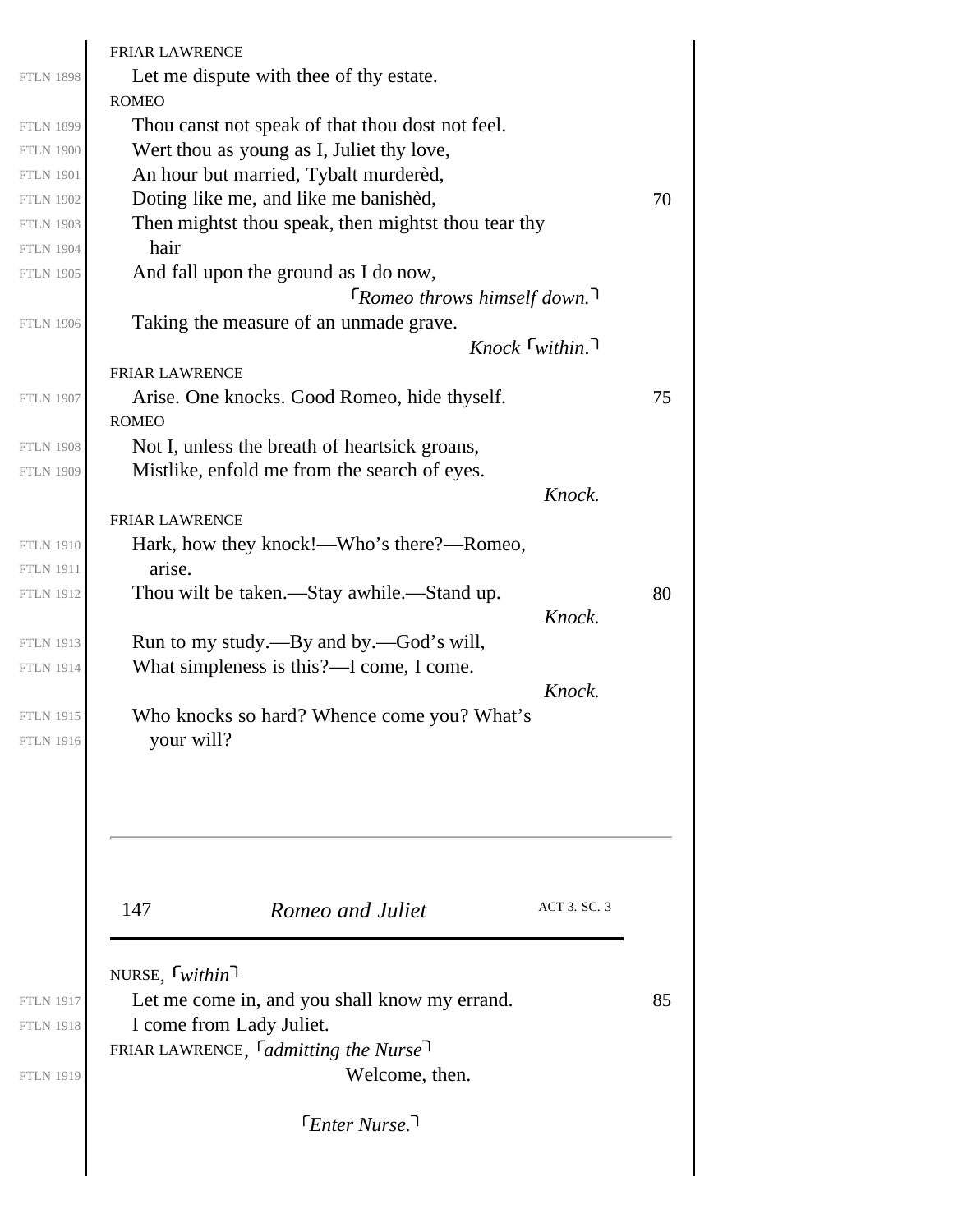|                  | <b>NURSE</b>                                      |     |
|------------------|---------------------------------------------------|-----|
| <b>FTLN 1920</b> | O holy friar, O, tell me, holy friar,             |     |
| <b>FTLN 1921</b> | Where's my lady's lord? Where's Romeo?            |     |
|                  | <b>FRIAR LAWRENCE</b>                             |     |
| <b>FTLN 1922</b> | There on the ground, with his own tears made      | 90  |
| <b>FTLN 1923</b> | drunk.                                            |     |
|                  | <b>NURSE</b>                                      |     |
| <b>FTLN 1924</b> | O, he is even in my mistress' case,               |     |
| <b>FTLN 1925</b> | Just in her case. O woeful sympathy!              |     |
| <b>FTLN 1926</b> | Piteous predicament! Even so lies she,            |     |
| <b>FTLN 1927</b> | Blubb'ring and weeping, weeping and blubb'ring.—  | 95  |
| <b>FTLN 1928</b> | Stand up, stand up. Stand an you be a man.        |     |
| <b>FTLN 1929</b> | For Juliet's sake, for her sake, rise and stand.  |     |
| <b>FTLN 1930</b> | Why should you fall into so deep an O?            |     |
|                  | <b>ROMEO</b>                                      |     |
| <b>FTLN 1931</b> | Nurse.                                            |     |
|                  | <b>NURSE</b>                                      |     |
| <b>FTLN 1932</b> | Ah sir, ah sir, death's the end of all.           | 100 |
|                  | ROMEO, $rising up$                                |     |
| <b>FTLN 1933</b> | Spakest thou of Juliet? How is it with her?       |     |
| <b>FTLN 1934</b> | Doth not she think me an old murderer,            |     |
| <b>FTLN 1935</b> | Now I have stained the childhood of our joy       |     |
| <b>FTLN 1936</b> | With blood removed but little from her own?       |     |
| <b>FTLN 1937</b> | Where is she? And how doth she? And what says     | 105 |
| <b>FTLN 1938</b> | My concealed lady to our canceled love?           |     |
|                  | <b>NURSE</b>                                      |     |
| <b>FTLN 1939</b> | O, she says nothing, sir, but weeps and weeps,    |     |
| <b>FTLN 1940</b> | And now falls on her bed, and then starts up,     |     |
| <b>FTLN 1941</b> | And "Tybalt" calls, and then on Romeo cries,      |     |
| <b>FTLN 1942</b> | And then down falls again.                        | 110 |
|                  |                                                   |     |
|                  | ACT 3. SC. 3<br>149<br>Romeo and Juliet           |     |
|                  | <b>ROMEO</b>                                      |     |
| <b>FTLN 1943</b> | As if that name,                                  |     |
| <b>FTLN 1944</b> | Shot from the deadly level of a gun,              |     |
| <b>FTLN 1945</b> | Did murder her, as that name's cursed hand        |     |
| <b>FTLN 1946</b> | Murdered her kinsman.—O, tell me, friar, tell me, |     |
| <b>FTLN 1947</b> | In what vile part of this anatomy                 | 115 |
| <b>FTLN 1948</b> | Doth my name lodge? Tell me, that I may sack      |     |
|                  |                                                   |     |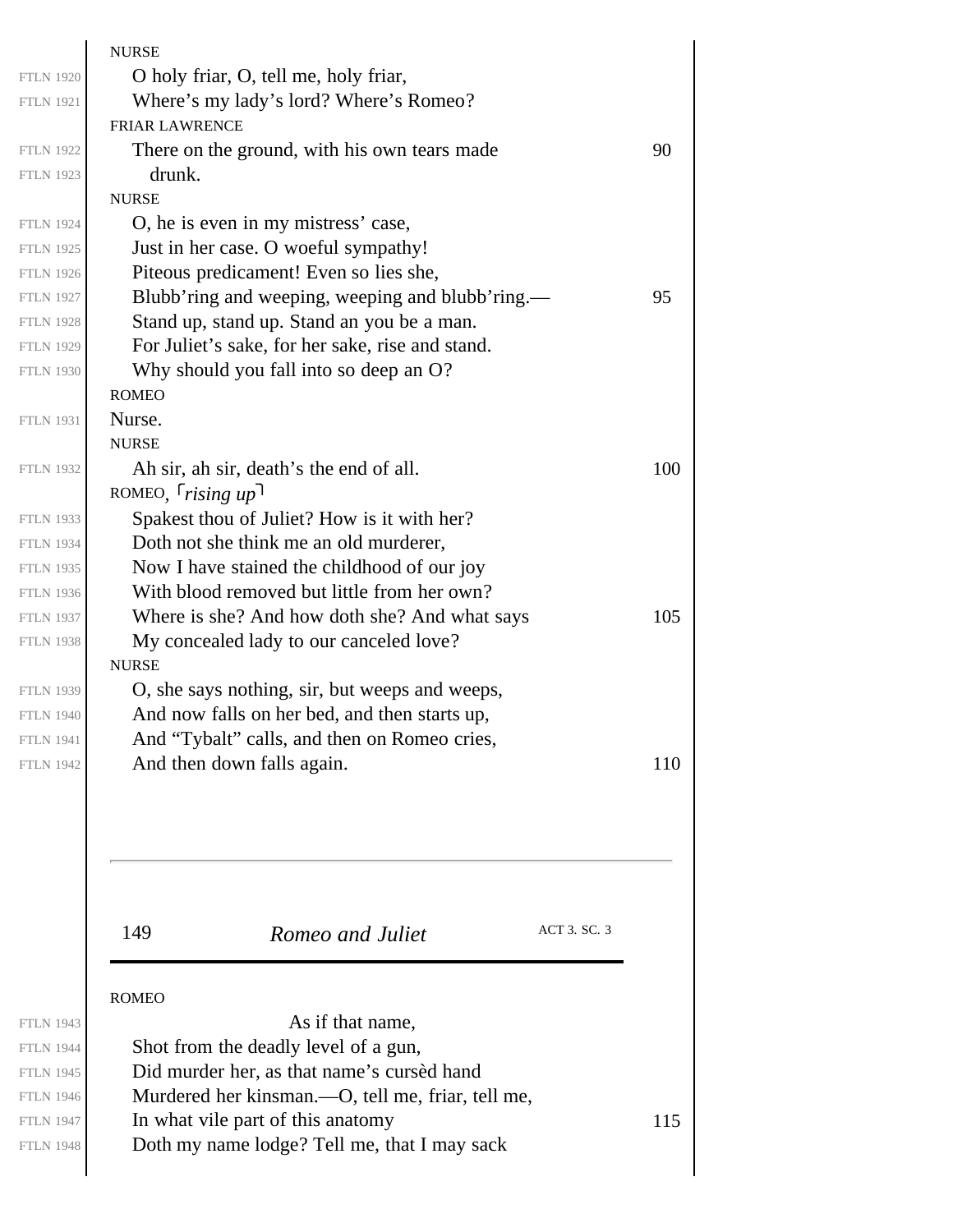The hateful mansion.

*He draws his dagger.*

|                  | <b>FRIAR LAWRENCE</b>                                                  |     |
|------------------|------------------------------------------------------------------------|-----|
| <b>FTLN 1950</b> | Hold thy desperate hand!                                               |     |
| <b>FTLN 1951</b> | Art thou a man? Thy form cries out thou art.                           |     |
| <b>FTLN 1952</b> | Thy tears are womanish; thy wild acts <sup>r</sup> denote <sup>1</sup> | 120 |
| <b>FTLN 1953</b> | The unreasonable fury of a beast.                                      |     |
| <b>FTLN 1954</b> | Unseemly woman in a seeming man,                                       |     |
| <b>FTLN 1955</b> | And ill-beseeming beast in seeming both!                               |     |
| <b>FTLN 1956</b> | Thou hast amazed me. By my holy order,                                 |     |
| <b>FTLN 1957</b> | I thought thy disposition better tempered.                             | 125 |
| <b>FTLN 1958</b> | Hast thou slain Tybalt? Wilt thou slay thyself,                        |     |
| <b>FTLN 1959</b> | And slay thy lady that in thy life $\lceil$ lives, $\rceil$            |     |
| <b>FTLN 1960</b> | By doing damnèd hate upon thyself?                                     |     |
| <b>FTLN 1961</b> | Why railest thou on thy birth, the heaven, and earth,                  |     |
| <b>FTLN 1962</b> | Since birth and heaven and earth all three do meet                     | 130 |
| <b>FTLN 1963</b> | In thee at once, which thou at once wouldst lose?                      |     |
| <b>FTLN 1964</b> | Fie, fie, thou shamest thy shape, thy love, thy wit,                   |     |
| <b>FTLN 1965</b> | Which, like a usurer, abound'st in all                                 |     |
| <b>FTLN 1966</b> | And usest none in that true use indeed                                 |     |
| <b>FTLN 1967</b> | Which should bedeck thy shape, thy love, thy wit.                      | 135 |
| <b>FTLN 1968</b> | Thy noble shape is but a form of wax,                                  |     |
| <b>FTLN 1969</b> | Digressing from the valor of a man;                                    |     |
| <b>FTLN 1970</b> | Thy dear love sworn but hollow perjury,                                |     |
| <b>FTLN 1971</b> | Killing that love which thou hast vowed to cherish;                    |     |
| <b>FTLN 1972</b> | Thy wit, that ornament to shape and love,                              | 140 |
| <b>FTLN 1973</b> | Misshapen in the conduct of them both,                                 |     |
| <b>FTLN 1974</b> | Like powder in a skilless soldier's flask,                             |     |
| <b>FTLN 1975</b> | Is set afire by thine own ignorance,                                   |     |
| <b>FTLN 1976</b> | And thou dismembered with thine own defense.                           |     |
| <b>FTLN 1977</b> | What, rouse thee, man! Thy Juliet is alive,                            | 145 |
| <b>FTLN 1978</b> | For whose dear sake thou wast but lately dead:                         |     |
|                  |                                                                        |     |

FTLN 1979 FTLN 1980 FTLN 1981

FTLN 1983

151 *Romeo and Juliet* ACT 3. SC. 3

There art thou happy. Tybalt would kill thee, But thou slewest Tybalt: there art thou happy. The law that threatened death becomes thy friend FTLN 1982  $\vert$  And turns it to exile: there art thou happy. 150 A pack of blessings light upon thy back;

FTLN 1949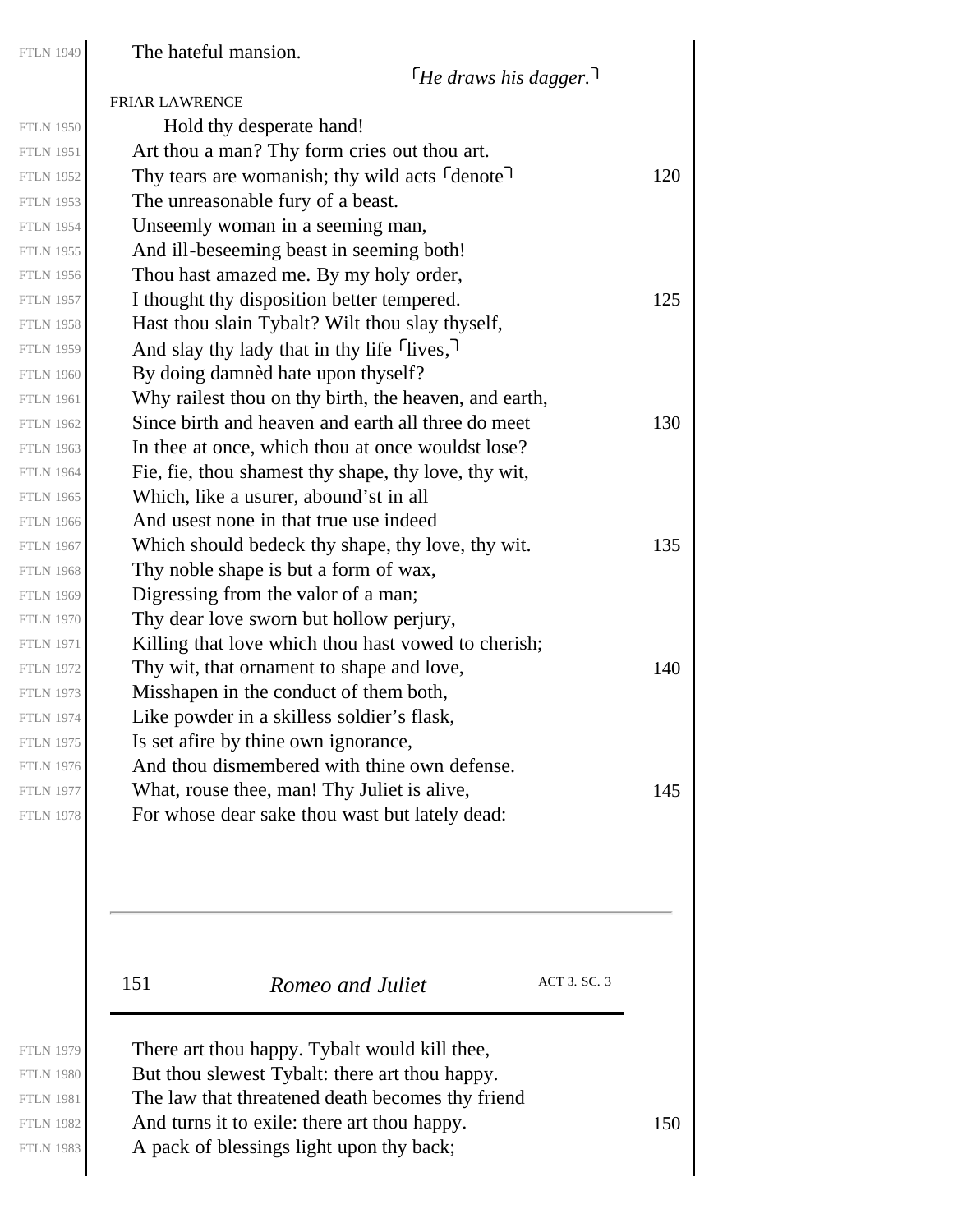| <b>FTLN 1984</b> | Happiness courts thee in her best array;                            |     |
|------------------|---------------------------------------------------------------------|-----|
| <b>FTLN 1985</b> | But, like a <sup>r</sup> misbehaved <sup>1</sup> and sullen wench,  |     |
| <b>FTLN 1986</b> | Thou <sup>r</sup> pouts upon <sup>1</sup> thy fortune and thy love. |     |
| <b>FTLN 1987</b> | Take heed, take heed, for such die miserable.                       | 155 |
| <b>FTLN 1988</b> | Go, get thee to thy love, as was decreed.                           |     |
| <b>FTLN 1989</b> | Ascend her chamber. Hence and comfort her.                          |     |
| <b>FTLN 1990</b> | But look thou stay not till the watch be set,                       |     |
| <b>FTLN 1991</b> | For then thou canst not pass to Mantua,                             |     |
| <b>FTLN 1992</b> | Where thou shalt live till we can find a time                       | 160 |
| <b>FTLN 1993</b> | To blaze your marriage, reconcile your friends,                     |     |
| <b>FTLN 1994</b> | Beg pardon of the Prince, and call thee back                        |     |
| <b>FTLN 1995</b> | With twenty hundred thousand times more joy                         |     |
| <b>FTLN 1996</b> | Than thou went'st forth in lamentation.—                            |     |
| <b>FTLN 1997</b> | Go before, nurse. Commend me to thy lady,                           | 165 |
| <b>FTLN 1998</b> | And bid her hasten all the house to bed,                            |     |
| <b>FTLN 1999</b> | Which heavy sorrow makes them apt unto.                             |     |
| <b>FTLN 2000</b> | Romeo is coming.                                                    |     |
|                  | <b>NURSE</b>                                                        |     |
| <b>FTLN 2001</b> | O Lord, I could have stayed here all the night                      |     |
| <b>FTLN 2002</b> | To hear good counsel. O, what learning is!—                         | 170 |
| <b>FTLN 2003</b> | My lord, I'll tell my lady you will come.                           |     |
|                  | <b>ROMEO</b>                                                        |     |
| <b>FTLN 2004</b> | Do so, and bid my sweet prepare to chide.                           |     |
|                  | <b>NURSE</b>                                                        |     |
| <b>FTLN 2005</b> | Here, sir, a ring she bid me give you, sir.                         |     |
|                  | $\lceil$ Nurse gives Romeo a ring.                                  |     |
| <b>FTLN 2006</b> | Hie you, make haste, for it grows very late.                        |     |
|                  | $\lceil$ She exits. $\lceil$                                        |     |
|                  | <b>ROMEO</b>                                                        |     |
| <b>FTLN 2007</b> | How well my comfort is revived by this!                             | 175 |
|                  |                                                                     |     |
|                  |                                                                     |     |
|                  |                                                                     |     |
|                  | ACT 3. SC. 4<br>153<br>Romeo and Juliet                             |     |
|                  |                                                                     |     |
|                  |                                                                     |     |
|                  | <b>FRIAR LAWRENCE</b>                                               |     |
| <b>FTLN 2008</b> | Go hence, good night—and here stands all your                       |     |
| <b>FTLN 2009</b> | state:                                                              |     |
| <b>FTLN 2010</b> | Either be gone before the watch be set                              |     |
| <b>FTLN 2011</b> | Or by the break of day $\lceil$ disguised $\rceil$ from hence.      |     |
| <b>FTLN 2012</b> | Sojourn in Mantua. I'll find out your man,                          | 180 |
| <b>FTLN 2013</b> | And he shall signify from time to time                              |     |
|                  |                                                                     |     |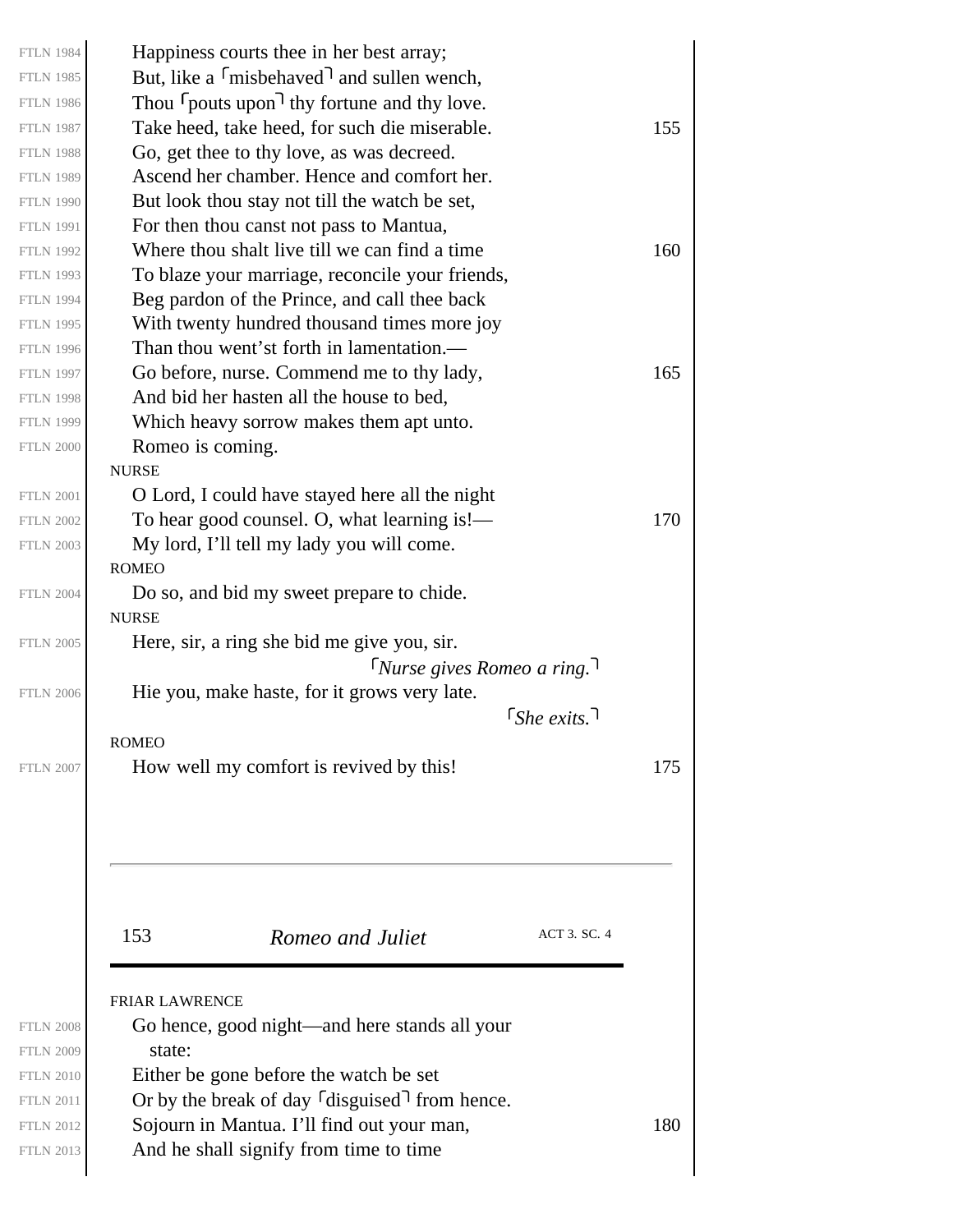ROMEO Every good hap to you that chances here. Give me thy hand. 'Tis late. Farewell. Good night. But that a joy past joy calls out on me, FTLN 2017 It were a grief so brief to part with thee.  $185$ Farewell.

*They exit.*

## *Enter old Capulet, his Wife, and Paris.* Scene 4

#### CAPULET

| <b>FTLN 2019</b> | Things have fallen out, sir, so unluckily      |    |
|------------------|------------------------------------------------|----|
| <b>FTLN 2020</b> | That we have had no time to move our daughter. |    |
| <b>FTLN 2021</b> | Look you, she loved her kinsman Tybalt dearly, |    |
| <b>FTLN 2022</b> | And so did I. Well, we were born to die.       |    |
| <b>FTLN 2023</b> | Tis very late. She'll not come down tonight.   | 5  |
| <b>FTLN 2024</b> | I promise you, but for your company,           |    |
| <b>FTLN 2025</b> | I would have been abed an hour ago.            |    |
|                  | <b>PARIS</b>                                   |    |
| <b>FTLN 2026</b> | These times of woe afford no times to woo.—    |    |
| <b>FTLN 2027</b> | Madam, good night. Commend me to your          |    |
| <b>FTLN 2028</b> | daughter.                                      | 10 |
|                  | <b>LADY CAPULET</b>                            |    |
| <b>FTLN 2029</b> | I will, and know her mind early tomorrow.      |    |
| <b>FTLN 2030</b> | Tonight she's mewed up to her heaviness.       |    |
|                  | <b>CAPULET</b>                                 |    |
| <b>FTLN 2031</b> | Sir Paris, I will make a desperate tender      |    |

Of my child's love. I think she will  $\lceil$  be $\rceil$  ruled

155 **Romeo and Juliet** ACT 3. SC. 5

| <b>FTLN 2033</b> | In all respects by me. Nay, more, I doubt it not.— | 15 |
|------------------|----------------------------------------------------|----|
| <b>FTLN 2034</b> | Wife, go you to her ere you go to bed.             |    |
| <b>FTLN 2035</b> | Acquaint her here of my son Paris' love,           |    |
| <b>FTLN 2036</b> | And bid her—mark you me?—on Wednesday              |    |
| <b>FTLN 2037</b> | $next-$                                            |    |
| <b>FTLN 2038</b> | But soft, what day is this?                        | 20 |

FTLN 2014 FTLN 2015

FTLN 2016 FTLN 2018

FTLN 2031 FTLN 2032

FTLN 2034 FTLN 2035 FTLN 2036 FTLN 2037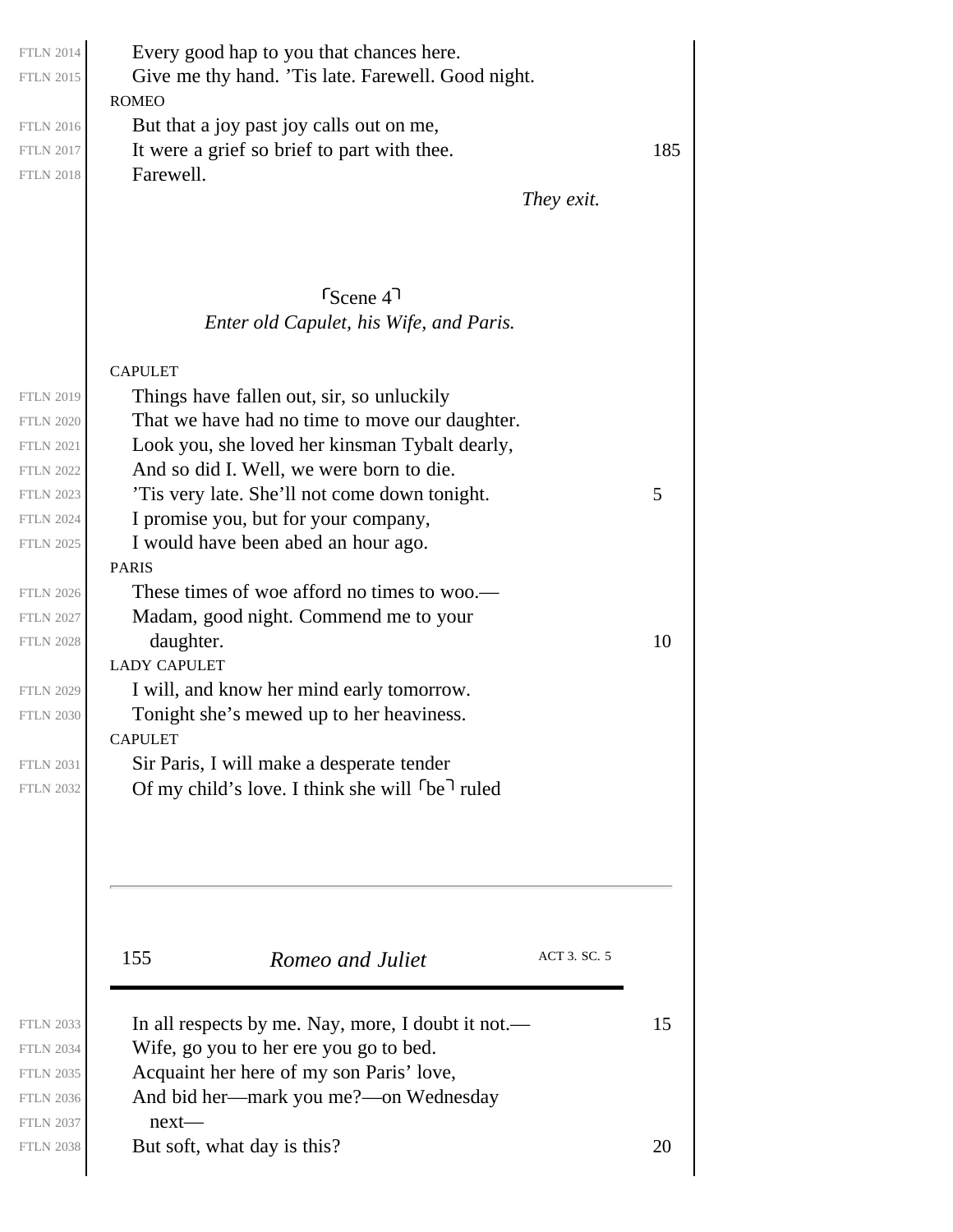|                  | <b>PARIS</b>                                                                 |    |
|------------------|------------------------------------------------------------------------------|----|
| <b>FTLN 2039</b> | Monday, my lord.                                                             |    |
|                  | <b>CAPULET</b>                                                               |    |
| <b>FTLN 2040</b> | Monday, ha ha! Well, Wednesday is too soon.                                  |    |
| <b>FTLN 2041</b> | O' Thursday let it be.—O' Thursday, tell her,                                |    |
| <b>FTLN 2042</b> | She shall be married to this noble earl.—                                    |    |
| <b>FTLN 2043</b> | Will you be ready? Do you like this haste?                                   | 25 |
| <b>FTLN 2044</b> | We'll <sup>1</sup> keep no great ado: a friend or two.                       |    |
| <b>FTLN 2045</b> | For hark you, Tybalt being slain so late,                                    |    |
| <b>FTLN 2046</b> | It may be thought we held him carelessly,                                    |    |
| <b>FTLN 2047</b> | Being our kinsman, if we revel much.                                         |    |
| <b>FTLN 2048</b> | Therefore we'll have some half a dozen friends,                              | 30 |
| <b>FTLN 2049</b> | And there an end. But what say you to Thursday?                              |    |
|                  | <b>PARIS</b>                                                                 |    |
| <b>FTLN 2050</b> | My lord, I would that Thursday were tomorrow.                                |    |
|                  | <b>CAPULET</b>                                                               |    |
| <b>FTLN 2051</b> | Well, get you gone. O' Thursday be it, then.                                 |    |
| <b>FTLN 2052</b> | $\lceil To \text{ Lady Capulet.} \rceil$ Go you to Juliet ere you go to bed. |    |
| <b>FTLN 2053</b> | Prepare her, wife, against this wedding day.—                                | 35 |
| <b>FTLN 2054</b> | Farewell, my lord.—Light to my chamber, ho!—                                 |    |
| <b>FTLN 2055</b> | Afore me, it is so very late that we                                         |    |
| <b>FTLN 2056</b> | May call it early by and by.—Good night.                                     |    |
|                  | They exit.                                                                   |    |
|                  | $r_{\text{Scene}}$ 5                                                         |    |
|                  | <b>Enter Romeo and Juliet aloft.</b>                                         |    |
|                  | <b>JULIET</b>                                                                |    |
| <b>FTLN 2057</b> | Wilt thou be gone? It is not yet near day.                                   |    |
| <b>FTLN 2058</b> | It was the nightingale, and not the lark,                                    |    |
| <b>FTLN 2059</b> | That pierced the fearful hollow of thine ear.                                |    |
|                  |                                                                              |    |
|                  |                                                                              |    |
|                  |                                                                              |    |
|                  | ACT 3. SC. 5<br>157<br>Romeo and Juliet                                      |    |
| <b>FTLN 2060</b> | Nightly she sings on yond pomegranate tree.                                  |    |
| <b>FTLN 2061</b> | Believe me, love, it was the nightingale.                                    | 5  |
|                  | <b>ROMEO</b>                                                                 |    |
| <b>FTLN 2062</b> | It was the lark, the herald of the morn,                                     |    |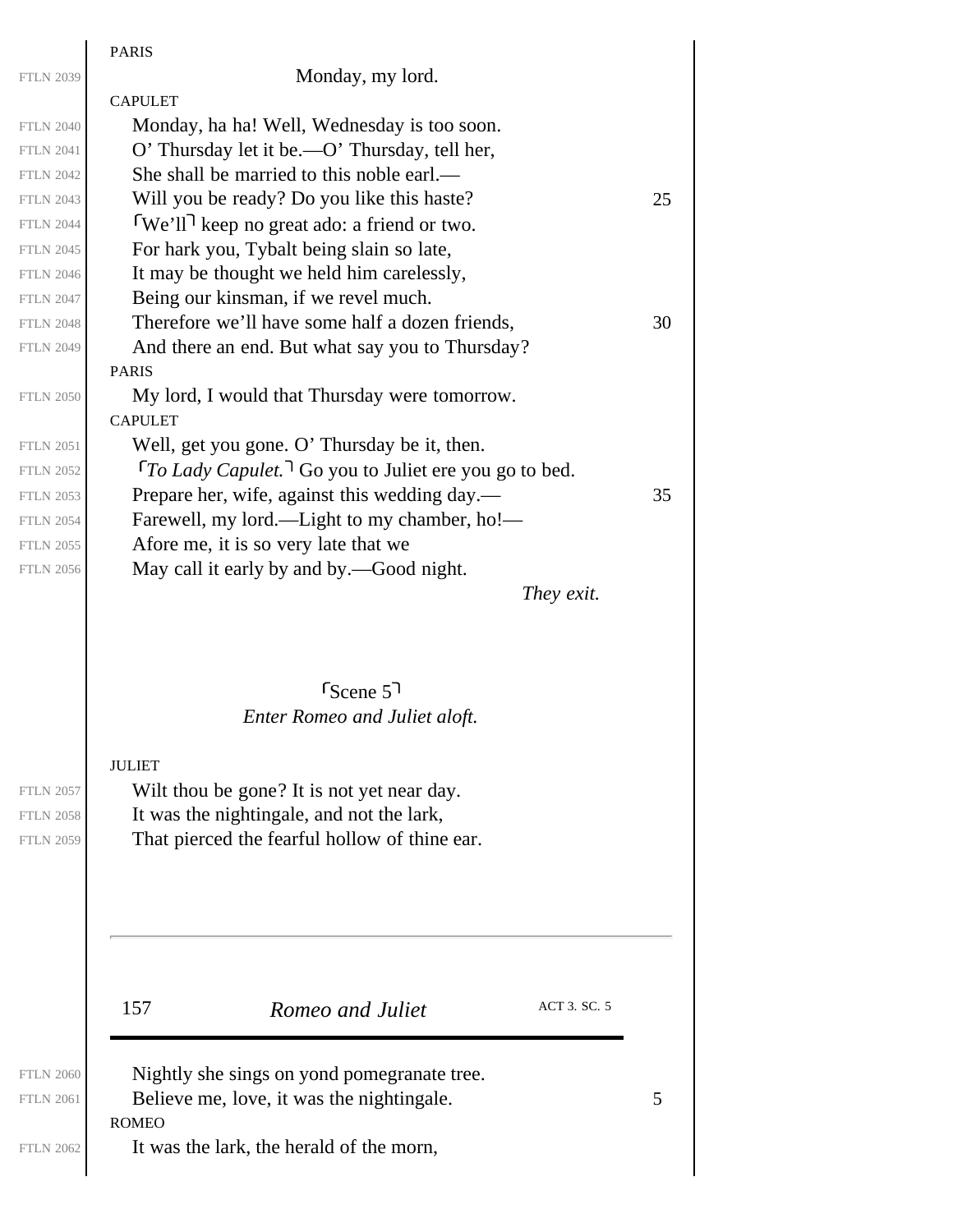| <b>FTLN 2063</b> | No nightingale. Look, love, what envious streaks                           |    |
|------------------|----------------------------------------------------------------------------|----|
| <b>FTLN 2064</b> | Do lace the severing clouds in yonder east.                                |    |
| <b>FTLN 2065</b> | Night's candles are burnt out, and jocund day                              |    |
| <b>FTLN 2066</b> | Stands tiptoe on the misty mountain-tops.                                  | 10 |
| <b>FTLN 2067</b> | I must be gone and live, or stay and die.                                  |    |
|                  | <b>JULIET</b>                                                              |    |
| <b>FTLN 2068</b> | Yond light is not daylight, I know it, I.                                  |    |
| <b>FTLN 2069</b> | It is some meteor that the sun <sup>r</sup> exhaled <sup>1</sup>           |    |
| <b>FTLN 2070</b> | To be to thee this night a torchbearer                                     |    |
| <b>FTLN 2071</b> | And light thee on thy way to Mantua.                                       | 15 |
| <b>FTLN 2072</b> | Therefore stay yet. Thou need'st not to be gone.                           |    |
|                  | <b>ROMEO</b>                                                               |    |
| <b>FTLN 2073</b> | Let me be ta'en; let me be put to death.                                   |    |
| <b>FTLN 2074</b> | I am content, so thou wilt have it so.                                     |    |
| <b>FTLN 2075</b> | I'll say yon gray is not the morning's eye;                                |    |
| <b>FTLN 2076</b> | 'Tis but the pale reflex of Cynthia's brow.                                | 20 |
| <b>FTLN 2077</b> | Nor that is not the lark whose notes do beat                               |    |
| <b>FTLN 2078</b> | The vaulty heaven so high above our heads.                                 |    |
| <b>FTLN 2079</b> | I have more care to stay than will to go.                                  |    |
| <b>FTLN 2080</b> | Come death and welcome. Juliet wills it so.                                |    |
| <b>FTLN 2081</b> | How is 't, my soul? Let's talk. It is not day.                             | 25 |
|                  | <b>JULIET</b>                                                              |    |
| <b>FTLN 2082</b> | It is, it is. Hie hence, begone, away!                                     |    |
| <b>FTLN 2083</b> | It is the lark that sings so out of tune,                                  |    |
| <b>FTLN 2084</b> | Straining harsh discords and unpleasing sharps.                            |    |
| <b>FTLN 2085</b> | Some say the lark makes sweet division.                                    |    |
| <b>FTLN 2086</b> | This doth not so, for she divideth us.                                     | 30 |
| <b>FTLN 2087</b> | Some say the lark and loathed toad <sup>r</sup> changed <sup>1</sup> eyes. |    |
| <b>FTLN 2088</b> | O, now I would they had changed voices too,                                |    |
| <b>FTLN 2089</b> | Since arm from arm that voice doth us affray,                              |    |
| <b>FTLN 2090</b> | Hunting thee hence with hunt's-up to the day.                              |    |
| <b>FTLN 2091</b> | O, now begone. More light and light it grows.                              | 35 |
|                  |                                                                            |    |
|                  |                                                                            |    |

159 **Romeo and Juliet** ACT 3. SC. 5

ROMEO

More light and light, more dark and dark our woes.

*Enter Nurse.*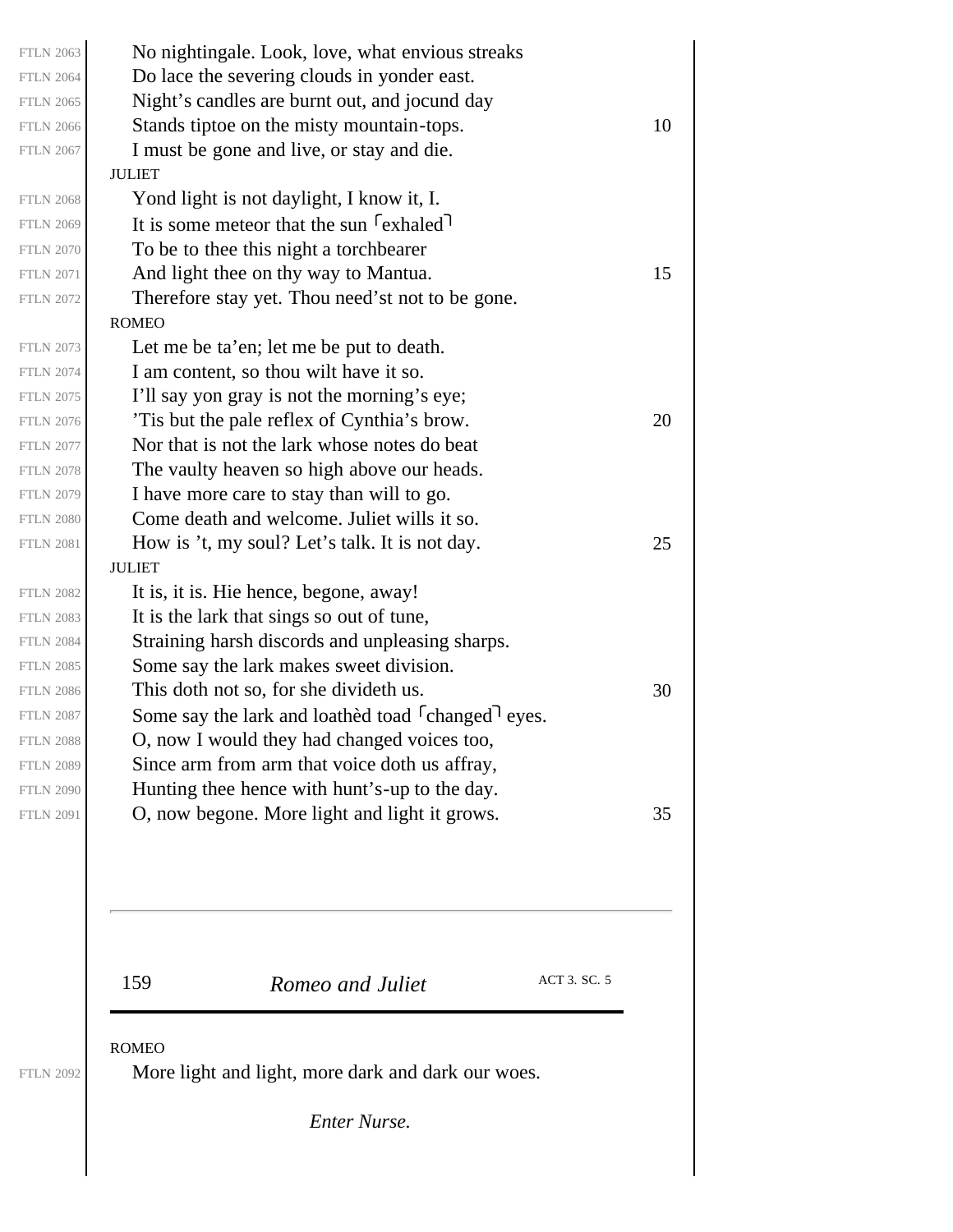| <b>NURSE</b>                     |                                                                                              |                              |
|----------------------------------|----------------------------------------------------------------------------------------------|------------------------------|
| Madam.                           |                                                                                              |                              |
| <b>JULIET</b>                    |                                                                                              |                              |
| Nurse?                           |                                                                                              |                              |
| <b>NURSE</b>                     |                                                                                              |                              |
|                                  | Your lady mother is coming to your chamber.<br>The day is broke; be wary; look about.        |                              |
|                                  |                                                                                              | $\lceil$ She exits. $\lceil$ |
| <b>JULIET</b>                    |                                                                                              |                              |
|                                  | Then, window, let day in, and let life out.                                                  |                              |
| <b>ROMEO</b>                     |                                                                                              |                              |
|                                  | Farewell, farewell. One kiss and I'll descend.                                               |                              |
|                                  | They kiss, and Romeo descends. $\overline{1}$                                                |                              |
| <b>JULIET</b>                    |                                                                                              |                              |
|                                  | Art thou gone so? Love, lord, ay husband, friend!                                            |                              |
|                                  | I must hear from thee every day in the hour,                                                 |                              |
|                                  | For in a minute there are many days.                                                         |                              |
|                                  | O, by this count I shall be much in years                                                    |                              |
|                                  | Ere I again behold my Romeo.                                                                 |                              |
| <b>ROMEO</b>                     |                                                                                              |                              |
| Farewell.                        |                                                                                              |                              |
|                                  | I will omit no opportunity                                                                   |                              |
|                                  | That may convey my greetings, love, to thee.                                                 |                              |
| <b>JULIET</b>                    |                                                                                              |                              |
|                                  | O, think'st thou we shall ever meet again?                                                   |                              |
| <b>ROMEO</b>                     |                                                                                              |                              |
|                                  | I doubt it not; and all these woes shall serve<br>For sweet discourses in our times to come. |                              |
| $\mathsf{r}_{\mathsf{JULIET}}$ ר |                                                                                              |                              |
|                                  |                                                                                              |                              |
|                                  | O God, I have an ill-divining soul!<br>Methinks I see thee, now thou art so low,             |                              |
|                                  | As one dead in the bottom of a tomb.                                                         |                              |
|                                  | Either my eyesight fails or thou lookest pale.                                               |                              |
| <b>ROMEO</b>                     |                                                                                              |                              |
|                                  | And trust me, love, in my eye so do you.                                                     |                              |
|                                  | Dry sorrow drinks our blood. Adieu, adieu.                                                   |                              |
|                                  |                                                                                              | He exits.                    |
|                                  |                                                                                              |                              |
|                                  |                                                                                              |                              |
|                                  |                                                                                              |                              |
| 161                              | Romeo and Juliet                                                                             | ACT 3. SC. 5                 |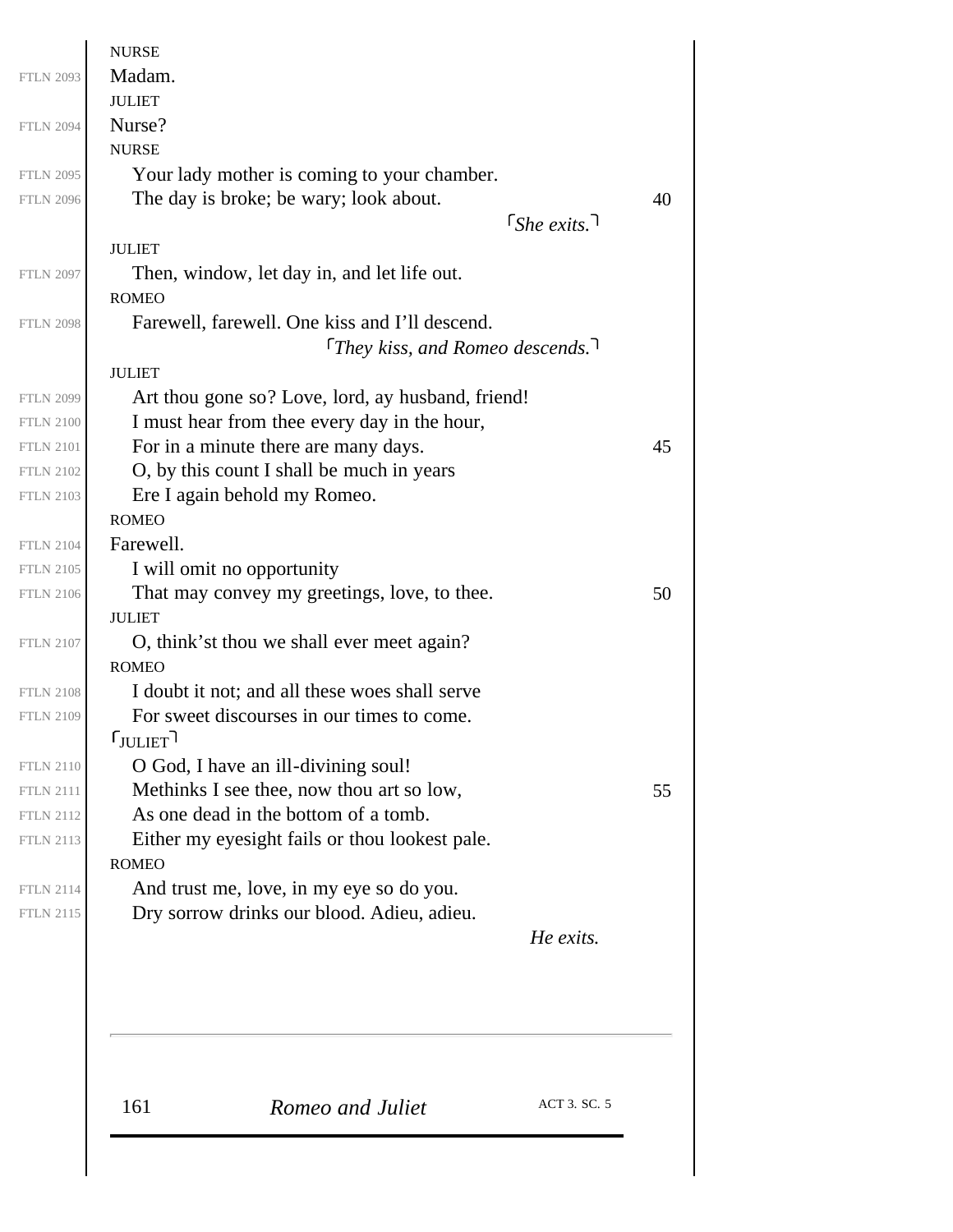|                  | <b>JULIET</b>                                       |    |
|------------------|-----------------------------------------------------|----|
| <b>FTLN 2116</b> | O Fortune, Fortune, all men call thee fickle.       | 60 |
| <b>FTLN 2117</b> | If thou art fickle, what dost thou with him         |    |
| <b>FTLN 2118</b> | That is renowned for faith? Be fickle, Fortune,     |    |
| <b>FTLN 2119</b> | For then I hope thou wilt not keep him long,        |    |
| <b>FTLN 2120</b> | But send him back.                                  |    |
|                  | Enter Lady Capulet. <sup>1</sup>                    |    |
|                  | <b>LADY CAPULET</b>                                 |    |
| <b>FTLN 2121</b> | Ho, daughter, are you up?                           | 65 |
|                  | <b>JULIET</b>                                       |    |
| <b>FTLN 2122</b> | Who is 't that calls? It is my lady mother.         |    |
| <b>FTLN 2123</b> | Is she not down so late or up so early?             |    |
| <b>FTLN 2124</b> | What unaccustomed cause procures her hither?        |    |
|                  | $\lceil$ Juliet descends. $\lceil$                  |    |
|                  | <b>LADY CAPULET</b>                                 |    |
| <b>FTLN 2125</b> | Why, how now, Juliet?                               |    |
|                  | <b>JULIET</b>                                       |    |
| <b>FTLN 2126</b> | Madam, I am not well.                               | 70 |
|                  | <b>LADY CAPULET</b>                                 |    |
| <b>FTLN 2127</b> | Evermore weeping for your cousin's death?           |    |
| <b>FTLN 2128</b> | What, wilt thou wash him from his grave with tears? |    |
| <b>FTLN 2129</b> | An if thou couldst, thou couldst not make him live. |    |
| <b>FTLN 2130</b> | Therefore have done. Some grief shows much of       |    |
| <b>FTLN 2131</b> | love,                                               | 75 |
| <b>FTLN 2132</b> | But much of grief shows still some want of wit.     |    |
|                  | <b>JULIET</b>                                       |    |
| <b>FTLN 2133</b> | Yet let me weep for such a feeling loss.            |    |
|                  | <b>LADY CAPULET</b>                                 |    |
| <b>FTLN 2134</b> | So shall you feel the loss, but not the friend      |    |
| <b>FTLN 2135</b> | Which you weep for.                                 |    |
|                  | <b>JULIET</b>                                       |    |
| <b>FTLN 2136</b> | Feeling so the loss,                                | 80 |
| <b>FTLN 2137</b> | I cannot choose but ever weep the friend.           |    |
|                  | <b>LADY CAPULET</b>                                 |    |
| <b>FTLN 2138</b> | Well, girl, thou weep'st not so much for his death  |    |
|                  | As that the villain lives which slaughtered him.    |    |
| <b>FTLN 2139</b> | <b>JULIET</b>                                       |    |
|                  |                                                     |    |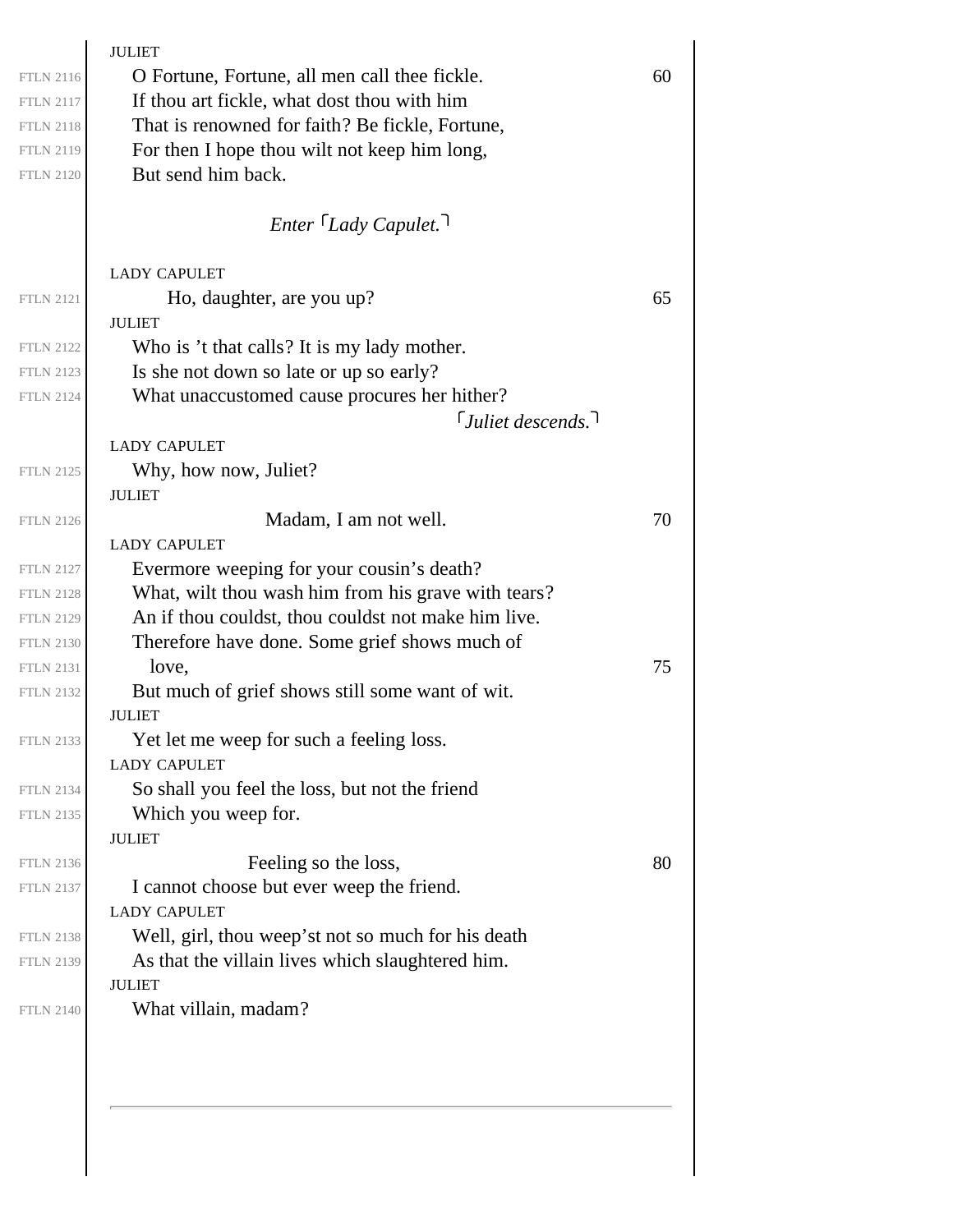|                  | <b>LADY CAPULET</b>                                            |     |
|------------------|----------------------------------------------------------------|-----|
| <b>FTLN 2141</b> | That same villain, Romeo.                                      | 85  |
|                  | JULIET, $\lceil$ aside                                         |     |
| <b>FTLN 2142</b> | Villain and he be many miles asunder.—                         |     |
| <b>FTLN 2143</b> | God pardon $\lceil \text{him.} \rceil$ I do with all my heart, |     |
| <b>FTLN 2144</b> | And yet no man like he doth grieve my heart.                   |     |
|                  | <b>LADY CAPULET</b>                                            |     |
| <b>FTLN 2145</b> | That is because the traitor murderer lives.                    |     |
|                  | <b>JULIET</b>                                                  |     |
| <b>FTLN 2146</b> | Ay, madam, from the reach of these my hands.                   | 90  |
| <b>FTLN 2147</b> | Would none but I might venge my cousin's death!                |     |
|                  | <b>LADY CAPULET</b>                                            |     |
| <b>FTLN 2148</b> | We will have vengeance for it, fear thou not.                  |     |
| <b>FTLN 2149</b> | Then weep no more. I'll send to one in Mantua,                 |     |
| <b>FTLN 2150</b> | Where that same banished runagate doth live,                   |     |
| <b>FTLN 2151</b> | Shall give him such an unaccustomed dram                       | 95  |
| <b>FTLN 2152</b> | That he shall soon keep Tybalt company.                        |     |
| <b>FTLN 2153</b> | And then, I hope, thou wilt be satisfied.                      |     |
|                  | <b>JULIET</b>                                                  |     |
| <b>FTLN 2154</b> | Indeed, I never shall be satisfied                             |     |
| <b>FTLN 2155</b> | With Romeo till I behold him—dead—                             |     |
| <b>FTLN 2156</b> | Is my poor heart, so for a kinsman vexed.                      | 100 |
| <b>FTLN 2157</b> | Madam, if you could find out but a man                         |     |
| <b>FTLN 2158</b> | To bear a poison, I would temper it,                           |     |
| <b>FTLN 2159</b> | That Romeo should, upon receipt thereof,                       |     |
| <b>FTLN 2160</b> | Soon sleep in quiet. O, how my heart abhors                    |     |
| <b>FTLN 2161</b> | To hear him named and cannot come to him                       | 105 |
| <b>FTLN 2162</b> | To wreak the love I bore my cousin                             |     |
| <b>FTLN 2163</b> | Upon his body that hath slaughtered him.                       |     |
|                  | <b>LADY CAPULET</b>                                            |     |
| <b>FTLN 2164</b> | Find thou the means, and I'll find such a man.                 |     |
| <b>FTLN 2165</b> | But now I'll tell thee joyful tidings, girl.                   |     |
|                  | <b>JULIET</b>                                                  |     |
| <b>FTLN 2166</b> | And joy comes well in such a needy time.                       | 110 |
| <b>FTLN 2167</b> | What are they, beseech your Ladyship?                          |     |
|                  | <b>LADY CAPULET</b>                                            |     |
| <b>FTLN 2168</b> | Well, well, thou hast a careful father, child,                 |     |
|                  |                                                                |     |
|                  |                                                                |     |
|                  |                                                                |     |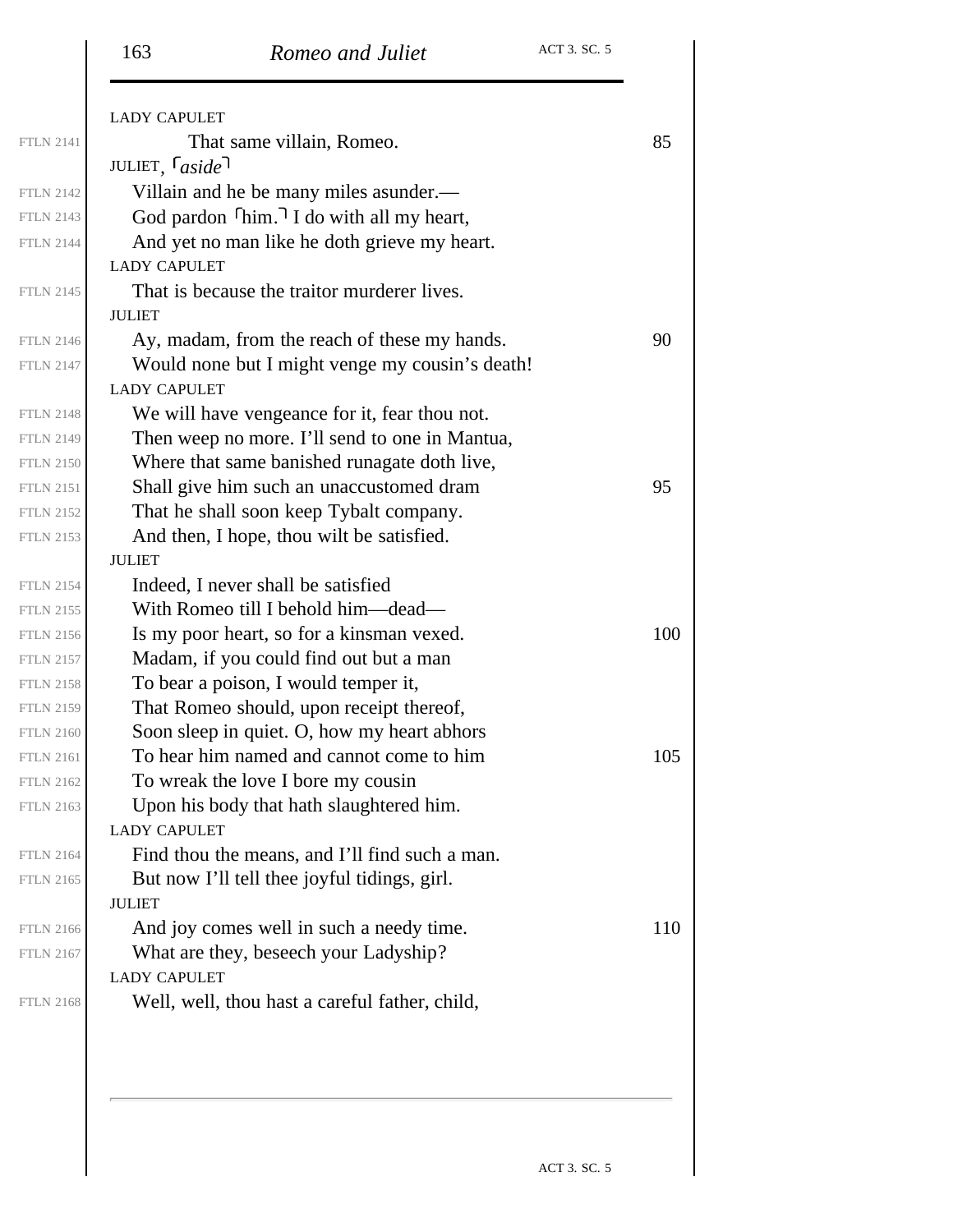|                  | 165<br>Romeo and Juliet                                        |     |
|------------------|----------------------------------------------------------------|-----|
| <b>FTLN 2169</b> | One who, to put thee from thy heaviness,                       |     |
| <b>FTLN 2170</b> | Hath sorted out a sudden day of joy                            |     |
| <b>FTLN 2171</b> | That thou expects not, nor I looked not for.                   | 115 |
|                  | <b>JULIET</b>                                                  |     |
| <b>FTLN 2172</b> | Madam, in happy time! What day is that?<br><b>LADY CAPULET</b> |     |
| <b>FTLN 2173</b> | Marry, my child, early next Thursday morn                      |     |
| <b>FTLN 2174</b> | The gallant, young, and noble gentleman,                       |     |
| <b>FTLN 2175</b> | The County Paris, at Saint Peter's Church                      |     |
| <b>FTLN 2176</b> | Shall happily make thee there a joyful bride.                  | 120 |
|                  | <b>JULIET</b>                                                  |     |
| <b>FTLN 2177</b> | Now, by Saint Peter's Church, and Peter too,                   |     |
| <b>FTLN 2178</b> | He shall not make me there a joyful bride!                     |     |
| <b>FTLN 2179</b> | I wonder at this haste, that I must wed                        |     |
| <b>FTLN 2180</b> | Ere he that should be husband comes to woo.                    |     |
| <b>FTLN 2181</b> | I pray you, tell my lord and father, madam,                    | 125 |
| <b>FTLN 2182</b> | I will not marry yet, and when I do I swear                    |     |
| <b>FTLN 2183</b> | It shall be Romeo, whom you know I hate,                       |     |
| <b>FTLN 2184</b> | Rather than Paris. These are news indeed!                      |     |
|                  | <b>LADY CAPULET</b>                                            |     |
| <b>FTLN 2185</b> | Here comes your father. Tell him so yourself,                  |     |
| <b>FTLN 2186</b> | And see how he will take it at your hands.                     | 130 |
|                  | <b>Enter Capulet and Nurse.</b>                                |     |
|                  | <b>CAPULET</b>                                                 |     |
| <b>FTLN 2187</b> | When the sun sets, the earth doth drizzle dew,                 |     |
| <b>FTLN 2188</b> | But for the sunset of my brother's son                         |     |
| <b>FTLN 2189</b> | It rains downright.                                            |     |
| <b>FTLN 2190</b> | How now, a conduit, girl? What, still in tears?                |     |
| <b>FTLN 2191</b> | Evermore show'ring? In one little body                         | 135 |
| <b>FTLN 2192</b> | Thou counterfeits a bark, a sea, a wind.                       |     |
| <b>FTLN 2193</b> | For still thy eyes, which I may call the sea,                  |     |
| <b>FTLN 2194</b> | Do ebb and flow with tears; the bark thy body is,              |     |
| <b>FTLN 2195</b> | Sailing in this salt flood; the winds thy sighs,               |     |
| <b>FTLN 2196</b> | Who, raging with thy tears and they with them,                 | 140 |
| <b>FTLN 2197</b> | Without a sudden calm, will overset                            |     |
|                  |                                                                |     |

ACT 3. SC. 5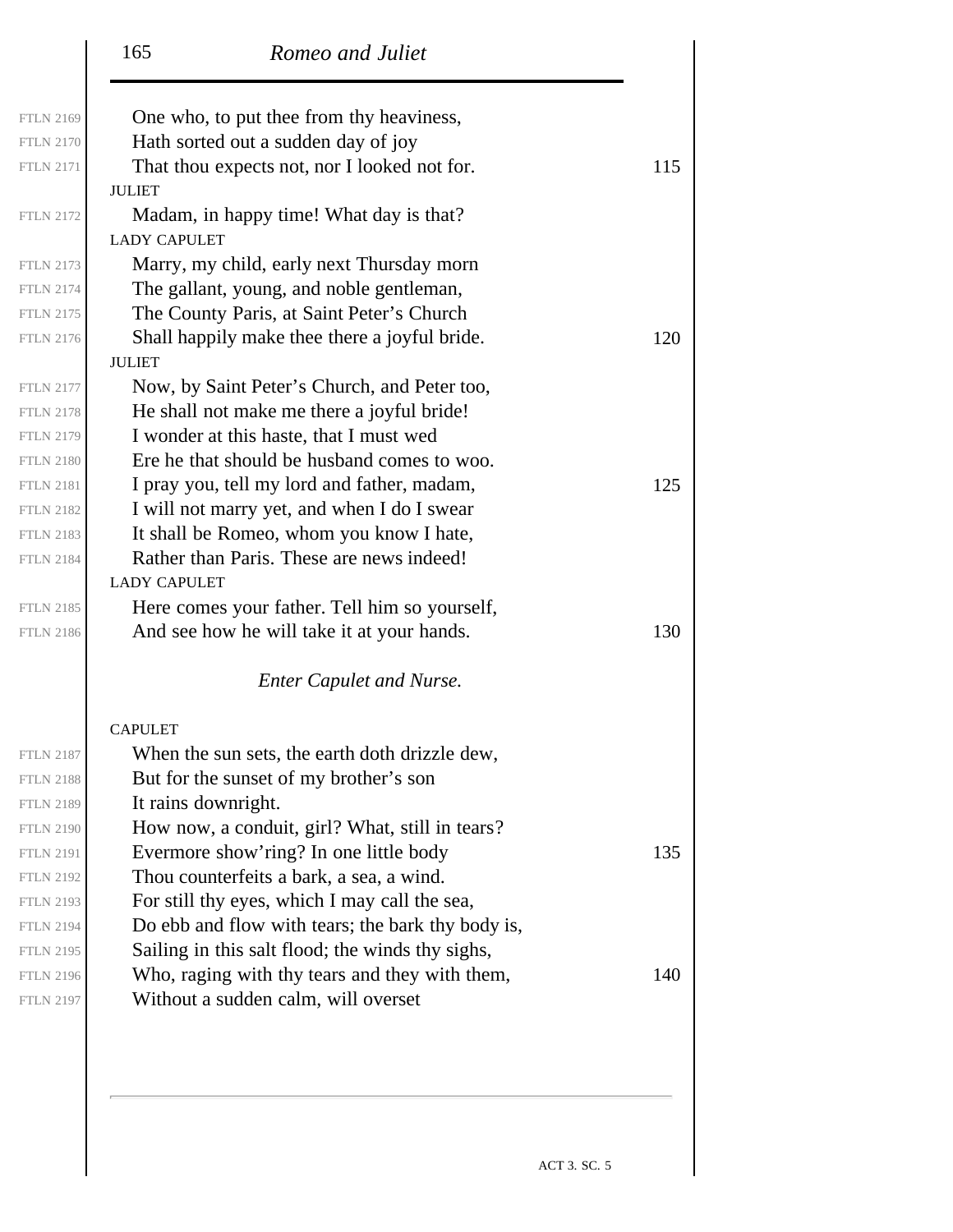|                  | 167<br>Romeo and Juliet                                             |     |
|------------------|---------------------------------------------------------------------|-----|
| <b>FTLN 2198</b> | Thy tempest-tossed body.—How now, wife?                             |     |
| <b>FTLN 2199</b> | Have you delivered to her our decree?                               |     |
|                  | <b>LADY CAPULET</b>                                                 |     |
| <b>FTLN 2200</b> | Ay, sir, but she will none, she $\lceil$ gives $\rceil$ you thanks. |     |
| <b>FTLN 2201</b> | I would the fool were married to her grave.                         | 145 |
|                  | <b>CAPULET</b>                                                      |     |
| <b>FTLN 2202</b> | Soft, take me with you, take me with you, wife.                     |     |
| <b>FTLN 2203</b> | How, will she none? Doth she not give us thanks?                    |     |
| <b>FTLN 2204</b> | Is she not proud? Doth she not count her blessed,                   |     |
| <b>FTLN 2205</b> | Unworthy as she is, that we have wrought                            |     |
| <b>FTLN 2206</b> | So worthy a gentleman to be her bride?                              | 150 |
|                  | <b>JULIET</b>                                                       |     |
| <b>FTLN 2207</b> | Not proud you have, but thankful that you have.                     |     |
| <b>FTLN 2208</b> | Proud can I never be of what I hate,                                |     |
| <b>FTLN 2209</b> | But thankful even for hate that is meant love.                      |     |
|                  | <b>CAPULET</b>                                                      |     |
| <b>FTLN 2210</b> | How, how, how, how? Chopped logic? What is this?                    |     |
| <b>FTLN 2211</b> | "Proud," and "I thank you," and "I thank you not,"                  | 155 |
| <b>FTLN 2212</b> | And yet "not proud"? Mistress minion you,                           |     |
| <b>FTLN 2213</b> | Thank me no thankings, nor proud me no prouds,                      |     |
| <b>FTLN 2214</b> | But fettle your fine joints 'gainst Thursday next                   |     |
| <b>FTLN 2215</b> | To go with Paris to Saint Peter's Church,                           |     |
| <b>FTLN 2216</b> | Or I will drag thee on a hurdle thither.                            | 160 |
| <b>FTLN 2217</b> | Out, you green-sickness carrion! Out, you baggage!                  |     |
| <b>FTLN 2218</b> | You tallow face!                                                    |     |
|                  | <b>LADY CAPULET</b>                                                 |     |
| <b>FTLN 2219</b> | Fie, fie, what, are you mad?                                        |     |
|                  | JULIET, <i>kneeling</i>                                             |     |
| <b>FTLN 2220</b> | Good father, I beseech you on my knees,                             |     |
| <b>FTLN 2221</b> | Hear me with patience but to speak a word.                          | 165 |
|                  | <b>CAPULET</b>                                                      |     |
| <b>FTLN 2222</b> | Hang thee, young baggage, disobedient wretch!                       |     |
| <b>FTLN 2223</b> | I tell thee what: get thee to church o' Thursday,                   |     |
| <b>FTLN 2224</b> | Or never after look me in the face.                                 |     |
| <b>FTLN 2225</b> | Speak not; reply not; do not answer me.                             |     |
| <b>FTLN 2226</b> | My fingers itch.—Wife, we scarce thought us                         | 170 |
| <b>FTLN 2227</b> | blessed                                                             |     |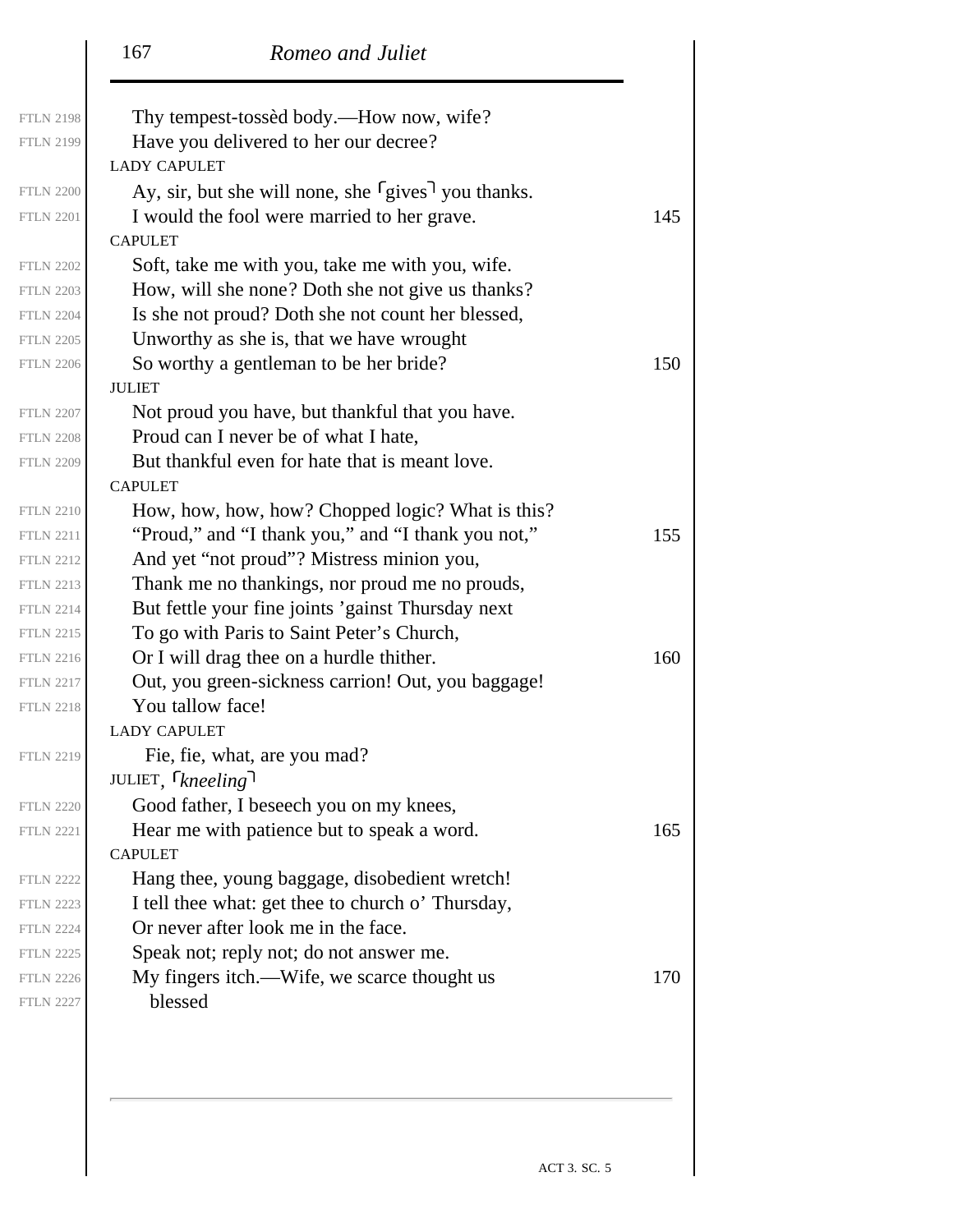|                                      | 169<br>Romeo and Juliet                                                                    |            |
|--------------------------------------|--------------------------------------------------------------------------------------------|------------|
| <b>FTLN 2228</b>                     | That God had lent us but this only child,                                                  |            |
| <b>FTLN 2229</b>                     | But now I see this one is one too much,                                                    |            |
| <b>FTLN 2230</b>                     | And that we have a curse in having her.                                                    |            |
| <b>FTLN 2231</b>                     | Out on her, hilding.                                                                       | 175        |
|                                      | <b>NURSE</b>                                                                               |            |
| <b>FTLN 2232</b>                     | God in heaven bless her!                                                                   |            |
| <b>FTLN 2233</b>                     | You are to blame, my lord, to rate her so.                                                 |            |
|                                      | <b>CAPULET</b>                                                                             |            |
| <b>FTLN 2234</b>                     | And why, my Lady Wisdom? Hold your tongue.                                                 |            |
| <b>FTLN 2235</b>                     | Good Prudence, smatter with your gossips, go.                                              |            |
|                                      | <b>NURSE</b>                                                                               |            |
| <b>FTLN 2236</b>                     | I speak no treason.                                                                        | 180        |
|                                      | $\mathsf{\Gamma}_{\mathrm{CAPULET}}$ ר                                                     |            |
| <b>FTLN 2237</b>                     | O, God'i' g' eden!                                                                         |            |
|                                      | $r_{\text{NURSE}}$                                                                         |            |
| <b>FTLN 2238</b>                     | May not one speak?                                                                         |            |
|                                      | <b>CAPULET</b>                                                                             |            |
| <b>FTLN 2239</b>                     | Peace, you mumbling fool!                                                                  |            |
| <b>FTLN 2240</b>                     | Utter your gravity o'er a gossip's bowl,                                                   |            |
| <b>FTLN 2241</b>                     | For here we need it not.                                                                   | 185        |
|                                      | <b>LADY CAPULET</b>                                                                        |            |
| <b>FTLN 2242</b>                     | You are too hot.                                                                           |            |
|                                      | <b>CAPULET</b>                                                                             |            |
| <b>FTLN 2243</b>                     | God's bread, it makes me mad.                                                              |            |
| <b>FTLN 2244</b>                     | Day, night, hour, tide, time, work, play,                                                  |            |
| <b>FTLN 2245</b><br><b>FTLN 2246</b> | Alone, in company, still my care hath been<br>To have her matched. And having now provided | 190        |
| <b>FTLN 2247</b>                     | A gentleman of noble parentage,                                                            |            |
| <b>FTLN 2248</b>                     | Of fair demesnes, youthful, and nobly <i>fligned</i> ,                                     |            |
| <b>FTLN 2249</b>                     | Stuffed, as they say, with honorable parts,                                                |            |
| <b>FTLN 2250</b>                     | Proportioned as one's thought would wish a man-                                            |            |
| <b>FTLN 2251</b>                     | And then to have a wretched puling fool,                                                   | 195        |
| <b>FTLN 2252</b>                     | A whining mammet, in her fortune's tender,                                                 |            |
| <b>FTLN 2253</b>                     | To answer "I'll not wed. I cannot love.                                                    |            |
| <b>FTLN 2254</b>                     | I am too young. I pray you, pardon me."                                                    |            |
| <b>FTLN 2255</b>                     | But, an you will not wed, I'll pardon you!                                                 |            |
| <b>FTLN 2256</b>                     | Graze where you will, you shall not house with me.                                         | <b>200</b> |
| <b>FTLN 2257</b>                     | Look to 't; think on 't. I do not use to jest.                                             |            |
| <b>FTLN 2258</b>                     | Thursday is near. Lay hand on heart; advise.                                               |            |
| <b>FTLN 2259</b>                     | An you be mine, I'll give you to my friend.                                                |            |
|                                      |                                                                                            |            |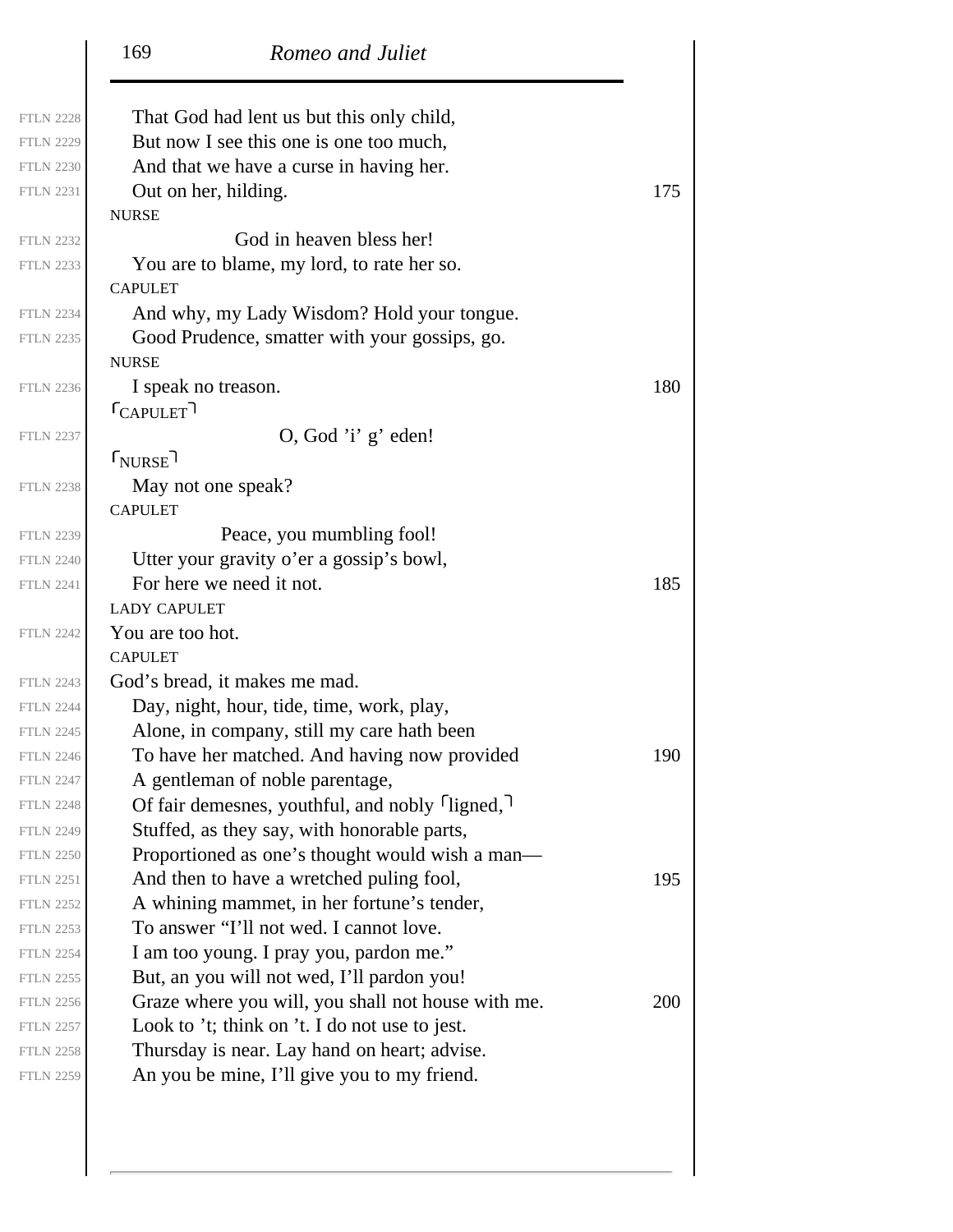| An you be not, hang, beg, starve, die in the streets,<br>For, by my soul, I'll ne'er acknowledge thee,<br>Nor what is mine shall never do thee good.<br>Trust to 't; bethink you. I'll not be forsworn.<br><b>JULIET</b><br>Is there no pity sitting in the clouds | He exits.                                                                                                                                                                                                                                                                                                                                                                                                                                                                                                                                                                                                                                                                                                                                                                                                                                                                                | 205                                                                |
|--------------------------------------------------------------------------------------------------------------------------------------------------------------------------------------------------------------------------------------------------------------------|------------------------------------------------------------------------------------------------------------------------------------------------------------------------------------------------------------------------------------------------------------------------------------------------------------------------------------------------------------------------------------------------------------------------------------------------------------------------------------------------------------------------------------------------------------------------------------------------------------------------------------------------------------------------------------------------------------------------------------------------------------------------------------------------------------------------------------------------------------------------------------------|--------------------------------------------------------------------|
|                                                                                                                                                                                                                                                                    |                                                                                                                                                                                                                                                                                                                                                                                                                                                                                                                                                                                                                                                                                                                                                                                                                                                                                          |                                                                    |
|                                                                                                                                                                                                                                                                    |                                                                                                                                                                                                                                                                                                                                                                                                                                                                                                                                                                                                                                                                                                                                                                                                                                                                                          |                                                                    |
|                                                                                                                                                                                                                                                                    |                                                                                                                                                                                                                                                                                                                                                                                                                                                                                                                                                                                                                                                                                                                                                                                                                                                                                          |                                                                    |
|                                                                                                                                                                                                                                                                    |                                                                                                                                                                                                                                                                                                                                                                                                                                                                                                                                                                                                                                                                                                                                                                                                                                                                                          |                                                                    |
|                                                                                                                                                                                                                                                                    |                                                                                                                                                                                                                                                                                                                                                                                                                                                                                                                                                                                                                                                                                                                                                                                                                                                                                          |                                                                    |
|                                                                                                                                                                                                                                                                    |                                                                                                                                                                                                                                                                                                                                                                                                                                                                                                                                                                                                                                                                                                                                                                                                                                                                                          |                                                                    |
|                                                                                                                                                                                                                                                                    |                                                                                                                                                                                                                                                                                                                                                                                                                                                                                                                                                                                                                                                                                                                                                                                                                                                                                          |                                                                    |
| That sees into the bottom of my grief?—                                                                                                                                                                                                                            |                                                                                                                                                                                                                                                                                                                                                                                                                                                                                                                                                                                                                                                                                                                                                                                                                                                                                          |                                                                    |
| O sweet my mother, cast me not away.                                                                                                                                                                                                                               |                                                                                                                                                                                                                                                                                                                                                                                                                                                                                                                                                                                                                                                                                                                                                                                                                                                                                          | 210                                                                |
| Delay this marriage for a month, a week,                                                                                                                                                                                                                           |                                                                                                                                                                                                                                                                                                                                                                                                                                                                                                                                                                                                                                                                                                                                                                                                                                                                                          |                                                                    |
| Or, if you do not, make the bridal bed                                                                                                                                                                                                                             |                                                                                                                                                                                                                                                                                                                                                                                                                                                                                                                                                                                                                                                                                                                                                                                                                                                                                          |                                                                    |
| In that dim monument where Tybalt lies.                                                                                                                                                                                                                            |                                                                                                                                                                                                                                                                                                                                                                                                                                                                                                                                                                                                                                                                                                                                                                                                                                                                                          |                                                                    |
| <b>LADY CAPULET</b>                                                                                                                                                                                                                                                |                                                                                                                                                                                                                                                                                                                                                                                                                                                                                                                                                                                                                                                                                                                                                                                                                                                                                          |                                                                    |
|                                                                                                                                                                                                                                                                    |                                                                                                                                                                                                                                                                                                                                                                                                                                                                                                                                                                                                                                                                                                                                                                                                                                                                                          |                                                                    |
|                                                                                                                                                                                                                                                                    |                                                                                                                                                                                                                                                                                                                                                                                                                                                                                                                                                                                                                                                                                                                                                                                                                                                                                          | 215                                                                |
|                                                                                                                                                                                                                                                                    |                                                                                                                                                                                                                                                                                                                                                                                                                                                                                                                                                                                                                                                                                                                                                                                                                                                                                          |                                                                    |
|                                                                                                                                                                                                                                                                    |                                                                                                                                                                                                                                                                                                                                                                                                                                                                                                                                                                                                                                                                                                                                                                                                                                                                                          |                                                                    |
| O God! O nurse, how shall this be prevented?                                                                                                                                                                                                                       |                                                                                                                                                                                                                                                                                                                                                                                                                                                                                                                                                                                                                                                                                                                                                                                                                                                                                          |                                                                    |
|                                                                                                                                                                                                                                                                    |                                                                                                                                                                                                                                                                                                                                                                                                                                                                                                                                                                                                                                                                                                                                                                                                                                                                                          |                                                                    |
|                                                                                                                                                                                                                                                                    |                                                                                                                                                                                                                                                                                                                                                                                                                                                                                                                                                                                                                                                                                                                                                                                                                                                                                          |                                                                    |
|                                                                                                                                                                                                                                                                    |                                                                                                                                                                                                                                                                                                                                                                                                                                                                                                                                                                                                                                                                                                                                                                                                                                                                                          |                                                                    |
|                                                                                                                                                                                                                                                                    |                                                                                                                                                                                                                                                                                                                                                                                                                                                                                                                                                                                                                                                                                                                                                                                                                                                                                          | 220                                                                |
|                                                                                                                                                                                                                                                                    |                                                                                                                                                                                                                                                                                                                                                                                                                                                                                                                                                                                                                                                                                                                                                                                                                                                                                          |                                                                    |
|                                                                                                                                                                                                                                                                    |                                                                                                                                                                                                                                                                                                                                                                                                                                                                                                                                                                                                                                                                                                                                                                                                                                                                                          |                                                                    |
|                                                                                                                                                                                                                                                                    |                                                                                                                                                                                                                                                                                                                                                                                                                                                                                                                                                                                                                                                                                                                                                                                                                                                                                          |                                                                    |
|                                                                                                                                                                                                                                                                    |                                                                                                                                                                                                                                                                                                                                                                                                                                                                                                                                                                                                                                                                                                                                                                                                                                                                                          |                                                                    |
|                                                                                                                                                                                                                                                                    |                                                                                                                                                                                                                                                                                                                                                                                                                                                                                                                                                                                                                                                                                                                                                                                                                                                                                          |                                                                    |
|                                                                                                                                                                                                                                                                    |                                                                                                                                                                                                                                                                                                                                                                                                                                                                                                                                                                                                                                                                                                                                                                                                                                                                                          | 225                                                                |
|                                                                                                                                                                                                                                                                    |                                                                                                                                                                                                                                                                                                                                                                                                                                                                                                                                                                                                                                                                                                                                                                                                                                                                                          |                                                                    |
|                                                                                                                                                                                                                                                                    |                                                                                                                                                                                                                                                                                                                                                                                                                                                                                                                                                                                                                                                                                                                                                                                                                                                                                          |                                                                    |
|                                                                                                                                                                                                                                                                    |                                                                                                                                                                                                                                                                                                                                                                                                                                                                                                                                                                                                                                                                                                                                                                                                                                                                                          |                                                                    |
|                                                                                                                                                                                                                                                                    |                                                                                                                                                                                                                                                                                                                                                                                                                                                                                                                                                                                                                                                                                                                                                                                                                                                                                          |                                                                    |
|                                                                                                                                                                                                                                                                    |                                                                                                                                                                                                                                                                                                                                                                                                                                                                                                                                                                                                                                                                                                                                                                                                                                                                                          | 230                                                                |
|                                                                                                                                                                                                                                                                    |                                                                                                                                                                                                                                                                                                                                                                                                                                                                                                                                                                                                                                                                                                                                                                                                                                                                                          |                                                                    |
|                                                                                                                                                                                                                                                                    |                                                                                                                                                                                                                                                                                                                                                                                                                                                                                                                                                                                                                                                                                                                                                                                                                                                                                          |                                                                    |
|                                                                                                                                                                                                                                                                    |                                                                                                                                                                                                                                                                                                                                                                                                                                                                                                                                                                                                                                                                                                                                                                                                                                                                                          |                                                                    |
|                                                                                                                                                                                                                                                                    |                                                                                                                                                                                                                                                                                                                                                                                                                                                                                                                                                                                                                                                                                                                                                                                                                                                                                          |                                                                    |
|                                                                                                                                                                                                                                                                    | Talk not to me, for I'll not speak a word.<br>Do as thou wilt, for I have done with thee.<br>JULIET, $rising$<br>My husband is on Earth, my faith in heaven.<br>How shall that faith return again to Earth<br>Unless that husband send it me from heaven<br>By leaving Earth? Comfort me; counsel me.—<br>Upon so soft a subject as myself.—<br>What sayst thou? Hast thou not a word of joy?<br>Some comfort, nurse.<br><b>NURSE</b><br>Faith, here it is.<br>Romeo is banished, and all the world to nothing<br>That he dares ne'er come back to challenge you,<br>Or, if he do, it needs must be by stealth.<br>Then, since the case so stands as now it doth,<br>I think it best you married with the County.<br>O, he's a lovely gentleman!<br>Romeo's a dishclout to him. An eagle, madam,<br>Hath not so green, so quick, so fair an eye<br>As Paris hath. Beshrew my very heart, | She exits.<br>Alack, alack, that heaven should practice stratagems |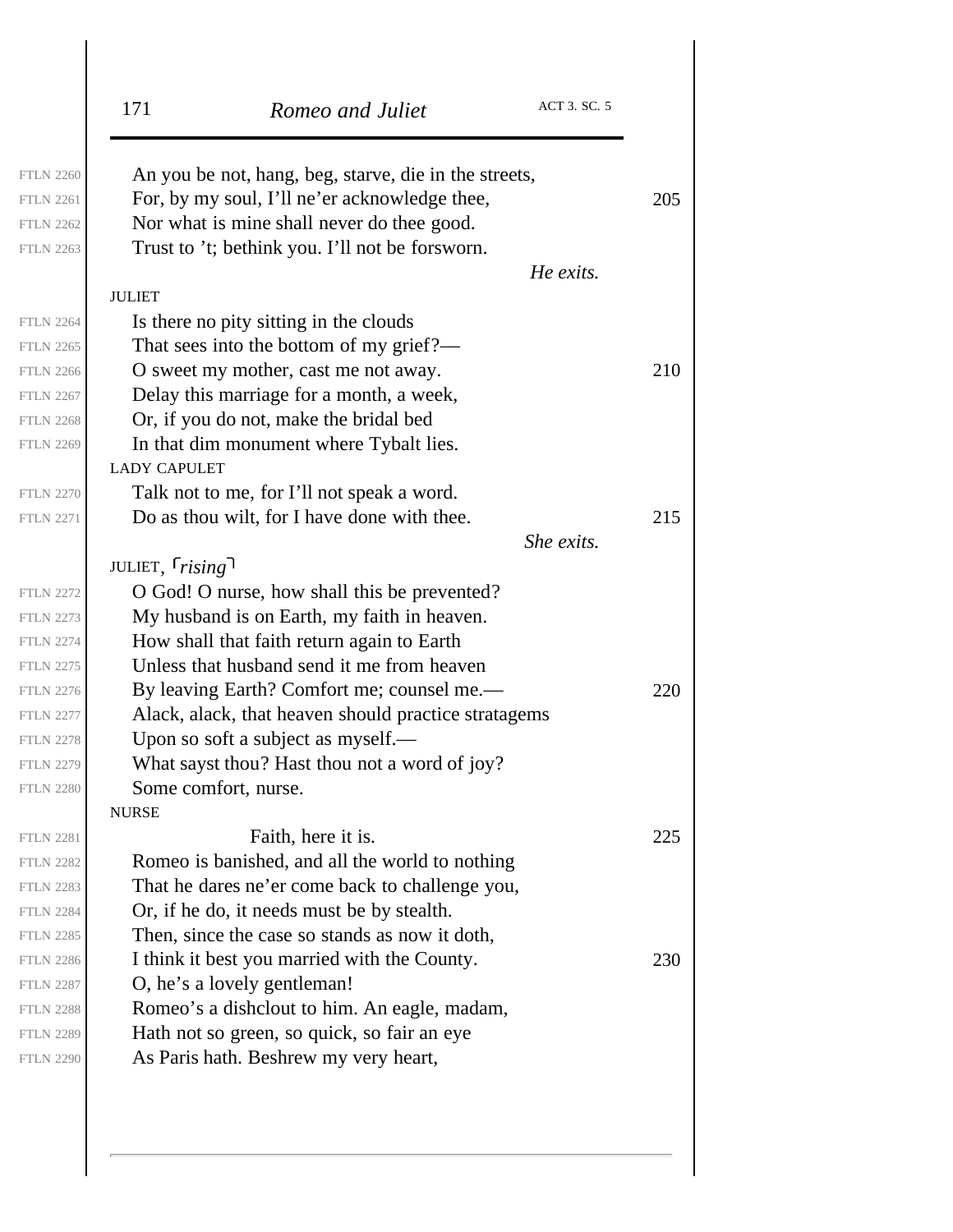|                  | ACT 3. SC. 5<br>173<br>Romeo and Juliet        |     |
|------------------|------------------------------------------------|-----|
| <b>FTLN 2291</b> | I think you are happy in this second match,    | 235 |
| <b>FTLN 2292</b> | For it excels your first, or, if it did not,   |     |
| <b>FTLN 2293</b> | Your first is dead, or 'twere as good he were  |     |
| <b>FTLN 2294</b> | As living here and you no use of him.          |     |
|                  | <b>JULIET</b>                                  |     |
| <b>FTLN 2295</b> | Speak'st thou from thy heart?                  |     |
|                  | <b>NURSE</b>                                   |     |
| <b>FTLN 2296</b> | And from my soul too, else beshrew them both.  | 240 |
|                  | <b>JULIET</b>                                  |     |
| <b>FTLN 2297</b> | Amen.                                          |     |
|                  | <b>NURSE</b>                                   |     |
| <b>FTLN 2298</b> | What?                                          |     |
|                  | <b>JULIET</b>                                  |     |
| <b>FTLN 2299</b> | Well, thou hast comforted me marvelous much.   |     |
| <b>FTLN 2300</b> | Go in and tell my lady I am gone,              |     |
| <b>FTLN 2301</b> | Having displeased my father, to Lawrence' cell | 245 |
| <b>FTLN 2302</b> | To make confession and to be absolved.         |     |
|                  | <b>NURSE</b>                                   |     |
| <b>FTLN 2303</b> | Marry, I will; and this is wisely done.        |     |
|                  | $\lceil$ She exits. $\lceil$                   |     |
|                  | <b>JULIET</b>                                  |     |
| <b>FTLN 2304</b> | Ancient damnation, O most wicked fiend!        |     |
| <b>FTLN 2305</b> | Is it more sin to wish me thus for sworn       |     |
| <b>FTLN 2306</b> | Or to dispraise my lord with that same tongue  | 250 |
| <b>FTLN 2307</b> | Which she hath praised him with above compare  |     |
| <b>FTLN 2308</b> | So many thousand times? Go, counselor.         |     |
| <b>FTLN 2309</b> | Thou and my bosom henceforth shall be twain.   |     |
| <b>FTLN 2310</b> | I'll to the Friar to know his remedy.          |     |
| <b>FTLN 2311</b> | If all else fail, myself have power to die.    | 255 |
|                  | She exits.                                     |     |
|                  |                                                |     |
|                  |                                                |     |

*ACT 4*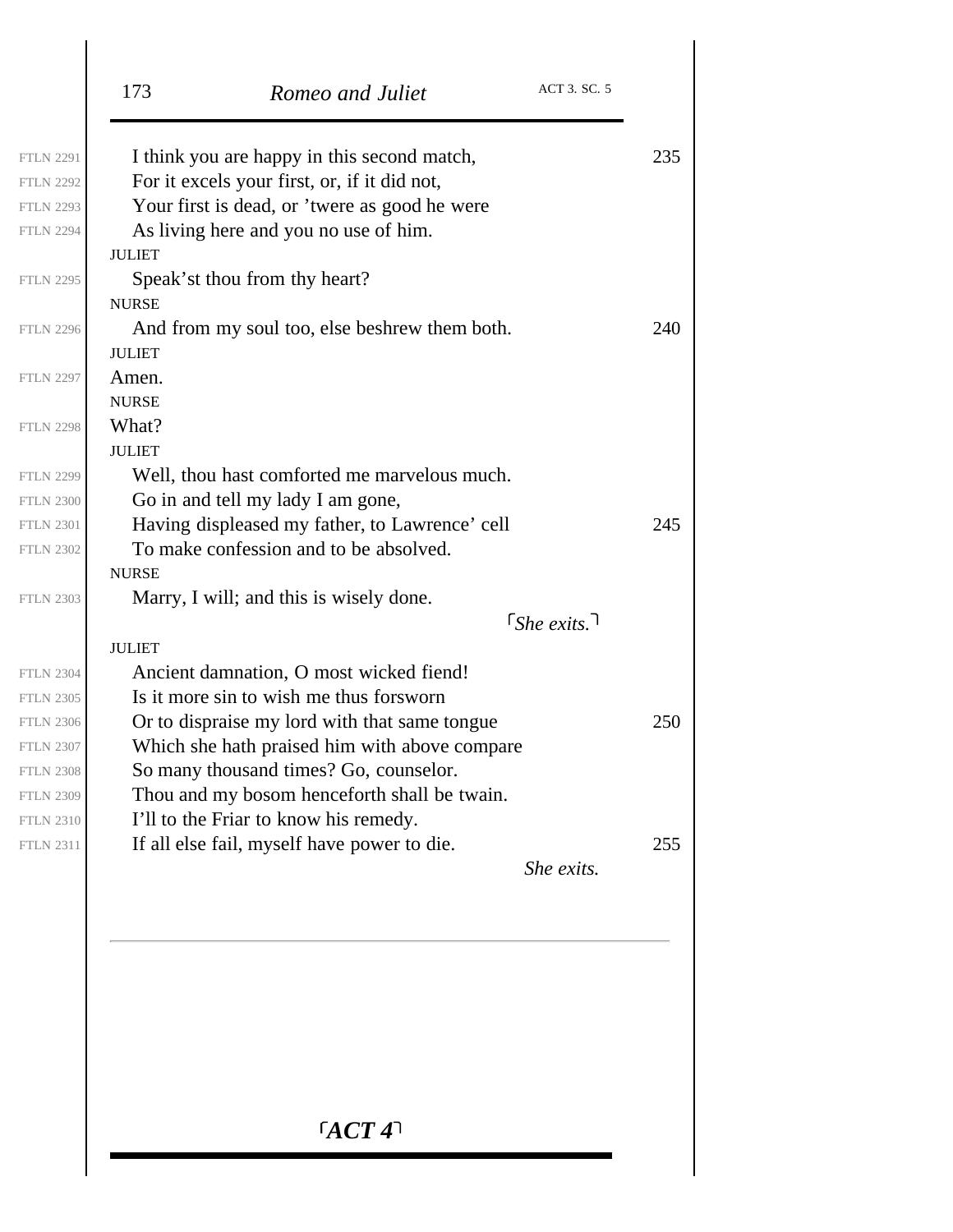|                  | S <sub>cence</sub> 1                                             |    |
|------------------|------------------------------------------------------------------|----|
|                  | Enter Friar <sup>[</sup> Lawrence <sup>]</sup> and County Paris. |    |
|                  | <b>FRIAR LAWRENCE</b>                                            |    |
| <b>FTLN 2312</b> | On Thursday, sir? The time is very short.                        |    |
|                  | <b>PARIS</b>                                                     |    |
| <b>FTLN 2313</b> | My father Capulet will have it so,                               |    |
| <b>FTLN 2314</b> | And I am nothing slow to slack his haste.                        |    |
|                  | <b>FRIAR LAWRENCE</b>                                            |    |
| <b>FTLN 2315</b> | You say you do not know the lady's mind?                         |    |
| <b>FTLN 2316</b> | Uneven is the course. I like it not.                             | 5  |
|                  | <b>PARIS</b>                                                     |    |
| <b>FTLN 2317</b> | Immoderately she weeps for Tybalt's death,                       |    |
| <b>FTLN 2318</b> | And therefore have I little talk of love,                        |    |
| <b>FTLN 2319</b> | For Venus smiles not in a house of tears.                        |    |
| <b>FTLN 2320</b> | Now, sir, her father counts it dangerous                         |    |
| <b>FTLN 2321</b> | That she do give her sorrow so much sway,                        | 10 |
| <b>FTLN 2322</b> | And in his wisdom hastes our marriage                            |    |
| <b>FTLN 2323</b> | To stop the inundation of her tears,                             |    |
| <b>FTLN 2324</b> | Which, too much minded by herself alone,                         |    |
| <b>FTLN 2325</b> | May be put from her by society.                                  |    |
| <b>FTLN 2326</b> | Now do you know the reason of this haste.                        | 15 |
|                  | FRIAR LAWRENCE, $\lceil$ aside                                   |    |
| <b>FTLN 2327</b> | I would I knew not why it should be slowed.—                     |    |
| <b>FTLN 2328</b> | Look, sir, here comes the lady toward my cell.                   |    |
|                  | Enter Juliet.                                                    |    |
|                  | 177                                                              |    |
|                  |                                                                  |    |
|                  |                                                                  |    |
|                  | ACT 4. SC. 1                                                     |    |
|                  | 179<br>Romeo and Juliet                                          |    |
|                  | <b>PARIS</b>                                                     |    |
| <b>FTLN 2329</b> | Happily met, my lady and my wife.<br><b>JULIET</b>               |    |
| <b>FTLN 2330</b> | That may be, sir, when I may be a wife.<br><b>PARIS</b>          |    |
|                  |                                                                  |    |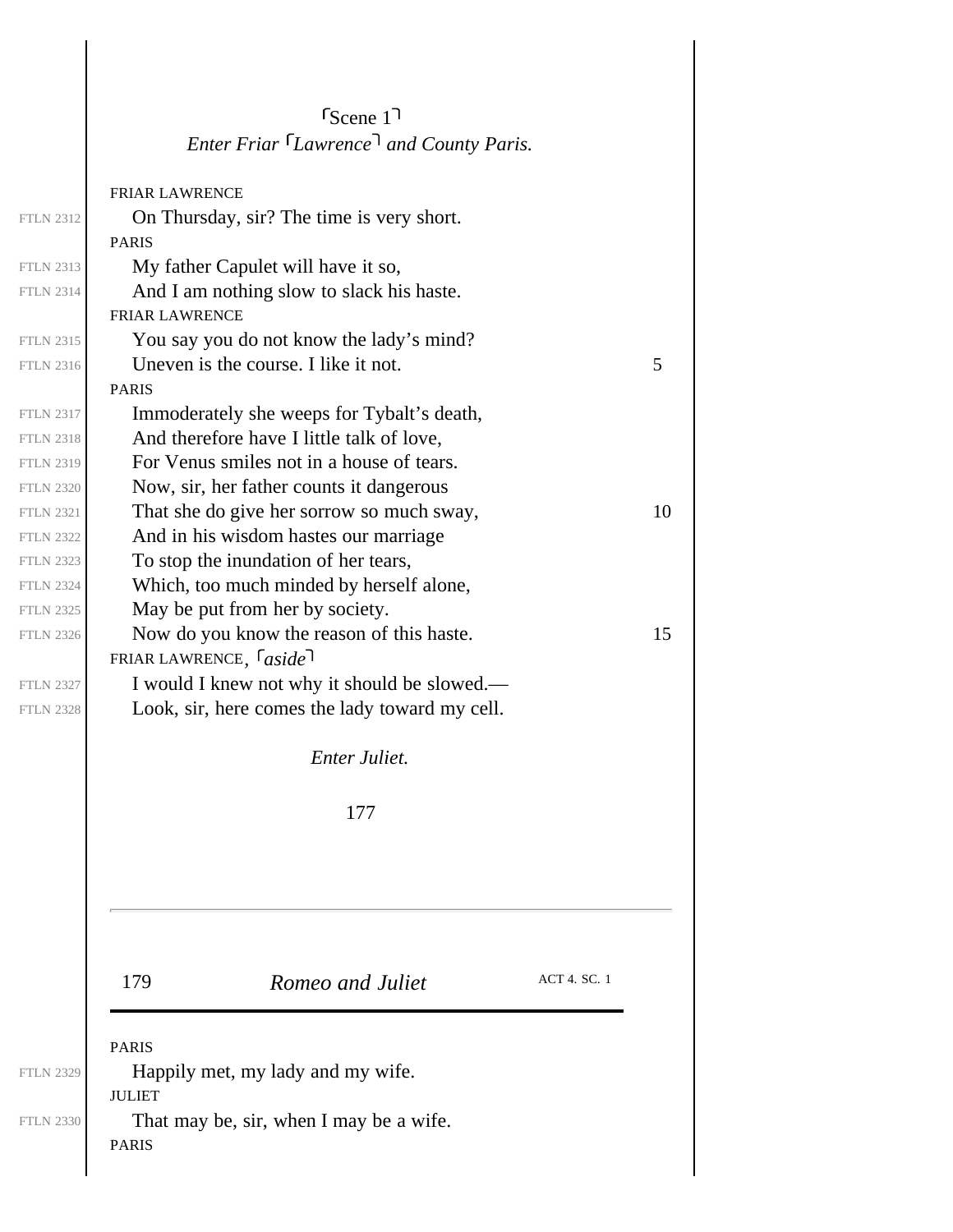| <b>FTLN 2331</b>                     | That "may be" must be, love, on Thursday next.                                          | 20           |  |
|--------------------------------------|-----------------------------------------------------------------------------------------|--------------|--|
| <b>FTLN 2332</b>                     | <b>JULIET</b><br>What must be shall be.                                                 |              |  |
|                                      | <b>FRIAR LAWRENCE</b>                                                                   |              |  |
| <b>FTLN 2333</b>                     | That's a certain text.                                                                  |              |  |
|                                      | <b>PARIS</b>                                                                            |              |  |
| <b>FTLN 2334</b>                     | Come you to make confession to this father?                                             |              |  |
|                                      | <b>JULIET</b>                                                                           |              |  |
| <b>FTLN 2335</b>                     | To answer that, I should confess to you.                                                |              |  |
|                                      | <b>PARIS</b>                                                                            |              |  |
| <b>FTLN 2336</b>                     | Do not deny to him that you love me.                                                    | 25           |  |
|                                      | <b>JULIET</b>                                                                           |              |  |
| <b>FTLN 2337</b>                     | I will confess to you that I love him.                                                  |              |  |
|                                      | <b>PARIS</b>                                                                            |              |  |
| <b>FTLN 2338</b>                     | So will you, I am sure, that you love me.                                               |              |  |
|                                      | <b>JULIET</b>                                                                           |              |  |
| <b>FTLN 2339</b>                     | If I do so, it will be of more price<br>Being spoke behind your back than to your face. |              |  |
| <b>FTLN 2340</b>                     | <b>PARIS</b>                                                                            |              |  |
| <b>FTLN 2341</b>                     | Poor soul, thy face is much abused with tears.                                          | 30           |  |
|                                      | <b>JULIET</b>                                                                           |              |  |
| <b>FTLN 2342</b>                     | The tears have got small victory by that,                                               |              |  |
| <b>FTLN 2343</b>                     | For it was bad enough before their spite.                                               |              |  |
|                                      | <b>PARIS</b>                                                                            |              |  |
| <b>FTLN 2344</b>                     | Thou wrong'st it more than tears with that report.                                      |              |  |
|                                      | <b>JULIET</b>                                                                           |              |  |
| <b>FTLN 2345</b>                     | That is no slander, sir, which is a truth,                                              |              |  |
| <b>FTLN 2346</b>                     | And what I spake, I spake it to my face.                                                | 35           |  |
|                                      | <b>PARIS</b>                                                                            |              |  |
| <b>FTLN 2347</b>                     | Thy face is mine, and thou hast slandered it.                                           |              |  |
|                                      | <b>JULIET</b>                                                                           |              |  |
| <b>FTLN 2348</b>                     | It may be so, for it is not mine own.—                                                  |              |  |
|                                      |                                                                                         |              |  |
|                                      |                                                                                         |              |  |
|                                      |                                                                                         |              |  |
|                                      |                                                                                         |              |  |
|                                      |                                                                                         |              |  |
|                                      | 181<br>Romeo and Juliet                                                                 | ACT 4. SC. 1 |  |
|                                      |                                                                                         |              |  |
|                                      |                                                                                         |              |  |
| <b>FTLN 2349</b><br><b>FTLN 2350</b> | Are you at leisure, holy father, now,<br>Or shall I come to you at evening Mass?        |              |  |
|                                      | <b>FRIAR LAWRENCE</b>                                                                   |              |  |
| <b>FTLN 2351</b>                     | My leisure serves me, pensive daughter, now.—                                           | 40           |  |
| <b>FTLN 2352</b>                     | My lord, we must entreat the time alone.                                                |              |  |
|                                      |                                                                                         |              |  |
|                                      |                                                                                         |              |  |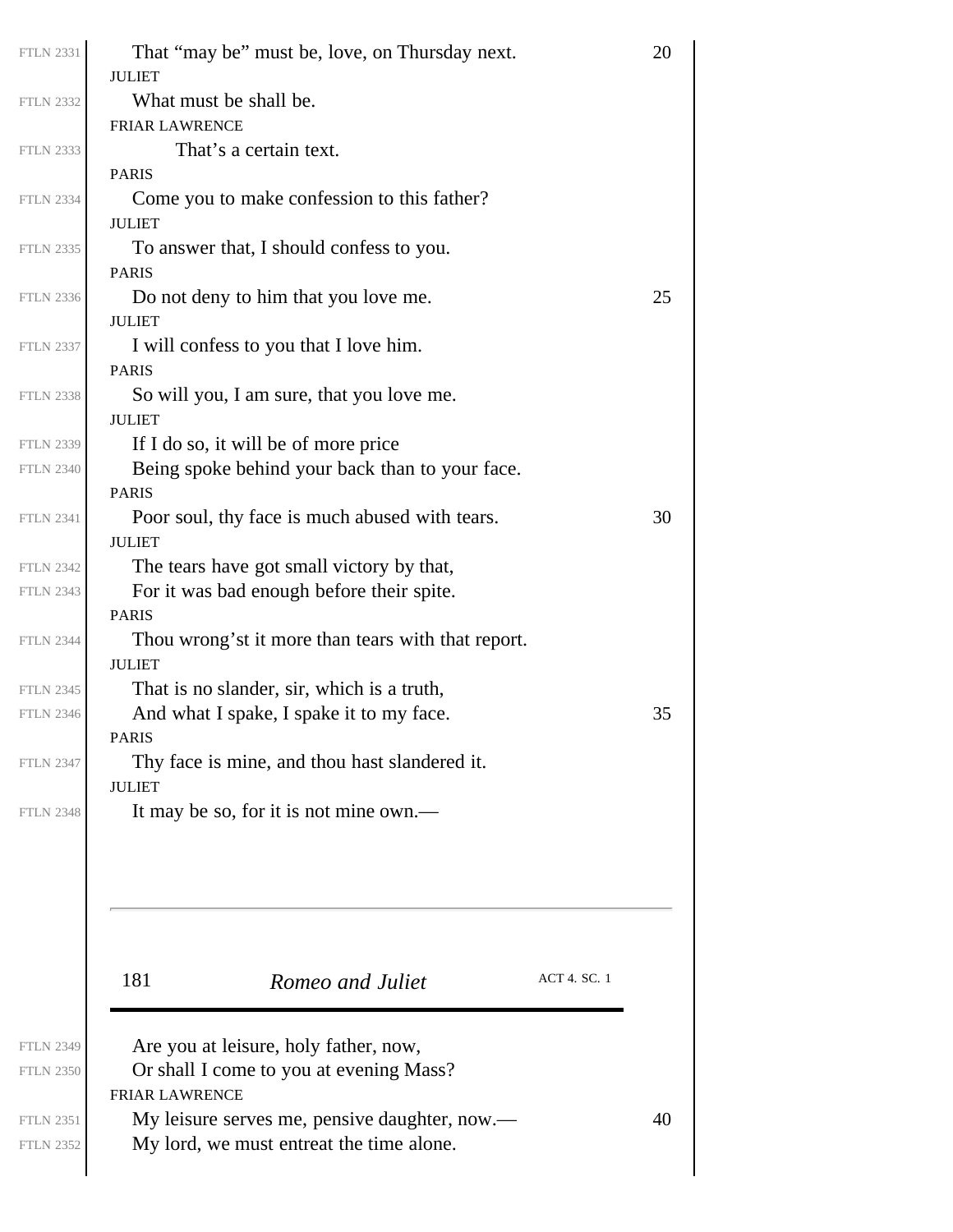|                  | <b>PARIS</b>                                        |
|------------------|-----------------------------------------------------|
| <b>FTLN 2353</b> | God shield I should disturb devotion!—              |
| <b>FTLN 2354</b> | Juliet, on Thursday early will I rouse you.         |
| <b>FTLN 2355</b> | Till then, adieu, and keep this holy kiss.          |
|                  | He exits.                                           |
|                  | <b>JULIET</b>                                       |
| <b>FTLN 2356</b> | O, shut the door, and when thou hast done so,       |
| <b>FTLN 2357</b> | Come weep with me, past hope, past care, past help. |
|                  | <b>FRIAR LAWRENCE</b>                               |
| <b>FTLN 2358</b> | O Juliet, I already know thy grief.                 |
| <b>FTLN 2359</b> | It strains me past the compass of my wits.          |
| <b>FTLN 2360</b> | I hear thou must, and nothing may prorogue it,      |
| <b>FTLN 2361</b> | On Thursday next be married to this County.         |
|                  | <b>JULIET</b>                                       |
| <b>FTLN 2362</b> | Tell me not, friar, that thou hearest of this,      |
| <b>FTLN 2363</b> | Unless thou tell me how I may prevent it.           |
| <b>FTLN 2364</b> | If in thy wisdom thou canst give no help,           |
| <b>FTLN 2365</b> | Do thou but call my resolution wise,                |
| <b>FTLN 2366</b> | And with this knife I'll help it presently.         |
|                  | $\lceil$ She shows him her knife. $\lceil$          |
| <b>FTLN 2367</b> | God joined my heart and Romeo's, thou our hands;    |
| <b>FTLN 2368</b> | And ere this hand, by thee to Romeo's sealed,       |
| <b>FTLN 2369</b> | Shall be the label to another deed,                 |
| <b>FTLN 2370</b> | Or my true heart with treacherous revolt            |
| <b>FTLN 2371</b> | Turn to another, this shall slay them both.         |
| <b>FTLN 2372</b> | Therefore out of thy long-experienced time          |
| <b>FTLN 2373</b> | Give me some present counsel, or, behold,           |
| <b>FTLN 2374</b> | 'Twixt my extremes and me this bloody knife         |
| <b>FTLN 2375</b> | Shall play the umpire, arbitrating that             |
| <b>FTLN 2376</b> | Which the commission of thy years and art           |
| <b>FTLN 2377</b> | Could to no issue of true honor bring.              |
| <b>FTLN 2378</b> | Be not so long to speak. I long to die              |
| <b>FTLN 2379</b> | If what thou speak'st speak not of remedy.          |
|                  |                                                     |
|                  | <b>ACT 4. SC. 1</b><br>183<br>Romeo and Juliet      |

FTLN 2381 Which craves as desperate an execution  $70$ 

As that is desperate which we would prevent.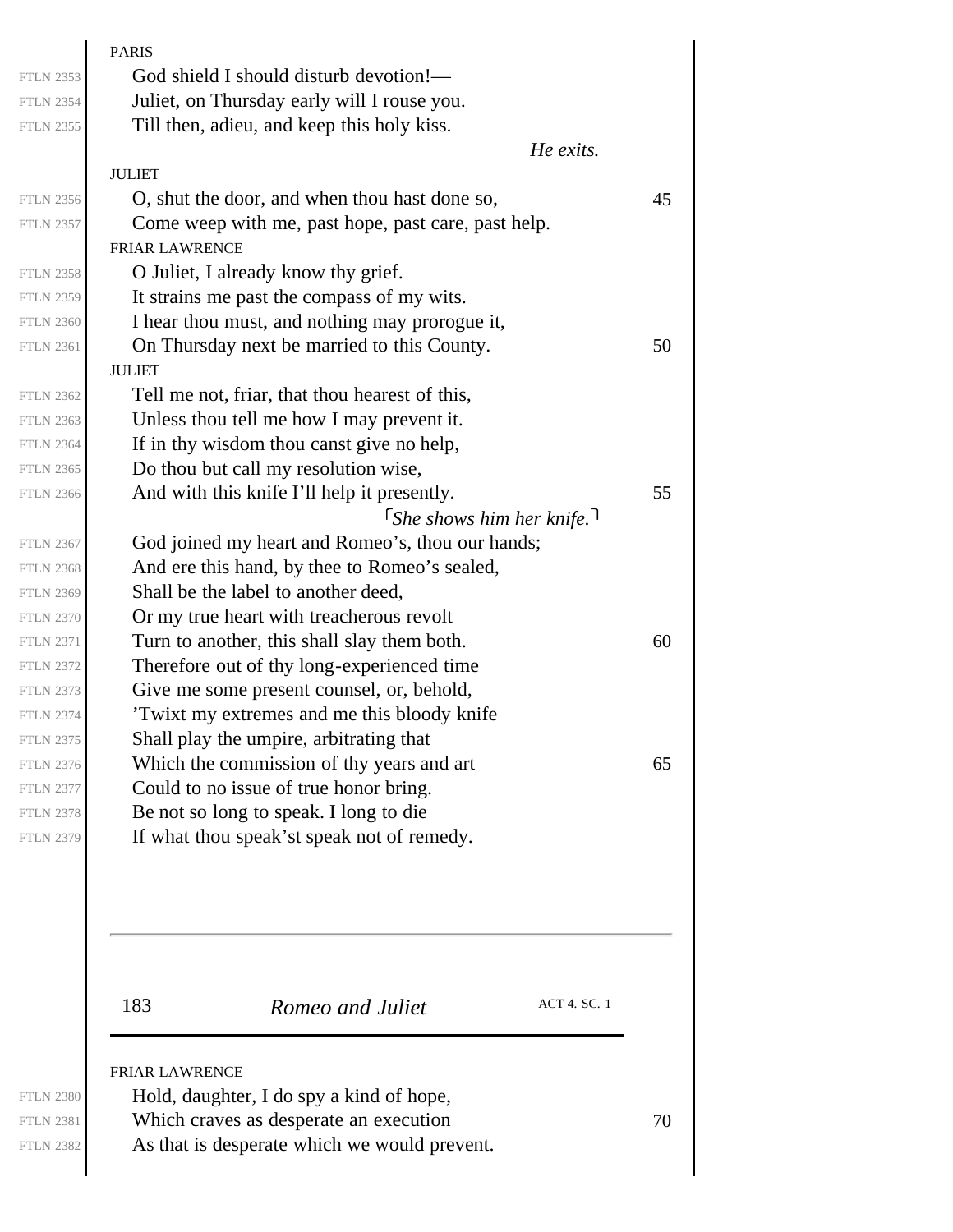| <b>FTLN 2383</b> | If, rather than to marry County Paris,                                  |     |
|------------------|-------------------------------------------------------------------------|-----|
| <b>FTLN 2384</b> | Thou hast the strength of will to $\lceil \text{slay} \rceil$ thyself,  |     |
| <b>FTLN 2385</b> | Then is it likely thou wilt undertake                                   |     |
| <b>FTLN 2386</b> | A thing like death to chide away this shame,                            | 75  |
| <b>FTLN 2387</b> | That cop'st with death himself to 'scape from it;                       |     |
| <b>FTLN 2388</b> | And if thou darest, I'll give thee remedy.                              |     |
|                  | <b>JULIET</b>                                                           |     |
| <b>FTLN 2389</b> | O, bid me leap, rather than marry Paris,                                |     |
| <b>FTLN 2390</b> | From off the battlements of any tower,                                  |     |
| <b>FTLN 2391</b> | Or walk in thievish ways, or bid me lurk                                | 80  |
| <b>FTLN 2392</b> | Where serpents are. Chain me with roaring bears,                        |     |
| <b>FTLN 2393</b> | Or hide me nightly in a charnel house,                                  |     |
| <b>FTLN 2394</b> | O'ercovered quite with dead men's rattling bones,                       |     |
| <b>FTLN 2395</b> | With reeky shanks and yellow <sup>[</sup> chapless <sup>]</sup> skulls. |     |
| <b>FTLN 2396</b> | Or bid me go into a new-made grave                                      | 85  |
| <b>FTLN 2397</b> | And hide me with a dead man in his [shroud]                             |     |
| <b>FTLN 2398</b> | (Things that to hear them told have made me                             |     |
| <b>FTLN 2399</b> | tremble),                                                               |     |
| <b>FTLN 2400</b> | And I will do it without fear or doubt,                                 |     |
| <b>FTLN 2401</b> | To live an unstained wife to my sweet love.                             | 90  |
|                  | <b>FRIAR LAWRENCE</b>                                                   |     |
| <b>FTLN 2402</b> | Hold, then. Go home; be merry; give consent                             |     |
| <b>FTLN 2403</b> | To marry Paris. Wednesday is tomorrow.                                  |     |
| <b>FTLN 2404</b> | Tomorrow night look that thou lie alone;                                |     |
| <b>FTLN 2405</b> | Let not the Nurse lie with thee in thy chamber.                         |     |
|                  | $\lceil$ Holding out a vial.                                            |     |
| <b>FTLN 2406</b> | Take thou this vial, being then in bed,                                 | 95  |
| <b>FTLN 2407</b> | And this distilling liquor drink thou off;                              |     |
| <b>FTLN 2408</b> | When presently through all thy veins shall run                          |     |
| <b>FTLN 2409</b> | A cold and drowsy humor; for no pulse                                   |     |
| <b>FTLN 2410</b> | Shall keep his native progress, but surcease.                           |     |
| <b>FTLN 2411</b> | No warmth, no $\lceil \text{break} \rceil$ shall testify thou livest.   | 100 |
|                  |                                                                         |     |
|                  |                                                                         |     |
|                  |                                                                         |     |
|                  |                                                                         |     |

185 **Romeo and Juliet** ACT 4. SC. 1

FTLN 2412 FTLN 2413 FTLN 2414 FTLN 2415

 ${\rm FTLN}$  ${\rm FTLN}$  $FTLN$ 

 ${\hbox{FTLN}}$  ${\hbox{FTLN}}$ 

 ${\hbox{FTLN}}$  ${\rm FTLN}$ 

 ${\rm FTLN}$  ${\rm FTLN}$  ${\hbox{FTLN}}$  ${\rm FTLN}$ 

 ${\hbox{FTLN}}$ FTLN  ${\hbox{FTLN}}$  $FTLN$ 

 ${\hbox{FTLN}}$  ${\hbox{FTLN}}$  ${\hbox{FTLN}}$  ${\rm FTLN}$ 

 $FTLN$  $FTLN$  ${\hbox{FTLN}}$  ${\hbox{FTLN}}$ 

The roses in thy lips and cheeks shall fade To  $\lceil$  paly  $\rceil$  ashes, thy eyes' windows fall Like death when he shuts up the day of life. Each part, deprived of supple government, FTLN 2416 Shall, stiff and stark and cold, appear like death,  $105$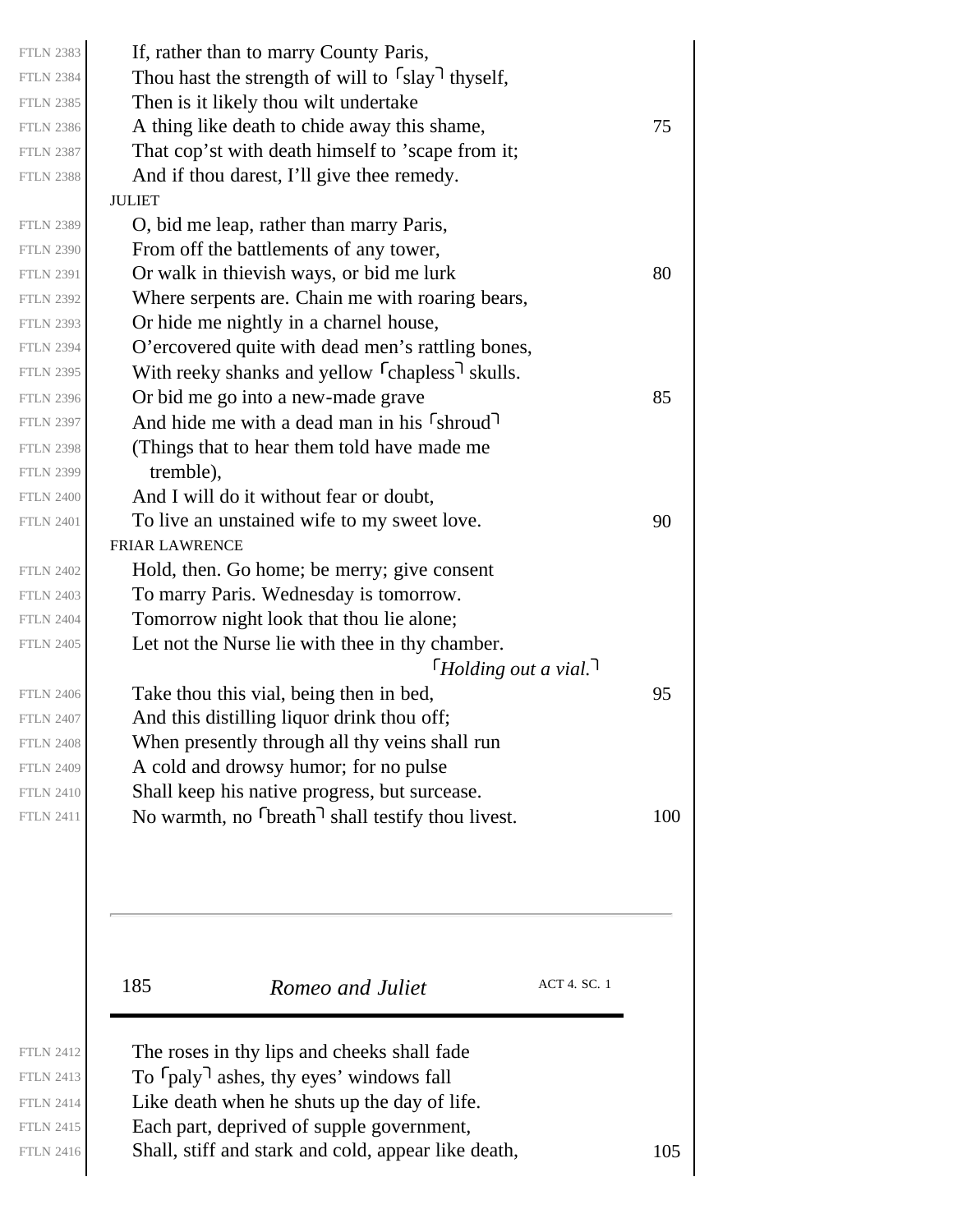| <b>FTLN 2417</b> |               | And in this borrowed likeness of shrunk death                                                 |                     |
|------------------|---------------|-----------------------------------------------------------------------------------------------|---------------------|
| <b>FTLN 2418</b> |               | Thou shalt continue two and forty hours                                                       |                     |
| <b>FTLN 2419</b> |               | And then awake as from a pleasant sleep.                                                      |                     |
| <b>FTLN 2420</b> |               | Now, when the bridegroom in the morning comes                                                 |                     |
| <b>FTLN 2421</b> |               | To rouse thee from thy bed, there art thou dead.                                              |                     |
| <b>FTLN 2422</b> |               | Then, as the manner of our country is,                                                        |                     |
| <b>FTLN 2423</b> |               | $\lceil \ln \rceil$ thy best robes uncovered on the bier                                      |                     |
| <b>FTLN 2424</b> |               | Thou $\lceil$ shalt $\rceil$ be borne to that same ancient vault                              |                     |
| <b>FTLN 2425</b> |               | Where all the kindred of the Capulets lie.                                                    |                     |
| <b>FTLN 2426</b> |               | In the meantime, against thou shalt awake,                                                    |                     |
| <b>FTLN 2427</b> |               | Shall Romeo by my letters know our drift,                                                     |                     |
| <b>FTLN 2428</b> |               | And hither shall he come, and he and I                                                        |                     |
| <b>FTLN 2429</b> |               | Will watch thy $\lceil$ waking, $\lceil$ and that very night                                  |                     |
| <b>FTLN 2430</b> |               | Shall Romeo bear thee hence to Mantua.                                                        |                     |
| <b>FTLN 2431</b> |               | And this shall free thee from this present shame,                                             |                     |
| <b>FTLN 2432</b> |               | If no inconstant toy nor womanish fear                                                        |                     |
| <b>FTLN 2433</b> |               | Abate thy valor in the acting it.                                                             |                     |
|                  | <b>JULIET</b> |                                                                                               |                     |
| <b>FTLN 2434</b> |               | Give me, give me! O, tell not me of fear!                                                     |                     |
|                  |               | FRIAR LAWRENCE, $\int$ giving Juliet the vial                                                 |                     |
| <b>FTLN 2435</b> |               | Hold, get you gone. Be strong and prosperous                                                  |                     |
| <b>FTLN 2436</b> |               | In this resolve. I'll send a friar with speed                                                 |                     |
| <b>FTLN 2437</b> |               | To Mantua with my letters to thy lord.                                                        |                     |
|                  | <b>JULIET</b> |                                                                                               |                     |
| <b>FTLN 2438</b> |               | Love give me strength, and strength shall help                                                |                     |
| <b>FTLN 2439</b> | afford.       |                                                                                               |                     |
| <b>FTLN 2440</b> |               | Farewell, dear father.                                                                        |                     |
|                  |               | $\lceil$ They $\rceil$ exit $\lceil$ in different directions.                                 |                     |
|                  |               |                                                                                               |                     |
|                  | 187           | Romeo and Juliet                                                                              | <b>ACT 4. SC. 2</b> |
|                  |               | $r_{\text{Scene}}$ 2<br>Enter Father Capulet, Mother, Nurse, and Servingmen,<br>two or three. |                     |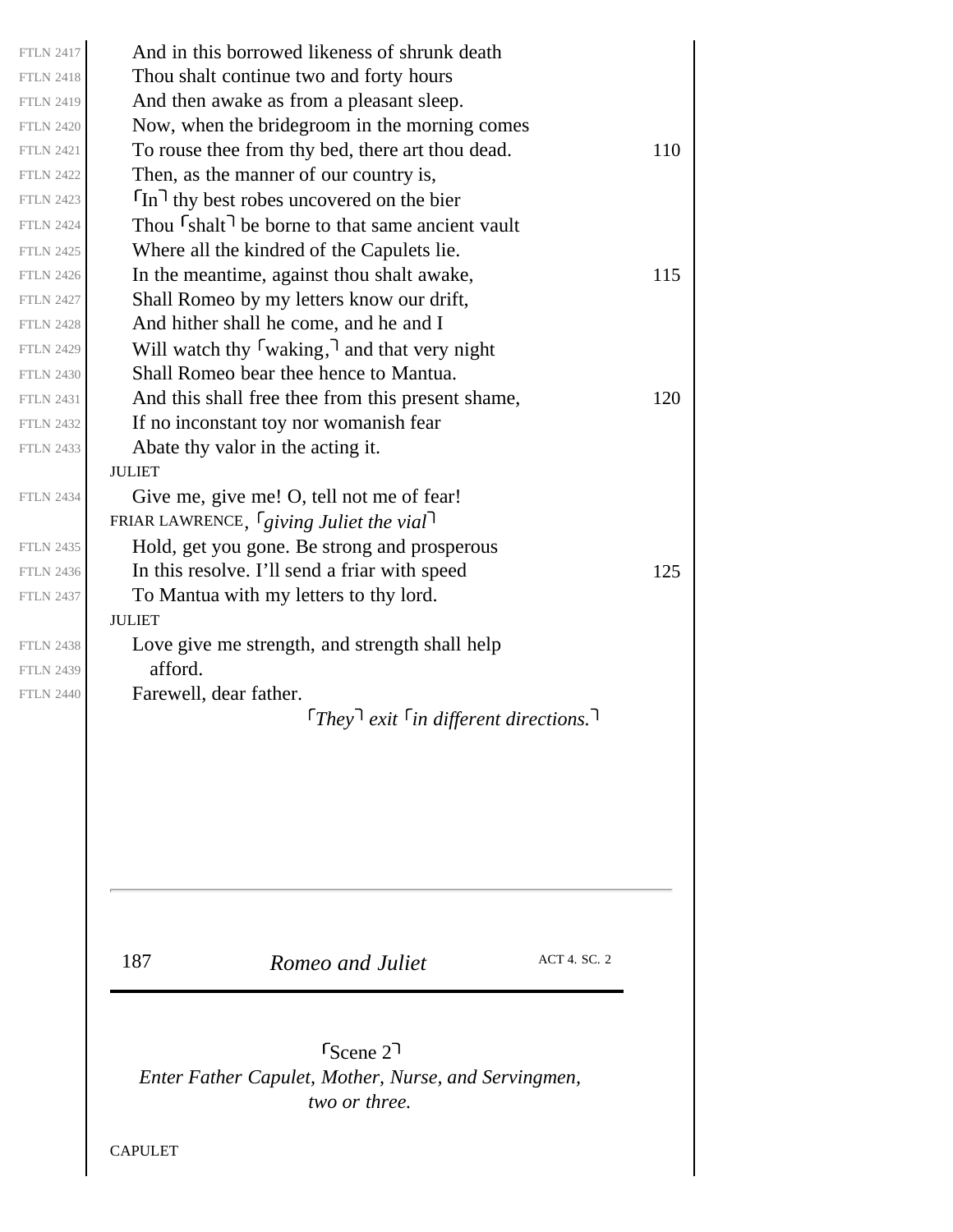| <b>FTLN 2441</b> |                                                  | So many guests invite as here are writ.            |                                     |    |
|------------------|--------------------------------------------------|----------------------------------------------------|-------------------------------------|----|
|                  |                                                  | $\lceil$ One or two of the Servingmen exit         |                                     |    |
|                  |                                                  |                                                    | with Capulet's list.                |    |
| <b>FTLN 2442</b> | <b>SERVINGMAN</b>                                | Sirrah, go hire me twenty cunning cooks.           |                                     |    |
| <b>FTLN 2443</b> |                                                  | You shall have none ill, sir, for I'll try if      |                                     |    |
| <b>FTLN 2444</b> | they can lick their fingers.<br><b>CAPULET</b>   |                                                    |                                     |    |
| <b>FTLN 2445</b> | How canst thou try them so?<br><b>SERVINGMAN</b> |                                                    |                                     | 5  |
| <b>FTLN 2446</b> |                                                  | Marry, sir, 'tis an ill cook that cannot lick      |                                     |    |
| <b>FTLN 2447</b> |                                                  | his own fingers. Therefore he that cannot lick his |                                     |    |
| <b>FTLN 2448</b> | fingers goes not with me.                        |                                                    |                                     |    |
|                  | <b>CAPULET</b>                                   |                                                    |                                     |    |
| <b>FTLN 2449</b> | Go, begone.                                      |                                                    |                                     |    |
|                  |                                                  |                                                    | $\lceil$ Servingman exits. $\lceil$ |    |
| <b>FTLN 2450</b> |                                                  | We shall be much unfurnished for this time.—       |                                     | 10 |
| <b>FTLN 2451</b> | <b>NURSE</b>                                     | What, is my daughter gone to Friar Lawrence?       |                                     |    |
| <b>FTLN 2452</b> | Ay, forsooth.<br><b>CAPULET</b>                  |                                                    |                                     |    |
| <b>FTLN 2453</b> |                                                  | Well, he may chance to do some good on her.        |                                     |    |
| <b>FTLN 2454</b> |                                                  | A peevish <i>self-willed</i> harlotry it is.       |                                     |    |
|                  |                                                  | <b>Enter Juliet.</b>                               |                                     |    |
|                  | <b>NURSE</b>                                     |                                                    |                                     |    |
| <b>FTLN 2455</b> | <b>CAPULET</b>                                   | See where she comes from shrift with merry look.   |                                     | 15 |
| <b>FTLN 2456</b> |                                                  | How now, my headstrong, where have you been        |                                     |    |
| <b>FTLN 2457</b> | gadding?                                         |                                                    |                                     |    |
|                  | <b>JULIET</b>                                    |                                                    |                                     |    |
| <b>FTLN 2458</b> |                                                  | Where I have learned me to repent the sin          |                                     |    |
| <b>FTLN 2459</b> | Of disobedient opposition                        |                                                    |                                     |    |
| <b>FTLN 2460</b> |                                                  | To you and your behests, and am enjoined           |                                     | 20 |
| <b>FTLN 2461</b> |                                                  | By holy Lawrence to fall prostrate here            |                                     |    |
|                  |                                                  |                                                    | $\lceil$ Kneeling. $\lceil$         |    |
| <b>FTLN 2462</b> |                                                  | To beg your pardon. Pardon, I beseech you.         |                                     |    |
| <b>FTLN 2463</b> |                                                  | Henceforward I am ever ruled by you.               |                                     |    |
|                  |                                                  |                                                    |                                     |    |
|                  | 189                                              | Romeo and Juliet                                   | ACT 4. SC. 2                        |    |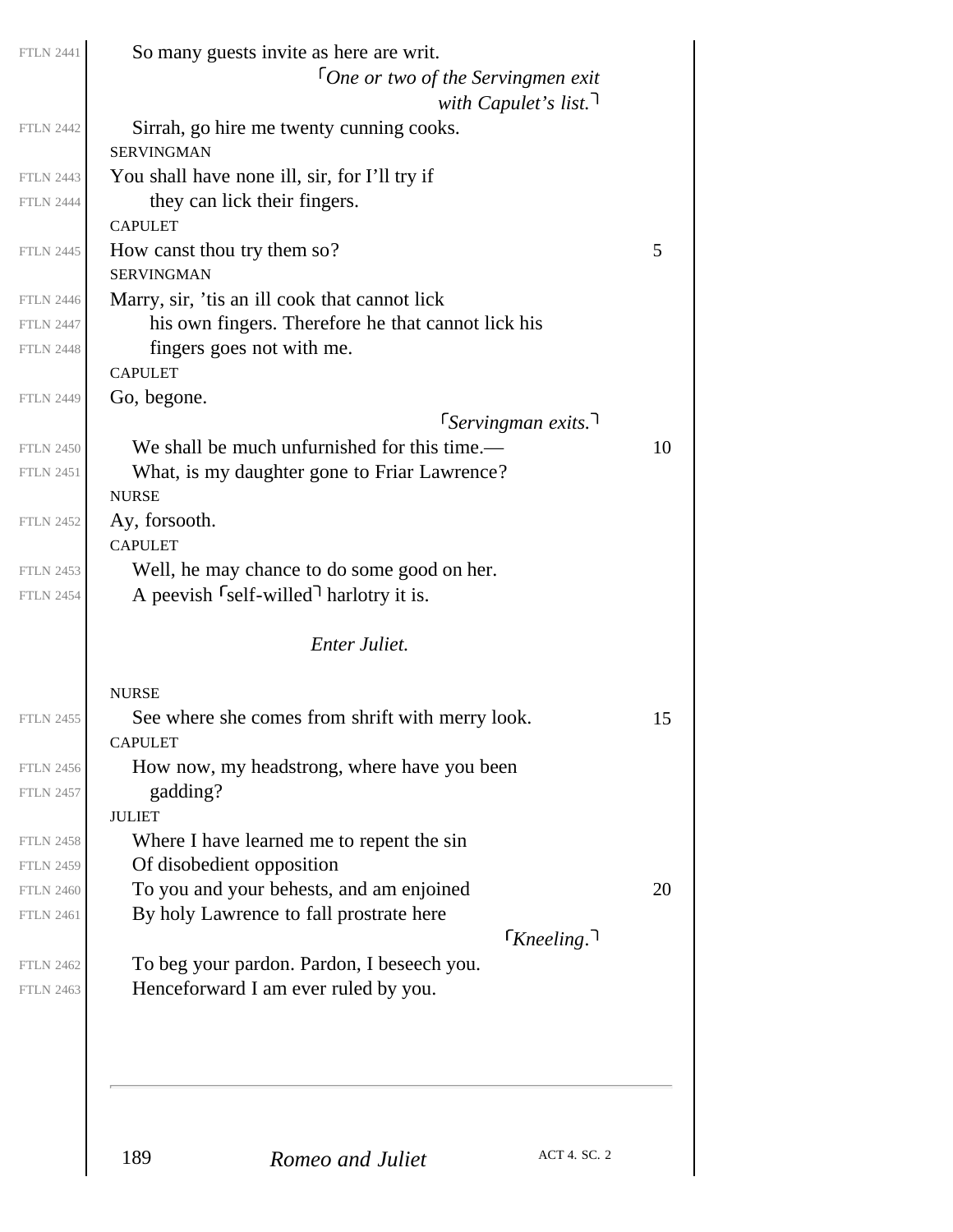|                  | <b>CAPULET</b>                                      |    |
|------------------|-----------------------------------------------------|----|
| <b>FTLN 2464</b> | Send for the County. Go tell him of this.           |    |
| <b>FTLN 2465</b> | I'll have this knot knit up tomorrow morning.       | 25 |
|                  | <b>JULIET</b>                                       |    |
| <b>FTLN 2466</b> | I met the youthful lord at Lawrence' cell           |    |
| <b>FTLN 2467</b> | And gave him what becomed love I might,             |    |
| <b>FTLN 2468</b> | Not stepping o'er the bounds of modesty.            |    |
|                  | <b>CAPULET</b>                                      |    |
| <b>FTLN 2469</b> | Why, I am glad on 't. This is well. Stand up.       |    |
|                  | $\lceil$ Juliet rises.                              |    |
| <b>FTLN 2470</b> | This is as 't should be.—Let me see the County.     | 30 |
| <b>FTLN 2471</b> | Ay, marry, go, I say, and fetch him hither.—        |    |
| <b>FTLN 2472</b> | Now, afore God, this reverend holy friar,           |    |
| <b>FTLN 2473</b> | All our whole city is much bound to him.            |    |
|                  | <b>JULIET</b>                                       |    |
| <b>FTLN 2474</b> | Nurse, will you go with me into my closet           |    |
| <b>FTLN 2475</b> | To help me sort such needful ornaments              | 35 |
| <b>FTLN 2476</b> | As you think fit to furnish me tomorrow?            |    |
|                  | <b>LADY CAPULET</b>                                 |    |
| <b>FTLN 2477</b> | No, not till Thursday. There is time enough.        |    |
|                  | <b>CAPULET</b>                                      |    |
| <b>FTLN 2478</b> | Go, nurse. Go with her. We'll to church tomorrow.   |    |
|                  | <i>Luliet and the Nurse</i> $\ell$ <i>exit.</i>     |    |
|                  | <b>LADY CAPULET</b>                                 |    |
| <b>FTLN 2479</b> | We shall be short in our provision.                 |    |
| <b>FTLN 2480</b> | 'Tis now near night.                                | 40 |
|                  | <b>CAPULET</b>                                      |    |
| <b>FTLN 2481</b> | Tush, I will stir about,                            |    |
| <b>FTLN 2482</b> | And all things shall be well, I warrant thee, wife. |    |
| <b>FTLN 2483</b> | Go thou to Juliet. Help to deck up her.             |    |
| <b>FTLN 2484</b> | I'll not to bed tonight. Let me alone.              |    |
| <b>FTLN 2485</b> | I'll play the housewife for this once.—What ho!—    | 45 |
| <b>FTLN 2486</b> | They are all forth. Well, I will walk myself        |    |
| <b>FTLN 2487</b> | To County Paris, to prepare up him                  |    |
| <b>FTLN 2488</b> | Against tomorrow. My heart is wondrous light        |    |
| <b>FTLN 2489</b> | Since this same wayward girl is so reclaimed.       |    |
|                  | $[They]$ exit.                                      |    |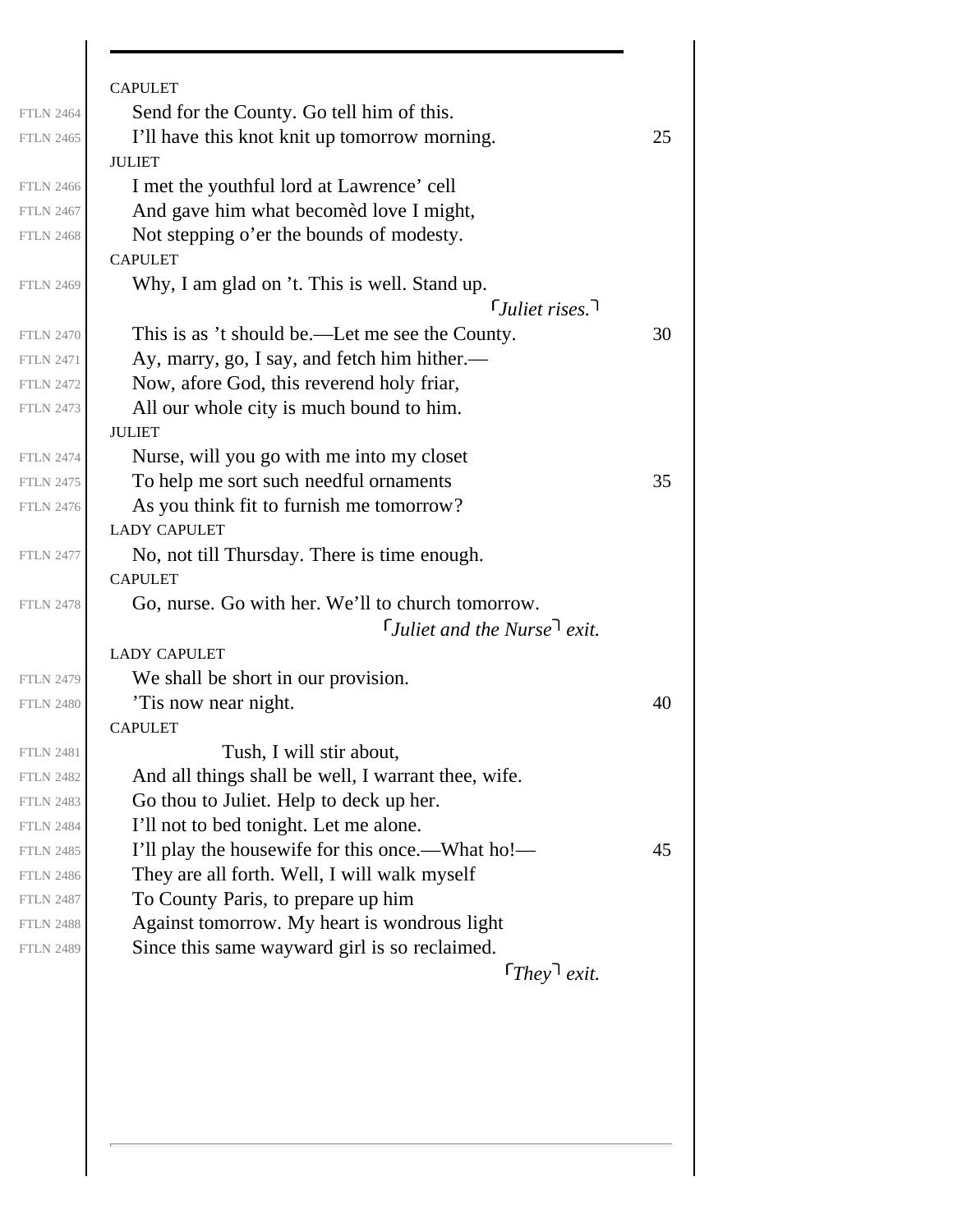# *Enter Juliet and Nurse.* Scene 3

## JULIET

|                  | JULIEI                                              |    |
|------------------|-----------------------------------------------------|----|
| <b>FTLN 2490</b> | Ay, those attires are best. But, gentle nurse,      |    |
| <b>FTLN 2491</b> | I pray thee leave me to myself tonight,             |    |
| <b>FTLN 2492</b> | For I have need of many orisons                     |    |
| <b>FTLN 2493</b> | To move the heavens to smile upon my state,         |    |
| <b>FTLN 2494</b> | Which, well thou knowest, is cross and full of sin. | 5  |
|                  | $Enter \, \, \ulcorner$ Lady Capulet.               |    |
|                  |                                                     |    |
|                  | <b>LADY CAPULET</b>                                 |    |
| <b>FTLN 2495</b> | What, are you busy, ho? Need you my help?           |    |
|                  | <b>JULIET</b>                                       |    |
| <b>FTLN 2496</b> | No, madam, we have culled such necessaries          |    |
| <b>FTLN 2497</b> | As are behooveful for our state tomorrow.           |    |
| <b>FTLN 2498</b> | So please you, let me now be left alone,            |    |
| <b>FTLN 2499</b> | And let the Nurse this night sit up with you,       | 10 |
| <b>FTLN 2500</b> | For I am sure you have your hands full all          |    |
| <b>FTLN 2501</b> | In this so sudden business.                         |    |
|                  | <b>LADY CAPULET</b>                                 |    |
| <b>FTLN 2502</b> | Good night.                                         |    |
| <b>FTLN 2503</b> | Get thee to bed and rest, for thou hast need.       |    |
|                  | $\lceil$ Lady Capulet and the Nurse $\lceil$ exit.  |    |
|                  | <b>JULIET</b>                                       |    |
| <b>FTLN 2504</b> | Farewell.—God knows when we shall meet again.       | 15 |
| <b>FTLN 2505</b> | I have a faint cold fear thrills through my veins   |    |
| <b>FTLN 2506</b> | That almost freezes up the heat of life.            |    |
| <b>FTLN 2507</b> | I'll call them back again to comfort me.—           |    |
| <b>FTLN 2508</b> | Nurse!—What should she do here?                     |    |
| <b>FTLN 2509</b> | My dismal scene I needs must act alone.             | 20 |
| <b>FTLN 2510</b> | Come, vial.                                         |    |
|                  | $\int$ She takes out the vial.                      |    |
| <b>FTLN 2511</b> | What if this mixture do not work at all?            |    |
| <b>FTLN 2512</b> | Shall I be married then tomorrow morning?           |    |
|                  | <b>She takes out her knife</b>                      |    |
|                  | and puts it down beside her.                        |    |
| <b>FTLN 2513</b> | No, no, this shall forbid it. Lie thou there.       |    |
| <b>FTLN 2514</b> | What if it be a poison which the Friar              | 25 |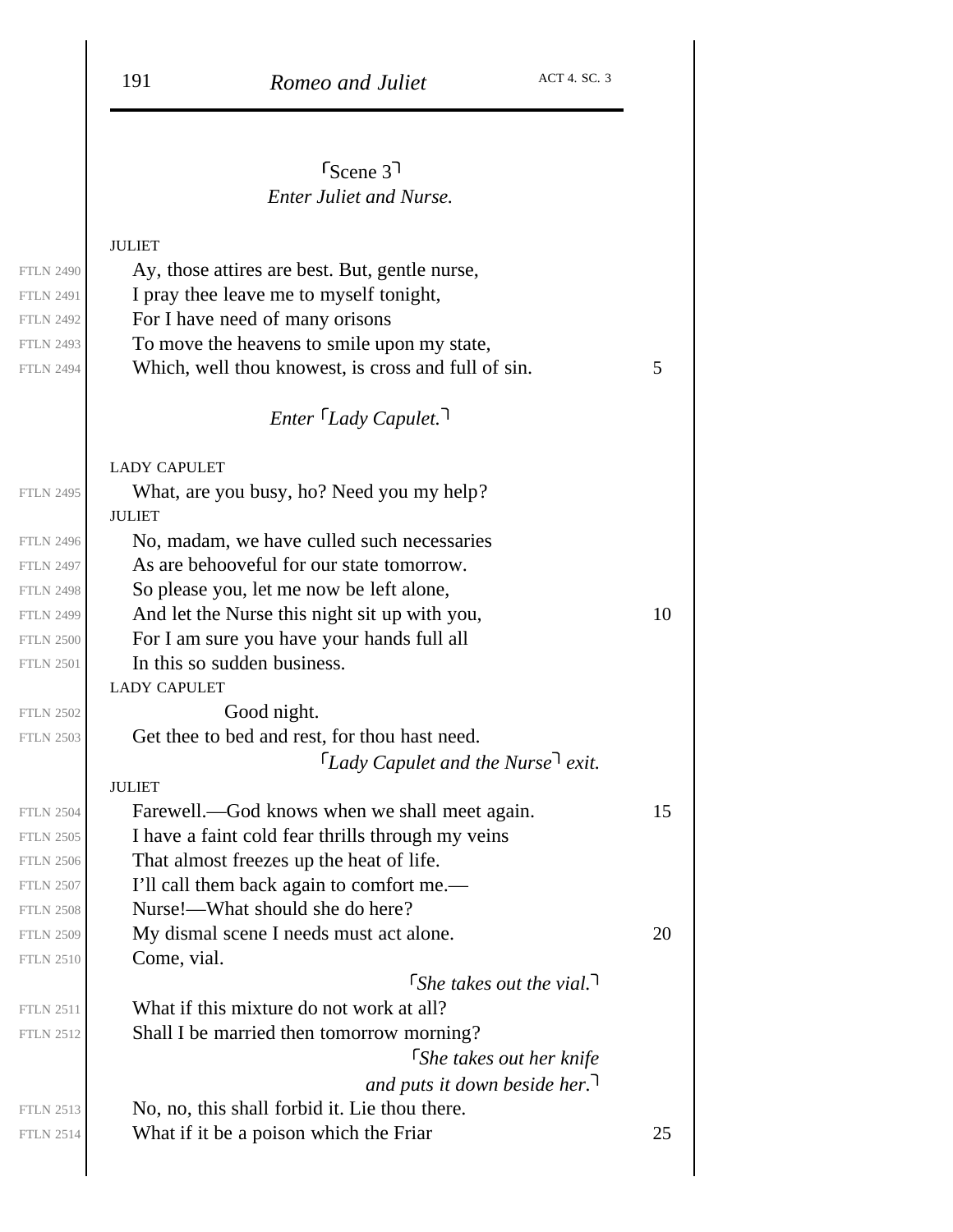| 193   | Romeo and Juliet                                                | ACT 4. SC. 3 |
|-------|-----------------------------------------------------------------|--------------|
|       | Subtly hath ministered to have me dead,                         |              |
|       | Lest in this marriage he should be dishonored                   |              |
|       | Because he married me before to Romeo?                          |              |
|       | I fear it is. And yet methinks it should not,                   |              |
|       | For he hath still been tried a holy man.                        |              |
|       | How if, when I am laid into the tomb,                           |              |
|       | I wake before the time that Romeo                               |              |
|       | Come to redeem me? There's a fearful point.                     |              |
|       | Shall I not then be stifled in the vault,                       |              |
|       | To whose foul mouth no healthsome air breathes in,              |              |
|       | And there die strangled ere my Romeo comes?                     |              |
|       | Or, if I live, is it not very like                              |              |
|       | The horrible conceit of death and night,                        |              |
|       | Together with the terror of the place—                          |              |
|       | As in a vault, an ancient receptacle                            |              |
|       | Where for this many hundred years the bones                     |              |
|       | Of all my buried ancestors are packed;                          |              |
|       | Where bloody Tybalt, yet but green in earth,                    |              |
|       | Lies fest'ring in his shroud; where, as they say,               |              |
|       | At some hours in the night spirits resort—                      |              |
|       | Alack, alack, is it not like that I,                            |              |
|       | So early waking, what with loathsome smells,                    |              |
|       | And shrieks like mandrakes torn out of the earth,               |              |
|       | That living mortals, hearing them, run mad—                     |              |
|       | O, if I $\lceil \text{wake}, \rceil$ shall I not be distraught, |              |
|       | Environed with all these hideous fears,                         |              |
|       | And madly play with my forefathers' joints,                     |              |
|       | And pluck the mangled Tybalt from his shroud,                   |              |
|       | And, in this rage, with some great kinsman's bone,              |              |
|       | As with a club, dash out my desp'rate brains?                   |              |
|       | O look, methinks I see my cousin's ghost                        |              |
|       | Seeking out Romeo that did spit his body                        |              |
|       | Upon a rapier's point! Stay, Tybalt, stay!                      |              |
| thee. | Romeo, Romeo, Romeo! Here's drink. I drink to                   |              |

*within the curtains.*

FTLN 2515 FTLN 2516 FTLN 2517 FTLN 2518

FTLN 2520 FTLN 2521 FTLN 2522 FTLN 2523

FTLN 2525 FTLN 2526 FTLN 2527 FTLN 2528

FTLN 2530 FTLN 2531 FTLN 2532 FTLN 2533

FTLN 2535 FTLN 2536 FTLN 2537 FTLN 2538

FTLN 2540 FTLN 2541 FTLN 2542 FTLN 2543

FTLN 2545 FTLN 2546 FTLN 2547 FTLN 2548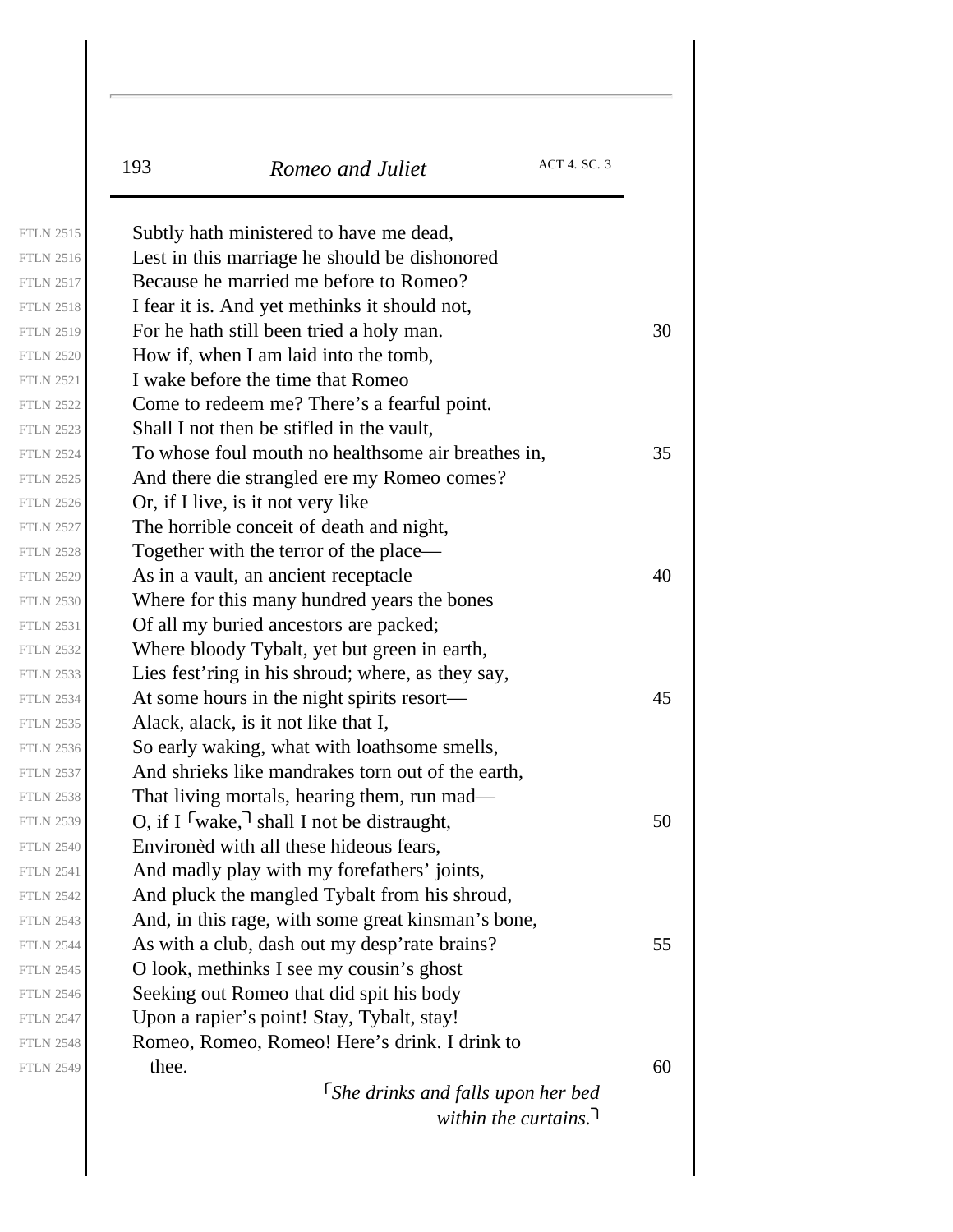| 195                                 | Romeo and Juliet                                                                                        | ACT 4. SC. 4 |    |
|-------------------------------------|---------------------------------------------------------------------------------------------------------|--------------|----|
|                                     | $Scence$ 4 <sup>1</sup><br>Enter Lady Capulet and Nurse.                                                |              |    |
|                                     |                                                                                                         |              |    |
| <b>LADY CAPULET</b><br><b>NURSE</b> | Hold, take these keys, and fetch more spices, nurse.                                                    |              |    |
|                                     | They call for dates and quinces in the pastry.                                                          |              |    |
|                                     | Enter old Capulet.                                                                                      |              |    |
| <b>CAPULET</b>                      |                                                                                                         |              |    |
|                                     | Come, stir, stir, stir! The second cock hath crowed.<br>The curfew bell hath rung. 'Tis three o'clock.— |              |    |
|                                     | Look to the baked meats, good Angelica.                                                                 |              | 5  |
| Spare not for cost.<br><b>NURSE</b> |                                                                                                         |              |    |
|                                     | Go, you cot-quean, go,                                                                                  |              |    |
|                                     | Get you to bed. Faith, you'll be sick tomorrow                                                          |              |    |
| <b>CAPULET</b>                      | For this night's watching.                                                                              |              |    |
|                                     | No, not a whit. What, I have watched ere now                                                            |              | 10 |
| <b>LADY CAPULET</b>                 | All night for lesser cause, and ne'er been sick.                                                        |              |    |
|                                     | Ay, you have been a mouse-hunt in your time,                                                            |              |    |
|                                     | But I will watch you from such watching now.<br>Lady $\lceil \text{Capulet} \rceil$ and Nurse exit.     |              |    |
| <b>CAPULET</b>                      |                                                                                                         |              |    |
|                                     | A jealous hood, a jealous hood!                                                                         |              |    |
|                                     | Enter three or four $\lceil$ Servingmen $\rceil$ with spits and logs<br>and baskets.                    |              |    |
|                                     | Now fellow,                                                                                             |              | 15 |
| What is there?                      |                                                                                                         |              |    |

 $\overline{\phantom{a}}$ 

 $\begin{array}{c} \hline \end{array}$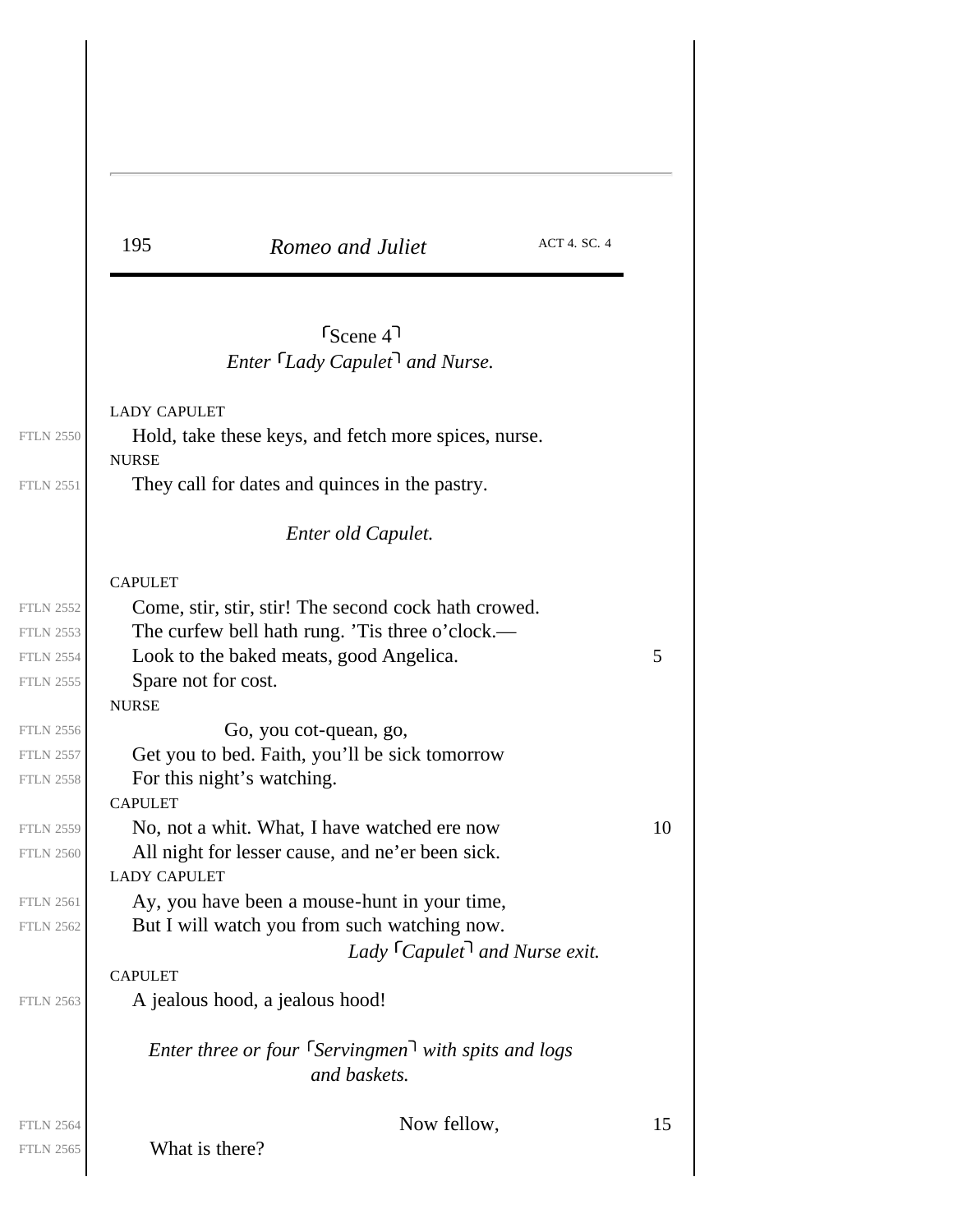| <b>FTLN 2566</b><br><b>FTLN 2567</b><br><b>FTLN 2568</b><br><b>FTLN 2569</b> | <b>FIRST SERVINGMAN</b><br>Things for the cook, sir, but I know not what.<br><b>CAPULET</b><br>Make haste, make haste.<br>$F$ First Servingman exits.<br>Sirrah, fetch drier logs.<br>Call Peter. He will show thee where they are. | 20 |
|------------------------------------------------------------------------------|-------------------------------------------------------------------------------------------------------------------------------------------------------------------------------------------------------------------------------------|----|
|                                                                              | ACT 4. SC. 5<br>197<br>Romeo and Juliet                                                                                                                                                                                             |    |
| <b>FTLN 2570</b><br><b>FTLN 2571</b><br><b>FTLN 2572</b>                     | <b>FSECOND SERVINGMAN</b><br>I have a head, sir, that will find out logs<br>And never trouble Peter for the matter.<br><b>CAPULET</b><br>Mass, and well said. A merry whoreson, ha!                                                 |    |
| <b>FTLN 2573</b><br><b>FTLN 2574</b><br><b>FTLN 2575</b>                     | Thou shalt be loggerhead.<br>$\lceil$ Second Servingman exits.<br>Good <i>faith</i> , <i>its day</i> .<br>The County will be here with music straight,<br>Play music.                                                               | 25 |
| <b>FTLN 2576</b><br><b>FTLN 2577</b>                                         | For so he said he would. I hear him near.—<br>Nurse!—Wife! What ho!—What, nurse, I say!<br><b>Enter Nurse.</b>                                                                                                                      |    |
| <b>FTLN 2578</b><br><b>FTLN 2579</b><br><b>FTLN 2580</b><br><b>FTLN 2581</b> | Go waken Juliet. Go and trim her up.<br>I'll go and chat with Paris. Hie, make haste,<br>Make haste. The bridegroom he is come already.<br>Make haste, I say.<br>$\lceil H_e \text{ exits.} \rceil$                                 | 30 |
|                                                                              | $S_{\text{Cene}}$ 5 <sup>1</sup>                                                                                                                                                                                                    |    |
| <b>FTLN 2582</b><br><b>FTLN 2583</b><br><b>FTLN 2584</b><br><b>FTLN 2585</b> | NURSE, $\lceil$ approaching the bed <sup>1</sup><br>Mistress! What, mistress! Juliet!—Fast, I warrant<br>her, she—<br>Why, lamb, why, lady! Fie, you slugabed!<br>Why, love, I say! Madam! Sweetheart! Why, bride!—                 |    |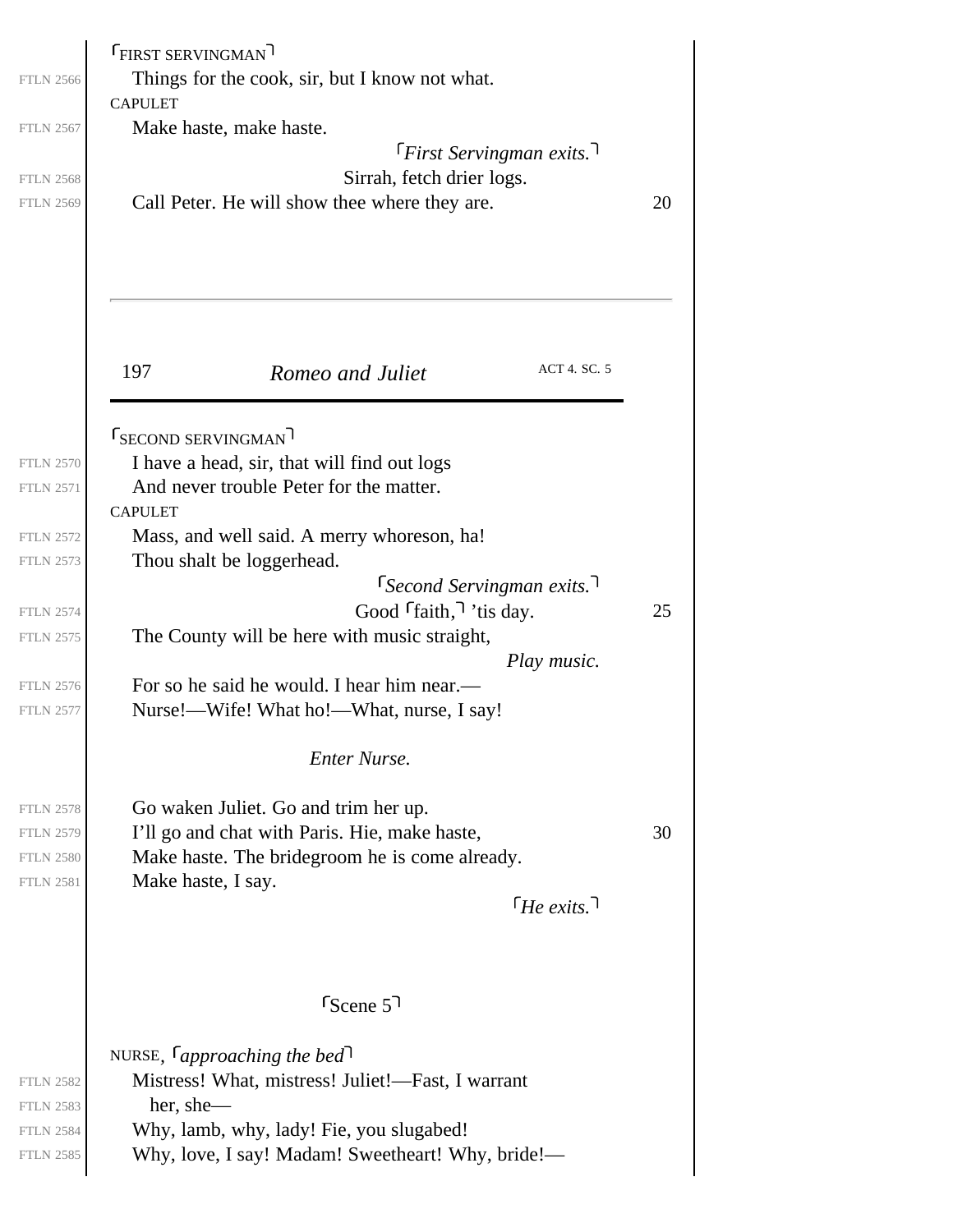| <b>FTLN 2586</b>                     | What, not a word?—You take your pennyworths                                   | 5  |
|--------------------------------------|-------------------------------------------------------------------------------|----|
| <b>FTLN 2587</b><br><b>FTLN 2588</b> | now.<br>Sleep for a week, for the next night, I warrant,                      |    |
| <b>FTLN 2589</b>                     | The County Paris hath set up his rest                                         |    |
| <b>FTLN 2590</b>                     | That you shall rest but little.—God forgive me,                               |    |
| <b>FTLN 2591</b>                     | Marry, and amen! How sound is she asleep!                                     | 10 |
| <b>FTLN 2592</b>                     | I needs must wake her.—Madam, madam, madam!                                   |    |
| <b>FTLN 2593</b>                     | Ay, let the County take you in your bed,                                      |    |
|                                      | ACT 4. SC. 5<br>199<br>Romeo and Juliet                                       |    |
|                                      |                                                                               |    |
| <b>FTLN 2594</b>                     | He'll fright you up, i' faith.—Will it not be?                                |    |
| <b>FTLN 2595</b>                     | She opens the bed's curtains.<br>What, dressed, and in your clothes, and down |    |
| <b>FTLN 2596</b>                     | again?                                                                        | 15 |
| <b>FTLN 2597</b>                     | I must needs wake you. Lady, lady, lady!-                                     |    |
| <b>FTLN 2598</b>                     | Alas, alas! Help, help! My lady's dead.-                                      |    |
| <b>FTLN 2599</b>                     | O, weraday, that ever I was born!-                                            |    |
| <b>FTLN 2600</b>                     | Some aqua vitae, ho!—My lord! My lady!                                        |    |
|                                      | <sup>T</sup> Enter Lady Capulet. <sup>1</sup>                                 |    |
|                                      | <b>LADY CAPULET</b>                                                           |    |
| <b>FTLN 2601</b>                     | What noise is here?                                                           | 20 |
|                                      | <b>NURSE</b>                                                                  |    |
| <b>FTLN 2602</b>                     | O lamentable day!                                                             |    |
| <b>FTLN 2603</b>                     | <b>LADY CAPULET</b><br>What is the matter?                                    |    |
|                                      | <b>NURSE</b>                                                                  |    |
| <b>FTLN 2604</b>                     | Look, look!—O heavy day!                                                      |    |
|                                      | <b>LADY CAPULET</b>                                                           |    |
| <b>FTLN 2605</b>                     | O me! O me! My child, my only life,                                           |    |
| <b>FTLN 2606</b>                     | Revive, look up, or I will die with thee.                                     | 25 |
| <b>FTLN 2607</b>                     | Help, help! Call help.                                                        |    |
|                                      | $Enter \top Capulet.$                                                         |    |
|                                      | <b>CAPULET</b>                                                                |    |
| <b>FTLN 2608</b>                     | For shame, bring Juliet forth. Her lord is come.<br><b>NURSE</b>              |    |
|                                      |                                                                               |    |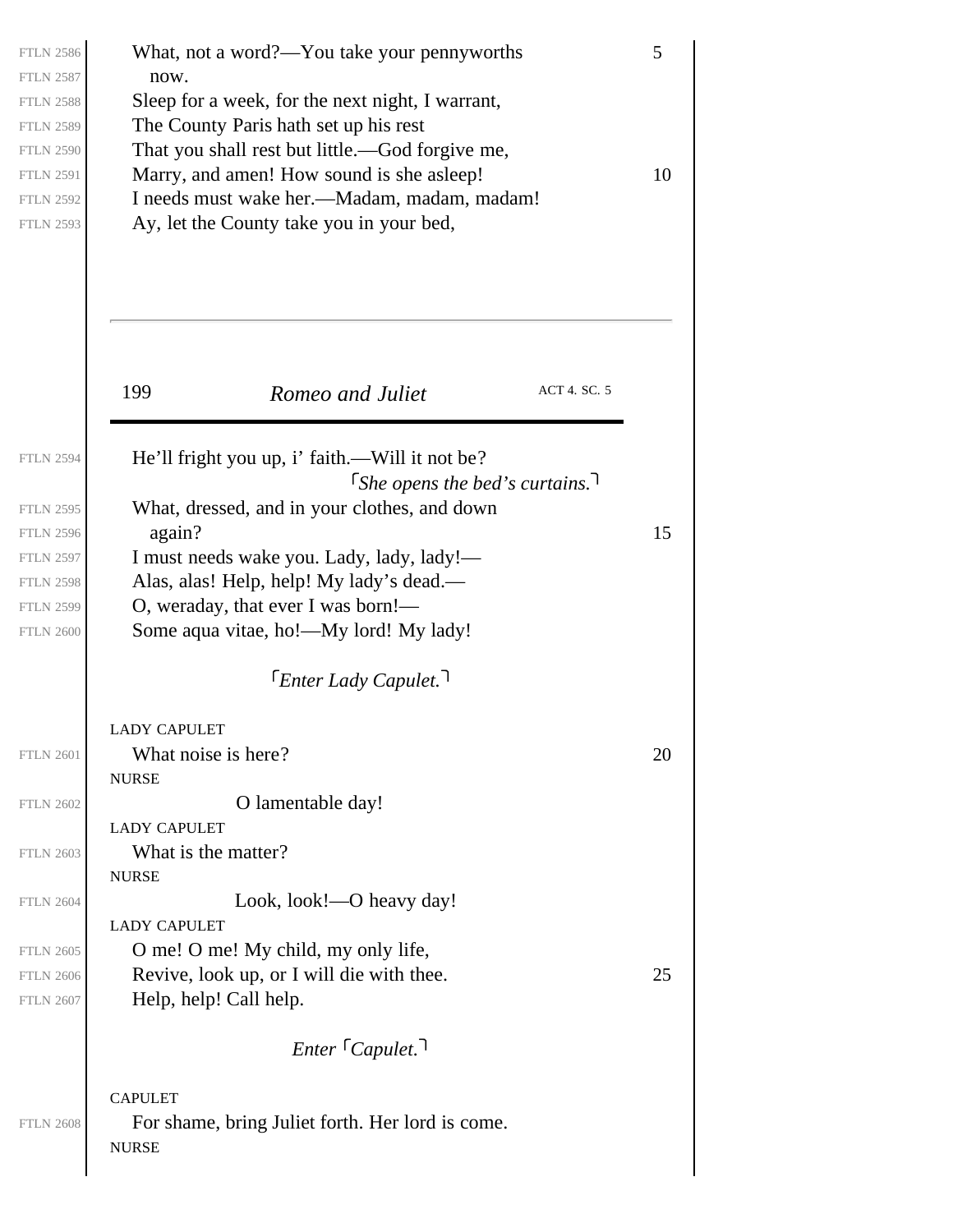|                                      | She's dead, deceased. She's dead, alack the day!                          |    |
|--------------------------------------|---------------------------------------------------------------------------|----|
| <b>FTLN 2610</b>                     | <b>LADY CAPULET</b><br>Alack the day, she's dead, she's dead, she's dead. |    |
|                                      | <b>CAPULET</b>                                                            |    |
| <b>FTLN 2611</b>                     | Ha, let me see her! Out, alas, she's cold.                                | 30 |
| <b>FTLN 2612</b>                     | Her blood is settled, and her joints are stiff.                           |    |
| <b>FTLN 2613</b>                     | Life and these lips have long been separated.                             |    |
| <b>FTLN 2614</b>                     | Death lies on her like an untimely frost                                  |    |
| <b>FTLN 2615</b>                     | Upon the sweetest flower of all the field.                                |    |
|                                      | <b>NURSE</b>                                                              |    |
| <b>FTLN 2616</b>                     | O lamentable day!                                                         | 35 |
|                                      |                                                                           |    |
|                                      |                                                                           |    |
|                                      |                                                                           |    |
|                                      |                                                                           |    |
|                                      | ACT 4. SC. 5<br>201<br>Romeo and Juliet                                   |    |
|                                      |                                                                           |    |
|                                      | <b>LADY CAPULET</b>                                                       |    |
| <b>FTLN 2617</b>                     | O woeful time!                                                            |    |
|                                      | <b>CAPULET</b>                                                            |    |
|                                      |                                                                           |    |
|                                      | Death, that hath ta'en her hence to make me wail,                         |    |
| <b>FTLN 2618</b><br><b>FTLN 2619</b> | Ties up my tongue and will not let me speak.                              |    |
|                                      | Enter Friar Lawrence and the County Paris, with                           |    |
|                                      | Musicians.                                                                |    |
|                                      | <b>FRIAR LAWRENCE</b>                                                     |    |
|                                      |                                                                           |    |
| <b>FTLN 2620</b>                     | Come, is the bride ready to go to church?<br><b>CAPULET</b>               |    |
| <b>FTLN 2621</b>                     | Ready to go, but never to return.—                                        | 40 |
| <b>FTLN 2622</b>                     | O son, the night before thy wedding day                                   |    |
| <b>FTLN 2623</b>                     | Hath Death lain with thy wife. There she lies,                            |    |
| <b>FTLN 2624</b>                     | Flower as she was, deflowered by him.                                     |    |
| <b>FTLN 2625</b>                     | Death is my son-in-law; Death is my heir.                                 |    |
| <b>FTLN 2626</b>                     | My daughter he hath wedded. I will die                                    | 45 |
| <b>FTLN 2627</b>                     | And leave him all. Life, living, all is Death's.                          |    |
|                                      | <b>PARIS</b>                                                              |    |
| <b>FTLN 2628</b>                     | Have I thought long to see this morning's face,                           |    |
| <b>FTLN 2629</b>                     | And doth it give me such a sight as this?                                 |    |
|                                      | <b>LADY CAPULET</b>                                                       |    |
| <b>FTLN 2630</b>                     | Accursed, unhappy, wretched, hateful day!                                 |    |
| <b>FTLN 2631</b>                     | Most miserable hour that e'er time saw                                    | 50 |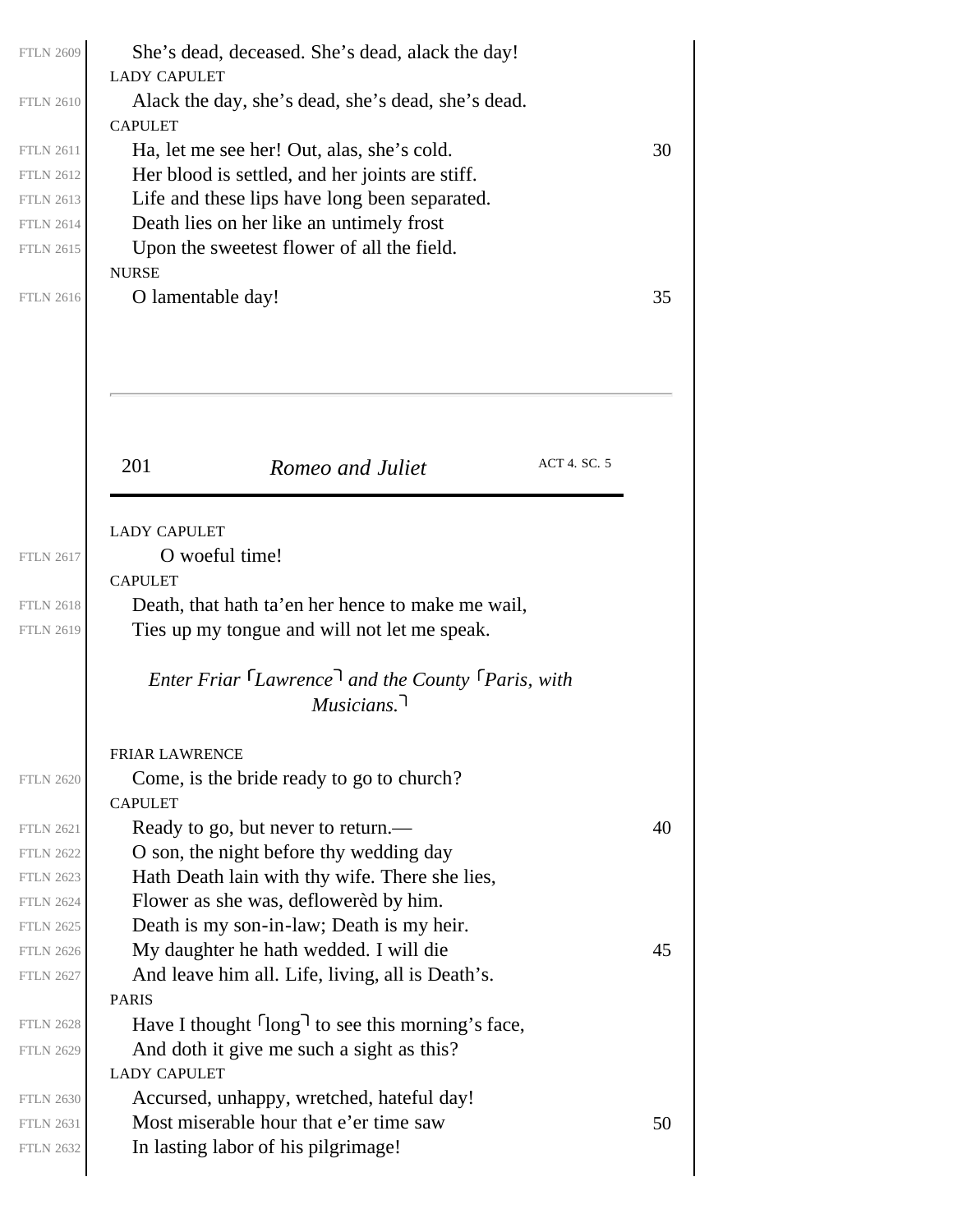| <b>NURSE</b>   | But one, poor one, one poor and loving child,<br>But one thing to rejoice and solace in,<br>And cruel death hath catched it from my sight! |              |    |
|----------------|--------------------------------------------------------------------------------------------------------------------------------------------|--------------|----|
|                | O woe, O woeful, woeful, woeful day!                                                                                                       |              | 55 |
|                | Most lamentable day, most woeful day                                                                                                       |              |    |
|                | That ever, ever I did yet behold!                                                                                                          |              |    |
|                | O day, O day, O day, O hateful day!                                                                                                        |              |    |
|                | Never was seen so black a day as this!                                                                                                     |              |    |
|                | O woeful day, O woeful day!                                                                                                                |              | 60 |
| <b>PARIS</b>   | Beguiled, divorcèd, wrongèd, spited, slain!                                                                                                |              |    |
| 203            | Romeo and Juliet                                                                                                                           | ACT 4. SC. 5 |    |
|                | Most detestable death, by thee beguiled,                                                                                                   |              |    |
|                | By cruel, cruel thee quite overthrown!                                                                                                     |              |    |
|                | O love! O life! Not life, but love in death!                                                                                               |              |    |
| <b>CAPULET</b> |                                                                                                                                            |              |    |
|                | Despised, distressed, hated, martyred, killed!                                                                                             |              | 65 |
|                | Uncomfortable time, why cam'st thou now                                                                                                    |              |    |
|                |                                                                                                                                            |              |    |
|                |                                                                                                                                            |              |    |
|                | To murder, murder our solemnity?<br>O child! O child! My soul and not my child!                                                            |              |    |
|                | Dead art thou! Alack, my child is dead,                                                                                                    |              |    |
|                | And with my child my joys are buried.                                                                                                      |              | 70 |
| FRIAR LAWRENCE |                                                                                                                                            |              |    |
|                | Peace, ho, for shame! Confusion's <sup>r</sup> cure <sup>1</sup> lives not                                                                 |              |    |
|                | In these confusions. Heaven and yourself                                                                                                   |              |    |
|                | Had part in this fair maid. Now heaven hath all,                                                                                           |              |    |
|                | And all the better is it for the maid.                                                                                                     |              |    |
|                | Your part in her you could not keep from death,                                                                                            |              | 75 |
|                | But heaven keeps his part in eternal life.                                                                                                 |              |    |
|                | The most you sought was her promotion,                                                                                                     |              |    |
|                | For 'twas your heaven she should be advanced;                                                                                              |              |    |
|                | And weep you now, seeing she is advanced                                                                                                   |              |    |
|                | Above the clouds, as high as heaven itself?                                                                                                |              | 80 |
|                | O, in this love you love your child so ill                                                                                                 |              |    |
|                | That you run mad, seeing that she is well.<br>She's not well married that lives married long,                                              |              |    |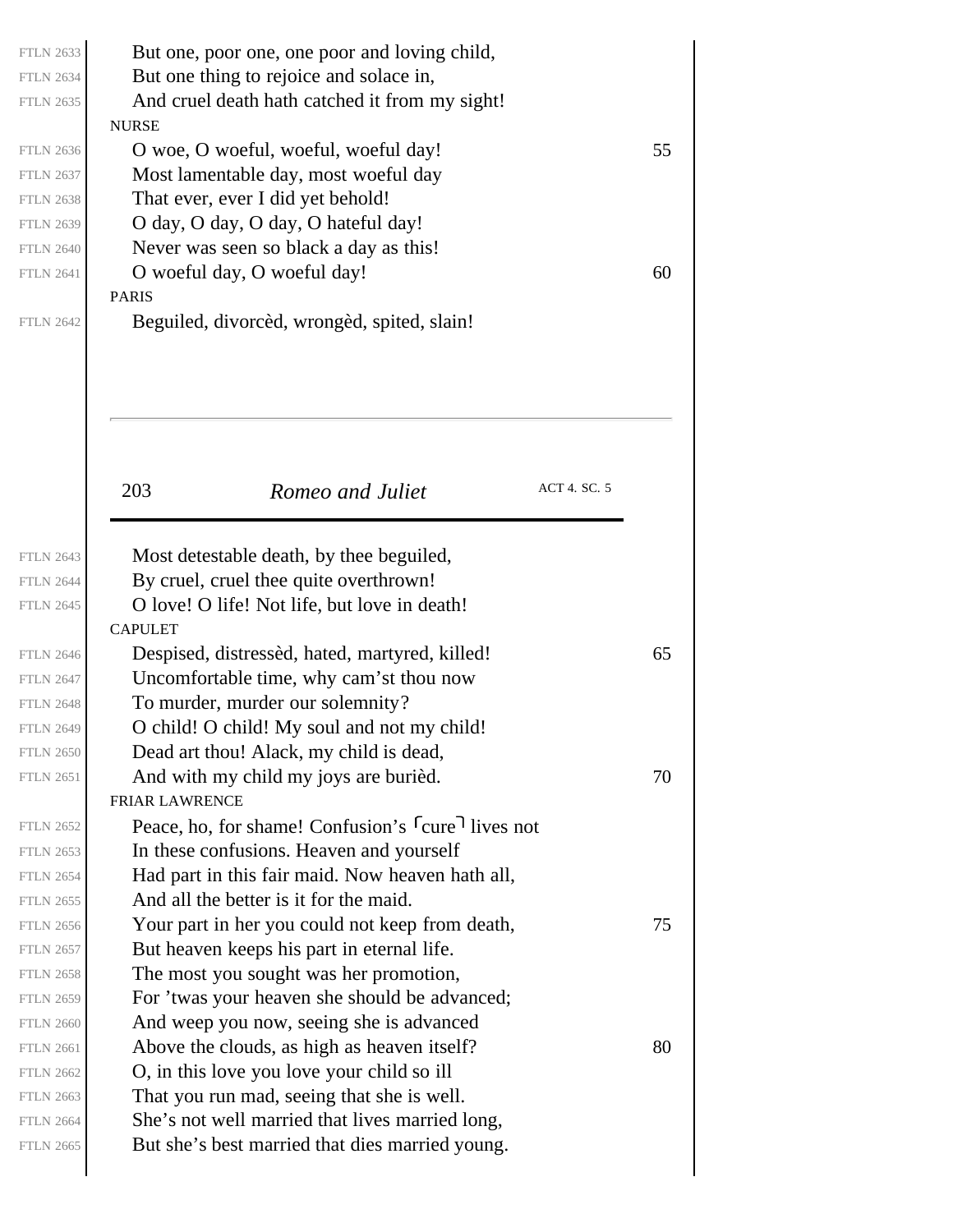| <b>FTLN 2666</b><br><b>FTLN 2667</b> | Dry up your tears, and stick your rosemary<br>On this fair corse, and, as the custom is, | 85  |
|--------------------------------------|------------------------------------------------------------------------------------------|-----|
| <b>FTLN 2668</b>                     | And in her best array, bear her to church,                                               |     |
| <b>FTLN 2669</b>                     | For though $\lceil$ fond $\rceil$ nature bids us all lament,                             |     |
| <b>FTLN 2670</b>                     | Yet nature's tears are reason's merriment.                                               |     |
|                                      | <b>CAPULET</b>                                                                           |     |
| <b>FTLN 2671</b>                     | All things that we ordained festival                                                     | 90  |
| <b>FTLN 2672</b>                     | Turn from their office to black funeral:                                                 |     |
| <b>FTLN 2673</b>                     | Our instruments to melancholy bells,                                                     |     |
| <b>FTLN 2674</b>                     | Our wedding cheer to a sad burial feast,                                                 |     |
| <b>FTLN 2675</b>                     | Our solemn hymns to sullen dirges change,                                                |     |
|                                      | ACT 4. SC. 5                                                                             |     |
|                                      | 205<br>Romeo and Juliet                                                                  |     |
|                                      |                                                                                          |     |
| <b>FTLN 2676</b>                     | Our bridal flowers serve for a buried corse,                                             | 95  |
| <b>FTLN 2677</b>                     | And all things change them to the contrary.                                              |     |
|                                      | <b>FRIAR LAWRENCE</b>                                                                    |     |
| <b>FTLN 2678</b><br><b>FTLN 2679</b> | Sir, go you in, and, madam, go with him,<br>And go, Sir Paris. Everyone prepare          |     |
| <b>FTLN 2680</b>                     | To follow this fair corse unto her grave.                                                |     |
| <b>FTLN 2681</b>                     | The heavens do lour upon you for some ill.                                               | 100 |
| <b>FTLN 2682</b>                     | Move them no more by crossing their high will.                                           |     |
|                                      | $\lceil$ All but the Nurse and the Musicians $\lceil$ exit.                              |     |
|                                      | <b>FIRST MUSICIAN</b>                                                                    |     |
| <b>FTLN 2683</b>                     | Faith, we may put up our pipes and be gone.                                              |     |
|                                      | <b>NURSE</b>                                                                             |     |
| <b>FTLN 2684</b>                     | Honest good fellows, ah, put up, put up,                                                 |     |
| <b>FTLN 2685</b>                     | For, well you know, this is a pitiful case.                                              |     |
|                                      | <b>FIRST MUSICIAN</b>                                                                    |     |
| <b>FTLN 2686</b>                     | Ay, $\lceil by \rceil$ my troth, the case may be amended.                                | 105 |
|                                      | $\lceil Nurse \rceil exists.$                                                            |     |
|                                      | $Enter$ $Peter$ <sup><math>\lceil</math></sup>                                           |     |
|                                      |                                                                                          |     |
|                                      | <b>PETER</b>                                                                             |     |
| <b>FTLN 2687</b>                     | Musicians, O musicians, "Heart's ease,"                                                  |     |
| <b>FTLN 2688</b>                     | "Heart's ease." O, an you will have me live, play                                        |     |
| <b>FTLN 2689</b>                     | "Heart's ease."                                                                          |     |
|                                      | <b>FIRST MUSICIAN</b>                                                                    |     |
| <b>FTLN 2690</b>                     | Why "Heart's ease?"                                                                      |     |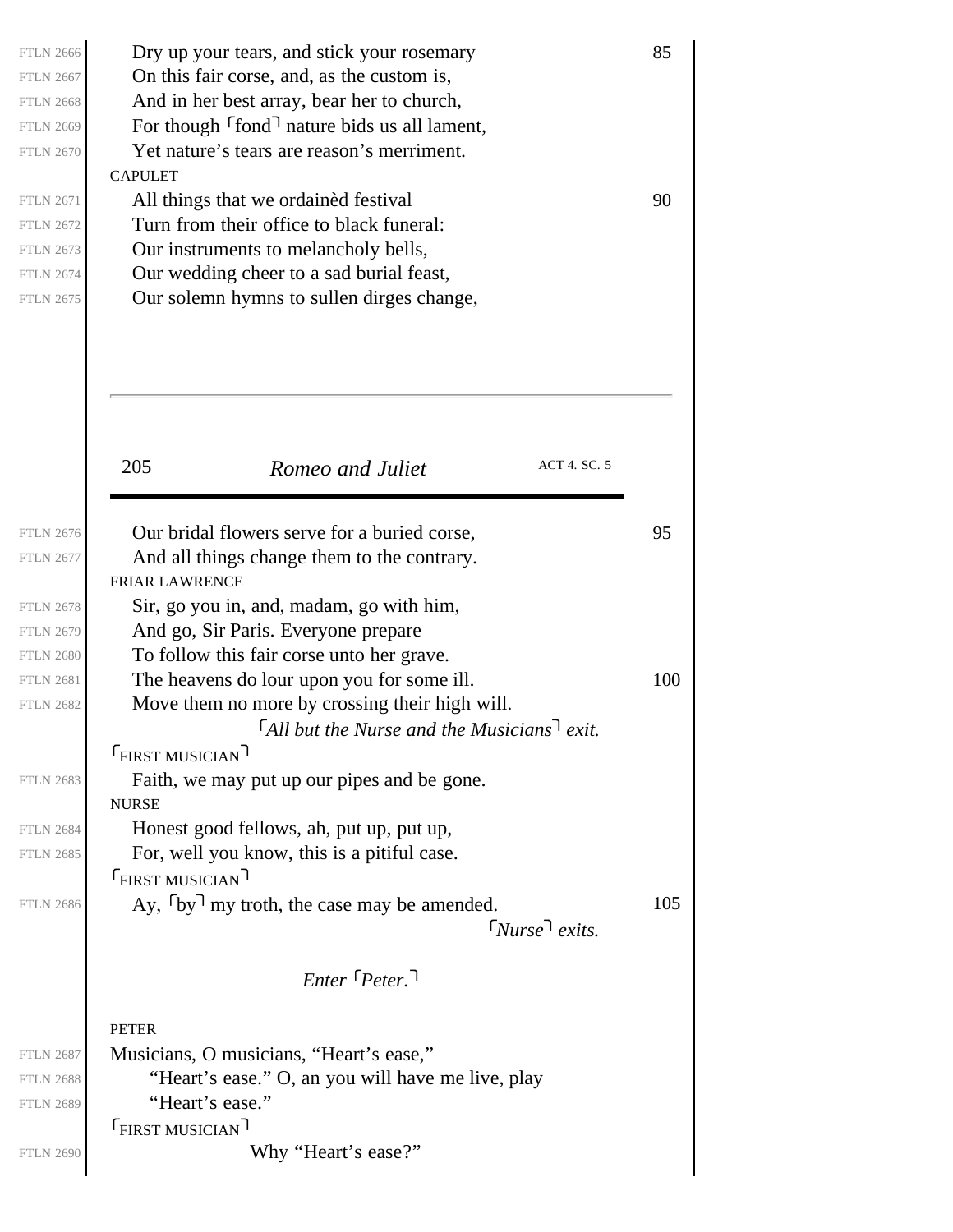| O musicians, because my heart itself plays "My                                             | 110 |
|--------------------------------------------------------------------------------------------|-----|
| heart is full." O, play me some merry dump to                                              |     |
| comfort me.                                                                                |     |
| <b>FIRST MUSICIAN</b>                                                                      |     |
| Not a dump, we. 'Tis no time to play                                                       |     |
| now.                                                                                       |     |
| <b>PETER</b>                                                                               |     |
| You will not then?                                                                         | 115 |
| <b>FIRST MUSICIAN</b>                                                                      |     |
| No.                                                                                        |     |
| <b>PETER</b>                                                                               |     |
| I will then give it you soundly.                                                           |     |
| <b>FIRST MUSICIAN</b>                                                                      |     |
| What will you give us?                                                                     |     |
| <b>PETER</b>                                                                               |     |
| No money, on my faith, but the gleek. I will give                                          |     |
| you the minstrel.                                                                          | 120 |
| <b>FIRST MUSICIAN</b>                                                                      |     |
| Then will I give you the<br>serving-creature.                                              |     |
|                                                                                            |     |
|                                                                                            |     |
| ACT 4. SC. 5<br>207<br>Romeo and Juliet                                                    |     |
| <b>PETER</b>                                                                               |     |
| Then will I lay the serving-creature's dagger on                                           |     |
| your pate. I will carry no crochets. I'll re you, I'll fa                                  |     |
| you. Do you note me?                                                                       | 125 |
| <b>FIRST MUSICIAN</b>                                                                      |     |
| An you re us and $fa$ us, you note us.                                                     |     |
| SECOND MUSICIAN                                                                            |     |
| Pray you, put up your dagger and                                                           |     |
| put out your wit.                                                                          |     |
| $\mathsf{F}_{\sf PETER}$ ר                                                                 |     |
| Then have at you with my wit. I will dry-beat                                              |     |
| you with an iron wit, and put up my iron dagger.                                           | 130 |
| Answer me like men.                                                                        |     |
| $\lceil$ Sings.<br>When griping griefs the heart doth wound                                |     |
| $\lceil$ And doleful dumps the mind oppress, $\lceil$<br>Then music with her silver sound— |     |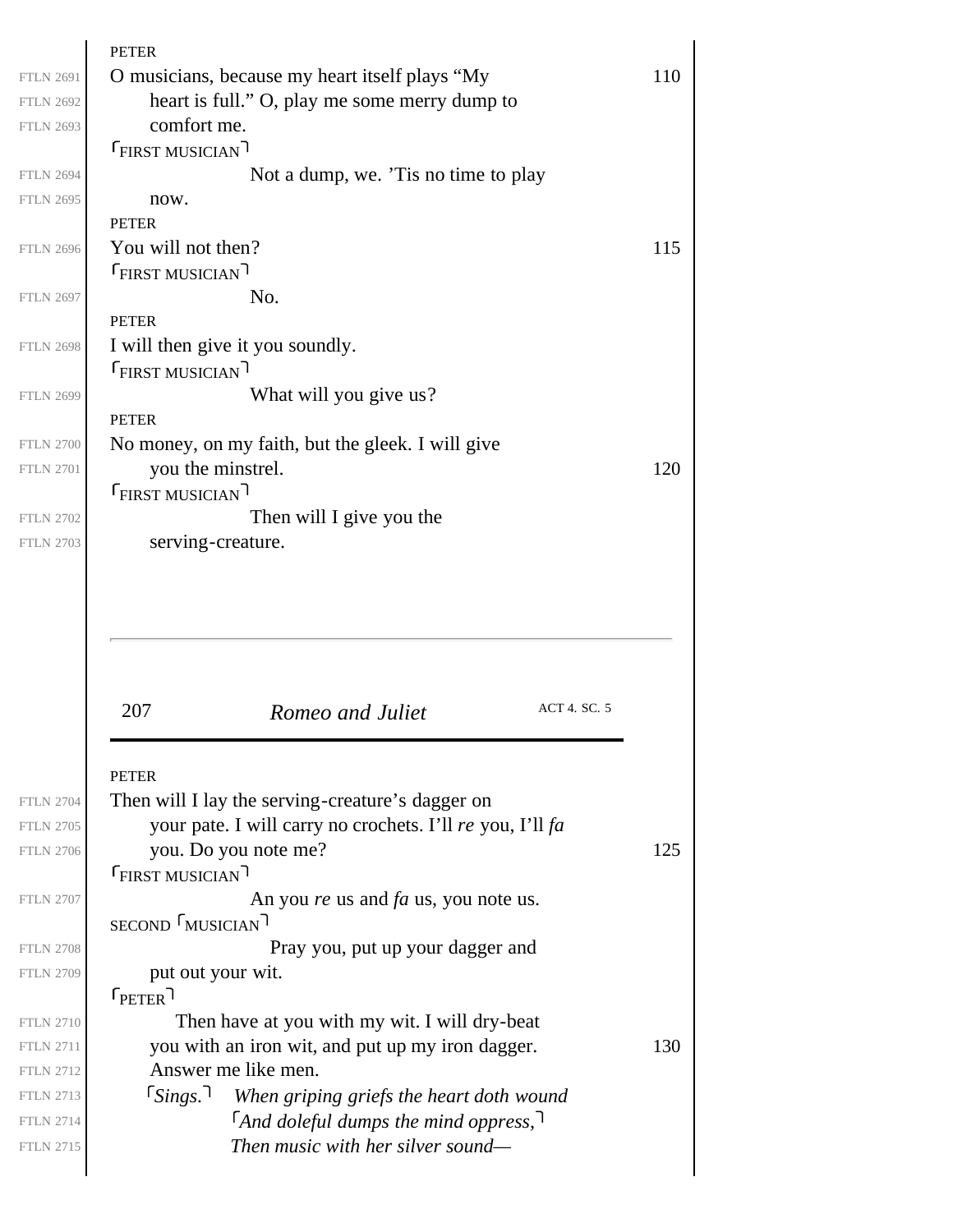| <b>FTLN 2716</b> | Why "silver sound"? Why "music with her silver       | 135 |
|------------------|------------------------------------------------------|-----|
| <b>FTLN 2717</b> | sound"? What say you, Simon Catling?                 |     |
|                  | <b>FIRST MUSICIAN</b>                                |     |
| <b>FTLN 2718</b> | Marry, sir, because silver hath a                    |     |
| <b>FTLN 2719</b> | sweet sound.                                         |     |
|                  | <b>PETER</b>                                         |     |
| <b>FTLN 2720</b> | Prates.—What say you, Hugh Rebeck?                   |     |
|                  | SECOND MUSICIAN                                      |     |
| <b>FTLN 2721</b> | I say "silver sound" because musicians               | 140 |
| <b>FTLN 2722</b> | sound for silver.                                    |     |
|                  | <b>PETER</b>                                         |     |
| <b>FTLN 2723</b> | Prates too.—What say you, James Soundpost?           |     |
|                  | THIRD MUSICIAN                                       |     |
| <b>FTLN 2724</b> | Faith, I know not what to say.                       |     |
|                  | <b>PETER</b>                                         |     |
| <b>FTLN 2725</b> | O, I cry you mercy. You are the singer. I will say   |     |
| <b>FTLN 2726</b> | for you. It is "music with her silver sound" because | 145 |
| <b>FTLN 2727</b> | musicians have no gold for sounding:                 |     |
| <b>FTLN 2728</b> | $5 \times 7$ Then music with her silver sound        |     |
| <b>FTLN 2729</b> | With speedy help doth lend redress.                  |     |
|                  | He exits.                                            |     |
|                  | <b>FIRST MUSICIAN</b>                                |     |
| <b>FTLN 2730</b> | What a pestilent knave is this same!                 |     |
|                  | SECOND MUSICIAN                                      |     |
| <b>FTLN 2731</b> | Hang him, Jack. Come, we'll in                       | 150 |
| <b>FTLN 2732</b> | here, tarry for the mourners, and stay dinner.       |     |
|                  | $[They]$ exit.                                       |     |
|                  |                                                      |     |
|                  |                                                      |     |
|                  |                                                      |     |
|                  |                                                      |     |
|                  |                                                      |     |
|                  |                                                      |     |
|                  |                                                      |     |
|                  |                                                      |     |
|                  |                                                      |     |
|                  | GCT5                                                 |     |
|                  |                                                      |     |
|                  |                                                      |     |
|                  |                                                      |     |
|                  |                                                      |     |

*Enter Romeo.* Scene 1

ROMEO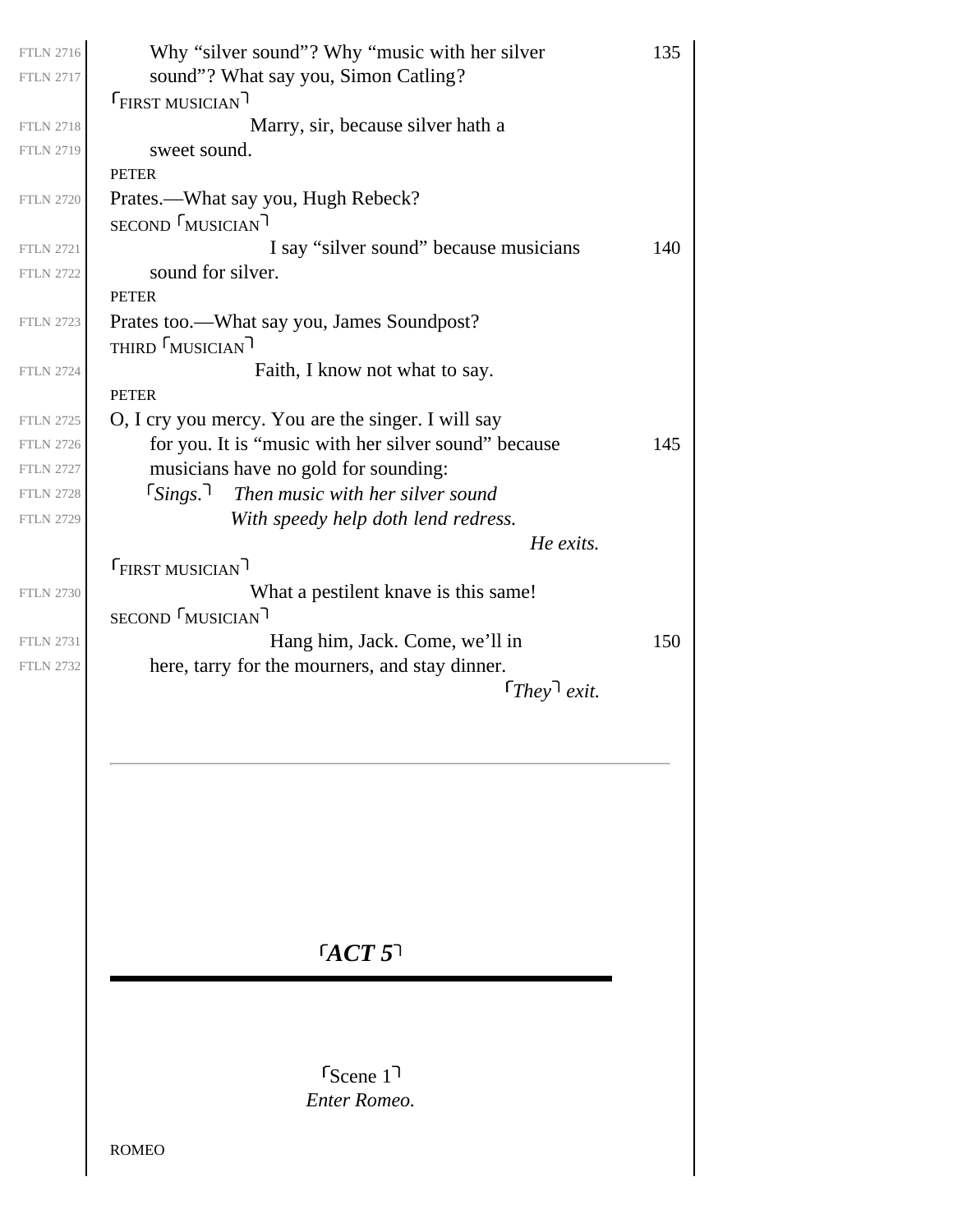| <b>FTLN 2733</b><br><b>FTLN 2734</b><br><b>FTLN 2735</b> | If I may trust the flattering truth of sleep,<br>My dreams presage some joyful news at hand.<br>My bosom's $\lceil \text{ord} \rceil$ sits lightly in his throne, |    |
|----------------------------------------------------------|-------------------------------------------------------------------------------------------------------------------------------------------------------------------|----|
| <b>FTLN 2736</b>                                         | And all this day an unaccustomed spirit                                                                                                                           |    |
| <b>FTLN 2737</b>                                         | Lifts me above the ground with cheerful thoughts.                                                                                                                 | 5  |
| <b>FTLN 2738</b>                                         | I dreamt my lady came and found me dead                                                                                                                           |    |
| <b>FTLN 2739</b>                                         | (Strange dream that gives a dead man leave to                                                                                                                     |    |
| <b>FTLN 2740</b>                                         | think!)                                                                                                                                                           |    |
| <b>FTLN 2741</b>                                         | And breathed such life with kisses in my lips                                                                                                                     |    |
| <b>FTLN 2742</b>                                         | That I revived and was an emperor.                                                                                                                                | 10 |
| <b>FTLN 2743</b>                                         | Ah me, how sweet is love itself possessed                                                                                                                         |    |
| <b>FTLN 2744</b>                                         | When but love's shadows are so rich in joy!                                                                                                                       |    |
|                                                          | Enter Romeo's man $\lceil$ Balthasar, in riding boots. $\lceil$                                                                                                   |    |
| <b>FTLN 2745</b>                                         | News from Verona!—How now, Balthasar?                                                                                                                             |    |
| <b>FTLN 2746</b>                                         | Dost thou not bring me letters from the Friar?                                                                                                                    |    |
| <b>FTLN 2747</b>                                         | How doth my lady? Is my father well?                                                                                                                              | 15 |
| <b>FTLN 2748</b>                                         | How doth my Juliet? That I ask again,                                                                                                                             |    |
| <b>FTLN 2749</b>                                         | For nothing can be ill if she be well.                                                                                                                            |    |
|                                                          | <b>BALTHASAR</b>                                                                                                                                                  |    |
| <b>FTLN 2750</b>                                         | Then she is well and nothing can be ill.                                                                                                                          |    |
| <b>FTLN 2751</b>                                         | Her body sleeps in Capels' monument,                                                                                                                              |    |
| <b>FTLN 2752</b>                                         | And her immortal part with angels lives.                                                                                                                          | 20 |
|                                                          | 211                                                                                                                                                               |    |
|                                                          |                                                                                                                                                                   |    |
|                                                          | ACT 5. SC. 1<br>213<br>Romeo and Juliet                                                                                                                           |    |
| <b>FTLN 2753</b>                                         | I saw her laid low in her kindred's vault                                                                                                                         |    |
| <b>FTLN 2754</b>                                         | And presently took post to tell it you.                                                                                                                           |    |
| <b>FTLN 2755</b>                                         | O, pardon me for bringing these ill news,                                                                                                                         |    |
| <b>FTLN 2756</b>                                         | Since you did leave it for my office, sir.                                                                                                                        |    |
|                                                          | <b>ROMEO</b>                                                                                                                                                      |    |
| <b>FTLN 2757</b>                                         | Is it e'en so?—Then I deny you, stars!—                                                                                                                           | 25 |
| <b>FTLN 2758</b>                                         | Thou knowest my lodging. Get me ink and paper,                                                                                                                    |    |
| <b>FTLN 2759</b>                                         | And hire post-horses. I will hence tonight.                                                                                                                       |    |
|                                                          | <b>BALTHASAR</b>                                                                                                                                                  |    |
| <b>FTLN 2760</b>                                         | I do beseech you, sir, have patience.                                                                                                                             |    |
| <b>FTLN 2761</b>                                         | Your looks are pale and wild and do import                                                                                                                        |    |
| <b>FTLN 2762</b>                                         | Some misadventure.                                                                                                                                                | 30 |
|                                                          |                                                                                                                                                                   |    |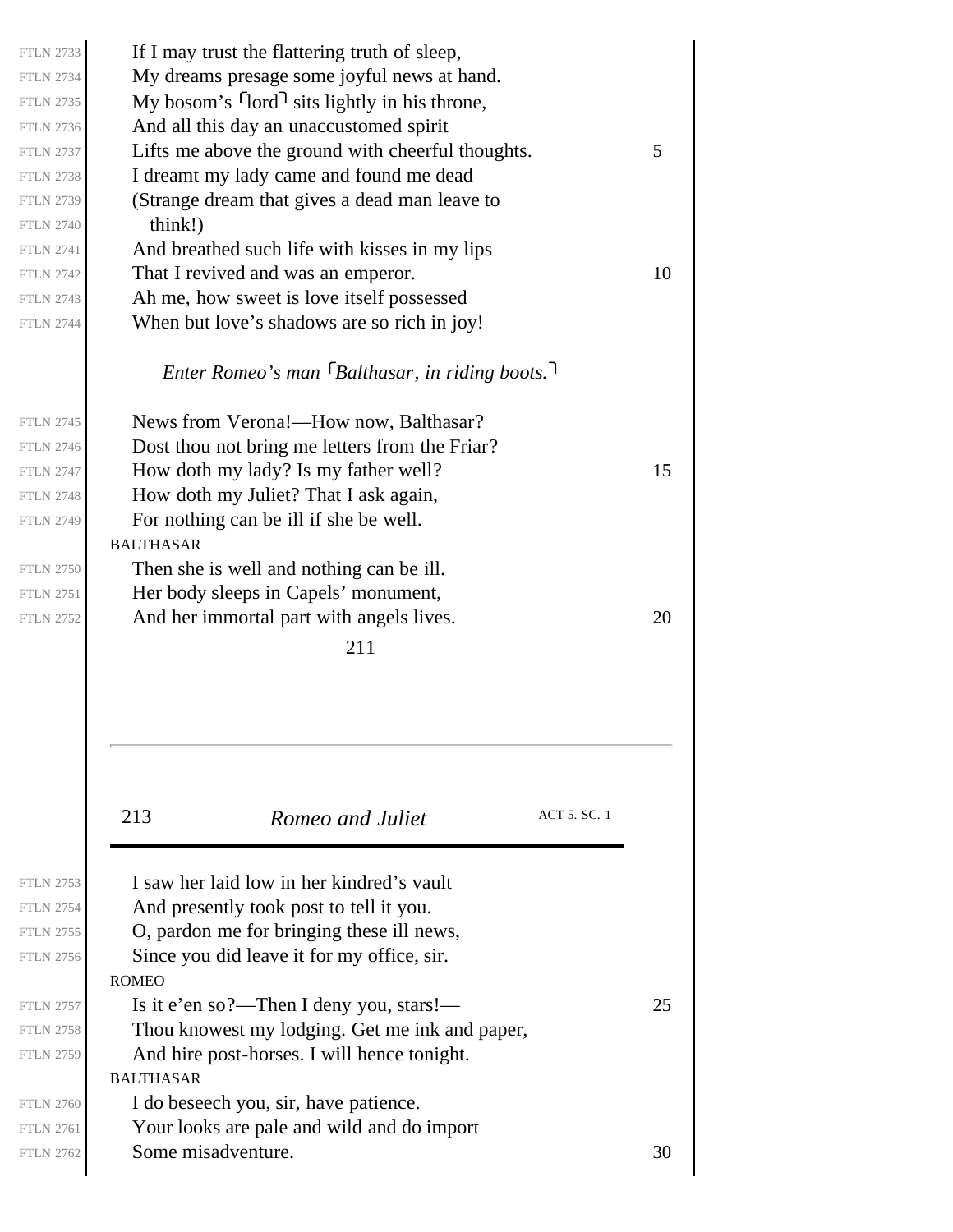|                  | <b>ROMEO</b>                                       |    |
|------------------|----------------------------------------------------|----|
| <b>FTLN 2763</b> | Tush, thou art deceived.                           |    |
| <b>FTLN 2764</b> | Leave me, and do the thing I bid thee do.          |    |
| <b>FTLN 2765</b> | Hast thou no letters to me from the Friar?         |    |
|                  | <b>BALTHASAR</b>                                   |    |
| <b>FTLN 2766</b> | No, my good lord.                                  |    |
|                  | <b>ROMEO</b>                                       |    |
| <b>FTLN 2767</b> | No matter. Get thee gone,                          | 35 |
| <b>FTLN 2768</b> | And hire those horses. I'll be with thee straight. |    |
|                  | $\lceil$ Balthasar $\lceil$ exits.                 |    |
| <b>FTLN 2769</b> | Well, Juliet, I will lie with thee tonight.        |    |
| <b>FTLN 2770</b> | Let's see for means. O mischief, thou art swift    |    |
| <b>FTLN 2771</b> | To enter in the thoughts of desperate men.         |    |
| <b>FTLN 2772</b> | I do remember an apothecary                        | 40 |
| <b>FTLN 2773</b> | (And hereabouts he dwells) which late I noted      |    |
| <b>FTLN 2774</b> | In tattered weeds, with overwhelming brows,        |    |
| <b>FTLN 2775</b> | Culling of simples. Meager were his looks.         |    |
| <b>FTLN 2776</b> | Sharp misery had worn him to the bones.            |    |
| <b>FTLN 2777</b> | And in his needy shop a tortoise hung,             | 45 |
| <b>FTLN 2778</b> | An alligator stuffed, and other skins              |    |
| <b>FTLN 2779</b> | Of ill-shaped fishes; and about his shelves,       |    |
| <b>FTLN 2780</b> | A beggarly account of empty boxes,                 |    |
| <b>FTLN 2781</b> | Green earthen pots, bladders, and musty seeds,     |    |
| <b>FTLN 2782</b> | Remnants of packthread, and old cakes of roses     | 50 |
| <b>FTLN 2783</b> | Were thinly scattered to make up a show.           |    |
| <b>FTLN 2784</b> | Noting this penury, to myself I said               |    |
|                  |                                                    |    |
|                  |                                                    |    |
|                  | ACT 5. SC. 1<br>215<br>Romeo and Juliet            |    |
|                  |                                                    |    |
| <b>FTLN 2785</b> | "An if a man did need a poison now,                |    |
| <b>FTLN 2786</b> | Whose sale is present death in Mantua,             |    |
| <b>FTLN 2787</b> | Here lives a caitiff wretch would sell it him."    | 55 |
| <b>FTLN 2788</b> | O, this same thought did but forerun my need,      |    |
| <b>FTLN 2789</b> | And this same needy man must sell it me.           |    |
| <b>FTLN 2790</b> | As I remember, this should be the house.           |    |
| <b>FTLN 2791</b> | Being holiday, the beggar's shop is shut.—         |    |
| <b>FTLN 2792</b> | What ho, Apothecary!                               | 60 |
|                  |                                                    |    |
|                  | <b>Enter Apothecary.</b>                           |    |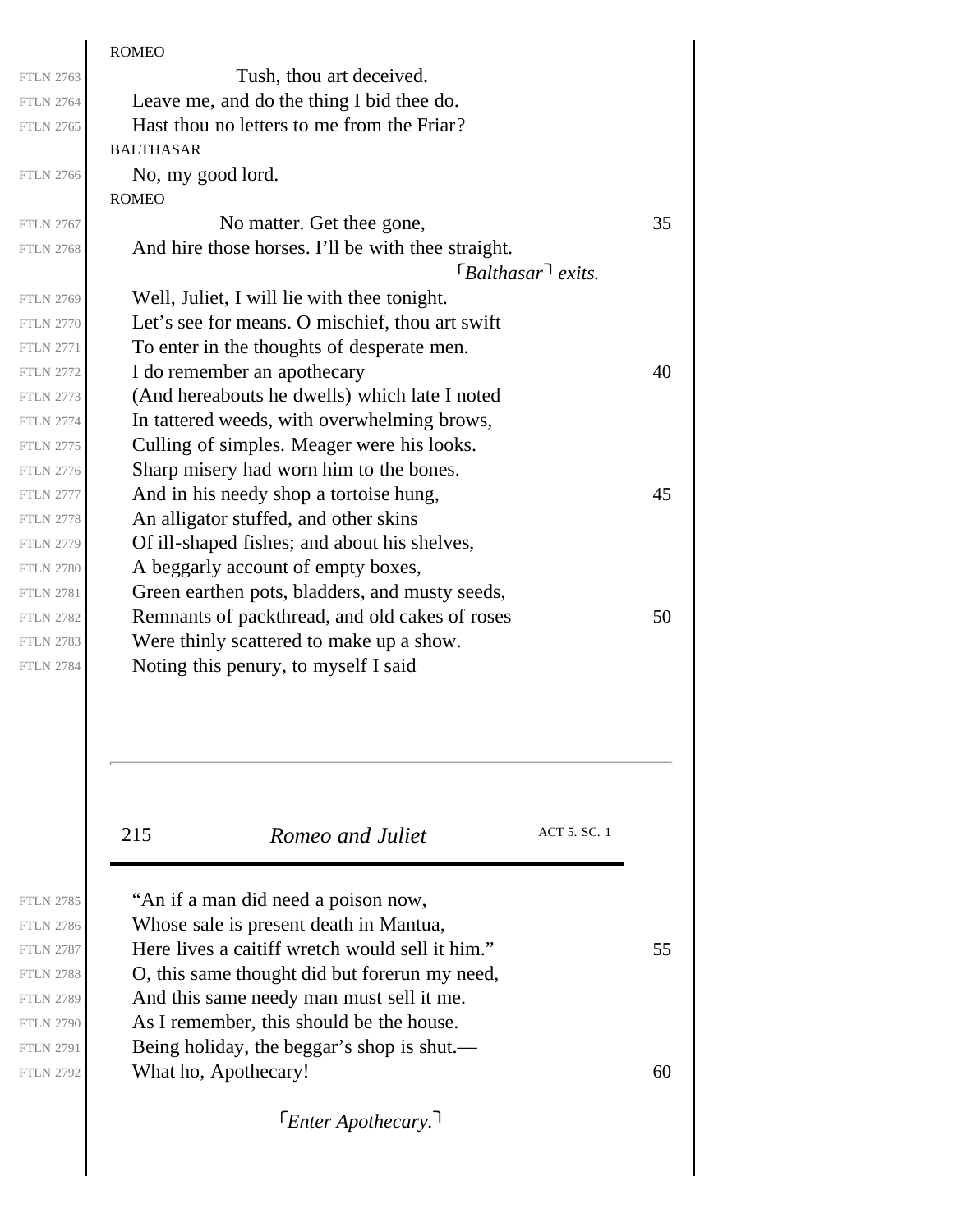|                  | <b>APOTHECARY</b>                                 |    |
|------------------|---------------------------------------------------|----|
| <b>FTLN 2793</b> | Who calls so loud?                                |    |
|                  | <b>ROMEO</b>                                      |    |
| <b>FTLN 2794</b> | Come hither, man. I see that thou art poor.       |    |
|                  | <i>He offers money.</i> <sup>1</sup>              |    |
| <b>FTLN 2795</b> | Hold, there is forty ducats. Let me have          |    |
| <b>FTLN 2796</b> | A dram of poison, such soon-speeding gear         |    |
| <b>FTLN 2797</b> | As will disperse itself through all the veins,    | 65 |
| <b>FTLN 2798</b> | That the life-weary taker may fall dead,          |    |
| <b>FTLN 2799</b> | And that the trunk may be discharged of breath    |    |
| <b>FTLN 2800</b> | As violently as hasty powder fired                |    |
| <b>FTLN 2801</b> | Doth hurry from the fatal cannon's womb.          |    |
|                  | <b>APOTHECARY</b>                                 |    |
| <b>FTLN 2802</b> | Such mortal drugs I have, but Mantua's law        | 70 |
| <b>FTLN 2803</b> | Is death to any he that utters them.              |    |
|                  | <b>ROMEO</b>                                      |    |
| <b>FTLN 2804</b> | Art thou so bare and full of wretchedness,        |    |
| <b>FTLN 2805</b> | And fearest to die? Famine is in thy cheeks,      |    |
| <b>FTLN 2806</b> | Need and oppression starveth in thy eyes,         |    |
| <b>FTLN 2807</b> | Contempt and beggary hangs upon thy back.         | 75 |
| <b>FTLN 2808</b> | The world is not thy friend, nor the world's law. |    |
| <b>FTLN 2809</b> | The world affords no law to make thee rich.       |    |
| <b>FTLN 2810</b> | Then be not poor, but break it, and take this.    |    |
|                  | <b>APOTHECARY</b>                                 |    |
| <b>FTLN 2811</b> | My poverty, but not my will, consents.            |    |
|                  | <b>ROMEO</b>                                      |    |
| <b>FTLN 2812</b> | $I \cap \text{pay}$ thy poverty and not thy will. | 80 |
|                  |                                                   |    |
|                  |                                                   |    |
|                  | ACT 5. SC. 2<br>217<br>Romeo and Juliet           |    |
|                  | APOTHECARY, $\lceil$ giving him the poison        |    |
| <b>FTLN 2813</b> | Put this in any liquid thing you will             |    |
| <b>FTLN 2814</b> | And drink it off, and if you had the strength     |    |
| <b>FTLN 2815</b> | Of twenty men, it would dispatch you straight.    |    |
|                  | ROMEO, $\lceil$ <i>handing him the money</i>      |    |
|                  |                                                   |    |

There is thy gold, worse poison to men's souls,

- FTLN 2817 Doing more murder in this loathsome world  $85$ 
	- Than these poor compounds that thou mayst not sell.
		- I sell thee poison; thou hast sold me none.

FTLN 2815 FTLN 2816

FTLN 2818 FTLN 2819 FTLN 2820

FTLN FTLN 2814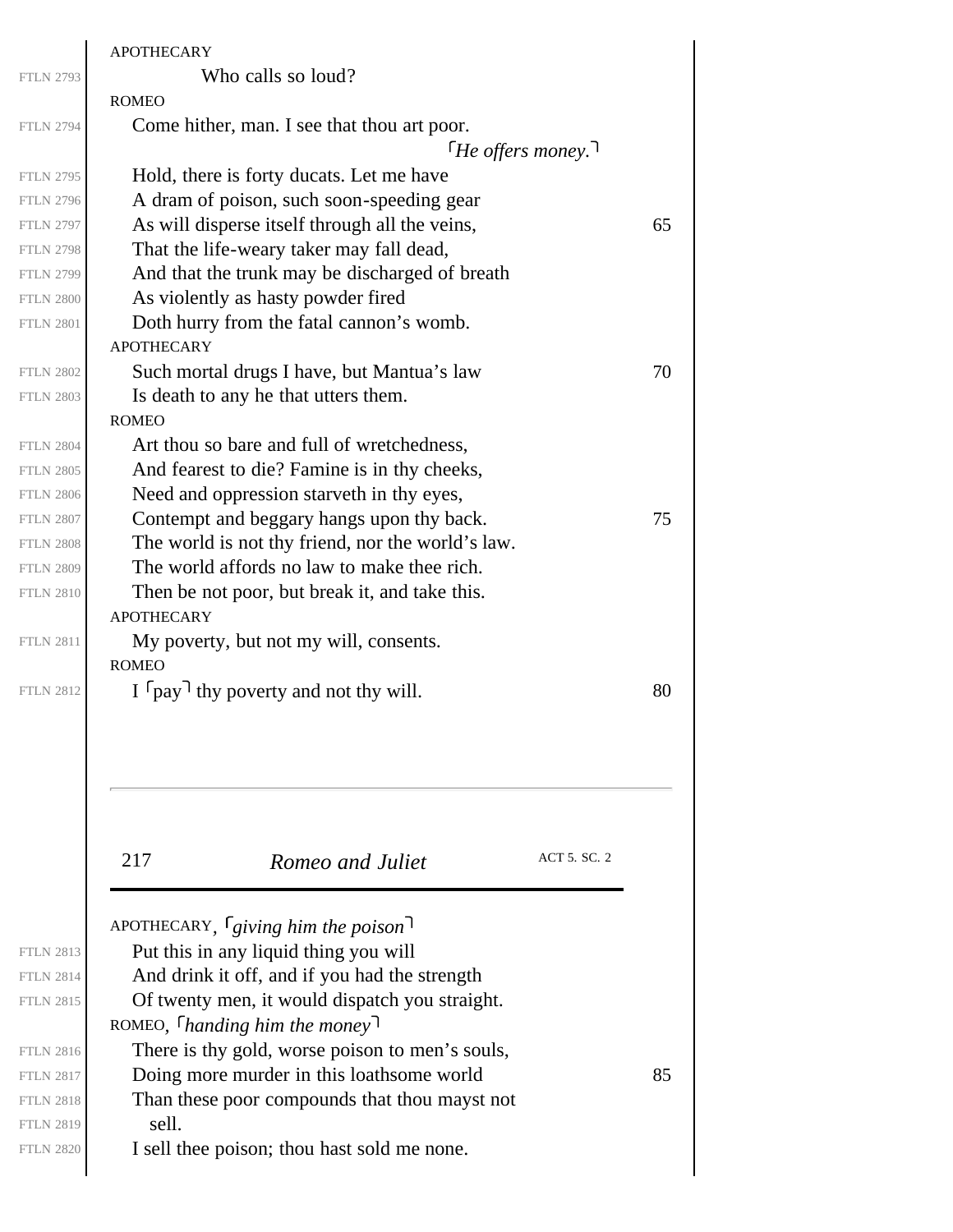| Farewell, buy food, and get thyself in flesh.                                                                                                                                                                                                                                                                                                                                                                                         |                                           | $\lceil$ Apothecary exits. $\lceil$     |         |
|---------------------------------------------------------------------------------------------------------------------------------------------------------------------------------------------------------------------------------------------------------------------------------------------------------------------------------------------------------------------------------------------------------------------------------------|-------------------------------------------|-----------------------------------------|---------|
| Come, cordial and not poison, go with me<br>To Juliet's grave, for there must I use thee.                                                                                                                                                                                                                                                                                                                                             |                                           | $\lceil$ He exits. $\lceil$             | 90      |
|                                                                                                                                                                                                                                                                                                                                                                                                                                       | $r_{\text{Scene}}$ 2<br>Enter Friar John. |                                         |         |
| FRIAR JOHN<br>Holy Franciscan friar, brother, ho!                                                                                                                                                                                                                                                                                                                                                                                     |                                           |                                         |         |
|                                                                                                                                                                                                                                                                                                                                                                                                                                       | Enter Friar Lawrence.                     |                                         |         |
| FRIAR LAWRENCE<br>This same should be the voice of Friar John.—<br>Welcome from Mantua. What says Romeo?<br>Or, if his mind be writ, give me his letter.<br>FRIAR JOHN<br>Going to find a barefoot brother out,<br>One of our order, to associate me,<br>Here in this city visiting the sick,<br>And finding him, the searchers of the town,<br>Suspecting that we both were in a house<br>Where the infectious pestilence did reign, |                                           |                                         | 5<br>10 |
| Sealed up the doors and would not let us forth,<br>So that my speed to Mantua there was stayed.                                                                                                                                                                                                                                                                                                                                       |                                           |                                         |         |
| 219                                                                                                                                                                                                                                                                                                                                                                                                                                   | Romeo and Juliet                          | ACT 5. SC. 3                            |         |
| FRIAR LAWRENCE<br>Who bare my letter, then, to Romeo?<br><b>FRIAR JOHN</b>                                                                                                                                                                                                                                                                                                                                                            |                                           |                                         |         |
| I could not send it—here it is again—                                                                                                                                                                                                                                                                                                                                                                                                 |                                           | $\lceil$ Returning the letter. $\lceil$ |         |
| Nor get a messenger to bring it thee,<br>So fearful were they of infection.<br>FRIAR LAWRENCE                                                                                                                                                                                                                                                                                                                                         |                                           |                                         | 15      |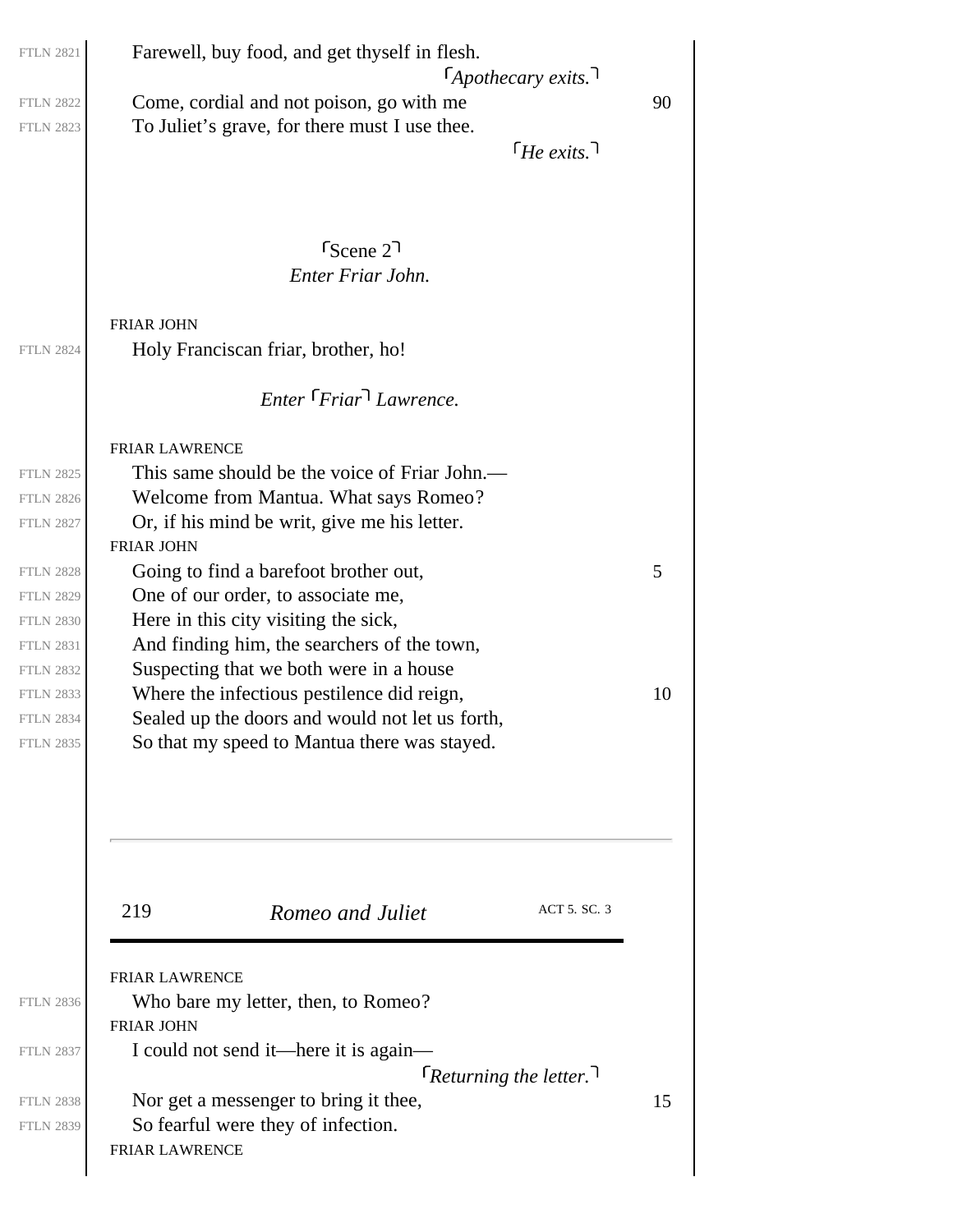| <b>FTLN 2840</b> | Unhappy fortune! By my brotherhood,             |           |    |
|------------------|-------------------------------------------------|-----------|----|
| <b>FTLN 2841</b> | The letter was not nice but full of charge,     |           |    |
| <b>FTLN 2842</b> | Of dear import, and the neglecting it           |           |    |
| <b>FTLN 2843</b> | May do much danger. Friar John, go hence.       |           | 20 |
| <b>FTLN 2844</b> | Get me an iron crow and bring it straight       |           |    |
| <b>FTLN 2845</b> | Unto my cell.                                   |           |    |
|                  | <b>FRIAR JOHN</b>                               |           |    |
| <b>FTLN 2846</b> | Brother, I'll go and bring it thee.             |           |    |
|                  |                                                 | He exits. |    |
|                  | <b>FRIAR LAWRENCE</b>                           |           |    |
| <b>FTLN 2847</b> | Now must I to the monument alone.               |           |    |
| <b>FTLN 2848</b> | Within this three hours will fair Juliet wake.  |           | 25 |
| <b>FTLN 2849</b> | She will beshrew me much that Romeo             |           |    |
| <b>FTLN 2850</b> | Hath had no notice of these accidents.          |           |    |
| <b>FTLN 2851</b> | But I will write again to Mantua,               |           |    |
| <b>FTLN 2852</b> | And keep her at my cell till Romeo come.        |           |    |
| <b>FTLN 2853</b> | Poor living corse, closed in a dead man's tomb! |           | 30 |
|                  |                                                 | He exits. |    |
|                  |                                                 |           |    |
|                  |                                                 |           |    |
|                  |                                                 |           |    |
|                  | $S_{\text{Cene}}$ 3 <sup>1</sup>                |           |    |
|                  | <b>Enter Paris and his Page.</b>                |           |    |
|                  |                                                 |           |    |
|                  | <b>PARIS</b>                                    |           |    |

FTLN 2858  $\sim$  So shall no foot upon the churchyard tread 5 FTLN 2854 FTLN 2855 FTLN 2856 FTLN 2857 FTLN 2859

221 *Romeo and Juliet* ACT 5. SC. 3

Give me thy torch, boy. Hence and stand aloof.

(Being loose, unfirm, with digging up of graves)

Yet put it out, for I would not be seen. Under yond  $\lceil \text{v} \cdot \text{v} \rceil$  trees lay thee all along, Holding thy ear close to the hollow ground.

| <b>FTLN 2860</b> | But thou shalt hear it. Whistle then to me      |    |
|------------------|-------------------------------------------------|----|
| <b>FTLN 2861</b> | As signal that thou hearest something approach. |    |
| <b>FTLN 2862</b> | Give me those flowers. Do as I bid thee. Go.    |    |
|                  | PAGE, $\lceil \text{aside} \rceil$              |    |
| <b>FTLN 2863</b> | I am almost afraid to stand alone               | 10 |
| <b>FTLN 2864</b> | Here in the churchyard. Yet I will adventure.   |    |

FTLN 2864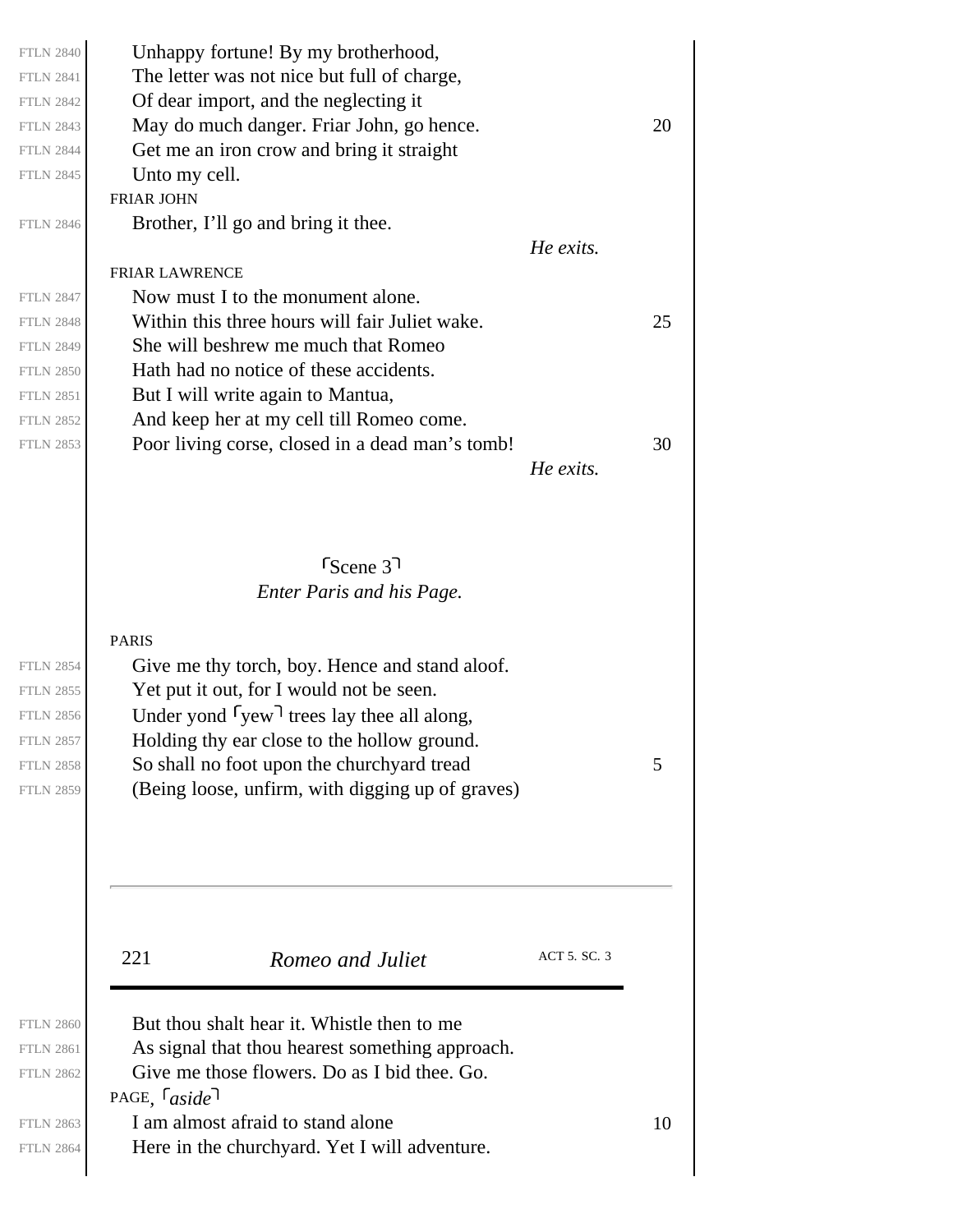|                  | $\lceil$ He moves away from Paris.                    |    |
|------------------|-------------------------------------------------------|----|
|                  | PARIS, <i>Scattering flowers</i>                      |    |
| <b>FTLN 2865</b> | Sweet flower, with flowers thy bridal bed I strew     |    |
| <b>FTLN 2866</b> | (O woe, thy canopy is dust and stones!)               |    |
| <b>FTLN 2867</b> | Which with sweet water nightly I will dew,            |    |
| <b>FTLN 2868</b> | Or, wanting that, with tears distilled by moans.      | 15 |
| <b>FTLN 2869</b> | The obsequies that I for thee will keep               |    |
| <b>FTLN 2870</b> | Nightly shall be to strew thy grave and weep.         |    |
|                  | $\lceil \textit{Page} \rceil$ whistles.               |    |
| <b>FTLN 2871</b> | The boy gives warning something doth approach.        |    |
| <b>FTLN 2872</b> | What cursed foot wanders this way tonight,            |    |
| <b>FTLN 2873</b> | To cross my obsequies and true love's rite?           | 20 |
| <b>FTLN 2874</b> | What, with a torch? Muffle me, night, awhile.         |    |
|                  | $\lceil$ He steps aside. $\lceil$                     |    |
|                  | <b>Enter Romeo and <math>\lceil</math> Balthasar.</b> |    |
|                  | <b>ROMEO</b>                                          |    |
| <b>FTLN 2875</b> | Give me that mattock and the wrenching iron.          |    |
| <b>FTLN 2876</b> | Hold, take this letter. Early in the morning          |    |
| <b>FTLN 2877</b> | See thou deliver it to my lord and father.            |    |
| <b>FTLN 2878</b> | Give me the light. Upon thy life I charge thee,       | 25 |
| <b>FTLN 2879</b> | Whate'er thou hearest or seest, stand all aloof       |    |
| <b>FTLN 2880</b> | And do not interrupt me in my course.                 |    |
| <b>FTLN 2881</b> | Why I descend into this bed of death                  |    |
| <b>FTLN 2882</b> | Is partly to behold my lady's face,                   |    |
| <b>FTLN 2883</b> | But chiefly to take thence from her dead finger       | 30 |
| <b>FTLN 2884</b> | A precious ring, a ring that I must use               |    |
| <b>FTLN 2885</b> | In dear employment. Therefore hence, begone.          |    |
| <b>FTLN 2886</b> | But, if thou, jealous, dost return to pry             |    |
| <b>FTLN 2887</b> | In what I farther shall intend to do,                 |    |
|                  |                                                       |    |
|                  |                                                       |    |
|                  |                                                       |    |
|                  |                                                       |    |
|                  |                                                       |    |
|                  |                                                       |    |

FTLN 2889 FTLN 2890 FTLN 2891 FTLN 2892

 $\Gamma_{\text{BALTHASAR}}$ FTLN 2888 By heaven, I will tear thee joint by joint  $35$ And strew this hungry churchyard with thy limbs. The time and my intents are savage-wild, More fierce and more inexorable far Than empty tigers or the roaring sea.

223 **Romeo and Juliet** ACT 5. SC. 3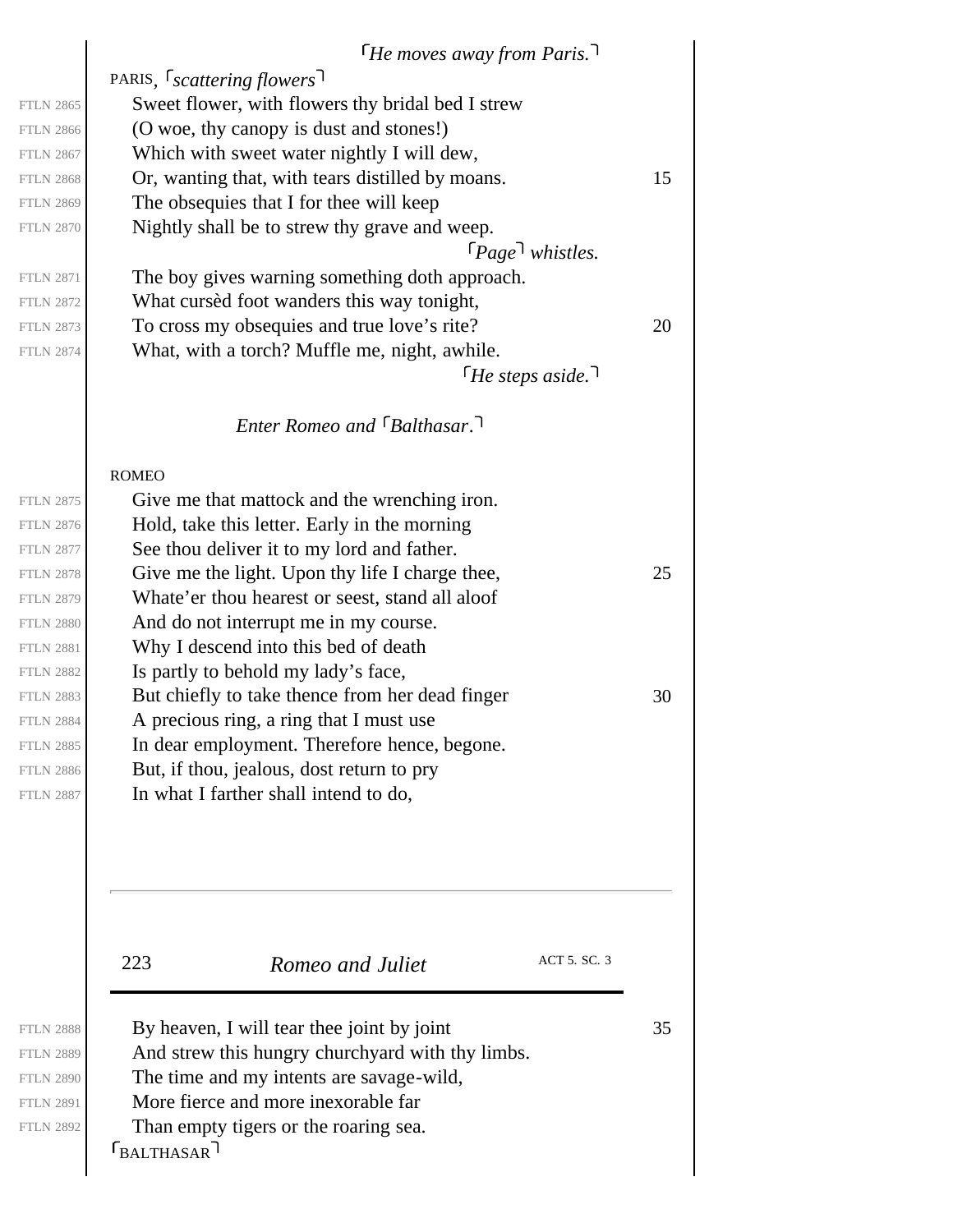| <b>FTLN 2893</b> | I will be gone, sir, and not trouble you.<br><b>ROMEO</b>                   | 40 |
|------------------|-----------------------------------------------------------------------------|----|
| <b>FTLN 2894</b> | So shalt thou show me friendship. Take thou that.<br>$\lceil$ Giving money. |    |
| <b>FTLN 2895</b> | Live and be prosperous, and farewell, good fellow.                          |    |
|                  | $\Gamma_{\text{BALTHASAR}, \; aside}$                                       |    |
| <b>FTLN 2896</b> | For all this same, I'll hide me hereabout.                                  |    |
| <b>FTLN 2897</b> | His looks I fear, and his intents I doubt.                                  |    |
|                  | $\lceil$ He steps aside. $\lceil$                                           |    |
|                  | ROMEO, <i>beginning to force open the tomb</i> <sup>1</sup>                 |    |
| <b>FTLN 2898</b> | Thou detestable maw, thou womb of death,                                    | 45 |
| <b>FTLN 2899</b> | Gorged with the dearest morsel of the earth,                                |    |
| <b>FTLN 2900</b> | Thus I enforce thy rotten jaws to open,                                     |    |
| <b>FTLN 2901</b> | And in despite I'll cram thee with more food.                               |    |
|                  | <b>PARIS</b>                                                                |    |
| <b>FTLN 2902</b> | This is that banished haughty Montague                                      |    |
| <b>FTLN 2903</b> | That murdered my love's cousin, with which grief                            | 50 |
| <b>FTLN 2904</b> | It is supposed the fair creature died,                                      |    |
| <b>FTLN 2905</b> | And here is come to do some villainous shame                                |    |
| <b>FTLN 2906</b> | To the dead bodies. I will apprehend him.                                   |    |
|                  | $\lceil$ Stepping forward.                                                  |    |
| <b>FTLN 2907</b> | Stop thy unhallowed toil, vile Montague.                                    |    |
| <b>FTLN 2908</b> | Can vengeance be pursued further than death?                                | 55 |
| <b>FTLN 2909</b> | Condemnèd villain, I do apprehend thee.                                     |    |
| <b>FTLN 2910</b> | Obey and go with me, for thou must die.                                     |    |
|                  | <b>ROMEO</b>                                                                |    |
| <b>FTLN 2911</b> | I must indeed, and therefore came I hither.                                 |    |
| <b>FTLN 2912</b> | Good gentle youth, tempt not a desp'rate man.                               |    |
| <b>FTLN 2913</b> | Fly hence and leave me. Think upon these gone.                              | 60 |
| <b>FTLN 2914</b> | Let them affright thee. I beseech thee, youth,                              |    |
|                  |                                                                             |    |
|                  |                                                                             |    |
|                  |                                                                             |    |

225 *Romeo and Juliet* ACT 5. SC. 3

PARIS Put not another sin upon my head By urging me to fury. O, begone! By heaven, I love thee better than myself, FTLN 2918  $\vert$  For I come hither armed against myself. 65 Stay not, begone, live, and hereafter say A madman's mercy bid thee run away.

FTLN 2920

FTLN 2915 FTLN 2916 FTLN 2917

FTLN 2919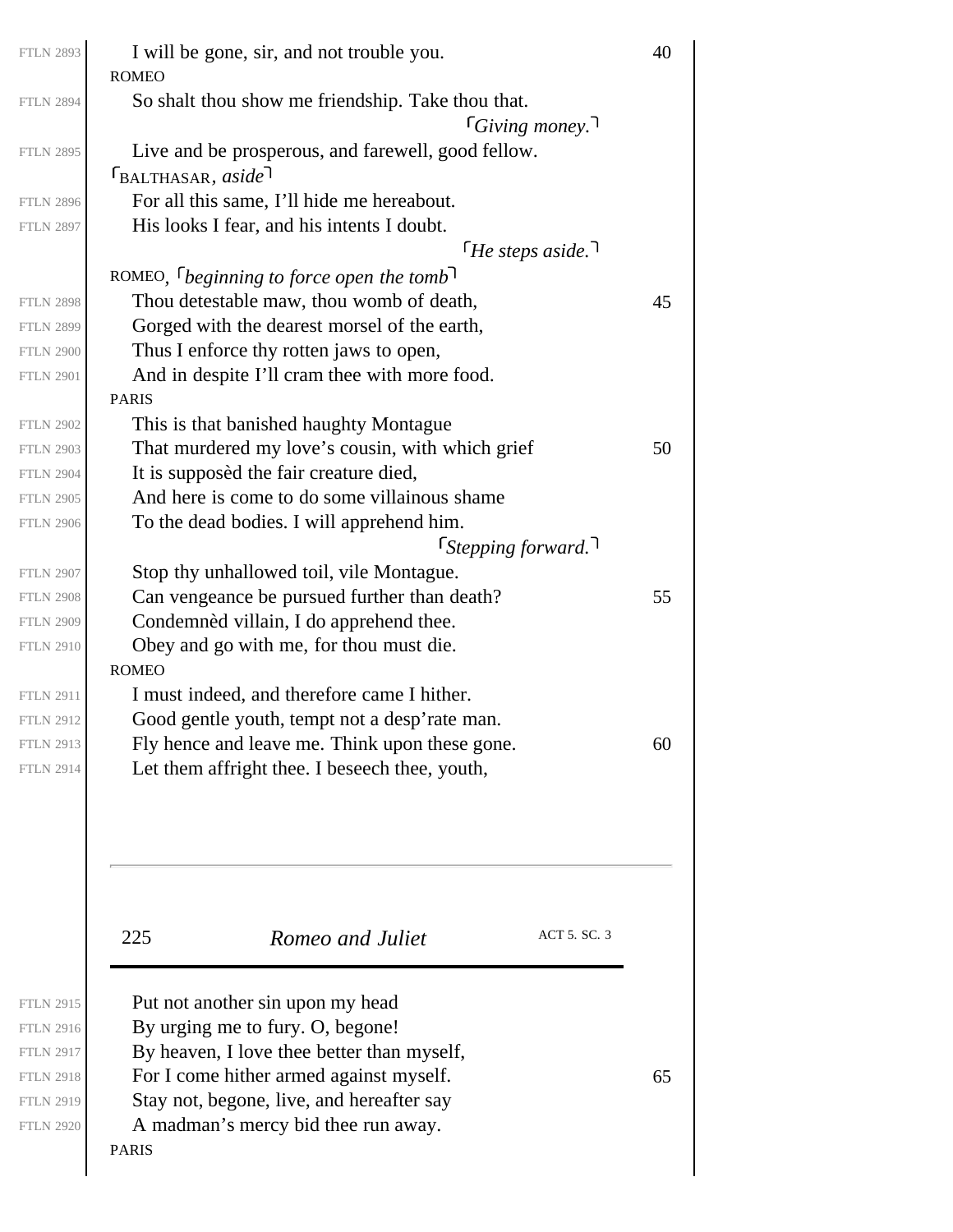| <b>FTLN 2921</b><br><b>FTLN 2922</b> | I do defy thy <sup>C</sup> commination <sup>1</sup><br>And apprehend thee for a felon here. |    |
|--------------------------------------|---------------------------------------------------------------------------------------------|----|
|                                      | <b>ROMEO</b>                                                                                |    |
| <b>FTLN 2923</b>                     | Wilt thou provoke me? Then have at thee, boy!                                               | 70 |
|                                      | They draw and fight.                                                                        |    |
|                                      | $r_{\text{PAGE}}$                                                                           |    |
| <b>FTLN 2924</b>                     | O Lord, they fight! I will go call the watch.                                               |    |
|                                      | $\lceil$ He exits. $\lceil$                                                                 |    |
|                                      | <b>PARIS</b>                                                                                |    |
| <b>FTLN 2925</b>                     | O, I am slain! If thou be merciful,                                                         |    |
| <b>FTLN 2926</b>                     | Open the tomb; lay me with Juliet.                                                          |    |
|                                      | $\lceil$ He dies. $\lceil$                                                                  |    |
|                                      | <b>ROMEO</b>                                                                                |    |
| <b>FTLN 2927</b>                     | In faith, I will.—Let me peruse this face.                                                  |    |
| <b>FTLN 2928</b>                     | Mercutio's kinsman, noble County Paris!                                                     | 75 |
| <b>FTLN 2929</b>                     | What said my man when my betossed soul                                                      |    |
| <b>FTLN 2930</b>                     | Did not attend him as we rode? I think                                                      |    |
| <b>FTLN 2931</b>                     | He told me Paris should have married Juliet.                                                |    |
| <b>FTLN 2932</b>                     | Said he not so? Or did I dream it so?                                                       |    |
| <b>FTLN 2933</b>                     | Or am I mad, hearing him talk of Juliet,                                                    | 80 |
| <b>FTLN 2934</b>                     | To think it was so?—O, give me thy hand,                                                    |    |
| <b>FTLN 2935</b>                     | One writ with me in sour misfortune's book!                                                 |    |
| <b>FTLN 2936</b>                     | I'll bury thee in a triumphant grave.—                                                      |    |
|                                      | $\lceil$ He opens the tomb.                                                                 |    |
| <b>FTLN 2937</b>                     | A grave? O, no. A lantern, slaughtered youth,                                               |    |
| <b>FTLN 2938</b>                     | For here lies Juliet, and her beauty makes                                                  | 85 |
| <b>FTLN 2939</b>                     | This vault a feasting presence full of light.—                                              |    |
| <b>FTLN 2940</b>                     | Death, lie thou there, by a dead man interred.                                              |    |
|                                      | Laying Paris in the tomb.                                                                   |    |
| <b>FTLN 2941</b>                     | How oft when men are at the point of death                                                  |    |
|                                      |                                                                                             |    |
|                                      |                                                                                             |    |
|                                      | ACT 5. SC. 3<br>227<br>Romeo and Juliet                                                     |    |
| <b>FTLN 2942</b>                     | Have they been merry, which their keepers call                                              |    |
| <b>FTLN 2943</b>                     | A light'ning before death! O, how may I                                                     | 90 |
| <b>FTLN 2944</b>                     | Call this a light'ning?—O my love, my wife,                                                 |    |
| <b>FTLN 2945</b>                     | Death, that hath sucked the honey of thy breath,                                            |    |

Hath had no power yet upon thy beauty.

Thou art not conquered. Beauty's ensign yet FTLN 2948  $\vert$  Is crimson in thy lips and in thy cheeks,  $\vert$ 95

FTLN 2946 FTLN 2947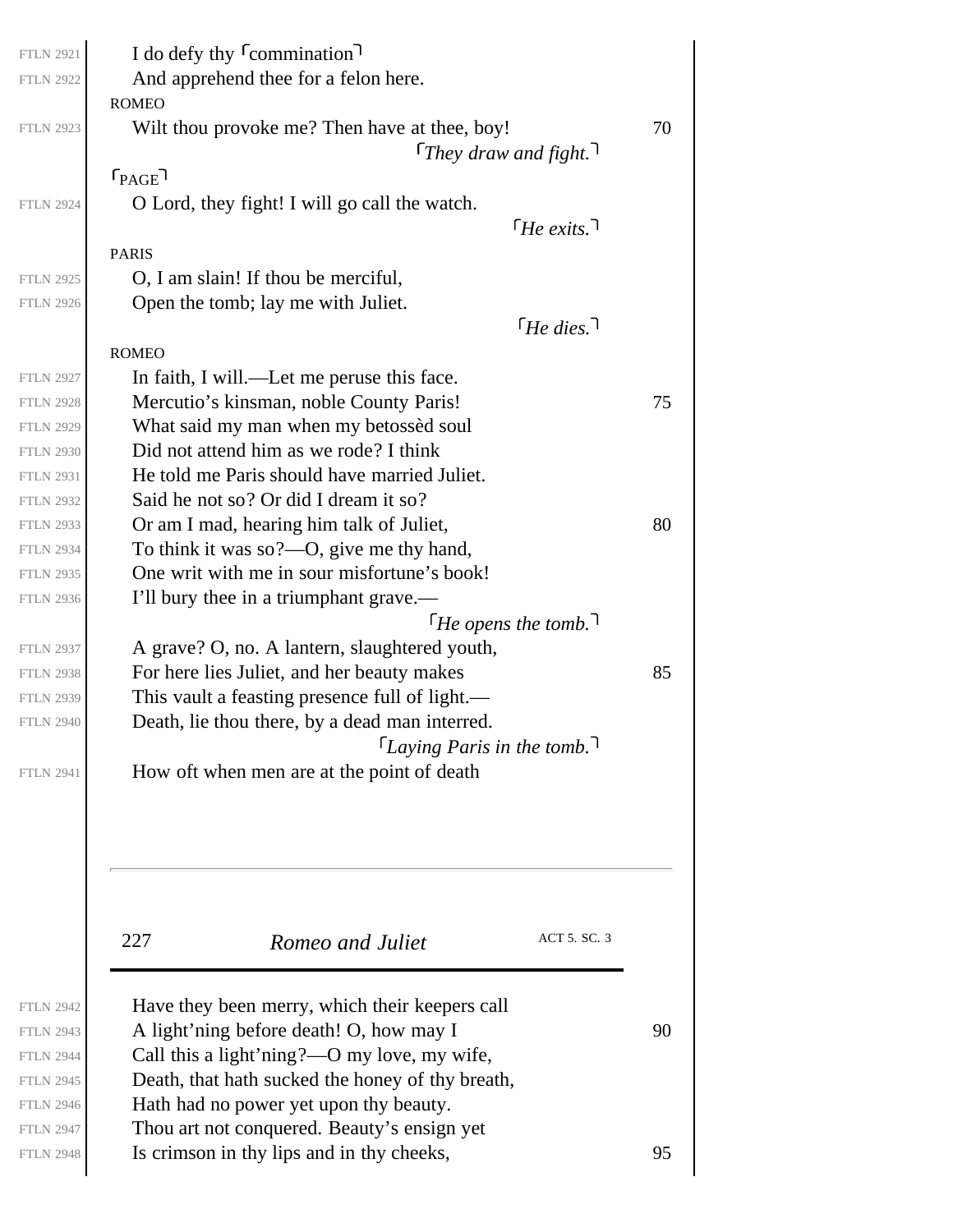| <b>FTLN 2949</b> | And death's pale flag is not advanced there.—                          |     |
|------------------|------------------------------------------------------------------------|-----|
| <b>FTLN 2950</b> | Tybalt, liest thou there in thy bloody sheet?                          |     |
| <b>FTLN 2951</b> | O, what more favor can I do to thee                                    |     |
| <b>FTLN 2952</b> | Than with that hand that cut thy youth in twain                        |     |
| <b>FTLN 2953</b> | To sunder his that was thine enemy?                                    | 100 |
| <b>FTLN 2954</b> | Forgive me, cousin.—Ah, dear Juliet,                                   |     |
| <b>FTLN 2955</b> | Why art thou yet so fair? Shall I believe                              |     |
| <b>FTLN 2956</b> | That unsubstantial death is amorous,                                   |     |
| <b>FTLN 2957</b> | And that the lean abhorred monster keeps                               |     |
| <b>FTLN 2958</b> | Thee here in dark to be his paramour?                                  | 105 |
| <b>FTLN 2959</b> | For fear of that I still will stay with thee                           |     |
| <b>FTLN 2960</b> | And never from this <sup>r</sup> palace <sup>1</sup> of dim night      |     |
| <b>FTLN 2961</b> | Depart again. Here, here will I remain                                 |     |
| <b>FTLN 2962</b> | With worms that are thy chambermaids. O, here                          |     |
| <b>FTLN 2963</b> | Will I set up my everlasting rest                                      | 110 |
| <b>FTLN 2964</b> | And shake the yoke of inauspicious stars                               |     |
| <b>FTLN 2965</b> | From this world-wearied flesh! Eyes, look your last.                   |     |
| <b>FTLN 2966</b> | Arms, take your last embrace. And, lips, O, you                        |     |
| <b>FTLN 2967</b> | The doors of breath, seal with a righteous kiss                        |     |
| <b>FTLN 2968</b> | A dateless bargain to engrossing death.                                | 115 |
|                  | <b>Kissing Juliet.</b>                                                 |     |
| <b>FTLN 2969</b> | Come, bitter conduct, come, unsavory guide!                            |     |
| <b>FTLN 2970</b> | Thou desperate pilot, now at once run on                               |     |
| <b>FTLN 2971</b> | The dashing rocks thy seasick weary bark!                              |     |
| <b>FTLN 2972</b> | Here's to my love. $\lceil \text{Drinking.} \rceil$ O true apothecary, |     |
| <b>FTLN 2973</b> | Thy drugs are quick. Thus with a kiss I die.                           | 120 |
|                  | $\lceil$ He dies.                                                      |     |
|                  | Enter Friar Lawrence <sup>1</sup> with lantern, crow, and spade.       |     |
|                  | ACT 5. SC. 3<br>229<br>Romeo and Juliet                                |     |
|                  | <b>FRIAR LAWRENCE</b>                                                  |     |
| <b>FTLN 2974</b> | Saint Francis be my speed! How oft tonight                             |     |
| <b>FTLN 2975</b> | Have my old feet stumbled at graves!—Who's there?                      |     |
|                  | $r_{BALTHASAR}$                                                        |     |
| <b>FTLN 2976</b> | Here's one, a friend, and one that knows you well.                     |     |
|                  | <b>FRIAR LAWRENCE</b>                                                  |     |
| <b>FTLN 2977</b> | Bliss be upon you. Tell me, good my friend,                            | 125 |
| <b>FTLN 2978</b> | What torch is yond that vainly lends his light                         |     |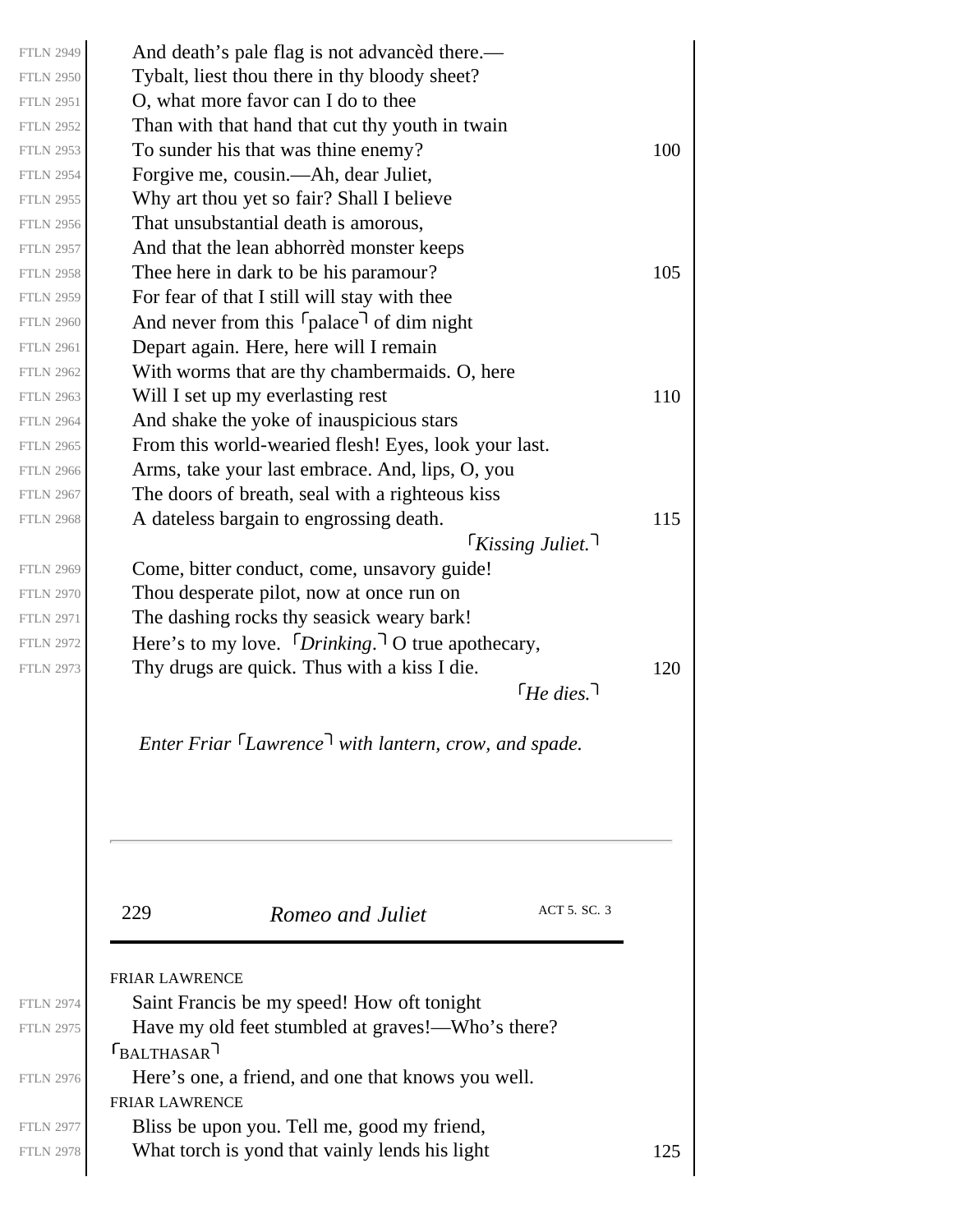| <b>FTLN 2979</b><br><b>FTLN 2980</b><br><b>FTLN 2981</b><br><b>FTLN 2982</b><br><b>FTLN 2983</b><br><b>FTLN 2984</b> | To grubs and eyeless skulls? As I discern,<br>It burneth in the Capels' monument.<br>$\Gamma_{\text{BALTHASAR}}$<br>It doth so, holy sir, and there's my master,<br>One that you love.<br><b>FRIAR LAWRENCE</b><br>Who is it?<br>$\Gamma_{\text{BALTHASAR}}$<br>Romeo. | 130 |
|----------------------------------------------------------------------------------------------------------------------|------------------------------------------------------------------------------------------------------------------------------------------------------------------------------------------------------------------------------------------------------------------------|-----|
|                                                                                                                      | <b>FRIAR LAWRENCE</b>                                                                                                                                                                                                                                                  |     |
| <b>FTLN 2985</b>                                                                                                     | How long hath he been there?                                                                                                                                                                                                                                           |     |
|                                                                                                                      | $r_{BALTHASAR}$                                                                                                                                                                                                                                                        |     |
| <b>FTLN 2986</b>                                                                                                     | Full half an hour.                                                                                                                                                                                                                                                     |     |
|                                                                                                                      | <b>FRIAR LAWRENCE</b>                                                                                                                                                                                                                                                  |     |
| <b>FTLN 2987</b>                                                                                                     | Go with me to the vault.                                                                                                                                                                                                                                               |     |
|                                                                                                                      | $\Gamma_{\text{BALTHASAR}}$ ר                                                                                                                                                                                                                                          |     |
| <b>FTLN 2988</b>                                                                                                     | I dare not, sir.                                                                                                                                                                                                                                                       | 135 |
| <b>FTLN 2989</b>                                                                                                     | My master knows not but I am gone hence,                                                                                                                                                                                                                               |     |
| <b>FTLN 2990</b>                                                                                                     | And fearfully did menace me with death                                                                                                                                                                                                                                 |     |
| <b>FTLN 2991</b>                                                                                                     | If I did stay to look on his intents.<br><b>FRIAR LAWRENCE</b>                                                                                                                                                                                                         |     |
| <b>FTLN 2992</b>                                                                                                     | Stay, then. I'll go alone. Fear comes upon me.                                                                                                                                                                                                                         |     |
| <b>FTLN 2993</b>                                                                                                     | O, much I fear some ill unthrifty thing.                                                                                                                                                                                                                               | 140 |
|                                                                                                                      | $\Gamma_{\text{BALTHASAR}}$                                                                                                                                                                                                                                            |     |
| <b>FTLN 2994</b>                                                                                                     | As I did sleep under this $\lceil \text{yew} \rceil$ tree here,                                                                                                                                                                                                        |     |
| <b>FTLN 2995</b>                                                                                                     | I dreamt my master and another fought,                                                                                                                                                                                                                                 |     |
| <b>FTLN 2996</b>                                                                                                     | And that my master slew him.                                                                                                                                                                                                                                           |     |
|                                                                                                                      | FRIAR LAWRENCE, $\lceil$ moving toward the tomb                                                                                                                                                                                                                        |     |
| <b>FTLN 2997</b>                                                                                                     | Romeo!-                                                                                                                                                                                                                                                                |     |
| <b>FTLN 2998</b>                                                                                                     | Alack, alack, what blood is this which stains                                                                                                                                                                                                                          | 145 |
| <b>FTLN 2999</b>                                                                                                     | The stony entrance of this sepulcher?                                                                                                                                                                                                                                  |     |
| <b>FTLN 3000</b>                                                                                                     | What mean these masterless and gory swords                                                                                                                                                                                                                             |     |
|                                                                                                                      |                                                                                                                                                                                                                                                                        |     |
|                                                                                                                      | ACT 5. SC. 3<br>231<br>Romeo and Juliet                                                                                                                                                                                                                                |     |
| <b>FTLN 3001</b><br><b>FTLN 3002</b><br><b>FTLN 3003</b><br><b>FTLN 3004</b><br><b>FTLN 3005</b>                     | To lie discolored by this place of peace?<br>Romeo! O, pale! Who else? What, Paris too?<br>And steeped in blood? Ah, what an unkind hour<br>Is guilty of this lamentable chance!<br>The lady stirs.                                                                    | 150 |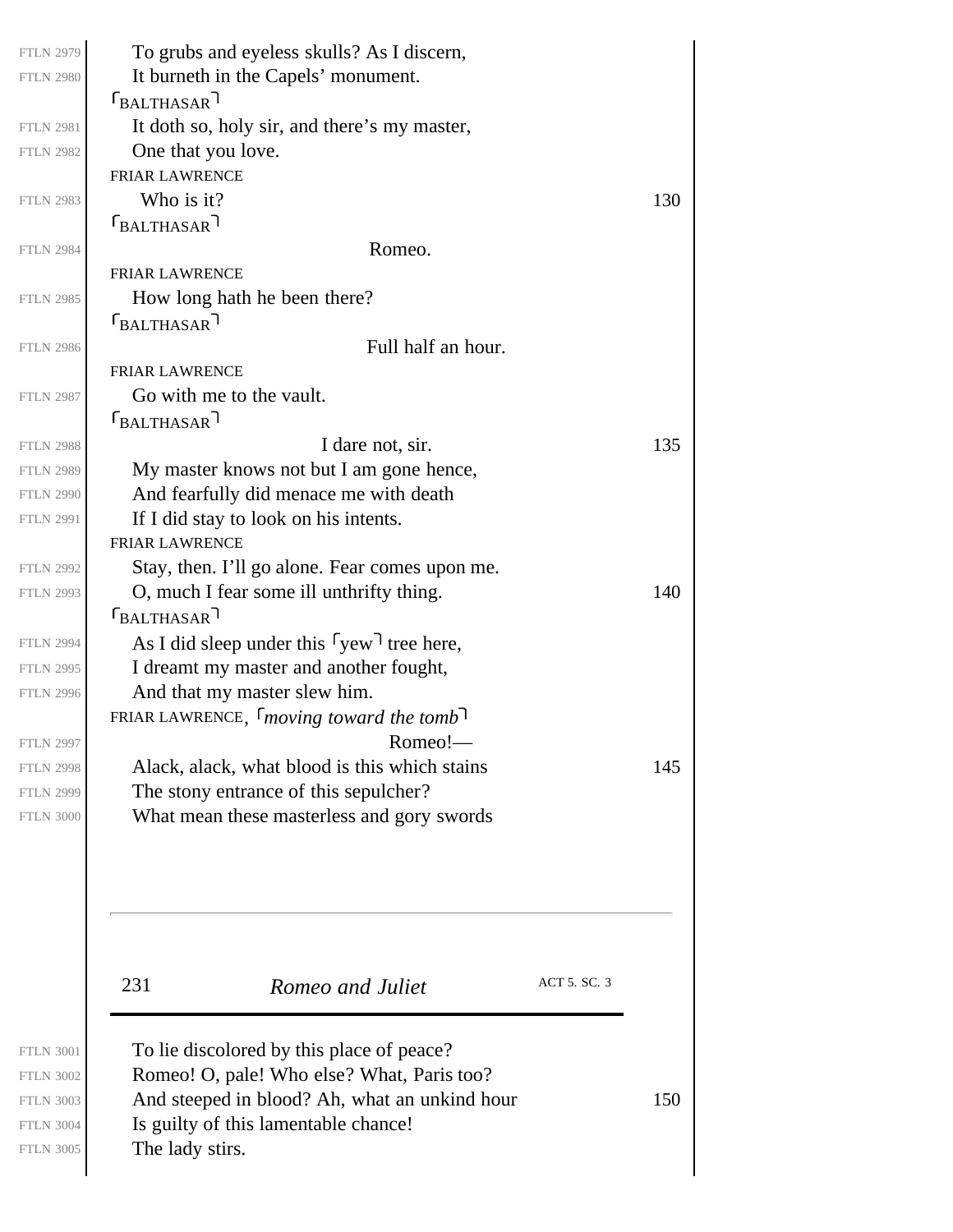|                  | <b>JULIET</b>                                                          |     |
|------------------|------------------------------------------------------------------------|-----|
| <b>FTLN 3006</b> | O comfortable friar, where is my lord?                                 |     |
| <b>FTLN 3007</b> | I do remember well where I should be,                                  |     |
| <b>FTLN 3008</b> | And there I am. Where is my Romeo?                                     | 155 |
|                  | <b>FRIAR LAWRENCE</b>                                                  |     |
| <b>FTLN 3009</b> | I hear some noise.—Lady, come from that nest                           |     |
| <b>FTLN 3010</b> | Of death, contagion, and unnatural sleep.                              |     |
| <b>FTLN 3011</b> | A greater power than we can contradict                                 |     |
| <b>FTLN 3012</b> | Hath thwarted our intents. Come, come away.                            |     |
| <b>FTLN 3013</b> | Thy husband in thy bosom there lies dead,                              | 160 |
| <b>FTLN 3014</b> | And Paris, too. Come, I'll dispose of thee                             |     |
| <b>FTLN 3015</b> | Among a sisterhood of holy nuns.                                       |     |
| <b>FTLN 3016</b> | Stay not to question, for the watch is coming.                         |     |
| <b>FTLN 3017</b> | Come, go, good Juliet. I dare no longer stay.                          |     |
|                  | <b>JULIET</b>                                                          |     |
| <b>FTLN 3018</b> | Go, get thee hence, for I will not away.                               | 165 |
|                  | He exits.                                                              |     |
| <b>FTLN 3019</b> | What's here? A cup closed in my true love's hand?                      |     |
| <b>FTLN 3020</b> | Poison, I see, hath been his timeless end.—                            |     |
| <b>FTLN 3021</b> | O churl, drunk all, and left no friendly drop                          |     |
| <b>FTLN 3022</b> | To help me after! I will kiss thy lips.                                |     |
| <b>FTLN 3023</b> | Haply some poison yet doth hang on them,                               | 170 |
| <b>FTLN 3024</b> | To make me die with a restorative.                                     |     |
|                  | $\lceil$ She kisses him.                                               |     |
| <b>FTLN 3025</b> | Thy lips are warm!                                                     |     |
|                  |                                                                        |     |
|                  | Enter <i>Paris's Page</i> and Watch.                                   |     |
|                  |                                                                        |     |
|                  | <b>FIRST</b> WATCH                                                     |     |
| <b>FTLN 3026</b> | Lead, boy. Which way?                                                  |     |
|                  | <b>JULIET</b>                                                          |     |
| <b>FTLN 3027</b> | Yea, noise? Then I'll be brief. O, happy dagger,                       |     |
| <b>FTLN 3028</b> | This is thy sheath. There rust, and let me die.                        | 175 |
|                  | <i>She takes Romeo's dagger, stabs herself, and dies.</i> <sup>1</sup> |     |
|                  |                                                                        |     |
|                  |                                                                        |     |
|                  |                                                                        |     |
|                  |                                                                        |     |
|                  |                                                                        |     |
|                  |                                                                        |     |
|                  | ACT 5. SC. 3<br>233<br>Romeo and Juliet                                |     |
|                  |                                                                        |     |
|                  |                                                                        |     |
|                  | $r_{\text{PAGE}}$                                                      |     |
| <b>FTLN 3029</b> | This is the place, there where the torch doth burn.                    |     |
|                  | <b>FIRST</b> WATCH                                                     |     |
|                  |                                                                        |     |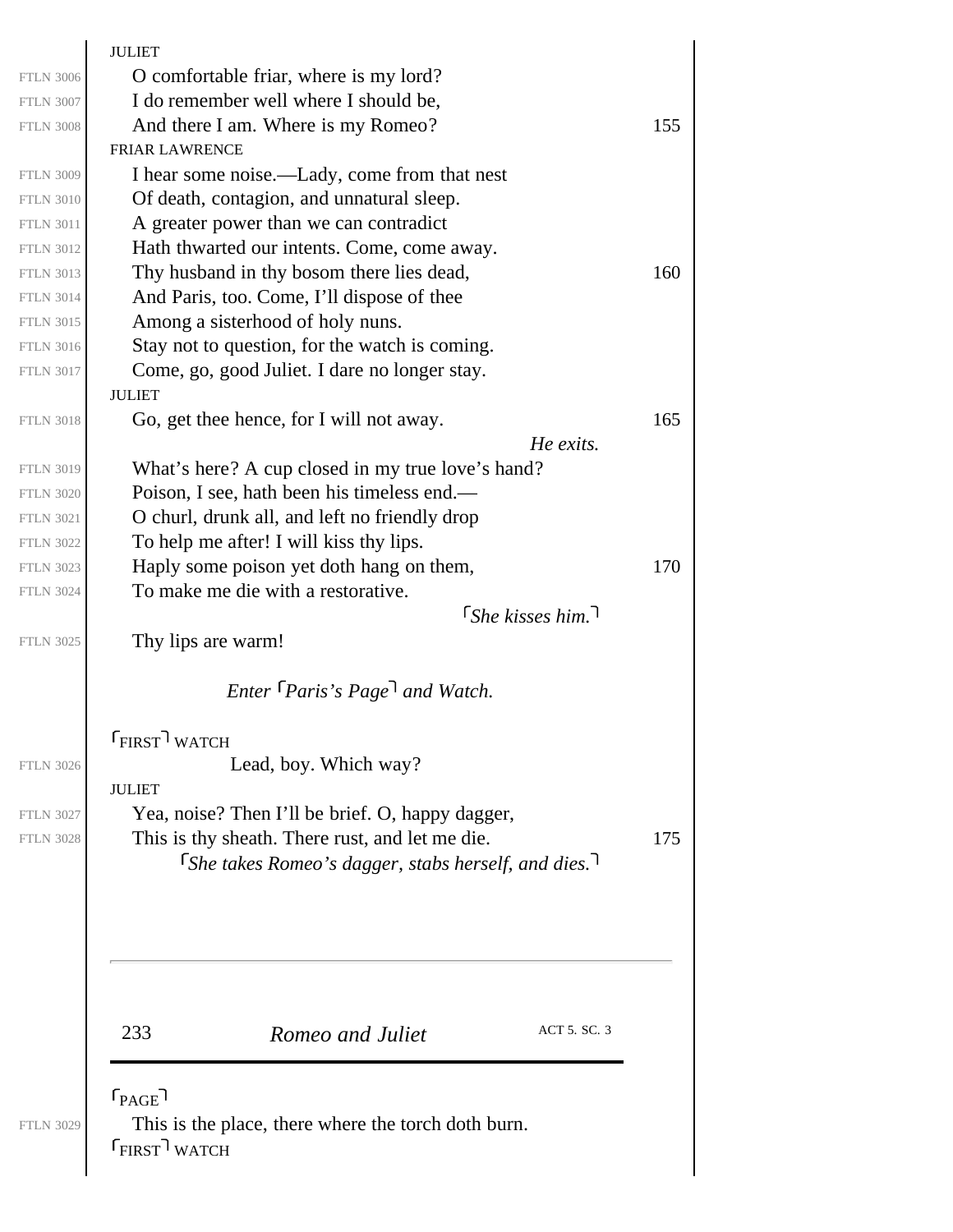| <b>FTLN 3030</b><br><b>FTLN 3031</b> | The ground is bloody.—Search about the<br>churchyard.                                   |     |
|--------------------------------------|-----------------------------------------------------------------------------------------|-----|
| <b>FTLN 3032</b>                     | Go, some of you; whoe'er you find, attach.                                              |     |
|                                      | $\lceil$ Some watchmen exit.                                                            |     |
| <b>FTLN 3033</b>                     | Pitiful sight! Here lies the County slain,                                              | 180 |
| <b>FTLN 3034</b>                     | And Juliet bleeding, warm, and newly dead,<br>Who here hath lain this two days burièd.— |     |
| <b>FTLN 3035</b><br><b>FTLN 3036</b> | Go, tell the Prince. Run to the Capulets.                                               |     |
| <b>FTLN 3037</b>                     | Raise up the Montagues. Some others search.                                             |     |
|                                      | $\lceil$ Others exit.                                                                   |     |
| <b>FTLN 3038</b>                     | We see the ground whereon these woes do lie,                                            | 185 |
| <b>FTLN 3039</b>                     | But the true ground of all these piteous woes                                           |     |
| <b>FTLN 3040</b>                     | We cannot without circumstance descry.                                                  |     |
|                                      | Enter $\lceil$ Watchmen with $\lceil$ Romeo's man $\lceil$ Balthasar.                   |     |
|                                      | <b>SECOND</b> WATCH                                                                     |     |
| <b>FTLN 3041</b>                     | Here's Romeo's man. We found him in the                                                 |     |
| <b>FTLN 3042</b>                     | churchyard.                                                                             |     |
|                                      | <b>FIRST</b> WATCH                                                                      |     |
| <b>FTLN 3043</b>                     | Hold him in safety till the Prince come hither.                                         | 190 |
|                                      | Enter Friar Lawrence <sup>1</sup> and another Watchman.                                 |     |
|                                      | <b>THIRD WATCH</b>                                                                      |     |
| <b>FTLN 3044</b>                     | Here is a friar that trembles, sighs, and weeps.                                        |     |
| <b>FTLN 3045</b>                     | We took this mattock and this spade from him                                            |     |
| <b>FTLN 3046</b>                     | As he was coming from this churchyard's side.                                           |     |
|                                      | $F$ FIRST $\overline{I}$ WATCH                                                          |     |
| <b>FTLN 3047</b>                     | A great suspicion. Stay the Friar too.                                                  |     |
|                                      | <i>Enter the Prince</i> $\lceil$ with Attendants.                                       |     |
|                                      | <b>PRINCE</b>                                                                           |     |
| <b>FTLN 3048</b>                     | What misadventure is so early up                                                        | 195 |
| <b>FTLN 3049</b>                     | That calls our person from our morning rest?                                            |     |
|                                      |                                                                                         |     |
|                                      | ACT 5. SC. 3<br>235<br>Romeo and Juliet                                                 |     |
|                                      | Enter <sup>[</sup> Capulet and Lady Capulet. <sup>]</sup>                               |     |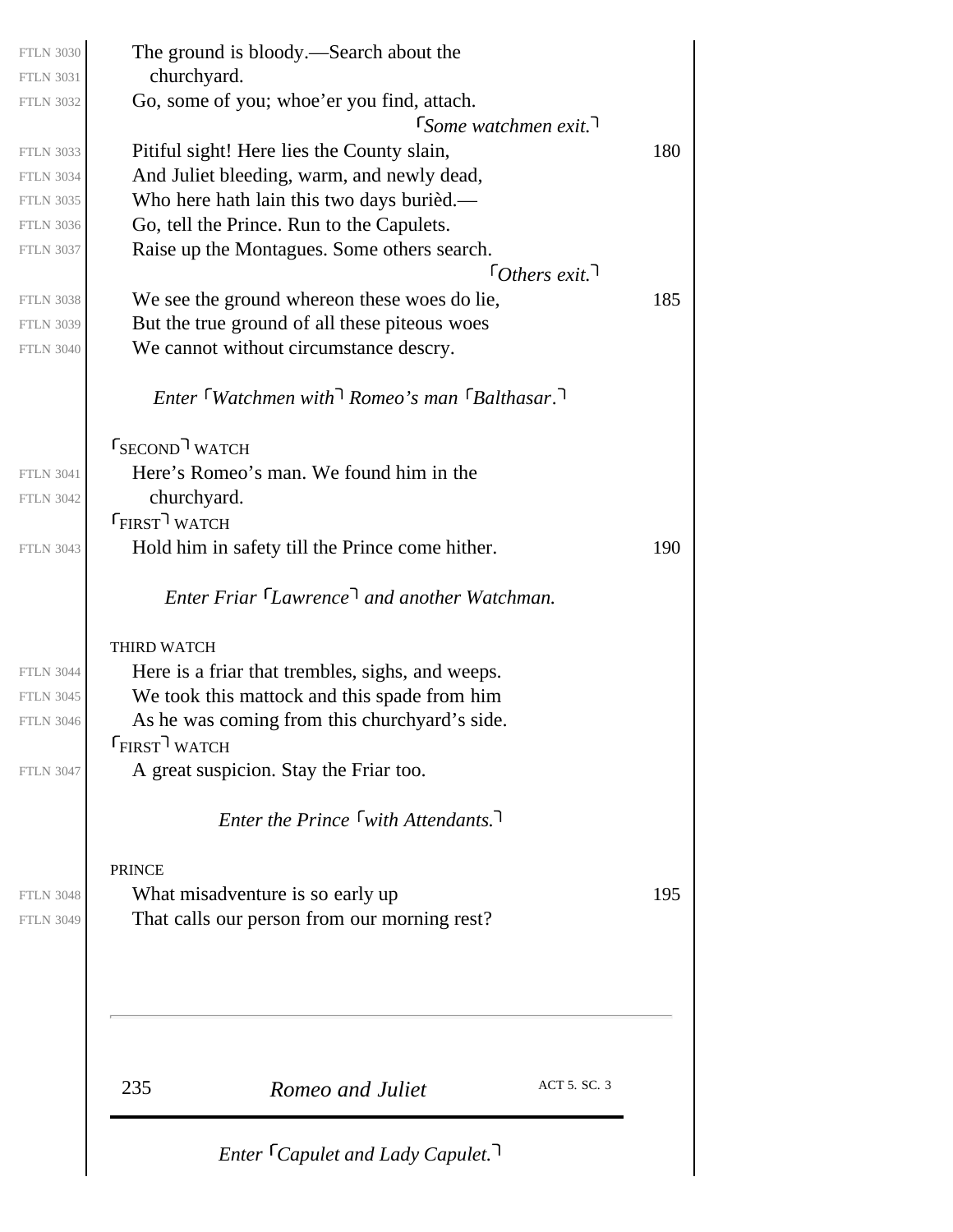| <b>FTLN 3050</b>                     | <b>CAPULET</b><br>What should it be that is so [shrieked] abroad?       |     |
|--------------------------------------|-------------------------------------------------------------------------|-----|
|                                      | <b>LADY CAPULET</b>                                                     |     |
| <b>FTLN 3051</b>                     | O, the people in the street cry "Romeo,"                                |     |
| <b>FTLN 3052</b>                     | Some "Juliet," and some "Paris," and all run                            |     |
| <b>FTLN 3053</b>                     | With open outcry toward our monument.                                   | 200 |
|                                      | <b>PRINCE</b>                                                           |     |
| <b>FTLN 3054</b>                     | What fear is this which startles in four <sup>1</sup> ears?             |     |
|                                      | <b>FIRST</b> WATCH                                                      |     |
| <b>FTLN 3055</b>                     | Sovereign, here lies the County Paris slain,                            |     |
| <b>FTLN 3056</b>                     | And Romeo dead, and Juliet, dead before,                                |     |
| <b>FTLN 3057</b>                     | Warm and new killed.                                                    |     |
|                                      | <b>PRINCE</b>                                                           |     |
| <b>FTLN 3058</b>                     | Search, seek, and know how this foul murder                             | 205 |
| <b>FTLN 3059</b>                     | comes.                                                                  |     |
|                                      | $F$ FIRST WATCH                                                         |     |
| <b>FTLN 3060</b>                     | Here is a friar, and <sup>S</sup> slaughtered <sup>1</sup> Romeo's man, |     |
| <b>FTLN 3061</b><br><b>FTLN 3062</b> | With instruments upon them fit to open<br>These dead men's tombs.       |     |
|                                      | <b>CAPULET</b>                                                          |     |
| <b>FTLN 3063</b>                     | O heavens! O wife, look how our daughter bleeds!                        | 210 |
| <b>FTLN 3064</b>                     | This dagger hath mista'en, for, lo, his house                           |     |
| <b>FTLN 3065</b>                     | Is empty on the back of Montague,                                       |     |
| <b>FTLN 3066</b>                     | And it mis-sheathed in my daughter's bosom.                             |     |
|                                      | <b>LADY CAPULET</b>                                                     |     |
| <b>FTLN 3067</b>                     | O me, this sight of death is as a bell                                  |     |
| <b>FTLN 3068</b>                     | That warns my old age to a sepulcher.                                   | 215 |
|                                      | Enter Montague.                                                         |     |
|                                      | <b>PRINCE</b>                                                           |     |
| <b>FTLN 3069</b>                     | Come, Montague, for thou art early up                                   |     |
| <b>FTLN 3070</b>                     | To see thy son and heir now <sup>r</sup> early <sup>1</sup> down.       |     |
|                                      | <b>MONTAGUE</b>                                                         |     |
| <b>FTLN 3071</b>                     | Alas, my liege, my wife is dead tonight.                                |     |
|                                      |                                                                         |     |
|                                      |                                                                         |     |
|                                      | ACT 5. SC. 3<br>237<br>Romeo and Juliet                                 |     |
| <b>FTLN 3072</b>                     | Grief of my son's exile hath stopped her breath.                        |     |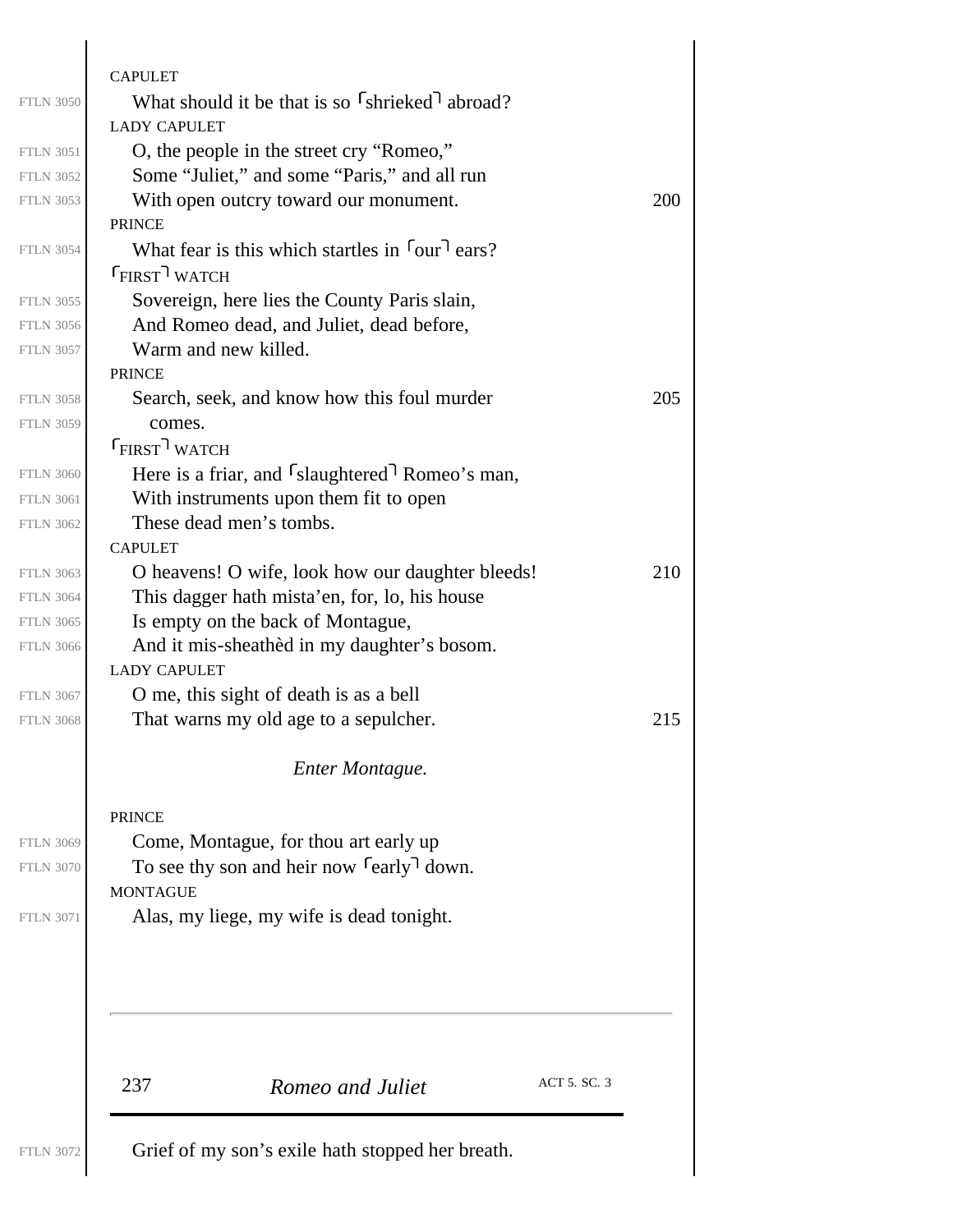| <b>FTLN 3073</b> | What further woe conspires against mine age?<br><b>PRINCE</b>              | 220 |
|------------------|----------------------------------------------------------------------------|-----|
| <b>FTLN 3074</b> | Look, and thou shalt see.                                                  |     |
|                  | MONTAGUE, <i>Seeing Romeo dead</i>                                         |     |
| <b>FTLN 3075</b> | O thou untaught! What manners is in this,                                  |     |
| <b>FTLN 3076</b> | To press before thy father to a grave?                                     |     |
|                  | <b>PRINCE</b>                                                              |     |
| <b>FTLN 3077</b> | Seal up the mouth of outrage for awhile,                                   |     |
| <b>FTLN 3078</b> | Till we can clear these ambiguities                                        | 225 |
| <b>FTLN 3079</b> | And know their spring, their head, their true                              |     |
| <b>FTLN 3080</b> | descent,                                                                   |     |
| <b>FTLN 3081</b> | And then will I be general of your woes                                    |     |
| <b>FTLN 3082</b> | And lead you even to death. Meantime forbear,                              |     |
| <b>FTLN 3083</b> | And let mischance be slave to patience.—                                   | 230 |
| <b>FTLN 3084</b> | Bring forth the parties of suspicion.                                      |     |
|                  | <b>FRIAR LAWRENCE</b>                                                      |     |
| <b>FTLN 3085</b> | I am the greatest, able to do least,                                       |     |
| <b>FTLN 3086</b> | Yet most suspected, as the time and place                                  |     |
| <b>FTLN 3087</b> | Doth make against me, of this direful murder.                              |     |
| <b>FTLN 3088</b> | And here I stand, both to impeach and purge                                | 235 |
| <b>FTLN 3089</b> | Myself condemned and myself excused.                                       |     |
|                  | <b>PRINCE</b>                                                              |     |
| <b>FTLN 3090</b> | Then say at once what thou dost know in this.                              |     |
|                  | <b>FRIAR LAWRENCE</b>                                                      |     |
| <b>FTLN 3091</b> | I will be brief, for my short date of breath                               |     |
| <b>FTLN 3092</b> | Is not so long as is a tedious tale.                                       |     |
| <b>FTLN 3093</b> | Romeo, there dead, was husband to that Juliet,                             | 240 |
| <b>FTLN 3094</b> | And she, there dead, <sup>f</sup> that <sup>7</sup> Romeo's faithful wife. |     |
| <b>FTLN 3095</b> | I married them, and their stol'n marriage day                              |     |
| <b>FTLN 3096</b> | Was Tybalt's doomsday, whose untimely death                                |     |
| <b>FTLN 3097</b> | Banished the new-made bridegroom from this city,                           |     |
| <b>FTLN 3098</b> | For whom, and not for Tybalt, Juliet pined.                                | 245 |
| <b>FTLN 3099</b> | You, to remove that siege of grief from her,                               |     |
| <b>FTLN 3100</b> | Betrothed and would have married her perforce                              |     |
| <b>FTLN 3101</b> | To County Paris. Then comes she to me,                                     |     |
| <b>FTLN 3102</b> | And with wild looks bid me devise some mean                                |     |
|                  |                                                                            |     |
|                  | ACT 5. SC. 3<br>239<br>Romeo and Juliet                                    |     |
|                  | d han fuam this secon                                                      |     |

FTLN 3103  $\vert$  To rid her from this second marriage,  $250$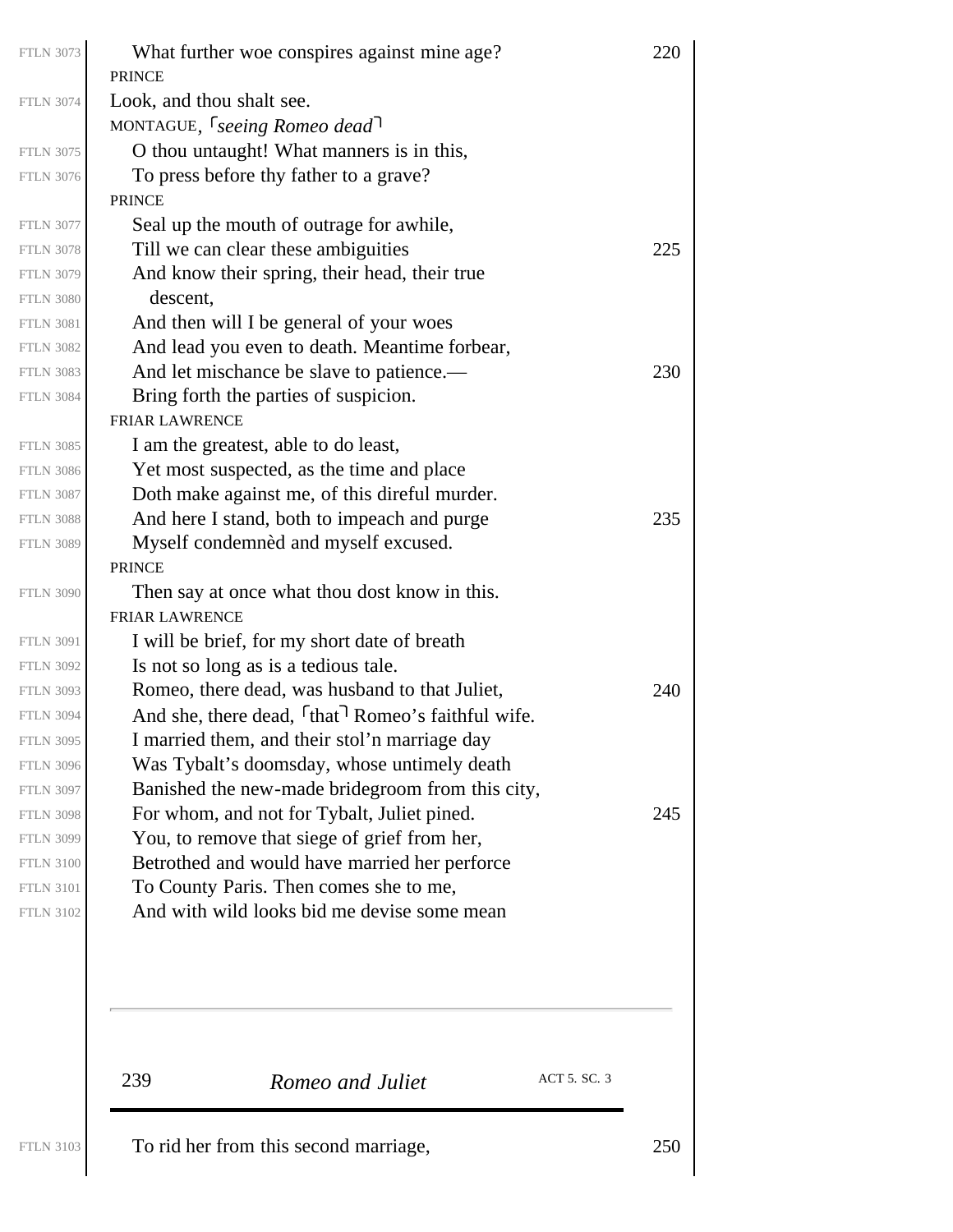241 *Romeo and Juliet* ACT 5. SC. 3 PRINCE BALTHASAR Or in my cell there would she kill herself. Then gave I her (so tutored by my art) A sleeping potion, which so took effect As I intended, for it wrought on her FTLN 3108 The form of death. Meantime I writ to Romeo 255 That he should hither come as this dire night To help to take her from her borrowed grave, Being the time the potion's force should cease. But he which bore my letter, Friar John, FTLN 3113 Was stayed by accident, and yesternight  $260$ Returned my letter back. Then all alone At the prefixèd hour of her waking Came I to take her from her kindred's vault, Meaning to keep her closely at my cell FTLN 3118 Till I conveniently could send to Romeo. 265 But when I came, some minute ere the time Of her awakening, here untimely lay The noble Paris and true Romeo dead. She wakes, and I entreated her come forth FTLN 3123  $\vert$  And bear this work of heaven with patience. 270 But then a noise did scare me from the tomb, And she, too desperate, would not go with me But, as it seems, did violence on herself. All this I know, and to the marriage FTLN 3128  $\vert$  Her nurse is privy. And if aught in this 275 Miscarried by my fault, let my old life Be sacrificed some hour before his time Unto the rigor of severest law. We still have known thee for a holy man.— FTLN 3133 Where's Romeo's man? What can he say to this?  $280$ I brought my master news of Juliet's death, And then in post he came from Mantua To this same place, to this same monument. This letter he early bid me give his father FTLN 3104 FTLN 3105 FTLN 3106 FTLN 3107 FTLN 3109 FTLN 3110 FTLN 3111 FTLN 3112 FTLN 3114 FTLN 3115 FTLN 3116 FTLN 3117 FTLN 3119 FTLN 3120 FTLN 3121 FTLN 3122 FTLN 3124 FTLN 3125 FTLN 3126 FTLN 3127 FTLN 3129 FTLN 3130 FTLN 3131 FTLN 3132 FTLN 3134 FTLN 3135 FTLN 3136 FTLN 3137

FTLN 3138  $\vert$  And threatened me with death, going in the vault, 285 FTLN 3139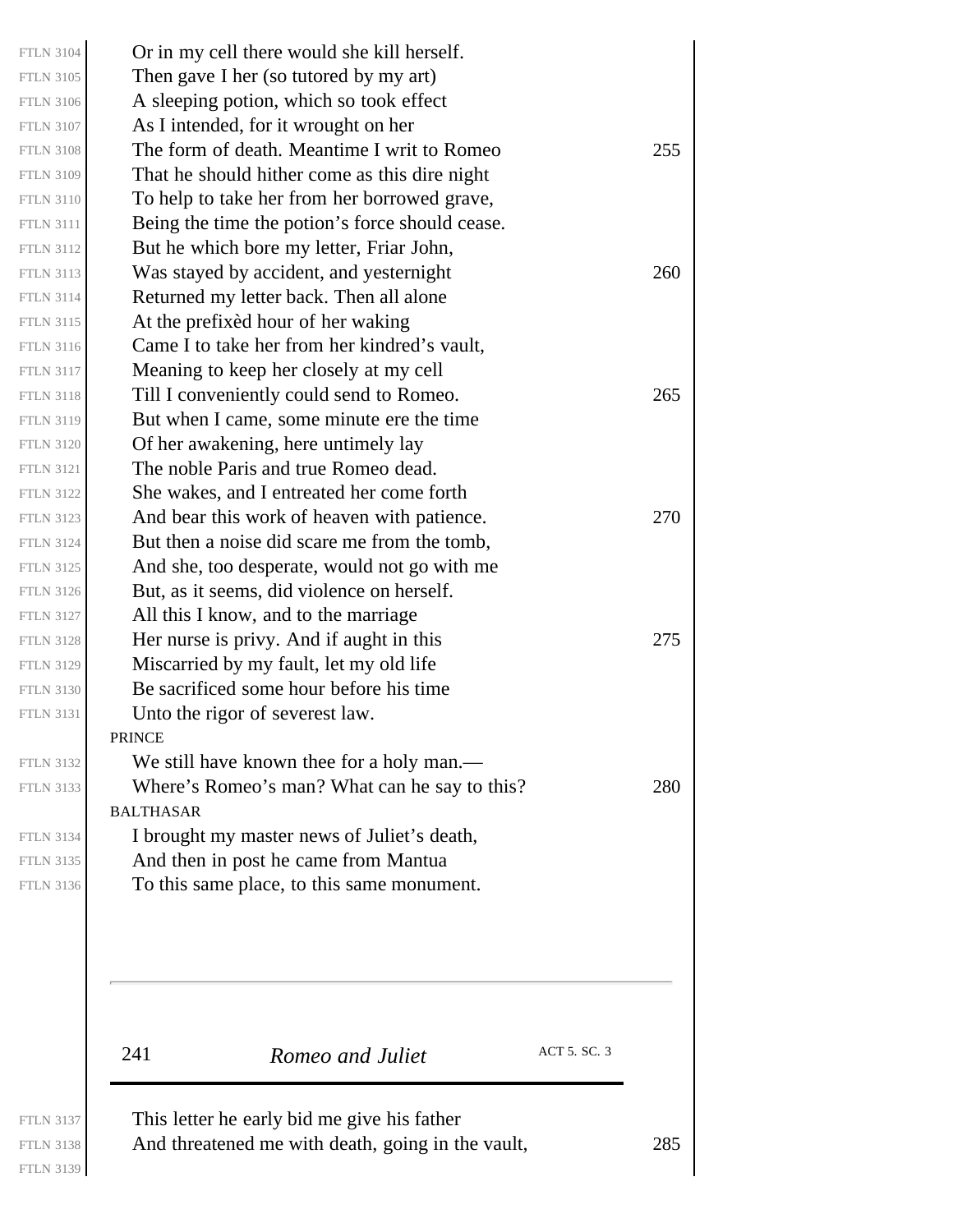|                  | If I departed not and left him there.<br><b>PRINCE</b>       |     |
|------------------|--------------------------------------------------------------|-----|
| <b>FTLN 3140</b> | Give me the letter. I will look on it.—                      |     |
|                  | $\lceil$ He takes Romeo's letter.                            |     |
| <b>FTLN 3141</b> | Where is the County's page, that raised the                  |     |
| <b>FTLN 3142</b> | watch?—                                                      |     |
| <b>FTLN 3143</b> | Sirrah, what made your master in this place?                 | 290 |
|                  | <b>PAGE</b>                                                  |     |
| <b>FTLN 3144</b> | He came with flowers to strew his lady's grave               |     |
| <b>FTLN 3145</b> | And bid me stand aloof, and so I did.                        |     |
| <b>FTLN 3146</b> | Anon comes one with light to ope the tomb,                   |     |
| <b>FTLN 3147</b> | And by and by my master drew on him,                         |     |
| <b>FTLN 3148</b> | And then I ran away to call the watch.                       | 295 |
|                  | <b>PRINCE</b>                                                |     |
| <b>FTLN 3149</b> | This letter doth make good the Friar's words,                |     |
| <b>FTLN 3150</b> | Their course of love, the tidings of her death;              |     |
| <b>FTLN 3151</b> | And here he writes that he did buy a poison                  |     |
| <b>FTLN 3152</b> | Of a poor 'pothecary, and therewithal                        |     |
| <b>FTLN 3153</b> | Came to this vault to die and lie with Juliet.               | 300 |
| <b>FTLN 3154</b> | Where be these enemies?—Capulet, Montague,                   |     |
| <b>FTLN 3155</b> | See what a scourge is laid upon your hate,                   |     |
| <b>FTLN 3156</b> | That heaven finds means to kill your joys with love,         |     |
| <b>FTLN 3157</b> | And I, for winking at your discords too,                     |     |
| <b>FTLN 3158</b> | Have lost a brace of kinsmen. All are punished.              | 305 |
|                  | <b>CAPULET</b>                                               |     |
| <b>FTLN 3159</b> | O brother Montague, give me thy hand.                        |     |
| <b>FTLN 3160</b> | This is my daughter's jointure, for no more<br>Can I demand. |     |
| <b>FTLN 3161</b> | <b>MONTAGUE</b>                                              |     |
| <b>FTLN 3162</b> | But I can give thee more,                                    |     |
| <b>FTLN 3163</b> | For I will ray her statue in pure gold,                      | 310 |
| <b>FTLN 3164</b> | That whiles Verona by that name is known,                    |     |
| <b>FTLN 3165</b> | There shall no figure at such rate be set                    |     |
| <b>FTLN 3166</b> | As that of true and faithful Juliet.                         |     |
|                  |                                                              |     |
|                  |                                                              |     |
|                  | ACT 5. SC. 3<br>243<br>Romeo and Juliet                      |     |
|                  | <b>CAPULET</b>                                               |     |
| <b>FTLN 3167</b> | As rich shall Romeo's by his lady's lie,                     |     |
| <b>FTLN 3168</b> | Poor sacrifices of our enmity.                               | 315 |